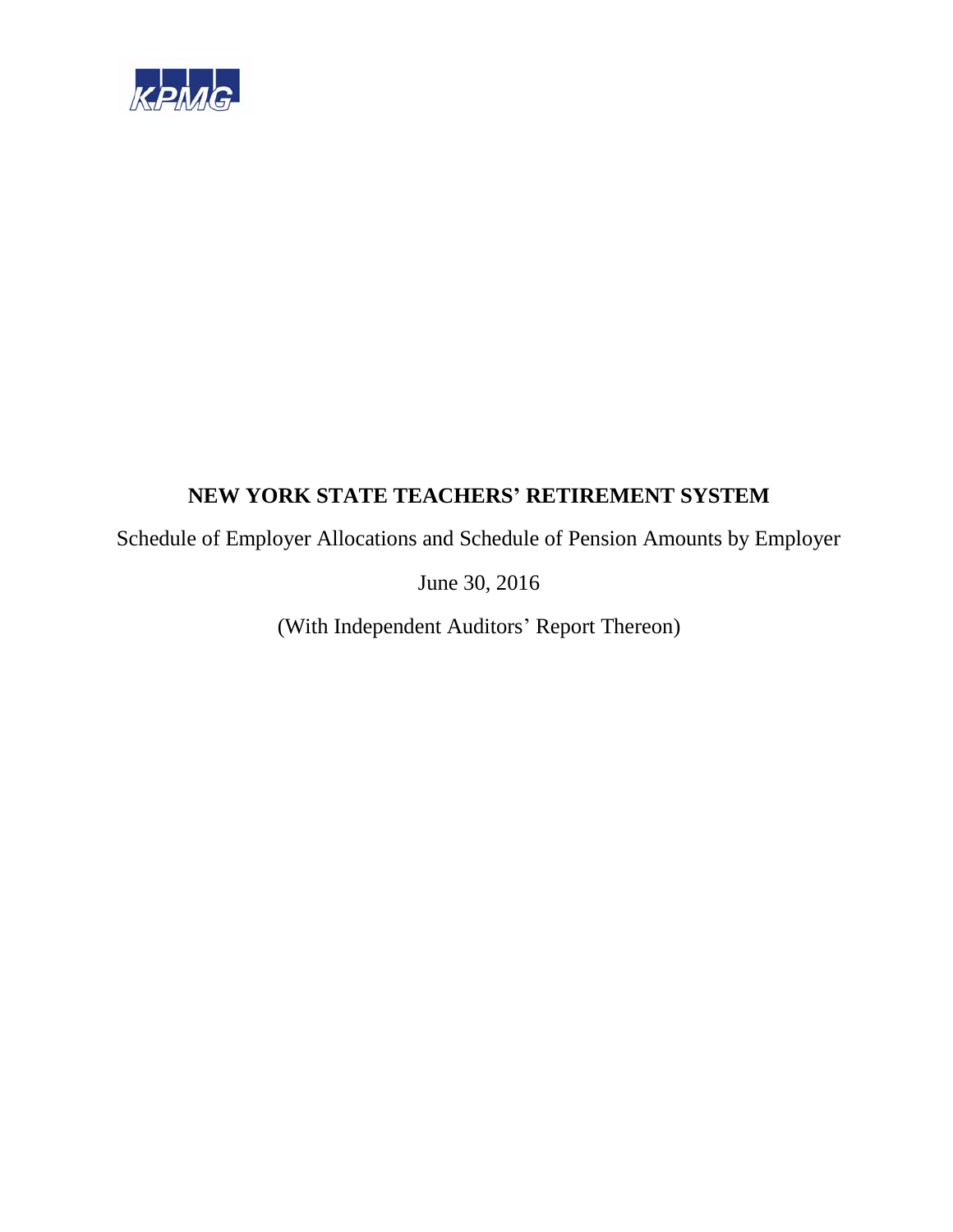Schedule of Employer Allocations and Schedule of Pension Amounts by Employer

June 30, 2016

## **Table of Contents**

# **Page** Independent Auditors' Report 1 Schedule of Employer Allocations 3 Schedule of Pension Amounts by Employer 21 Notes to Schedule of Employer Allocations and Schedule of Pension Amounts by Employer 34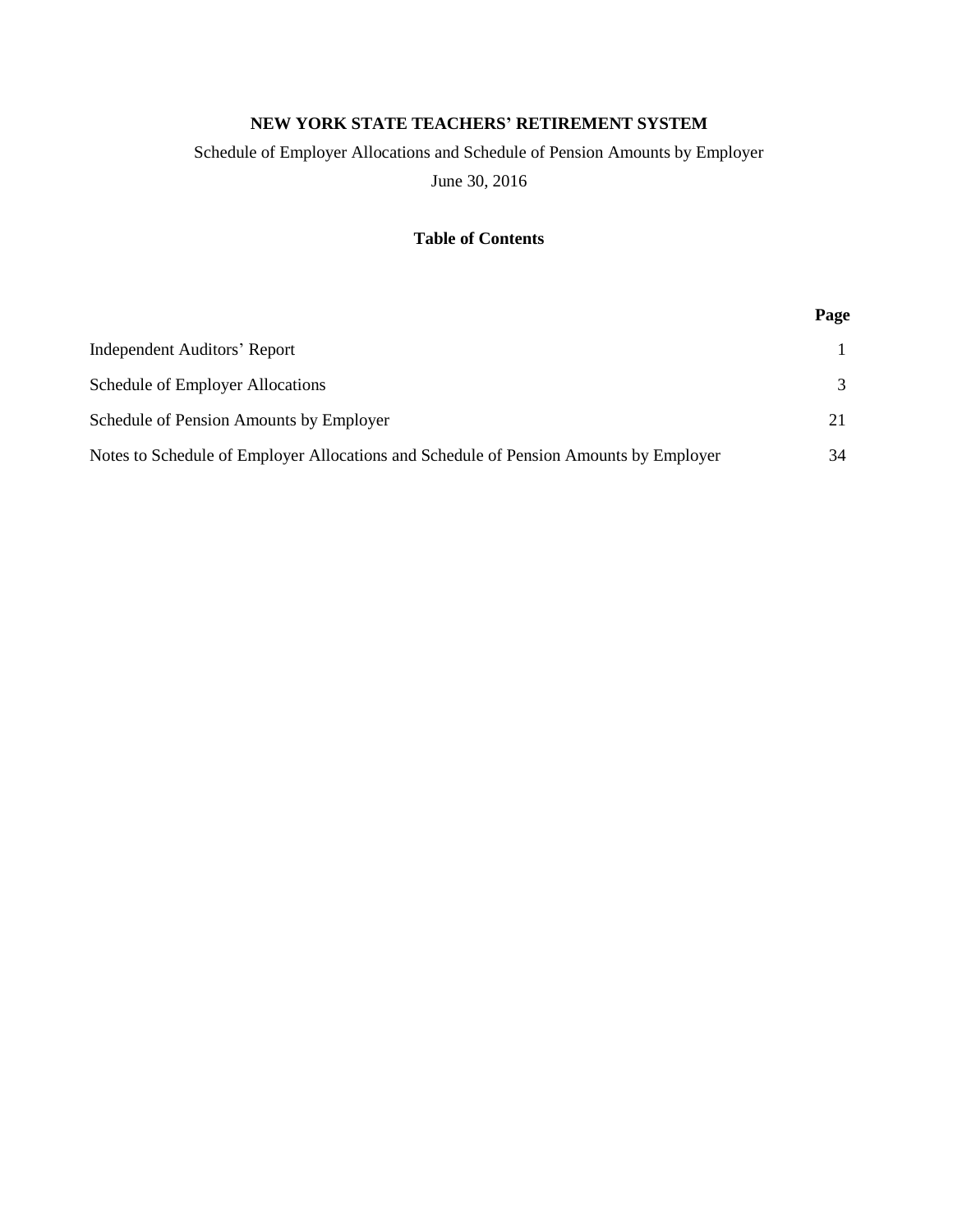

**KPMG LLP** 515 Broadway Albany, NY 12207-2974

# **Independent Auditors' Report**

The Retirement Board New York State Teachers' Retirement System:

We have audited the accompanying schedule of employer allocations of the New York State Teachers' Retirement System (the System) as of and for the fiscal year ended June 30, 2016, and the related notes. We have also audited the total for all districts of the columns titled net pension liability, total deferred outflows of resources, total deferred inflows of resources, and total pension expense included in the accompanying schedule of pension amounts by employer of the System as of and for the fiscal year ended June 30, 2016 (collectively the "specified column totals"), and the related notes.

### **Management's Responsibility for the Schedules**

Management is responsible for the preparation and fair presentation of these schedules in accordance with U.S. generally accepted accounting principles; this includes the design, implementation, and maintenance of internal control relevant to the preparation and fair presentation of the schedules that are free from material misstatement, whether due to fraud or error.

### **Auditors' Responsibility**

Our responsibility is to express opinions on the schedule of employer allocations and the specified column totals included in the schedule of pension amounts by employer based on our audit. We conducted our audit in accordance with auditing standards generally accepted in the United States of America. Those standards require that we plan and perform the audit to obtain reasonable assurance about whether the schedule of employer allocations and specified column totals included in the schedule of pension amounts by employer are free from material misstatement.

An audit involves performing procedures to obtain audit evidence about the amounts and disclosures in the schedule of employer allocations and specified column totals included in the schedule of pension amounts by employer. The procedures selected depend on the auditors' judgment, including the assessment of the risks of material misstatement of the schedule of employer allocations and specified column totals included in the schedule of pension amounts by employer, whether due to fraud or error. In making those risk assessments, the auditor considers internal control relevant to the entity's preparation and fair presentation of the schedule of employer allocations and specified column totals included in the schedule of pension amounts by employer in order to design audit procedures that are appropriate in the circumstances, but not for the purpose of expressing an opinion on the effectiveness of the entity's internal control. Accordingly, we express no such opinion. An audit also includes evaluating the appropriateness of accounting policies used and the reasonableness of significant accounting estimates made by management, as well as evaluating the overall presentation of the schedule of employer allocations and specified column totals included in the schedule of pension amounts by employer.

We believe that the audit evidence we have obtained is sufficient and appropriate to provide a basis for our audit opinions.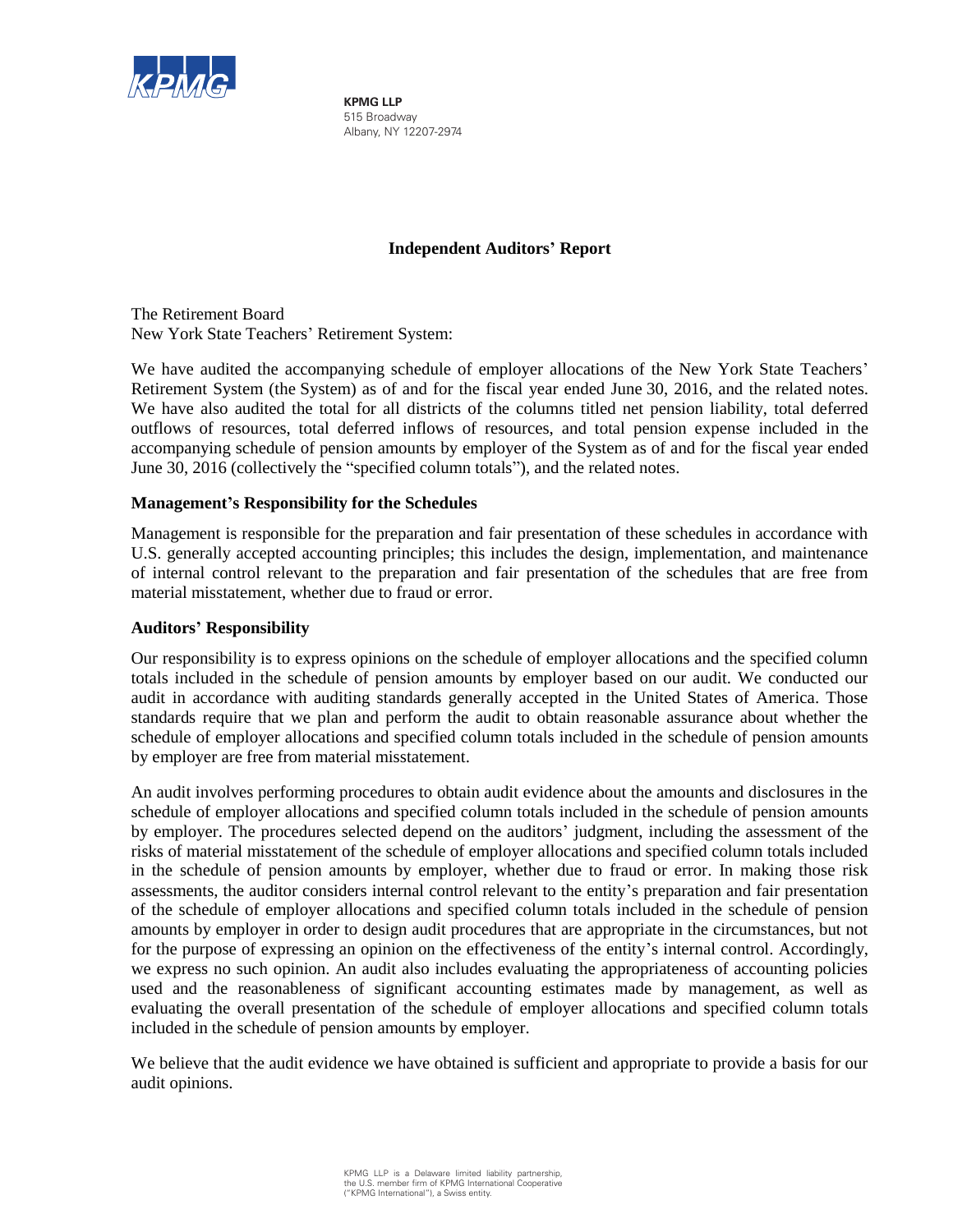

### **Opinions**

In our opinion, the schedules and the related notes referred to above present fairly, in all material respects, the employer allocations and net pension liability, total deferred outflows of resources, total deferred inflows of resources, and total pension expense for the total of all participating districts for the New York State Teachers' Retirement System as of and for the fiscal year ended June 30, 2016, in accordance with U.S. generally accepted accounting principles.

### **Other Matter**

We have audited, in accordance with auditing standards generally accepted in the United States of America, the financial statements of the New York State Teachers' Retirement System as of and for the fiscal year ended June 30, 2016, and our report thereon dated October 26, 2016, expressed an unmodified opinion on those financial statements.

### **Restriction on Use**

Our report is intended solely for the information and use of the New York State Teachers' Retirement System management, the Retirement Board of the New York State Teachers' Retirement System, New York State Teachers' Retirement System employers and their auditors and is not intended to be and should not be used by anyone other than these specified parties.



Albany, New York December 8, 2016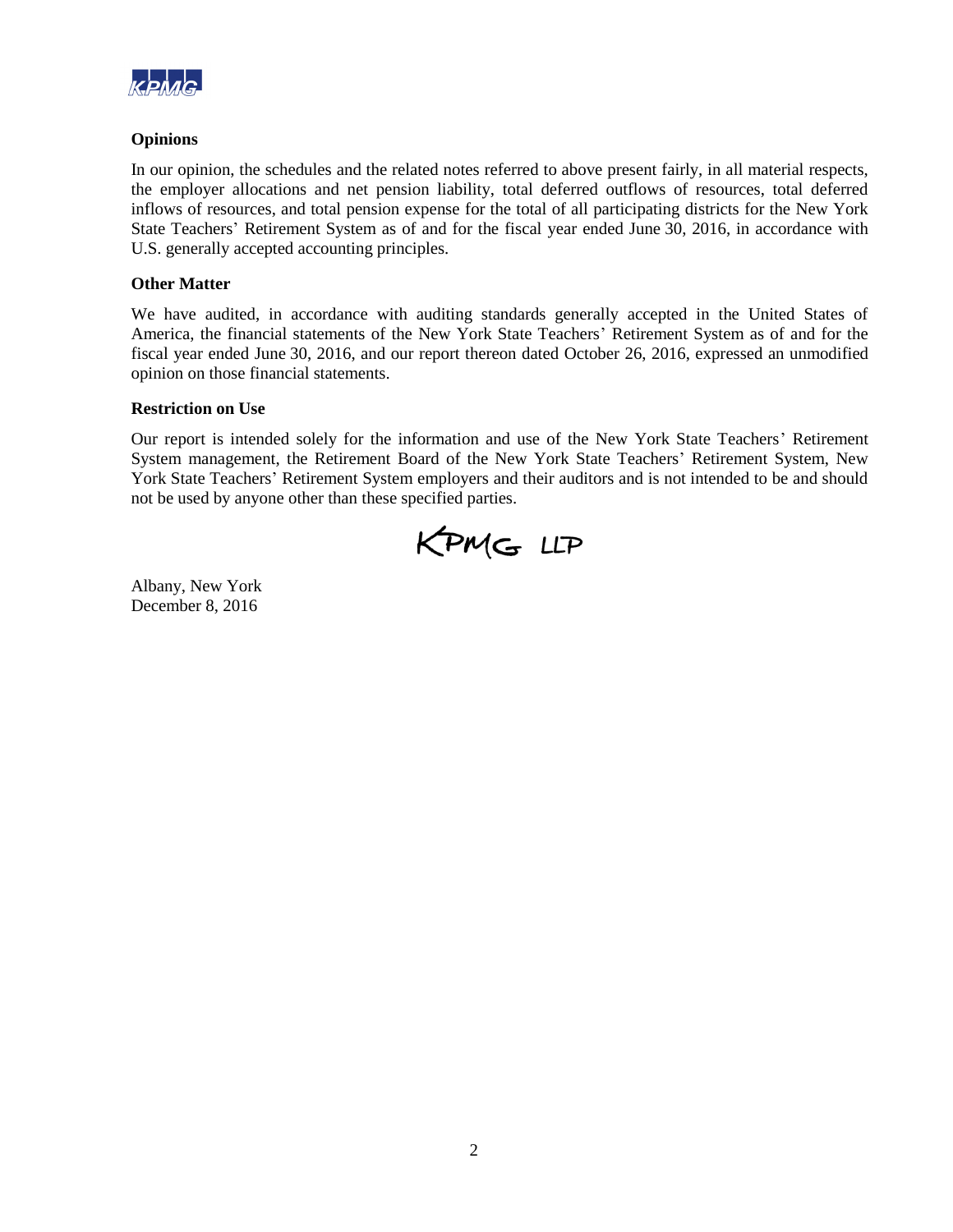Schedule of Employer Allocations

| <b>District</b><br>code | <b>Required</b><br>employer<br>contribution | <b>Employer</b><br>allocation<br>percentage |      |
|-------------------------|---------------------------------------------|---------------------------------------------|------|
| All districts           | \$<br>2,046,151,737                         | 100.000000                                  | $\%$ |
| 1005                    | 10,546,992                                  | 0.515455                                    |      |
| 1010                    | 3,159,934                                   | 0.154433                                    |      |
| 1015                    | 3,530,378                                   | 0.172537                                    |      |
| 1020                    | 2,067,857                                   | 0.101061                                    |      |
| 1025                    | 3,276,105                                   | 0.160111                                    |      |
| 1030                    | 5,132,702                                   | 0.250847                                    |      |
| 1035                    | 33,792,153                                  | 1.651498                                    |      |
| 1040                    | 3,209,657                                   | 0.156863                                    |      |
| 1045                    | 1,860,173                                   | 0.090911                                    |      |
| 1050                    | 4,816,761                                   | 0.235406                                    |      |
| 1055                    | 2,309,646                                   | 0.112878                                    |      |
| 1060                    | 2,232,164                                   | 0.109091                                    |      |
| 1065                    | 4,545,078                                   | 0.222128                                    |      |
| 1070                    | 3,281,781                                   | 0.160388                                    |      |
| 1075                    | 2,224,153                                   | 0.108699                                    |      |
| 1080                    | 4,443,984                                   | 0.217187                                    |      |
| 1085                    | 1,903,010                                   | 0.093004                                    |      |
| 1090                    | 2,621,402                                   | 0.128114                                    |      |
| 1095                    | 1,357,583                                   | 0.066348                                    |      |
| 1100                    | 1,905,007                                   | 0.093102                                    |      |
| 1105                    | 4,906,864                                   | 0.239809                                    |      |
| 1110                    | 4,073,739                                   | 0.199093                                    |      |
| 1115                    | 1,352,443                                   | 0.066097                                    |      |
| 1120                    | 8,165,206                                   | 0.399052                                    |      |
| 1125                    | 1,898,626                                   | 0.092790                                    |      |
| 1130                    | 844,360                                     | 0.041266                                    |      |
| 1135                    | 4,472,927                                   | 0.218602                                    |      |
| 1140                    | 7,258,449                                   | 0.354737                                    |      |
| 1145                    | 1,025,353                                   | 0.050111                                    |      |
| 1150                    | 7,590,331                                   | 0.370956                                    |      |
| 1155                    | 12,430,217                                  | 0.607492                                    |      |
| 1160                    | 14,386,565                                  | 0.703104                                    |      |
| 1165                    | 13,741,368                                  | 0.671571                                    |      |
| 1170                    | 6,315,539                                   | 0.308654                                    |      |
| 1175                    | 3,511,869                                   | 0.171633                                    |      |
| 1180                    | 1,706,956                                   | 0.083423                                    |      |
| 1185                    | 1,624,860                                   | 0.079411                                    |      |
| 1190                    | 1,807,272                                   | 0.088325                                    |      |
| 1195                    | 1,901,628                                   | 0.092937                                    |      |
| 1200                    | 1,806,079                                   | 0.088267                                    |      |
| 1205                    | 3,840,374                                   | 0.187688                                    |      |
| 1210                    | 4,195,373                                   | 0.205037                                    |      |
| 1215                    | 2,269,874                                   | 0.110934                                    |      |
| 1220                    | 3,074,197                                   | 0.150243                                    |      |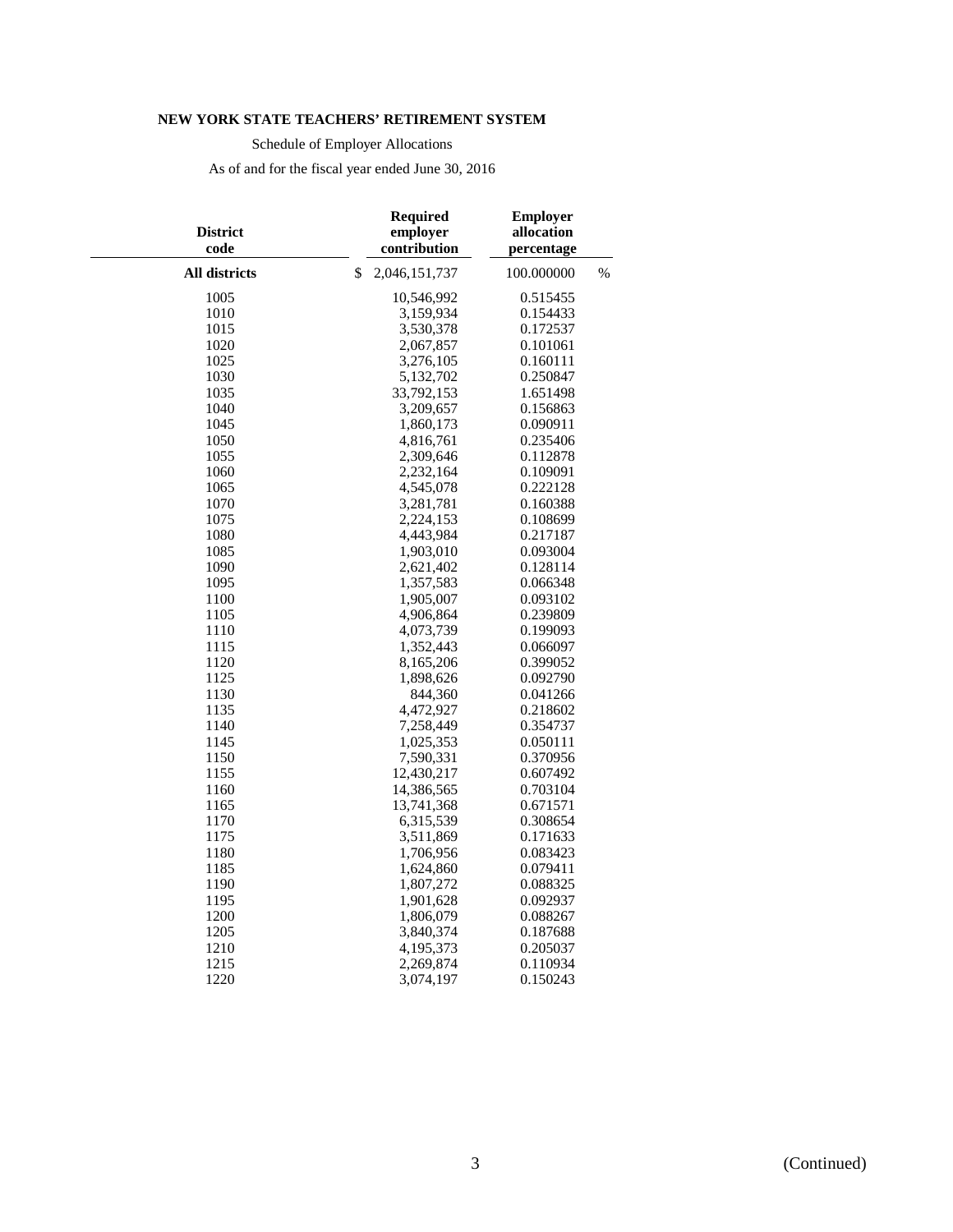Schedule of Employer Allocations

| <b>District</b><br>code | <b>Required</b><br>employer<br>contribution | Employer<br>allocation<br>percentage |      |
|-------------------------|---------------------------------------------|--------------------------------------|------|
| \$<br>1225              | 4,592,026                                   | 0.224423                             | $\%$ |
| 1230                    | 1,009,943                                   | 0.049358                             |      |
| 1235                    | 33,799,021                                  | 1.651834                             |      |
| 1240                    | 4,887,420                                   | 0.238859                             |      |
| 1245                    | 4,600,118                                   | 0.224818                             |      |
| 1250                    | 1,322,439                                   | 0.064631                             |      |
| 1255                    | 5,375,034                                   | 0.262690                             |      |
| 1260                    | 8,985,399                                   | 0.439137                             |      |
| 1265                    | 1,676,504                                   | 0.081934                             |      |
| 1270                    | 23,282,509                                  | 1.137868                             |      |
| 1275                    | 1,575,981                                   | 0.077022                             |      |
| 1280                    | 4,258,077                                   | 0.208102                             |      |
| 1285                    | 7,542,581                                   | 0.368623                             |      |
| 1290                    | 2,906,016                                   | 0.142023                             |      |
| 1295                    | 1,159,674                                   | 0.056676                             |      |
| 1300                    | 11,284,086                                  | 0.551478                             |      |
| 1305                    | 30,304,325                                  | 1.481040                             |      |
| 2005                    | 1,729,412                                   | 0.084520                             |      |
| 2006                    | 1,503,711                                   | 0.073490                             |      |
| 2007                    | 4,305,079                                   | 0.210399                             |      |
| 2008                    | 3,703,628                                   | 0.181005                             |      |
| 2009                    | 2,984,186                                   | 0.145844                             |      |
| 2010                    | 9,506,198                                   | 0.464589                             |      |
| 2014                    | 1,278,208                                   | 0.062469                             |      |
| 2015                    | 2,724,521                                   | 0.133153                             |      |
| 2016                    | 1,161,662                                   | 0.056773                             |      |
| 2018                    | 2,591,482                                   | 0.126652                             |      |
| 2020                    | 6,885,585                                   | 0.336514                             |      |
| 2025                    | 5,070,238                                   | 0.247794                             |      |
| 2030                    | 4,409,020                                   | 0.215479                             |      |
| 2035                    | 1,454,335                                   | 0.071077                             |      |
| 2040                    | 8,118,290                                   | 0.396759                             |      |
| 2044                    | 1,951,014                                   | 0.095350                             |      |
| 2045                    | 4,900,012                                   | 0.239475                             |      |
| 2046                    | 4,119,476                                   | 0.201328                             |      |
| 2047                    | 20,070,024                                  | 0.980867                             |      |
| 2048                    | 4,759,389                                   | 0.232602                             |      |
| 2050                    | 3,596,123                                   | 0.175751                             |      |
| 2052                    | 3,135,322                                   | 0.153230                             |      |
| 2055                    | 2,820,758                                   | 0.137857                             |      |
| 2056                    | 3,367,144                                   | 0.164560                             |      |
| 2057                    | 4,361,657                                   | 0.213164                             |      |
| 2058                    | 2,692,958                                   | 0.131611                             |      |
| 2059                    | 4,325,613                                   | 0.211402                             |      |
| 2060                    | 1,180,084                                   | 0.057673                             |      |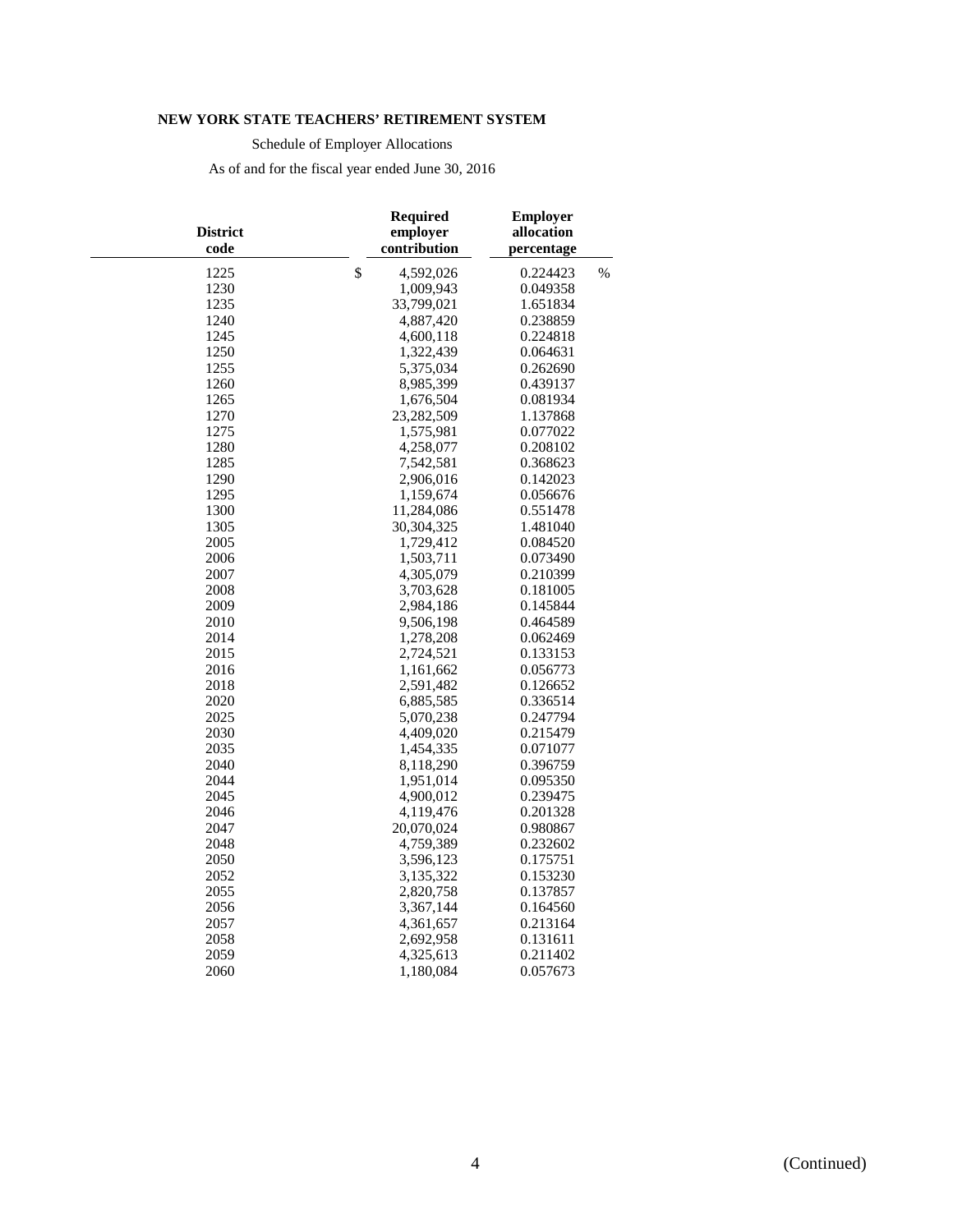Schedule of Employer Allocations

| \$<br>2061<br>1,287,296<br>0.062913<br>$\%$<br>2062<br>2,032,186<br>0.099317<br>2063<br>990,715<br>0.048418<br>2064<br>3,262,138<br>0.159428<br>2065<br>2,755,007<br>0.134643<br>2066<br>6,775,864<br>0.331152<br>2067<br>10,084,657<br>0.492860<br>2068<br>9,133,581<br>0.446378<br>2069<br>1,190,158<br>0.058166<br>2070<br>1,710,328<br>0.083588<br>2071<br>1,443,261<br>0.070535<br>2072<br>1,594,437<br>0.077924<br>2073<br>3,318,615<br>0.162188<br>2074<br>3,535,967<br>0.172811<br>2075<br>6,617,817<br>0.323428<br>2076<br>3,881,421<br>0.189694<br>2077<br>1,082,555<br>0.052907<br>2078<br>10,753,816<br>0.525563<br>2079<br>5,772,852<br>0.282132<br>2080<br>1,326,878<br>0.064847<br>2081<br>1,628,622<br>0.079594<br>2082<br>951,124<br>0.046484<br>2083<br>2,218,570<br>0.108426<br>2084<br>3,619,369<br>0.176887<br>2085<br>1,790,307<br>0.087496<br>2086<br>6,273,981<br>0.306623<br>2090<br>2,781,070<br>0.135917<br>2095<br>2,591,924<br>0.126673<br>2104<br>1,558,937<br>0.076189<br>2105<br>1,370,369<br>0.066973<br>2110<br>4,082,442<br>0.199518<br>2112<br>2,874,477<br>0.140482<br>2115<br>6,219,105<br>0.303942<br>2120<br>10,656,844<br>0.520824<br>2125<br>1,129,313<br>0.055192<br>2130<br>2,053,321<br>0.100350<br>2135<br>3,712,962<br>0.181461<br>2140<br>3,270,594<br>0.159841<br>2145<br>4,797,936<br>0.234486<br>2146<br>5,181,340<br>0.253224<br>2147<br>1,284,332<br>0.062768<br>2148<br>3,007,451<br>0.146981<br>2149<br>2,015,421<br>0.098498<br>2150<br>805,935<br>0.039388 | <b>District</b><br>code | <b>Required</b><br>employer<br>contribution | Employer<br>allocation<br>percentage |  |
|---------------------------------------------------------------------------------------------------------------------------------------------------------------------------------------------------------------------------------------------------------------------------------------------------------------------------------------------------------------------------------------------------------------------------------------------------------------------------------------------------------------------------------------------------------------------------------------------------------------------------------------------------------------------------------------------------------------------------------------------------------------------------------------------------------------------------------------------------------------------------------------------------------------------------------------------------------------------------------------------------------------------------------------------------------------------------------------------------------------------------------------------------------------------------------------------------------------------------------------------------------------------------------------------------------------------------------------------------------------------------------------------------------------------------------------------------------------------------------------------------------------------|-------------------------|---------------------------------------------|--------------------------------------|--|
|                                                                                                                                                                                                                                                                                                                                                                                                                                                                                                                                                                                                                                                                                                                                                                                                                                                                                                                                                                                                                                                                                                                                                                                                                                                                                                                                                                                                                                                                                                                     |                         |                                             |                                      |  |
|                                                                                                                                                                                                                                                                                                                                                                                                                                                                                                                                                                                                                                                                                                                                                                                                                                                                                                                                                                                                                                                                                                                                                                                                                                                                                                                                                                                                                                                                                                                     |                         |                                             |                                      |  |
|                                                                                                                                                                                                                                                                                                                                                                                                                                                                                                                                                                                                                                                                                                                                                                                                                                                                                                                                                                                                                                                                                                                                                                                                                                                                                                                                                                                                                                                                                                                     |                         |                                             |                                      |  |
|                                                                                                                                                                                                                                                                                                                                                                                                                                                                                                                                                                                                                                                                                                                                                                                                                                                                                                                                                                                                                                                                                                                                                                                                                                                                                                                                                                                                                                                                                                                     |                         |                                             |                                      |  |
|                                                                                                                                                                                                                                                                                                                                                                                                                                                                                                                                                                                                                                                                                                                                                                                                                                                                                                                                                                                                                                                                                                                                                                                                                                                                                                                                                                                                                                                                                                                     |                         |                                             |                                      |  |
|                                                                                                                                                                                                                                                                                                                                                                                                                                                                                                                                                                                                                                                                                                                                                                                                                                                                                                                                                                                                                                                                                                                                                                                                                                                                                                                                                                                                                                                                                                                     |                         |                                             |                                      |  |
|                                                                                                                                                                                                                                                                                                                                                                                                                                                                                                                                                                                                                                                                                                                                                                                                                                                                                                                                                                                                                                                                                                                                                                                                                                                                                                                                                                                                                                                                                                                     |                         |                                             |                                      |  |
|                                                                                                                                                                                                                                                                                                                                                                                                                                                                                                                                                                                                                                                                                                                                                                                                                                                                                                                                                                                                                                                                                                                                                                                                                                                                                                                                                                                                                                                                                                                     |                         |                                             |                                      |  |
|                                                                                                                                                                                                                                                                                                                                                                                                                                                                                                                                                                                                                                                                                                                                                                                                                                                                                                                                                                                                                                                                                                                                                                                                                                                                                                                                                                                                                                                                                                                     |                         |                                             |                                      |  |
|                                                                                                                                                                                                                                                                                                                                                                                                                                                                                                                                                                                                                                                                                                                                                                                                                                                                                                                                                                                                                                                                                                                                                                                                                                                                                                                                                                                                                                                                                                                     |                         |                                             |                                      |  |
|                                                                                                                                                                                                                                                                                                                                                                                                                                                                                                                                                                                                                                                                                                                                                                                                                                                                                                                                                                                                                                                                                                                                                                                                                                                                                                                                                                                                                                                                                                                     |                         |                                             |                                      |  |
|                                                                                                                                                                                                                                                                                                                                                                                                                                                                                                                                                                                                                                                                                                                                                                                                                                                                                                                                                                                                                                                                                                                                                                                                                                                                                                                                                                                                                                                                                                                     |                         |                                             |                                      |  |
|                                                                                                                                                                                                                                                                                                                                                                                                                                                                                                                                                                                                                                                                                                                                                                                                                                                                                                                                                                                                                                                                                                                                                                                                                                                                                                                                                                                                                                                                                                                     |                         |                                             |                                      |  |
|                                                                                                                                                                                                                                                                                                                                                                                                                                                                                                                                                                                                                                                                                                                                                                                                                                                                                                                                                                                                                                                                                                                                                                                                                                                                                                                                                                                                                                                                                                                     |                         |                                             |                                      |  |
|                                                                                                                                                                                                                                                                                                                                                                                                                                                                                                                                                                                                                                                                                                                                                                                                                                                                                                                                                                                                                                                                                                                                                                                                                                                                                                                                                                                                                                                                                                                     |                         |                                             |                                      |  |
|                                                                                                                                                                                                                                                                                                                                                                                                                                                                                                                                                                                                                                                                                                                                                                                                                                                                                                                                                                                                                                                                                                                                                                                                                                                                                                                                                                                                                                                                                                                     |                         |                                             |                                      |  |
|                                                                                                                                                                                                                                                                                                                                                                                                                                                                                                                                                                                                                                                                                                                                                                                                                                                                                                                                                                                                                                                                                                                                                                                                                                                                                                                                                                                                                                                                                                                     |                         |                                             |                                      |  |
|                                                                                                                                                                                                                                                                                                                                                                                                                                                                                                                                                                                                                                                                                                                                                                                                                                                                                                                                                                                                                                                                                                                                                                                                                                                                                                                                                                                                                                                                                                                     |                         |                                             |                                      |  |
|                                                                                                                                                                                                                                                                                                                                                                                                                                                                                                                                                                                                                                                                                                                                                                                                                                                                                                                                                                                                                                                                                                                                                                                                                                                                                                                                                                                                                                                                                                                     |                         |                                             |                                      |  |
|                                                                                                                                                                                                                                                                                                                                                                                                                                                                                                                                                                                                                                                                                                                                                                                                                                                                                                                                                                                                                                                                                                                                                                                                                                                                                                                                                                                                                                                                                                                     |                         |                                             |                                      |  |
|                                                                                                                                                                                                                                                                                                                                                                                                                                                                                                                                                                                                                                                                                                                                                                                                                                                                                                                                                                                                                                                                                                                                                                                                                                                                                                                                                                                                                                                                                                                     |                         |                                             |                                      |  |
|                                                                                                                                                                                                                                                                                                                                                                                                                                                                                                                                                                                                                                                                                                                                                                                                                                                                                                                                                                                                                                                                                                                                                                                                                                                                                                                                                                                                                                                                                                                     |                         |                                             |                                      |  |
|                                                                                                                                                                                                                                                                                                                                                                                                                                                                                                                                                                                                                                                                                                                                                                                                                                                                                                                                                                                                                                                                                                                                                                                                                                                                                                                                                                                                                                                                                                                     |                         |                                             |                                      |  |
|                                                                                                                                                                                                                                                                                                                                                                                                                                                                                                                                                                                                                                                                                                                                                                                                                                                                                                                                                                                                                                                                                                                                                                                                                                                                                                                                                                                                                                                                                                                     |                         |                                             |                                      |  |
|                                                                                                                                                                                                                                                                                                                                                                                                                                                                                                                                                                                                                                                                                                                                                                                                                                                                                                                                                                                                                                                                                                                                                                                                                                                                                                                                                                                                                                                                                                                     |                         |                                             |                                      |  |
|                                                                                                                                                                                                                                                                                                                                                                                                                                                                                                                                                                                                                                                                                                                                                                                                                                                                                                                                                                                                                                                                                                                                                                                                                                                                                                                                                                                                                                                                                                                     |                         |                                             |                                      |  |
|                                                                                                                                                                                                                                                                                                                                                                                                                                                                                                                                                                                                                                                                                                                                                                                                                                                                                                                                                                                                                                                                                                                                                                                                                                                                                                                                                                                                                                                                                                                     |                         |                                             |                                      |  |
|                                                                                                                                                                                                                                                                                                                                                                                                                                                                                                                                                                                                                                                                                                                                                                                                                                                                                                                                                                                                                                                                                                                                                                                                                                                                                                                                                                                                                                                                                                                     |                         |                                             |                                      |  |
|                                                                                                                                                                                                                                                                                                                                                                                                                                                                                                                                                                                                                                                                                                                                                                                                                                                                                                                                                                                                                                                                                                                                                                                                                                                                                                                                                                                                                                                                                                                     |                         |                                             |                                      |  |
|                                                                                                                                                                                                                                                                                                                                                                                                                                                                                                                                                                                                                                                                                                                                                                                                                                                                                                                                                                                                                                                                                                                                                                                                                                                                                                                                                                                                                                                                                                                     |                         |                                             |                                      |  |
|                                                                                                                                                                                                                                                                                                                                                                                                                                                                                                                                                                                                                                                                                                                                                                                                                                                                                                                                                                                                                                                                                                                                                                                                                                                                                                                                                                                                                                                                                                                     |                         |                                             |                                      |  |
|                                                                                                                                                                                                                                                                                                                                                                                                                                                                                                                                                                                                                                                                                                                                                                                                                                                                                                                                                                                                                                                                                                                                                                                                                                                                                                                                                                                                                                                                                                                     |                         |                                             |                                      |  |
|                                                                                                                                                                                                                                                                                                                                                                                                                                                                                                                                                                                                                                                                                                                                                                                                                                                                                                                                                                                                                                                                                                                                                                                                                                                                                                                                                                                                                                                                                                                     |                         |                                             |                                      |  |
|                                                                                                                                                                                                                                                                                                                                                                                                                                                                                                                                                                                                                                                                                                                                                                                                                                                                                                                                                                                                                                                                                                                                                                                                                                                                                                                                                                                                                                                                                                                     |                         |                                             |                                      |  |
|                                                                                                                                                                                                                                                                                                                                                                                                                                                                                                                                                                                                                                                                                                                                                                                                                                                                                                                                                                                                                                                                                                                                                                                                                                                                                                                                                                                                                                                                                                                     |                         |                                             |                                      |  |
|                                                                                                                                                                                                                                                                                                                                                                                                                                                                                                                                                                                                                                                                                                                                                                                                                                                                                                                                                                                                                                                                                                                                                                                                                                                                                                                                                                                                                                                                                                                     |                         |                                             |                                      |  |
|                                                                                                                                                                                                                                                                                                                                                                                                                                                                                                                                                                                                                                                                                                                                                                                                                                                                                                                                                                                                                                                                                                                                                                                                                                                                                                                                                                                                                                                                                                                     |                         |                                             |                                      |  |
|                                                                                                                                                                                                                                                                                                                                                                                                                                                                                                                                                                                                                                                                                                                                                                                                                                                                                                                                                                                                                                                                                                                                                                                                                                                                                                                                                                                                                                                                                                                     |                         |                                             |                                      |  |
|                                                                                                                                                                                                                                                                                                                                                                                                                                                                                                                                                                                                                                                                                                                                                                                                                                                                                                                                                                                                                                                                                                                                                                                                                                                                                                                                                                                                                                                                                                                     |                         |                                             |                                      |  |
|                                                                                                                                                                                                                                                                                                                                                                                                                                                                                                                                                                                                                                                                                                                                                                                                                                                                                                                                                                                                                                                                                                                                                                                                                                                                                                                                                                                                                                                                                                                     |                         |                                             |                                      |  |
|                                                                                                                                                                                                                                                                                                                                                                                                                                                                                                                                                                                                                                                                                                                                                                                                                                                                                                                                                                                                                                                                                                                                                                                                                                                                                                                                                                                                                                                                                                                     |                         |                                             |                                      |  |
|                                                                                                                                                                                                                                                                                                                                                                                                                                                                                                                                                                                                                                                                                                                                                                                                                                                                                                                                                                                                                                                                                                                                                                                                                                                                                                                                                                                                                                                                                                                     |                         |                                             |                                      |  |
|                                                                                                                                                                                                                                                                                                                                                                                                                                                                                                                                                                                                                                                                                                                                                                                                                                                                                                                                                                                                                                                                                                                                                                                                                                                                                                                                                                                                                                                                                                                     |                         |                                             |                                      |  |
|                                                                                                                                                                                                                                                                                                                                                                                                                                                                                                                                                                                                                                                                                                                                                                                                                                                                                                                                                                                                                                                                                                                                                                                                                                                                                                                                                                                                                                                                                                                     |                         |                                             |                                      |  |
|                                                                                                                                                                                                                                                                                                                                                                                                                                                                                                                                                                                                                                                                                                                                                                                                                                                                                                                                                                                                                                                                                                                                                                                                                                                                                                                                                                                                                                                                                                                     | 2155                    | 3,064,399                                   | 0.149764                             |  |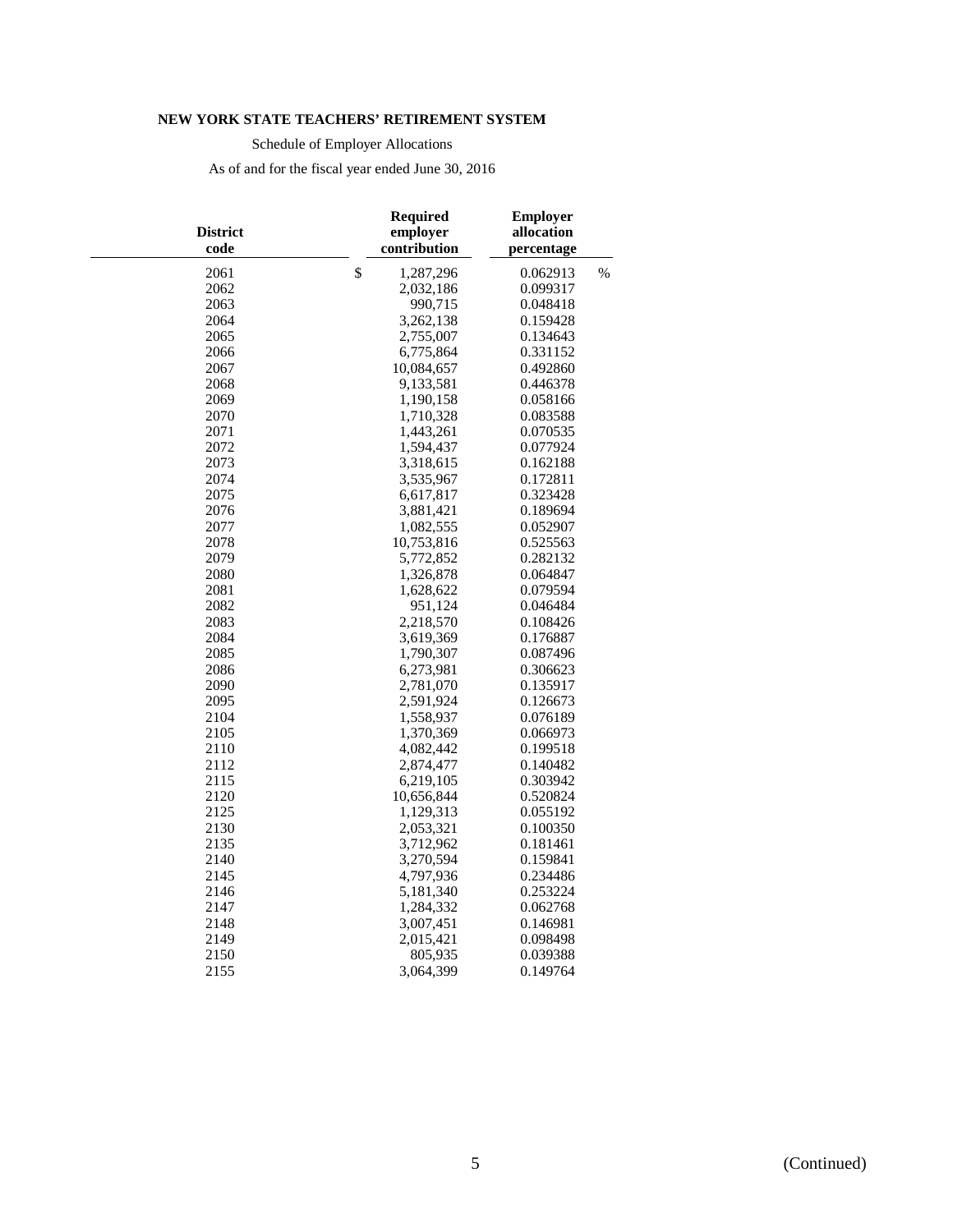Schedule of Employer Allocations

| <b>District</b><br>code | <b>Required</b><br>employer<br>contribution | Employer<br>allocation<br>percentage |      |
|-------------------------|---------------------------------------------|--------------------------------------|------|
| 2160                    | \$<br>5,831,639                             | 0.285005                             | $\%$ |
| 2165                    | 1,922,596                                   | 0.093962                             |      |
| 2170                    | 8,357,988                                   | 0.408474                             |      |
| 2175                    | 760,023                                     | 0.037144                             |      |
| 2180                    | 1,580,441                                   | 0.077240                             |      |
| 2185                    | 8,824,699                                   | 0.431283                             |      |
| 2187                    | 4,109,477                                   | 0.200839                             |      |
| 2190                    | 5,789,737                                   | 0.282957                             |      |
| 2191                    | 4,020,396                                   | 0.196486                             |      |
| 2195                    | 1,217,262                                   | 0.059490                             |      |
| 2196                    | 1,358,004                                   | 0.066369                             |      |
| 2198                    | 2,871,559                                   | 0.140339                             |      |
| 2200                    | 12,699,584                                  | 0.620657                             |      |
| 2204                    | 11,172,685                                  | 0.546034                             |      |
| 2205                    | 312,094                                     | 0.015253                             |      |
| 2206                    | 1,630,095                                   | 0.079666                             |      |
| 2207                    | 3,061,073                                   | 0.149601                             |      |
| 2208                    | 5,078,666                                   | 0.248206                             |      |
| 2209                    | 12,316,138                                  | 0.601917                             |      |
| 2210                    | 3,193,006                                   | 0.156049                             |      |
| 2212                    | 4,325,761                                   | 0.211410                             |      |
| 2215                    | 6,339,422                                   | 0.309822                             |      |
| 2220                    | 2,563,885                                   | 0.125303                             |      |
| 2224                    | 5,601,455                                   | 0.273756                             |      |
| 2225                    | 10,483,813                                  | 0.512367                             |      |
| 2230                    | 8,282,801                                   | 0.404799                             |      |
| 2231                    | 3,995,018                                   | 0.195245                             |      |
| 2235                    | 814,102                                     | 0.039787                             |      |
| 2239                    | 3,833,142                                   | 0.187334                             |      |
| 2240                    | 6,990,941                                   | 0.341663                             |      |
| 2241                    | 1,135,720                                   | 0.055505                             |      |
| 2242                    | 2,010,694                                   | 0.098267                             |      |
| 2243                    | 2,028,486                                   | 0.099137                             |      |
| 2244                    | 1,144,315                                   | 0.055925                             |      |
| 2245                    | 3,148,241                                   | 0.153862                             |      |
| 2250                    | 1,830,096                                   | 0.089441                             |      |
| 2255                    | 5,707,152                                   | 0.278921                             |      |
| 2260                    | 4,162,004                                   | 0.203406                             |      |
| 2266                    | 3,385,864                                   | 0.165475                             |      |
| 2268                    | 1,925,345                                   | 0.094096                             |      |
| 2270                    | 3,179,672                                   | 0.155398                             |      |
| 2271                    | 2,200,036                                   | 0.107521                             |      |
| 2272                    | 3,459,172                                   | 0.169057                             |      |
| 2275                    | 6,354,997                                   | 0.310583                             |      |
| 2280                    | 2,055,000                                   | 0.100432                             |      |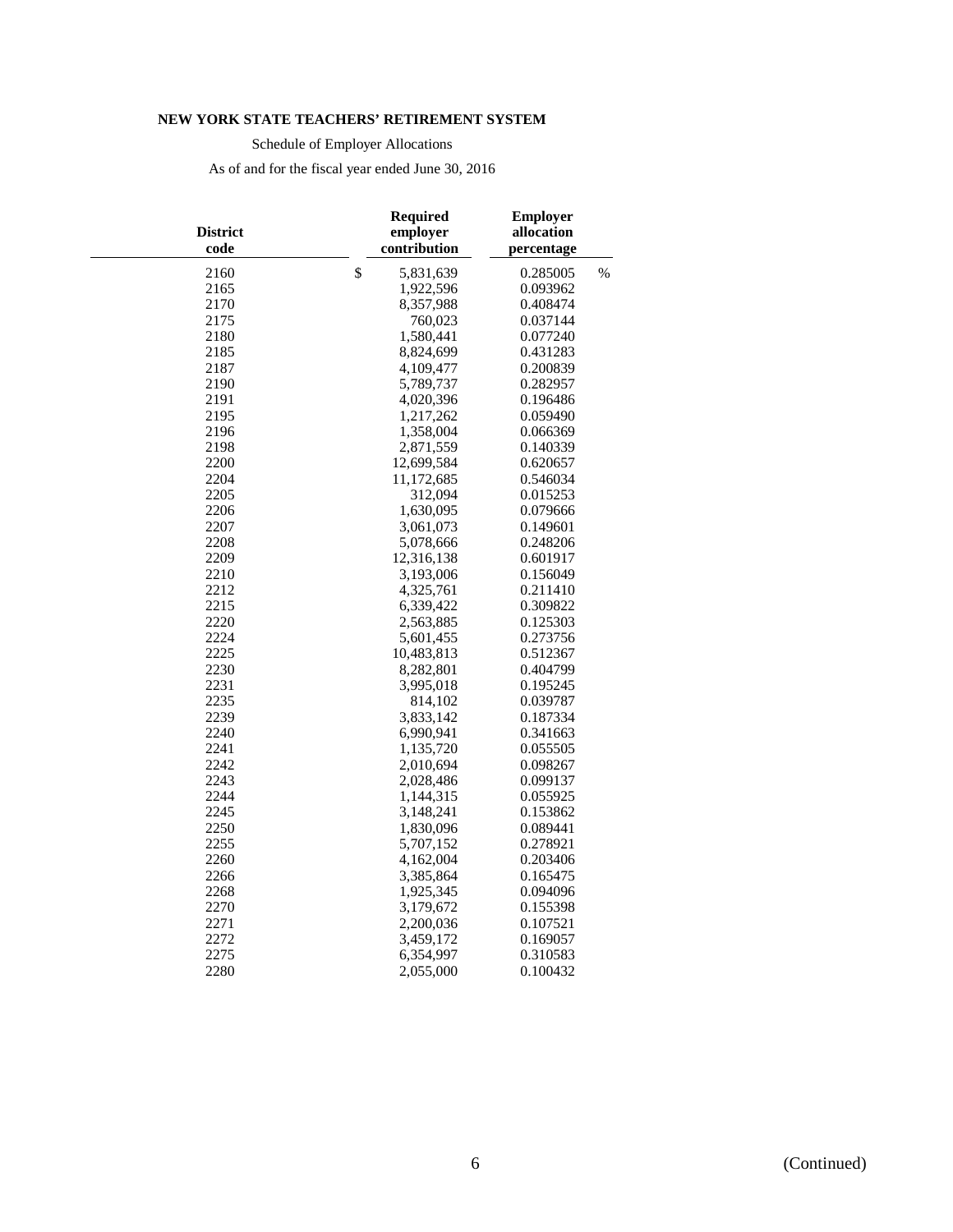Schedule of Employer Allocations

| <b>District</b><br>code | <b>Required</b><br>employer<br>contribution | <b>Employer</b><br>allocation<br>percentage |      |
|-------------------------|---------------------------------------------|---------------------------------------------|------|
| 2281                    | \$<br>1,252,446                             | 0.061210                                    | $\%$ |
| 2282                    | 5,766,857                                   | 0.281839                                    |      |
| 2285                    | 7,911,857                                   | 0.386670                                    |      |
| 2286                    | 4,391,445                                   | 0.214620                                    |      |
| 2288                    | 2,574,928                                   | 0.125842                                    |      |
| 2289                    | 8,058,201                                   | 0.393822                                    |      |
| 2290                    | 4,442,301                                   | 0.217105                                    |      |
| 2295                    | 1,998,474                                   | 0.097670                                    |      |
| 2300                    | 4,819,499                                   | 0.235540                                    |      |
| 2305                    | 1,090,822                                   | 0.053311                                    |      |
| 2310                    | 12,275,702                                  | 0.599941                                    |      |
| 2315                    | 1,942,902                                   | 0.094954                                    |      |
| 2317                    | 1,913,813                                   | 0.093532                                    |      |
| 2320                    | 8,206,333                                   | 0.401062                                    |      |
| 2325                    | 7,239,961                                   | 0.353833                                    |      |
| 2328                    | 1,626,280                                   | 0.079480                                    |      |
| 2330                    | 4,137,514                                   | 0.202210                                    |      |
| 2335                    | 4,783,343                                   | 0.233773                                    |      |
| 2338                    | 6,538,741                                   | 0.319563                                    |      |
| 2339                    | 1,909,894                                   | 0.093341                                    |      |
| 2340                    | 2,155,908                                   | 0.105364                                    |      |
| 2345                    | 2,701,160                                   | 0.132012                                    |      |
| 2350                    | 7,682,283                                   | 0.375450                                    |      |
| 2355                    | 5,433,344                                   | 0.265540                                    |      |
| 2360                    | 3,829,785                                   | 0.187170                                    |      |
| 2361                    | 1,637,927                                   | 0.080049                                    |      |
| 2362                    | 1,887,647                                   | 0.092254                                    |      |
| 2363                    | 1,214,670                                   | 0.059364                                    |      |
| 2364                    | 2,320,720                                   | 0.113419                                    |      |
| 2365                    | 11,570,811                                  | 0.565491                                    |      |
| 2370                    | 1,908,199                                   | 0.093258                                    |      |
| 2375                    | 1,599,683                                   | 0.078180                                    |      |
| 2377                    | 2,360,981                                   | 0.115386                                    |      |
| 2378                    | 11,976,079                                  | 0.585298                                    |      |
| 2379                    | 12,091,668                                  |                                             |      |
| 2380                    | 4,756,351                                   | 0.590947<br>0.232453                        |      |
| 2381                    |                                             |                                             |      |
| 2383                    | 2,485,631<br>8,494,043                      | 0.121478<br>0.415123                        |      |
| 2384                    |                                             | 0.262947                                    |      |
|                         | 5,380,299                                   |                                             |      |
| 2385<br>2389            | 3,743,339                                   | 0.182945                                    |      |
| 2390                    | 3,380,980                                   | 0.165236                                    |      |
| 2391                    | 6,991,816<br>3,331,891                      | 0.341706<br>0.162837                        |      |
|                         |                                             |                                             |      |
| 2394<br>2395            | 2,304,894<br>1,897,744                      | 0.112645<br>0.092747                        |      |
|                         |                                             |                                             |      |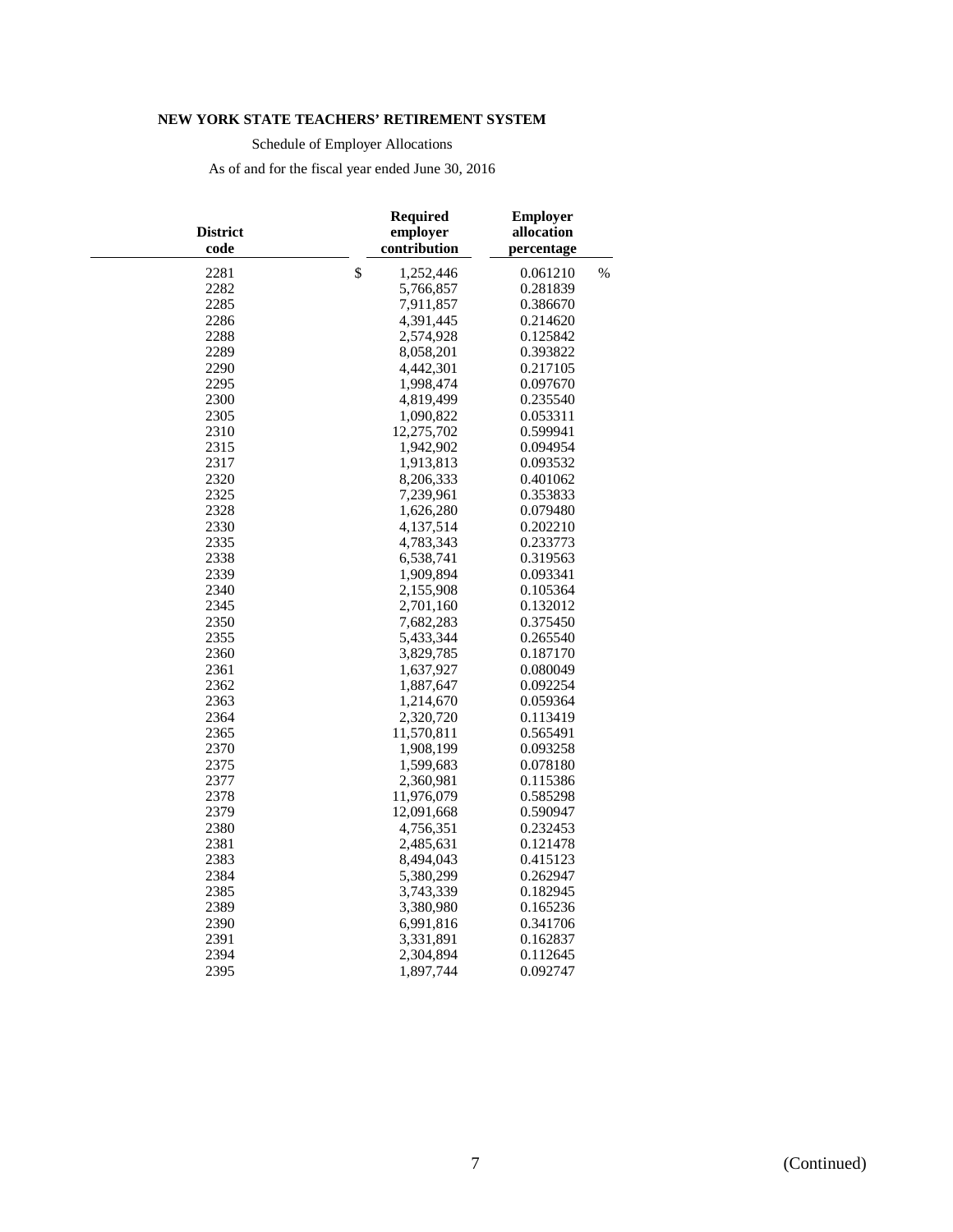Schedule of Employer Allocations

| <b>District</b><br>code | <b>Required</b><br>employer<br>contribution | <b>Employer</b><br>allocation<br>percentage |      |
|-------------------------|---------------------------------------------|---------------------------------------------|------|
| 2396                    | \$<br>1,361,098                             | 0.066520                                    | $\%$ |
| 2400                    | 11,144,532                                  | 0.544658                                    |      |
| 2401                    | 2,640,479                                   | 0.129046                                    |      |
| 2402                    | 6,631,403                                   | 0.324091                                    |      |
| 2403                    | 3,027,024                                   | 0.147937                                    |      |
| 2405                    | 4,070,599                                   | 0.198939                                    |      |
| 2406                    | 5,478,521                                   | 0.267748                                    |      |
| 2408                    | 5,793,941                                   | 0.283163                                    |      |
| 2409                    | 1,219,445                                   | 0.059597                                    |      |
| 2410                    | 7,499,325                                   | 0.366509                                    |      |
| 2415                    | 8,904,624                                   | 0.435189                                    |      |
| 2420                    | 4,315,080                                   | 0.210888                                    |      |
| 2425                    | 8,500,915                                   | 0.415459                                    |      |
| 2426                    | 2,382,148                                   | 0.116421                                    |      |
| 2428                    | 4,544,626                                   | 0.222106                                    |      |
| 2430                    | 6,764,084                                   | 0.330576                                    |      |
| 2435                    | 1,818,356                                   | 0.088867                                    |      |
| 2440                    | 3,028,514                                   | 0.148010                                    |      |
| 2441                    | 1,737,164                                   | 0.084899                                    |      |
| 2445                    | 8,666,777                                   | 0.423565                                    |      |
| 2450                    | 3,437,540                                   | 0.168000                                    |      |
| 2455                    | 4,238,665                                   | 0.207153                                    |      |
| 2458                    | 4,327,709                                   | 0.211505                                    |      |
| 2460                    | 1,566,114                                   | 0.076539                                    |      |
| 2464                    | 1,403,149                                   | 0.068575                                    |      |
| 2465                    | 737,627                                     | 0.036049                                    |      |
| 2466                    | 1,722,159                                   | 0.084166                                    |      |
| 2467                    | 2,492,196                                   | 0.121799                                    |      |
| 2468                    | 2,021,554                                   | 0.098798                                    |      |
| 2469                    | 5,520,262                                   | 0.269788                                    |      |
| 2470                    | 5,020,032                                   | 0.245340                                    |      |
| 2471                    | 5,404,380                                   | 0.264124                                    |      |
| 2475                    | 8,083,275                                   | 0.395048                                    |      |
| 2480                    | 2,669,142                                   | 0.130447                                    |      |
| 2485                    | 5,410,834                                   | 0.264440                                    |      |
| 2490                    | 8,087,207                                   | 0.395240                                    |      |
| 2495                    | 1,002,123                                   | 0.048976                                    |      |
| 2497                    | 2,720,723                                   | 0.132968                                    |      |
| 2498                    | 2,350,623                                   | 0.114880                                    |      |
| 2500                    | 6,574,169                                   | 0.321294                                    |      |
| 2504                    | 3,773,740                                   | 0.184431                                    |      |
| 2505                    | 5,553,595                                   | 0.271417                                    |      |
| 2507                    | 1,062,367                                   | 0.051920                                    |      |
| 2508                    | 3,027,389                                   | 0.147955                                    |      |
| 2509                    | 5,478,572                                   | 0.267750                                    |      |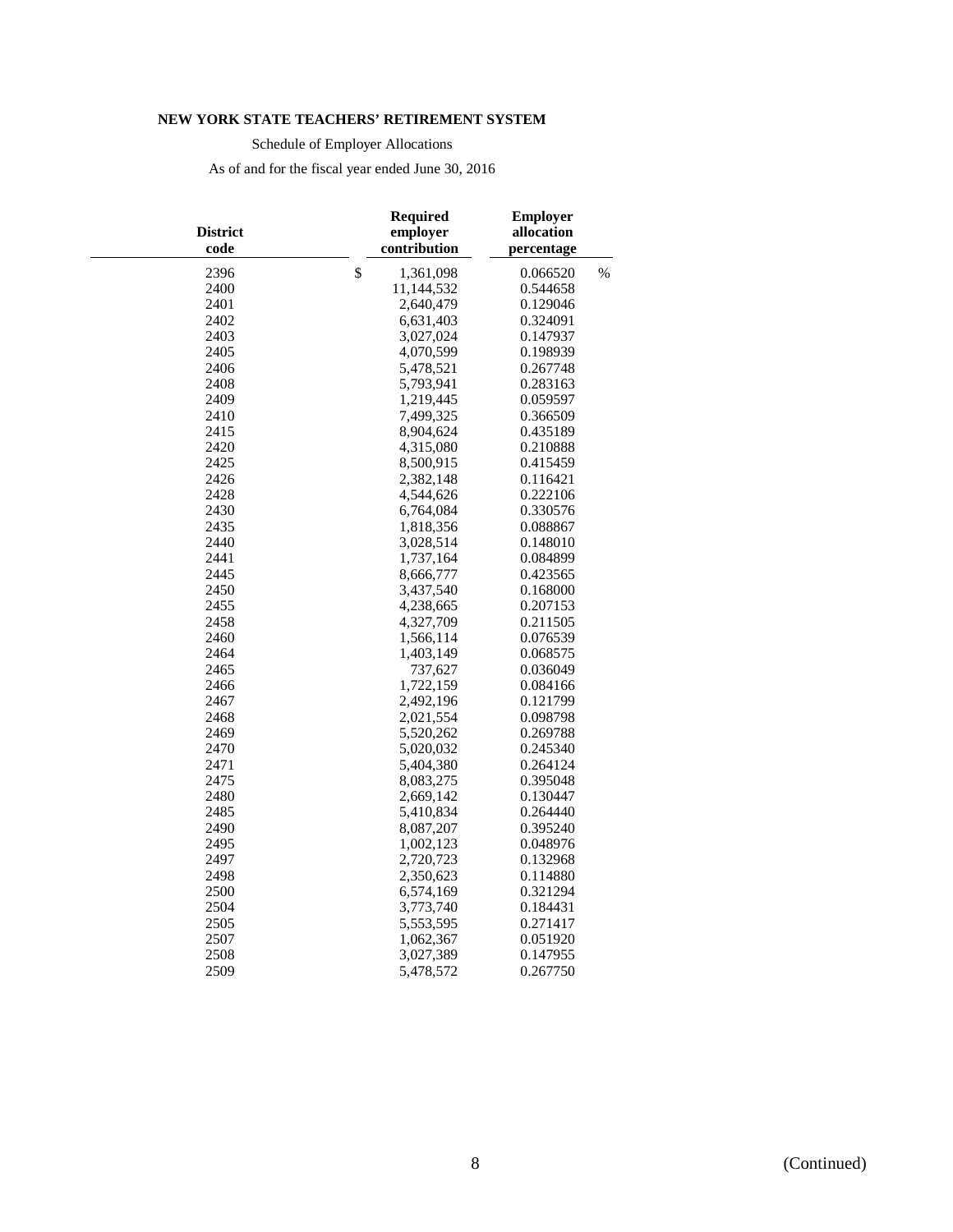Schedule of Employer Allocations

| <b>District</b><br>code | <b>Required</b><br>employer<br>contribution | <b>Employer</b><br>allocation<br>percentage |      |
|-------------------------|---------------------------------------------|---------------------------------------------|------|
| 2510                    | \$<br>2,226,420                             | 0.108810                                    | $\%$ |
| 2512                    | 16,131,022                                  | 0.788359                                    |      |
| 2514                    | 1,472,919                                   | 0.071985                                    |      |
| 2515                    | 1,248,777                                   | 0.061030                                    |      |
| 2520                    | 2,988,578                                   | 0.146058                                    |      |
| 2525                    | 4,332,578                                   | 0.211743                                    |      |
| 2530                    | 8,314,459                                   | 0.406346                                    |      |
| 2533                    | 2,068,478                                   | 0.101091                                    |      |
| 2535                    | 2,430,072                                   | 0.118763                                    |      |
| 2540                    | 5,558,939                                   | 0.271678                                    |      |
| 2541                    | 3,591,795                                   | 0.175539                                    |      |
| 2542                    | 2,113,730                                   | 0.103303                                    |      |
| 2545                    | 1,077,090                                   | 0.052640                                    |      |
| 2547                    | 7,870,893                                   | 0.384668                                    |      |
| 2550                    | 905,134                                     | 0.044236                                    |      |
| 2551                    | 1,357,828                                   | 0.066360                                    |      |
| 2555                    | 1,482,644                                   | 0.072460                                    |      |
| 2557                    | 11,903,452                                  | 0.581748                                    |      |
| 2559                    | 1,279,715                                   | 0.062543                                    |      |
| 2560                    | 1,481,374                                   | 0.072398                                    |      |
| 2561                    | 4,856,175                                   | 0.237332                                    |      |
| 2562                    | 5,571,397                                   | 0.272287                                    |      |
| 2563                    | 6,127,463                                   | 0.299463                                    |      |
| 2564                    | 7,857,388                                   | 0.384008                                    |      |
| 2565                    | 4,811,228                                   | 0.235135                                    |      |
| 2570                    | 3,350,965                                   | 0.163769                                    |      |
| 2573                    | 3,412,664                                   | 0.166784                                    |      |
| 2574                    | 1,172,053                                   | 0.057281                                    |      |
| 2575                    | 11,583,393                                  | 0.566106                                    |      |
| 2576                    | 2,366,989                                   | 0.115680                                    |      |
| 2580                    | 6,497,549                                   | 0.317550                                    |      |
| 2582                    | 1,501,469                                   | 0.073380                                    |      |
| 2584                    | 3,805,779                                   | 0.185997                                    |      |
| 2585                    | 13,233,124                                  | 0.646732                                    |      |
| 2590                    | 4,226,512                                   | 0.206559                                    |      |
| 2593                    | 10,057,742                                  | 0.491544                                    |      |
| 2595                    | 889,506                                     | 0.043472                                    |      |
| 2600                    | 1,507,856                                   | 0.073692                                    |      |
| 2605                    | 753,858                                     | 0.036843                                    |      |
| 2610                    | 10,802,068                                  | 0.527921                                    |      |
| 2611                    | 2,894,333                                   | 0.141453                                    |      |
| 2612                    | 3,464,485                                   | 0.169317                                    |      |
| 2613                    | 3,285,300                                   | 0.160560                                    |      |
| 2614                    | 4,396,082                                   | 0.214846                                    |      |
| 2615                    | 11,664,616                                  | 0.570076                                    |      |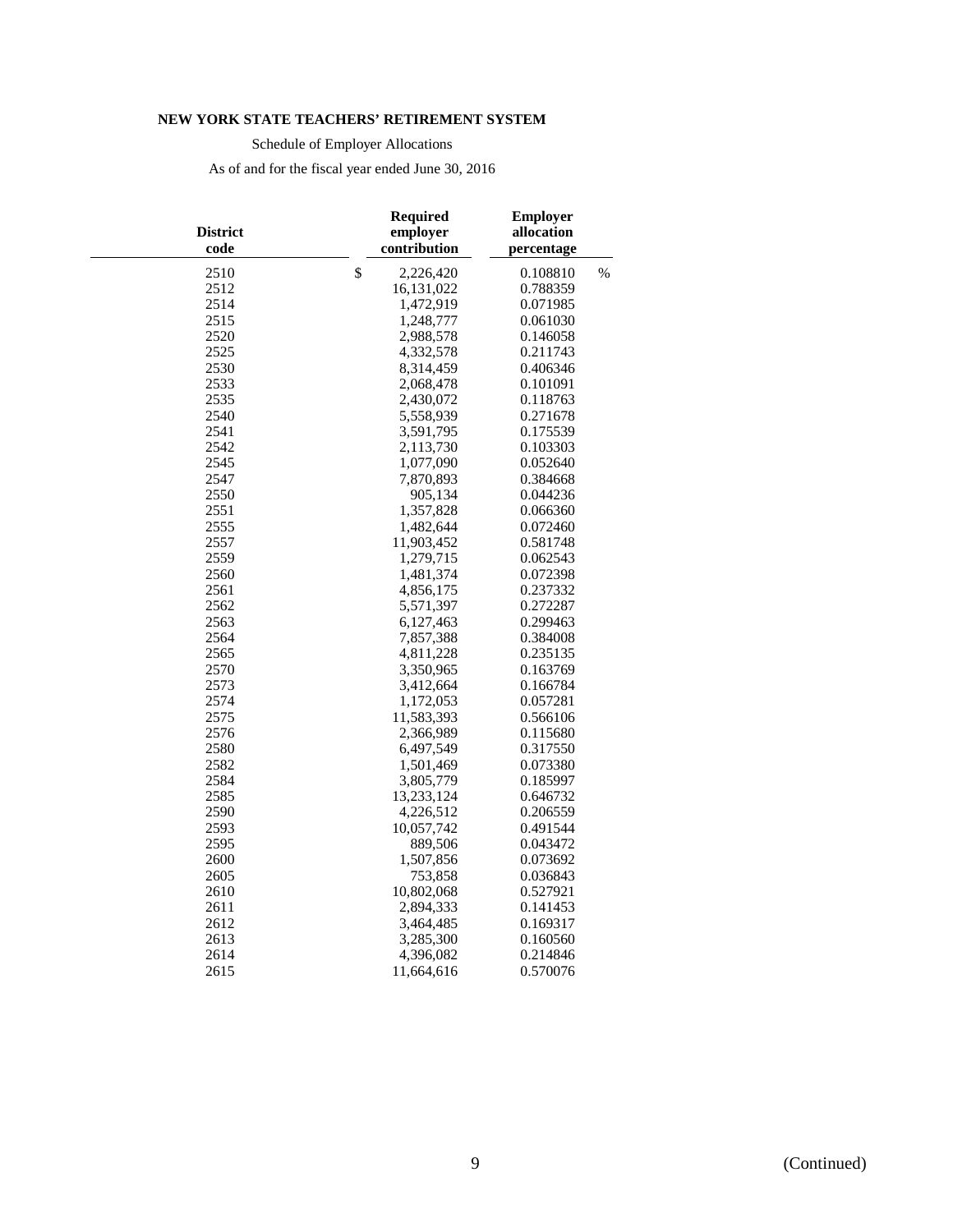Schedule of Employer Allocations

| \$<br>2616<br>4,238,480<br>0.207144<br>$\%$<br>2617<br>4,507,288<br>0.220281<br>2618<br>1,103,964<br>0.053953<br>2619<br>2,487,072<br>0.121549<br>2620<br>846,757<br>0.041383<br>2625<br>1,424,771<br>0.069632<br>2626<br>1,067,443<br>0.052168<br>2630<br>1,179,988<br>0.057669<br>2632<br>2,374,485<br>0.116046<br>2633<br>8,108,200<br>0.396266<br>2635<br>0.051718<br>1,058,225<br>2640<br>2,829,854<br>0.138301<br>2641<br>1,564,412<br>0.076456<br>2642<br>6,573,205<br>0.321247<br>2643<br>5,928,240<br>0.289726<br>2644<br>5,436,905<br>0.265714<br>2645<br>6,704,295<br>0.327654<br>2648<br>1,360,424<br>0.066487<br>2649<br>2,820,261<br>0.137832<br>2650<br>569,951<br>0.027855<br>2651<br>10,063,251<br>0.491814<br>2652<br>1,145,600<br>0.055988<br>2653<br>1,650,337<br>0.080656<br>2654<br>10,529,403<br>0.514595<br>2655<br>5,757,858<br>0.281399<br>2656<br>5,548,718<br>0.271178<br>3032<br>775,171<br>0.037884<br>3041<br>326,949<br>0.015979<br>3042<br>929,089<br>0.045407<br>3043<br>967,552<br>0.047286<br>3044<br>667,443<br>0.032619<br>3048<br>285,342<br>0.013945<br>3077<br>789,447<br>0.038582<br>3078<br>336,128<br>0.016427<br>3079<br>223,556<br>0.010926<br>3081<br>387,772<br>0.018951<br>3082<br>700,697<br>0.034245<br>3101<br>320,117<br>0.015645<br>3105<br>350,848<br>0.017147<br>3106<br>582,229<br>0.028455<br>527,089<br>3107<br>0.025760<br>3126<br>802,284<br>0.039209<br>3128<br>561,032<br>0.027419<br>3178<br>987,585<br>0.048265 | <b>District</b><br>code | <b>Required</b><br>employer<br>contribution | <b>Employer</b><br>allocation<br>percentage |  |
|----------------------------------------------------------------------------------------------------------------------------------------------------------------------------------------------------------------------------------------------------------------------------------------------------------------------------------------------------------------------------------------------------------------------------------------------------------------------------------------------------------------------------------------------------------------------------------------------------------------------------------------------------------------------------------------------------------------------------------------------------------------------------------------------------------------------------------------------------------------------------------------------------------------------------------------------------------------------------------------------------------------------------------------------------------------------------------------------------------------------------------------------------------------------------------------------------------------------------------------------------------------------------------------------------------------------------------------------------------------------------------------------------------------------------------------------------------------------------------|-------------------------|---------------------------------------------|---------------------------------------------|--|
|                                                                                                                                                                                                                                                                                                                                                                                                                                                                                                                                                                                                                                                                                                                                                                                                                                                                                                                                                                                                                                                                                                                                                                                                                                                                                                                                                                                                                                                                                  |                         |                                             |                                             |  |
|                                                                                                                                                                                                                                                                                                                                                                                                                                                                                                                                                                                                                                                                                                                                                                                                                                                                                                                                                                                                                                                                                                                                                                                                                                                                                                                                                                                                                                                                                  |                         |                                             |                                             |  |
|                                                                                                                                                                                                                                                                                                                                                                                                                                                                                                                                                                                                                                                                                                                                                                                                                                                                                                                                                                                                                                                                                                                                                                                                                                                                                                                                                                                                                                                                                  |                         |                                             |                                             |  |
|                                                                                                                                                                                                                                                                                                                                                                                                                                                                                                                                                                                                                                                                                                                                                                                                                                                                                                                                                                                                                                                                                                                                                                                                                                                                                                                                                                                                                                                                                  |                         |                                             |                                             |  |
|                                                                                                                                                                                                                                                                                                                                                                                                                                                                                                                                                                                                                                                                                                                                                                                                                                                                                                                                                                                                                                                                                                                                                                                                                                                                                                                                                                                                                                                                                  |                         |                                             |                                             |  |
|                                                                                                                                                                                                                                                                                                                                                                                                                                                                                                                                                                                                                                                                                                                                                                                                                                                                                                                                                                                                                                                                                                                                                                                                                                                                                                                                                                                                                                                                                  |                         |                                             |                                             |  |
|                                                                                                                                                                                                                                                                                                                                                                                                                                                                                                                                                                                                                                                                                                                                                                                                                                                                                                                                                                                                                                                                                                                                                                                                                                                                                                                                                                                                                                                                                  |                         |                                             |                                             |  |
|                                                                                                                                                                                                                                                                                                                                                                                                                                                                                                                                                                                                                                                                                                                                                                                                                                                                                                                                                                                                                                                                                                                                                                                                                                                                                                                                                                                                                                                                                  |                         |                                             |                                             |  |
|                                                                                                                                                                                                                                                                                                                                                                                                                                                                                                                                                                                                                                                                                                                                                                                                                                                                                                                                                                                                                                                                                                                                                                                                                                                                                                                                                                                                                                                                                  |                         |                                             |                                             |  |
|                                                                                                                                                                                                                                                                                                                                                                                                                                                                                                                                                                                                                                                                                                                                                                                                                                                                                                                                                                                                                                                                                                                                                                                                                                                                                                                                                                                                                                                                                  |                         |                                             |                                             |  |
|                                                                                                                                                                                                                                                                                                                                                                                                                                                                                                                                                                                                                                                                                                                                                                                                                                                                                                                                                                                                                                                                                                                                                                                                                                                                                                                                                                                                                                                                                  |                         |                                             |                                             |  |
|                                                                                                                                                                                                                                                                                                                                                                                                                                                                                                                                                                                                                                                                                                                                                                                                                                                                                                                                                                                                                                                                                                                                                                                                                                                                                                                                                                                                                                                                                  |                         |                                             |                                             |  |
|                                                                                                                                                                                                                                                                                                                                                                                                                                                                                                                                                                                                                                                                                                                                                                                                                                                                                                                                                                                                                                                                                                                                                                                                                                                                                                                                                                                                                                                                                  |                         |                                             |                                             |  |
|                                                                                                                                                                                                                                                                                                                                                                                                                                                                                                                                                                                                                                                                                                                                                                                                                                                                                                                                                                                                                                                                                                                                                                                                                                                                                                                                                                                                                                                                                  |                         |                                             |                                             |  |
|                                                                                                                                                                                                                                                                                                                                                                                                                                                                                                                                                                                                                                                                                                                                                                                                                                                                                                                                                                                                                                                                                                                                                                                                                                                                                                                                                                                                                                                                                  |                         |                                             |                                             |  |
|                                                                                                                                                                                                                                                                                                                                                                                                                                                                                                                                                                                                                                                                                                                                                                                                                                                                                                                                                                                                                                                                                                                                                                                                                                                                                                                                                                                                                                                                                  |                         |                                             |                                             |  |
|                                                                                                                                                                                                                                                                                                                                                                                                                                                                                                                                                                                                                                                                                                                                                                                                                                                                                                                                                                                                                                                                                                                                                                                                                                                                                                                                                                                                                                                                                  |                         |                                             |                                             |  |
|                                                                                                                                                                                                                                                                                                                                                                                                                                                                                                                                                                                                                                                                                                                                                                                                                                                                                                                                                                                                                                                                                                                                                                                                                                                                                                                                                                                                                                                                                  |                         |                                             |                                             |  |
|                                                                                                                                                                                                                                                                                                                                                                                                                                                                                                                                                                                                                                                                                                                                                                                                                                                                                                                                                                                                                                                                                                                                                                                                                                                                                                                                                                                                                                                                                  |                         |                                             |                                             |  |
|                                                                                                                                                                                                                                                                                                                                                                                                                                                                                                                                                                                                                                                                                                                                                                                                                                                                                                                                                                                                                                                                                                                                                                                                                                                                                                                                                                                                                                                                                  |                         |                                             |                                             |  |
|                                                                                                                                                                                                                                                                                                                                                                                                                                                                                                                                                                                                                                                                                                                                                                                                                                                                                                                                                                                                                                                                                                                                                                                                                                                                                                                                                                                                                                                                                  |                         |                                             |                                             |  |
|                                                                                                                                                                                                                                                                                                                                                                                                                                                                                                                                                                                                                                                                                                                                                                                                                                                                                                                                                                                                                                                                                                                                                                                                                                                                                                                                                                                                                                                                                  |                         |                                             |                                             |  |
|                                                                                                                                                                                                                                                                                                                                                                                                                                                                                                                                                                                                                                                                                                                                                                                                                                                                                                                                                                                                                                                                                                                                                                                                                                                                                                                                                                                                                                                                                  |                         |                                             |                                             |  |
|                                                                                                                                                                                                                                                                                                                                                                                                                                                                                                                                                                                                                                                                                                                                                                                                                                                                                                                                                                                                                                                                                                                                                                                                                                                                                                                                                                                                                                                                                  |                         |                                             |                                             |  |
|                                                                                                                                                                                                                                                                                                                                                                                                                                                                                                                                                                                                                                                                                                                                                                                                                                                                                                                                                                                                                                                                                                                                                                                                                                                                                                                                                                                                                                                                                  |                         |                                             |                                             |  |
|                                                                                                                                                                                                                                                                                                                                                                                                                                                                                                                                                                                                                                                                                                                                                                                                                                                                                                                                                                                                                                                                                                                                                                                                                                                                                                                                                                                                                                                                                  |                         |                                             |                                             |  |
|                                                                                                                                                                                                                                                                                                                                                                                                                                                                                                                                                                                                                                                                                                                                                                                                                                                                                                                                                                                                                                                                                                                                                                                                                                                                                                                                                                                                                                                                                  |                         |                                             |                                             |  |
|                                                                                                                                                                                                                                                                                                                                                                                                                                                                                                                                                                                                                                                                                                                                                                                                                                                                                                                                                                                                                                                                                                                                                                                                                                                                                                                                                                                                                                                                                  |                         |                                             |                                             |  |
|                                                                                                                                                                                                                                                                                                                                                                                                                                                                                                                                                                                                                                                                                                                                                                                                                                                                                                                                                                                                                                                                                                                                                                                                                                                                                                                                                                                                                                                                                  |                         |                                             |                                             |  |
|                                                                                                                                                                                                                                                                                                                                                                                                                                                                                                                                                                                                                                                                                                                                                                                                                                                                                                                                                                                                                                                                                                                                                                                                                                                                                                                                                                                                                                                                                  |                         |                                             |                                             |  |
|                                                                                                                                                                                                                                                                                                                                                                                                                                                                                                                                                                                                                                                                                                                                                                                                                                                                                                                                                                                                                                                                                                                                                                                                                                                                                                                                                                                                                                                                                  |                         |                                             |                                             |  |
|                                                                                                                                                                                                                                                                                                                                                                                                                                                                                                                                                                                                                                                                                                                                                                                                                                                                                                                                                                                                                                                                                                                                                                                                                                                                                                                                                                                                                                                                                  |                         |                                             |                                             |  |
|                                                                                                                                                                                                                                                                                                                                                                                                                                                                                                                                                                                                                                                                                                                                                                                                                                                                                                                                                                                                                                                                                                                                                                                                                                                                                                                                                                                                                                                                                  |                         |                                             |                                             |  |
|                                                                                                                                                                                                                                                                                                                                                                                                                                                                                                                                                                                                                                                                                                                                                                                                                                                                                                                                                                                                                                                                                                                                                                                                                                                                                                                                                                                                                                                                                  |                         |                                             |                                             |  |
|                                                                                                                                                                                                                                                                                                                                                                                                                                                                                                                                                                                                                                                                                                                                                                                                                                                                                                                                                                                                                                                                                                                                                                                                                                                                                                                                                                                                                                                                                  |                         |                                             |                                             |  |
|                                                                                                                                                                                                                                                                                                                                                                                                                                                                                                                                                                                                                                                                                                                                                                                                                                                                                                                                                                                                                                                                                                                                                                                                                                                                                                                                                                                                                                                                                  |                         |                                             |                                             |  |
|                                                                                                                                                                                                                                                                                                                                                                                                                                                                                                                                                                                                                                                                                                                                                                                                                                                                                                                                                                                                                                                                                                                                                                                                                                                                                                                                                                                                                                                                                  |                         |                                             |                                             |  |
|                                                                                                                                                                                                                                                                                                                                                                                                                                                                                                                                                                                                                                                                                                                                                                                                                                                                                                                                                                                                                                                                                                                                                                                                                                                                                                                                                                                                                                                                                  |                         |                                             |                                             |  |
|                                                                                                                                                                                                                                                                                                                                                                                                                                                                                                                                                                                                                                                                                                                                                                                                                                                                                                                                                                                                                                                                                                                                                                                                                                                                                                                                                                                                                                                                                  |                         |                                             |                                             |  |
|                                                                                                                                                                                                                                                                                                                                                                                                                                                                                                                                                                                                                                                                                                                                                                                                                                                                                                                                                                                                                                                                                                                                                                                                                                                                                                                                                                                                                                                                                  |                         |                                             |                                             |  |
|                                                                                                                                                                                                                                                                                                                                                                                                                                                                                                                                                                                                                                                                                                                                                                                                                                                                                                                                                                                                                                                                                                                                                                                                                                                                                                                                                                                                                                                                                  |                         |                                             |                                             |  |
|                                                                                                                                                                                                                                                                                                                                                                                                                                                                                                                                                                                                                                                                                                                                                                                                                                                                                                                                                                                                                                                                                                                                                                                                                                                                                                                                                                                                                                                                                  |                         |                                             |                                             |  |
|                                                                                                                                                                                                                                                                                                                                                                                                                                                                                                                                                                                                                                                                                                                                                                                                                                                                                                                                                                                                                                                                                                                                                                                                                                                                                                                                                                                                                                                                                  |                         |                                             |                                             |  |
|                                                                                                                                                                                                                                                                                                                                                                                                                                                                                                                                                                                                                                                                                                                                                                                                                                                                                                                                                                                                                                                                                                                                                                                                                                                                                                                                                                                                                                                                                  |                         |                                             |                                             |  |
|                                                                                                                                                                                                                                                                                                                                                                                                                                                                                                                                                                                                                                                                                                                                                                                                                                                                                                                                                                                                                                                                                                                                                                                                                                                                                                                                                                                                                                                                                  | 3179                    | 670,629                                     | 0.032775                                    |  |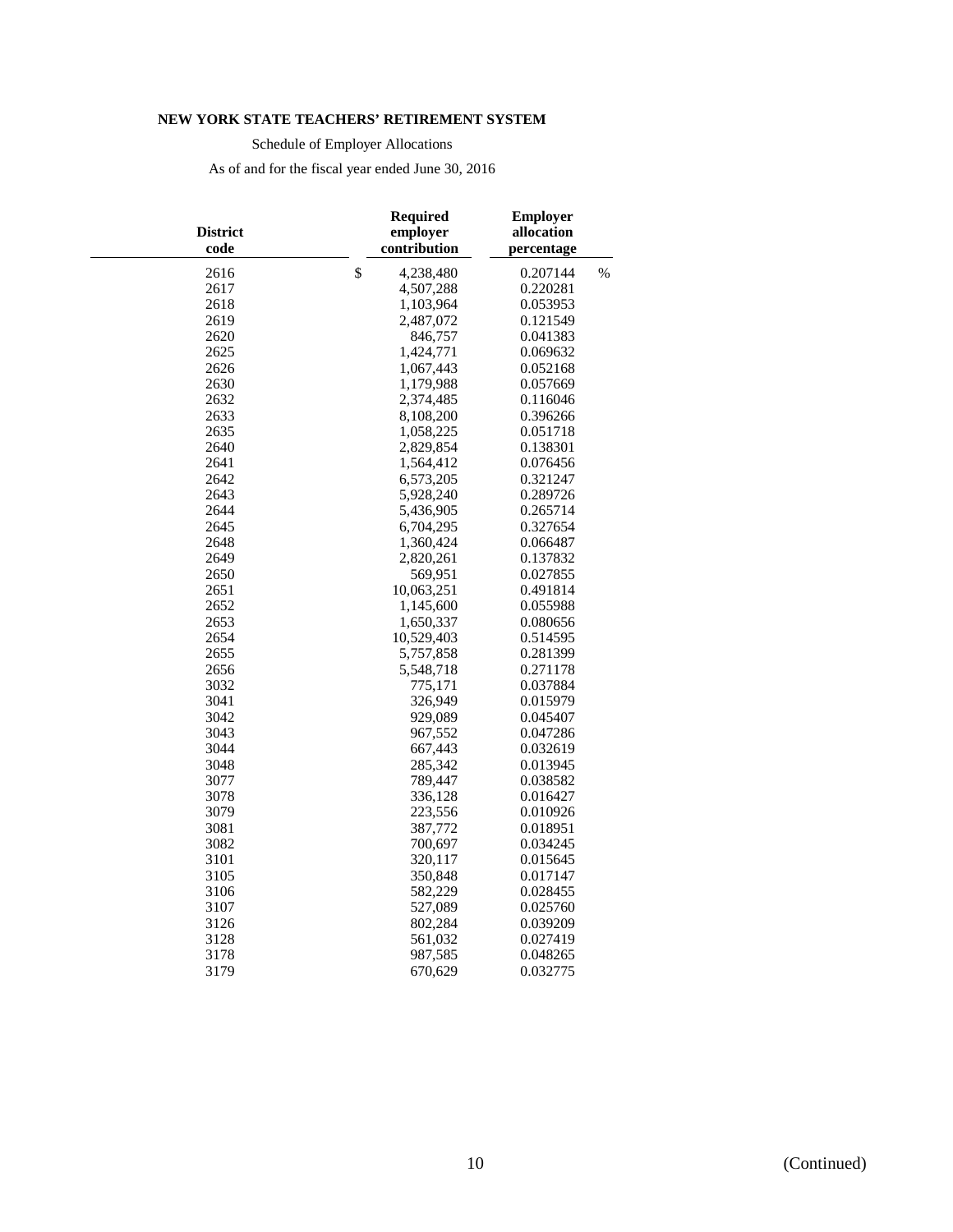Schedule of Employer Allocations

| \$<br>3201<br>383,667<br>0.018751<br>$\%$<br>3202<br>691,600<br>0.033800<br>3204<br>698,713<br>0.034148<br>3206<br>781,711<br>0.038204<br>3208<br>334,506<br>0.016348<br>3226<br>973,437<br>0.047574<br>3229<br>581,918<br>0.028440<br>3231<br>842,586<br>0.041179<br>3232<br>411,450<br>0.020108<br>3276<br>796,012<br>0.038903<br>3277<br>934,691<br>0.045680<br>3278<br>647,632<br>0.031651<br>785,594<br>3280<br>0.038394<br>3281<br>734,793<br>0.035911<br>3284<br>847,076<br>0.041398<br>3303<br>892,230<br>0.043605<br>3304<br>462,301<br>0.022594<br>3305<br>589,781<br>0.028824<br>3306<br>568,006<br>0.027760<br>3307<br>236,579<br>0.011562<br>3308<br>445,208<br>0.021758<br>3309<br>797,428<br>0.038972<br>3326<br>718,204<br>0.035100<br>3327<br>951,472<br>0.046501<br>3328<br>529,325<br>0.025869<br>3329<br>636,024<br>0.031084<br>3330<br>966,276<br>0.047224<br>3331<br>1,105,293<br>0.054018<br>3332<br>480,892<br>0.023502<br>3452<br>1,145,573<br>0.055987<br>3453<br>390,995<br>0.019109<br>3458<br>848,621<br>0.041474<br>3460<br>1,315,734<br>0.064303<br>3464<br>341,356<br>0.016683<br>3465<br>243,934<br>0.011922<br>3466<br>641,288<br>0.031341<br>336,081<br>3467<br>0.016425<br>3468<br>68,539<br>0.003350<br>3470<br>296,777<br>0.014504<br>3471<br>266,362<br>0.013018<br>3472<br>259,821<br>0.012698<br>3526<br>0.031502<br>644,585<br>3527<br>524,019<br>0.025610<br>3528<br>499,735<br>0.024423<br>746,799<br>0.036498 | <b>District</b><br>code | <b>Required</b><br>employer<br>contribution | <b>Employer</b><br>allocation<br>percentage |  |
|------------------------------------------------------------------------------------------------------------------------------------------------------------------------------------------------------------------------------------------------------------------------------------------------------------------------------------------------------------------------------------------------------------------------------------------------------------------------------------------------------------------------------------------------------------------------------------------------------------------------------------------------------------------------------------------------------------------------------------------------------------------------------------------------------------------------------------------------------------------------------------------------------------------------------------------------------------------------------------------------------------------------------------------------------------------------------------------------------------------------------------------------------------------------------------------------------------------------------------------------------------------------------------------------------------------------------------------------------------------------------------------------------------------------------------------------------------|-------------------------|---------------------------------------------|---------------------------------------------|--|
|                                                                                                                                                                                                                                                                                                                                                                                                                                                                                                                                                                                                                                                                                                                                                                                                                                                                                                                                                                                                                                                                                                                                                                                                                                                                                                                                                                                                                                                            |                         |                                             |                                             |  |
|                                                                                                                                                                                                                                                                                                                                                                                                                                                                                                                                                                                                                                                                                                                                                                                                                                                                                                                                                                                                                                                                                                                                                                                                                                                                                                                                                                                                                                                            |                         |                                             |                                             |  |
|                                                                                                                                                                                                                                                                                                                                                                                                                                                                                                                                                                                                                                                                                                                                                                                                                                                                                                                                                                                                                                                                                                                                                                                                                                                                                                                                                                                                                                                            |                         |                                             |                                             |  |
|                                                                                                                                                                                                                                                                                                                                                                                                                                                                                                                                                                                                                                                                                                                                                                                                                                                                                                                                                                                                                                                                                                                                                                                                                                                                                                                                                                                                                                                            |                         |                                             |                                             |  |
|                                                                                                                                                                                                                                                                                                                                                                                                                                                                                                                                                                                                                                                                                                                                                                                                                                                                                                                                                                                                                                                                                                                                                                                                                                                                                                                                                                                                                                                            |                         |                                             |                                             |  |
|                                                                                                                                                                                                                                                                                                                                                                                                                                                                                                                                                                                                                                                                                                                                                                                                                                                                                                                                                                                                                                                                                                                                                                                                                                                                                                                                                                                                                                                            |                         |                                             |                                             |  |
|                                                                                                                                                                                                                                                                                                                                                                                                                                                                                                                                                                                                                                                                                                                                                                                                                                                                                                                                                                                                                                                                                                                                                                                                                                                                                                                                                                                                                                                            |                         |                                             |                                             |  |
|                                                                                                                                                                                                                                                                                                                                                                                                                                                                                                                                                                                                                                                                                                                                                                                                                                                                                                                                                                                                                                                                                                                                                                                                                                                                                                                                                                                                                                                            |                         |                                             |                                             |  |
|                                                                                                                                                                                                                                                                                                                                                                                                                                                                                                                                                                                                                                                                                                                                                                                                                                                                                                                                                                                                                                                                                                                                                                                                                                                                                                                                                                                                                                                            |                         |                                             |                                             |  |
|                                                                                                                                                                                                                                                                                                                                                                                                                                                                                                                                                                                                                                                                                                                                                                                                                                                                                                                                                                                                                                                                                                                                                                                                                                                                                                                                                                                                                                                            |                         |                                             |                                             |  |
|                                                                                                                                                                                                                                                                                                                                                                                                                                                                                                                                                                                                                                                                                                                                                                                                                                                                                                                                                                                                                                                                                                                                                                                                                                                                                                                                                                                                                                                            |                         |                                             |                                             |  |
|                                                                                                                                                                                                                                                                                                                                                                                                                                                                                                                                                                                                                                                                                                                                                                                                                                                                                                                                                                                                                                                                                                                                                                                                                                                                                                                                                                                                                                                            |                         |                                             |                                             |  |
|                                                                                                                                                                                                                                                                                                                                                                                                                                                                                                                                                                                                                                                                                                                                                                                                                                                                                                                                                                                                                                                                                                                                                                                                                                                                                                                                                                                                                                                            |                         |                                             |                                             |  |
|                                                                                                                                                                                                                                                                                                                                                                                                                                                                                                                                                                                                                                                                                                                                                                                                                                                                                                                                                                                                                                                                                                                                                                                                                                                                                                                                                                                                                                                            |                         |                                             |                                             |  |
|                                                                                                                                                                                                                                                                                                                                                                                                                                                                                                                                                                                                                                                                                                                                                                                                                                                                                                                                                                                                                                                                                                                                                                                                                                                                                                                                                                                                                                                            |                         |                                             |                                             |  |
|                                                                                                                                                                                                                                                                                                                                                                                                                                                                                                                                                                                                                                                                                                                                                                                                                                                                                                                                                                                                                                                                                                                                                                                                                                                                                                                                                                                                                                                            |                         |                                             |                                             |  |
|                                                                                                                                                                                                                                                                                                                                                                                                                                                                                                                                                                                                                                                                                                                                                                                                                                                                                                                                                                                                                                                                                                                                                                                                                                                                                                                                                                                                                                                            |                         |                                             |                                             |  |
|                                                                                                                                                                                                                                                                                                                                                                                                                                                                                                                                                                                                                                                                                                                                                                                                                                                                                                                                                                                                                                                                                                                                                                                                                                                                                                                                                                                                                                                            |                         |                                             |                                             |  |
|                                                                                                                                                                                                                                                                                                                                                                                                                                                                                                                                                                                                                                                                                                                                                                                                                                                                                                                                                                                                                                                                                                                                                                                                                                                                                                                                                                                                                                                            |                         |                                             |                                             |  |
|                                                                                                                                                                                                                                                                                                                                                                                                                                                                                                                                                                                                                                                                                                                                                                                                                                                                                                                                                                                                                                                                                                                                                                                                                                                                                                                                                                                                                                                            |                         |                                             |                                             |  |
|                                                                                                                                                                                                                                                                                                                                                                                                                                                                                                                                                                                                                                                                                                                                                                                                                                                                                                                                                                                                                                                                                                                                                                                                                                                                                                                                                                                                                                                            |                         |                                             |                                             |  |
|                                                                                                                                                                                                                                                                                                                                                                                                                                                                                                                                                                                                                                                                                                                                                                                                                                                                                                                                                                                                                                                                                                                                                                                                                                                                                                                                                                                                                                                            |                         |                                             |                                             |  |
|                                                                                                                                                                                                                                                                                                                                                                                                                                                                                                                                                                                                                                                                                                                                                                                                                                                                                                                                                                                                                                                                                                                                                                                                                                                                                                                                                                                                                                                            |                         |                                             |                                             |  |
|                                                                                                                                                                                                                                                                                                                                                                                                                                                                                                                                                                                                                                                                                                                                                                                                                                                                                                                                                                                                                                                                                                                                                                                                                                                                                                                                                                                                                                                            |                         |                                             |                                             |  |
|                                                                                                                                                                                                                                                                                                                                                                                                                                                                                                                                                                                                                                                                                                                                                                                                                                                                                                                                                                                                                                                                                                                                                                                                                                                                                                                                                                                                                                                            |                         |                                             |                                             |  |
|                                                                                                                                                                                                                                                                                                                                                                                                                                                                                                                                                                                                                                                                                                                                                                                                                                                                                                                                                                                                                                                                                                                                                                                                                                                                                                                                                                                                                                                            |                         |                                             |                                             |  |
|                                                                                                                                                                                                                                                                                                                                                                                                                                                                                                                                                                                                                                                                                                                                                                                                                                                                                                                                                                                                                                                                                                                                                                                                                                                                                                                                                                                                                                                            |                         |                                             |                                             |  |
|                                                                                                                                                                                                                                                                                                                                                                                                                                                                                                                                                                                                                                                                                                                                                                                                                                                                                                                                                                                                                                                                                                                                                                                                                                                                                                                                                                                                                                                            |                         |                                             |                                             |  |
|                                                                                                                                                                                                                                                                                                                                                                                                                                                                                                                                                                                                                                                                                                                                                                                                                                                                                                                                                                                                                                                                                                                                                                                                                                                                                                                                                                                                                                                            |                         |                                             |                                             |  |
|                                                                                                                                                                                                                                                                                                                                                                                                                                                                                                                                                                                                                                                                                                                                                                                                                                                                                                                                                                                                                                                                                                                                                                                                                                                                                                                                                                                                                                                            |                         |                                             |                                             |  |
|                                                                                                                                                                                                                                                                                                                                                                                                                                                                                                                                                                                                                                                                                                                                                                                                                                                                                                                                                                                                                                                                                                                                                                                                                                                                                                                                                                                                                                                            |                         |                                             |                                             |  |
|                                                                                                                                                                                                                                                                                                                                                                                                                                                                                                                                                                                                                                                                                                                                                                                                                                                                                                                                                                                                                                                                                                                                                                                                                                                                                                                                                                                                                                                            |                         |                                             |                                             |  |
|                                                                                                                                                                                                                                                                                                                                                                                                                                                                                                                                                                                                                                                                                                                                                                                                                                                                                                                                                                                                                                                                                                                                                                                                                                                                                                                                                                                                                                                            |                         |                                             |                                             |  |
|                                                                                                                                                                                                                                                                                                                                                                                                                                                                                                                                                                                                                                                                                                                                                                                                                                                                                                                                                                                                                                                                                                                                                                                                                                                                                                                                                                                                                                                            |                         |                                             |                                             |  |
|                                                                                                                                                                                                                                                                                                                                                                                                                                                                                                                                                                                                                                                                                                                                                                                                                                                                                                                                                                                                                                                                                                                                                                                                                                                                                                                                                                                                                                                            |                         |                                             |                                             |  |
|                                                                                                                                                                                                                                                                                                                                                                                                                                                                                                                                                                                                                                                                                                                                                                                                                                                                                                                                                                                                                                                                                                                                                                                                                                                                                                                                                                                                                                                            |                         |                                             |                                             |  |
|                                                                                                                                                                                                                                                                                                                                                                                                                                                                                                                                                                                                                                                                                                                                                                                                                                                                                                                                                                                                                                                                                                                                                                                                                                                                                                                                                                                                                                                            |                         |                                             |                                             |  |
|                                                                                                                                                                                                                                                                                                                                                                                                                                                                                                                                                                                                                                                                                                                                                                                                                                                                                                                                                                                                                                                                                                                                                                                                                                                                                                                                                                                                                                                            |                         |                                             |                                             |  |
|                                                                                                                                                                                                                                                                                                                                                                                                                                                                                                                                                                                                                                                                                                                                                                                                                                                                                                                                                                                                                                                                                                                                                                                                                                                                                                                                                                                                                                                            |                         |                                             |                                             |  |
|                                                                                                                                                                                                                                                                                                                                                                                                                                                                                                                                                                                                                                                                                                                                                                                                                                                                                                                                                                                                                                                                                                                                                                                                                                                                                                                                                                                                                                                            |                         |                                             |                                             |  |
|                                                                                                                                                                                                                                                                                                                                                                                                                                                                                                                                                                                                                                                                                                                                                                                                                                                                                                                                                                                                                                                                                                                                                                                                                                                                                                                                                                                                                                                            |                         |                                             |                                             |  |
|                                                                                                                                                                                                                                                                                                                                                                                                                                                                                                                                                                                                                                                                                                                                                                                                                                                                                                                                                                                                                                                                                                                                                                                                                                                                                                                                                                                                                                                            |                         |                                             |                                             |  |
|                                                                                                                                                                                                                                                                                                                                                                                                                                                                                                                                                                                                                                                                                                                                                                                                                                                                                                                                                                                                                                                                                                                                                                                                                                                                                                                                                                                                                                                            |                         |                                             |                                             |  |
|                                                                                                                                                                                                                                                                                                                                                                                                                                                                                                                                                                                                                                                                                                                                                                                                                                                                                                                                                                                                                                                                                                                                                                                                                                                                                                                                                                                                                                                            |                         |                                             |                                             |  |
|                                                                                                                                                                                                                                                                                                                                                                                                                                                                                                                                                                                                                                                                                                                                                                                                                                                                                                                                                                                                                                                                                                                                                                                                                                                                                                                                                                                                                                                            | 3531                    |                                             |                                             |  |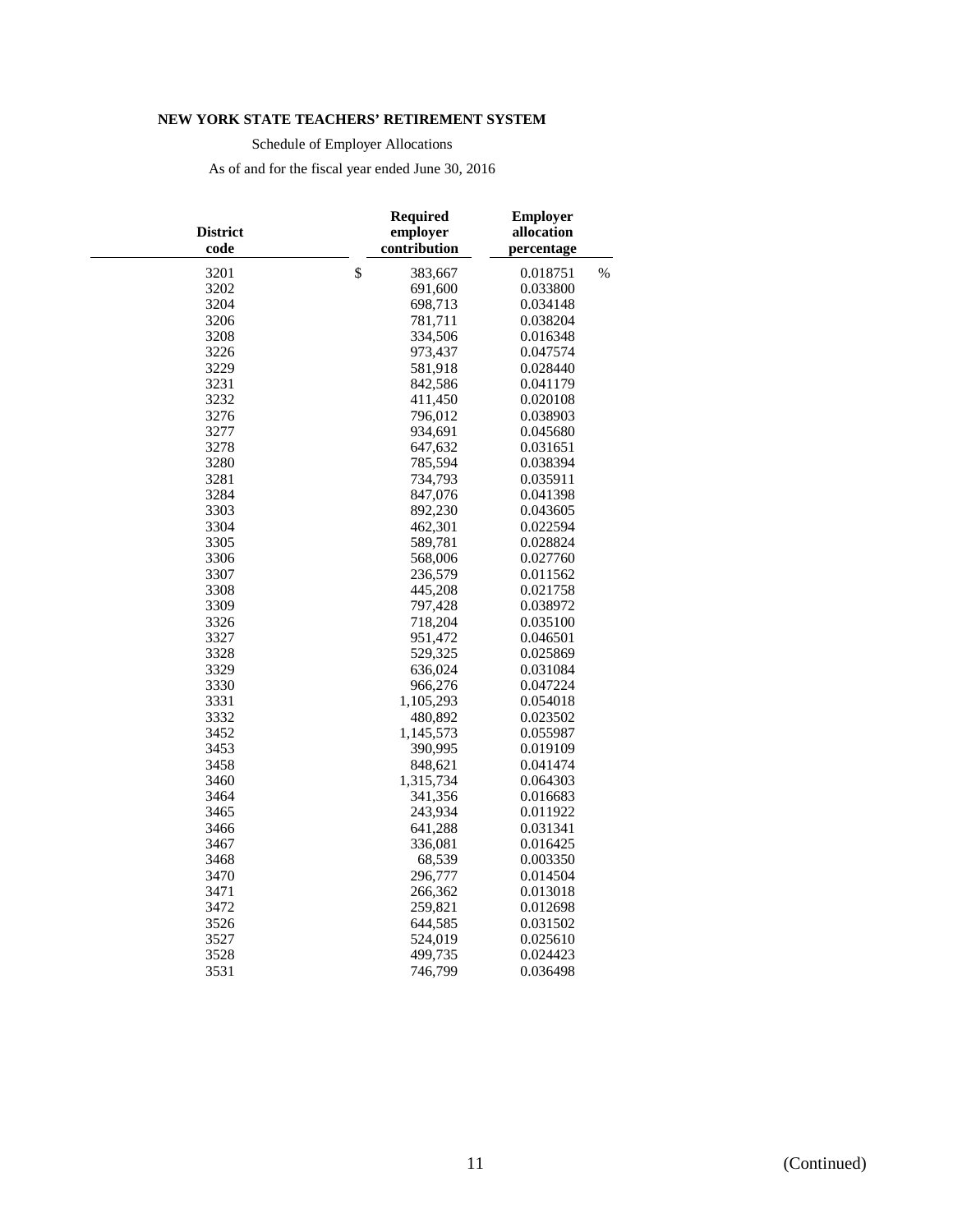Schedule of Employer Allocations

| <b>District</b><br>code | <b>Required</b><br>employer<br>contribution | Employer<br>allocation<br>percentage |               |
|-------------------------|---------------------------------------------|--------------------------------------|---------------|
| 3552                    | \$<br>268,029                               | 0.013099                             | $\frac{0}{0}$ |
| 3559                    | 615,672                                     | 0.030089                             |               |
| 3560                    | 739,790                                     | 0.036155                             |               |
| 3561                    | 847,746                                     | 0.041431                             |               |
| 3576                    | 317,054                                     | 0.015495                             |               |
| 3577                    | 685,573                                     | 0.033505                             |               |
| 3579                    | 398,156                                     | 0.019459                             |               |
| 3585                    | 804,708                                     | 0.039328                             |               |
| 3586                    | 936,803                                     | 0.045784                             |               |
| 3589                    | 686,194                                     | 0.033536                             |               |
| 3591                    | 329,781                                     | 0.016117                             |               |
| 3592                    | 754,903                                     | 0.036894                             |               |
| 3593                    | 1,401,966                                   | 0.068517                             |               |
| 3594                    | 332,531                                     | 0.016252                             |               |
| 3626                    | 1,530,473                                   | 0.074798                             |               |
| 3629                    | 968,881                                     | 0.047351                             |               |
| 3630                    | 1,604,117                                   | 0.078397                             |               |
| 3631                    | 1,277,993                                   | 0.062458                             |               |
| 3632                    | 2,297,552                                   | 0.112286                             |               |
| 3635                    | 1,573,669                                   | 0.076909                             |               |
| 3636                    | 1,303,645                                   | 0.063712                             |               |
| 3658                    | 1,262,765                                   | 0.061714                             |               |
| 3679                    | 1,354,930                                   | 0.066218                             |               |
| 3702                    | 751,087                                     | 0.036707                             |               |
| 3709                    | 595,829                                     | 0.029119                             |               |
| 3805                    | 475,473                                     | 0.023237                             |               |
| 3821                    | 689,290                                     | 0.033687                             |               |
| 3822                    | 237,380                                     | 0.011601                             |               |
| 3854                    | 1,567,916                                   | 0.076628                             |               |
| 3855                    | 836,002                                     | 0.040857                             |               |
| 3856                    | 161,015                                     | 0.007869                             |               |
| 3857                    | 1,591                                       | 0.000078                             |               |
| 3927                    | 903,940                                     | 0.044178                             |               |
| 3928                    | 421,377                                     | 0.020594                             |               |
| 3929                    | 836,424                                     | 0.040878                             |               |
| 3930                    | 774,694                                     | 0.037861                             |               |
| 3931                    | 1,017,551                                   | 0.049730                             |               |
| 3932                    | 758,422                                     | 0.037066                             |               |
| 3934                    | 153,118                                     | 0.007483                             |               |
| 3979                    | 531,964                                     | 0.025998                             |               |
| 3980                    | 487,845                                     | 0.023842                             |               |
| 3981                    | 334,711                                     | 0.016358                             |               |
| 3982                    | 175,574                                     | 0.008581                             |               |
| 3983                    | 380,722                                     | 0.018607                             |               |
| 3986                    | 399,334                                     | 0.019516                             |               |
|                         |                                             |                                      |               |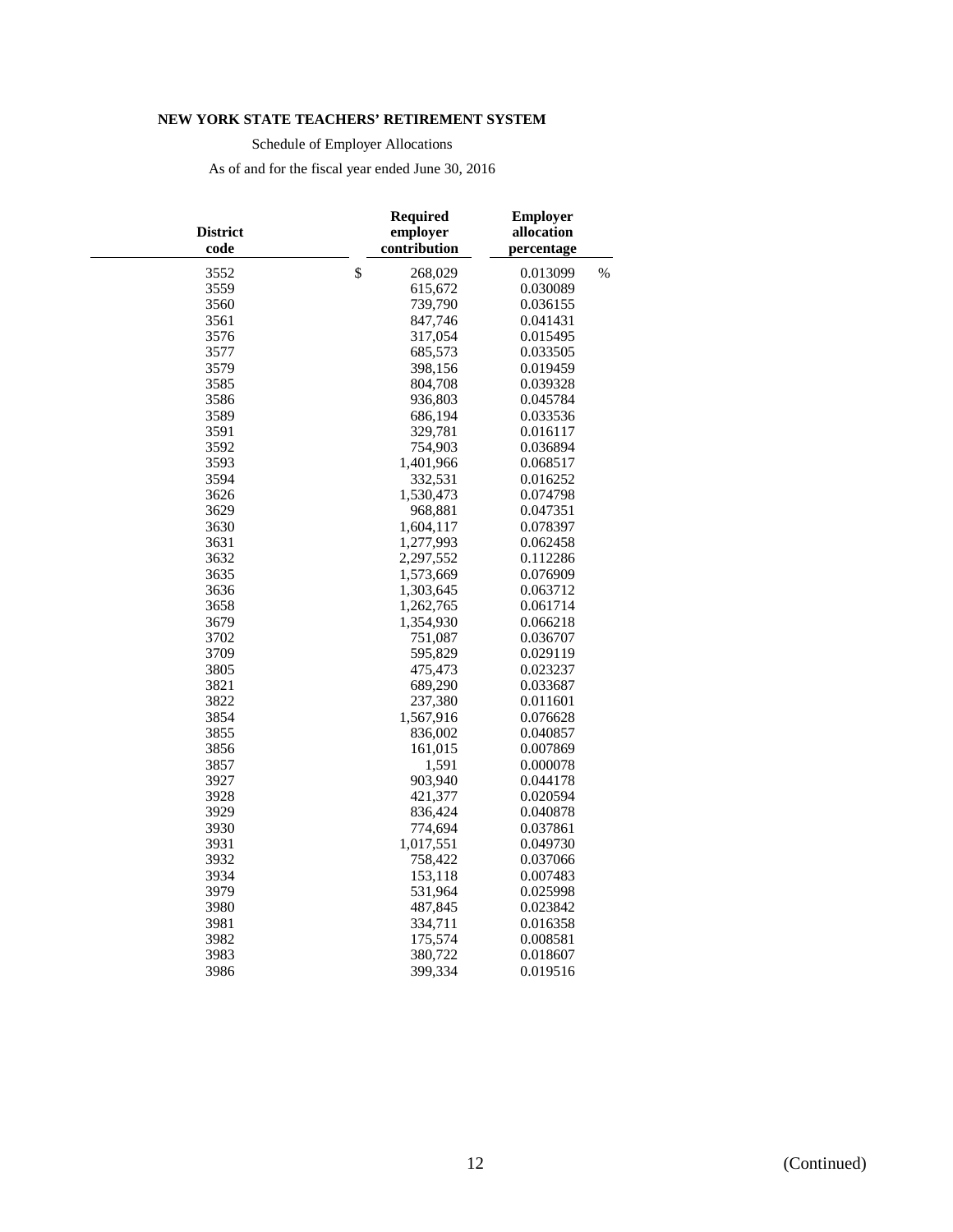Schedule of Employer Allocations

| \$<br>3987<br>299,935<br>0.014658<br>$\%$<br>3988<br>374,431<br>0.018299<br>3989<br>281,213<br>0.013744<br>3990<br>404,095<br>0.019749<br>3991<br>447,600<br>0.021875<br>3992<br>401,440<br>0.019619<br>3994<br>739,191<br>0.036126<br>3995<br>367,538<br>0.017962<br>3996<br>311,937<br>0.015245<br>3997<br>328,640<br>0.016061<br>3998<br>0.015142<br>309,830<br>3999<br>0.016644<br>340,567<br>4001<br>553<br>0.000027<br>4004<br>186,961<br>0.009137<br>4007<br>265,884<br>0.012994<br>4008<br>92,748<br>0.004533<br>4009<br>1,547,021<br>0.075606<br>151,545<br>4010<br>0.007406<br>4014<br>727,862<br>0.035572<br>4015<br>448,002<br>0.021895<br>4020<br>871,673<br>0.042601<br>4021<br>1,194,245<br>0.058365<br>4022<br>890,199<br>0.043506<br>4027<br>872,478<br>0.042640<br>4028<br>157,919<br>0.007718<br>4029<br>955,643<br>0.046704 |
|-------------------------------------------------------------------------------------------------------------------------------------------------------------------------------------------------------------------------------------------------------------------------------------------------------------------------------------------------------------------------------------------------------------------------------------------------------------------------------------------------------------------------------------------------------------------------------------------------------------------------------------------------------------------------------------------------------------------------------------------------------------------------------------------------------------------------------------------------|
|                                                                                                                                                                                                                                                                                                                                                                                                                                                                                                                                                                                                                                                                                                                                                                                                                                                 |
|                                                                                                                                                                                                                                                                                                                                                                                                                                                                                                                                                                                                                                                                                                                                                                                                                                                 |
|                                                                                                                                                                                                                                                                                                                                                                                                                                                                                                                                                                                                                                                                                                                                                                                                                                                 |
|                                                                                                                                                                                                                                                                                                                                                                                                                                                                                                                                                                                                                                                                                                                                                                                                                                                 |
|                                                                                                                                                                                                                                                                                                                                                                                                                                                                                                                                                                                                                                                                                                                                                                                                                                                 |
|                                                                                                                                                                                                                                                                                                                                                                                                                                                                                                                                                                                                                                                                                                                                                                                                                                                 |
|                                                                                                                                                                                                                                                                                                                                                                                                                                                                                                                                                                                                                                                                                                                                                                                                                                                 |
|                                                                                                                                                                                                                                                                                                                                                                                                                                                                                                                                                                                                                                                                                                                                                                                                                                                 |
|                                                                                                                                                                                                                                                                                                                                                                                                                                                                                                                                                                                                                                                                                                                                                                                                                                                 |
|                                                                                                                                                                                                                                                                                                                                                                                                                                                                                                                                                                                                                                                                                                                                                                                                                                                 |
|                                                                                                                                                                                                                                                                                                                                                                                                                                                                                                                                                                                                                                                                                                                                                                                                                                                 |
|                                                                                                                                                                                                                                                                                                                                                                                                                                                                                                                                                                                                                                                                                                                                                                                                                                                 |
|                                                                                                                                                                                                                                                                                                                                                                                                                                                                                                                                                                                                                                                                                                                                                                                                                                                 |
|                                                                                                                                                                                                                                                                                                                                                                                                                                                                                                                                                                                                                                                                                                                                                                                                                                                 |
|                                                                                                                                                                                                                                                                                                                                                                                                                                                                                                                                                                                                                                                                                                                                                                                                                                                 |
|                                                                                                                                                                                                                                                                                                                                                                                                                                                                                                                                                                                                                                                                                                                                                                                                                                                 |
|                                                                                                                                                                                                                                                                                                                                                                                                                                                                                                                                                                                                                                                                                                                                                                                                                                                 |
|                                                                                                                                                                                                                                                                                                                                                                                                                                                                                                                                                                                                                                                                                                                                                                                                                                                 |
|                                                                                                                                                                                                                                                                                                                                                                                                                                                                                                                                                                                                                                                                                                                                                                                                                                                 |
|                                                                                                                                                                                                                                                                                                                                                                                                                                                                                                                                                                                                                                                                                                                                                                                                                                                 |
|                                                                                                                                                                                                                                                                                                                                                                                                                                                                                                                                                                                                                                                                                                                                                                                                                                                 |
|                                                                                                                                                                                                                                                                                                                                                                                                                                                                                                                                                                                                                                                                                                                                                                                                                                                 |
|                                                                                                                                                                                                                                                                                                                                                                                                                                                                                                                                                                                                                                                                                                                                                                                                                                                 |
|                                                                                                                                                                                                                                                                                                                                                                                                                                                                                                                                                                                                                                                                                                                                                                                                                                                 |
|                                                                                                                                                                                                                                                                                                                                                                                                                                                                                                                                                                                                                                                                                                                                                                                                                                                 |
|                                                                                                                                                                                                                                                                                                                                                                                                                                                                                                                                                                                                                                                                                                                                                                                                                                                 |
| 4030<br>576,552<br>0.028177                                                                                                                                                                                                                                                                                                                                                                                                                                                                                                                                                                                                                                                                                                                                                                                                                     |
| 4031<br>505,510<br>0.024705                                                                                                                                                                                                                                                                                                                                                                                                                                                                                                                                                                                                                                                                                                                                                                                                                     |
| 4034<br>429,094<br>0.020971                                                                                                                                                                                                                                                                                                                                                                                                                                                                                                                                                                                                                                                                                                                                                                                                                     |
| 4036<br>759,043<br>0.037096                                                                                                                                                                                                                                                                                                                                                                                                                                                                                                                                                                                                                                                                                                                                                                                                                     |
| 4101<br>477,745<br>0.023348                                                                                                                                                                                                                                                                                                                                                                                                                                                                                                                                                                                                                                                                                                                                                                                                                     |
| 4104<br>403,288<br>0.019710                                                                                                                                                                                                                                                                                                                                                                                                                                                                                                                                                                                                                                                                                                                                                                                                                     |
| 4124<br>37,194<br>0.001818                                                                                                                                                                                                                                                                                                                                                                                                                                                                                                                                                                                                                                                                                                                                                                                                                      |
| 4126<br>1,418,188<br>0.069310                                                                                                                                                                                                                                                                                                                                                                                                                                                                                                                                                                                                                                                                                                                                                                                                                   |
| 4128<br>890,810<br>0.043536                                                                                                                                                                                                                                                                                                                                                                                                                                                                                                                                                                                                                                                                                                                                                                                                                     |
| 4130<br>788,023<br>0.038512                                                                                                                                                                                                                                                                                                                                                                                                                                                                                                                                                                                                                                                                                                                                                                                                                     |
| 4132<br>371,610<br>0.018161                                                                                                                                                                                                                                                                                                                                                                                                                                                                                                                                                                                                                                                                                                                                                                                                                     |
| 4134<br>354,052<br>0.017303                                                                                                                                                                                                                                                                                                                                                                                                                                                                                                                                                                                                                                                                                                                                                                                                                     |
| 4135<br>279,041<br>0.013637                                                                                                                                                                                                                                                                                                                                                                                                                                                                                                                                                                                                                                                                                                                                                                                                                     |
| 4137<br>391,706<br>0.019144                                                                                                                                                                                                                                                                                                                                                                                                                                                                                                                                                                                                                                                                                                                                                                                                                     |
| 4142<br>1,259,127<br>0.061536                                                                                                                                                                                                                                                                                                                                                                                                                                                                                                                                                                                                                                                                                                                                                                                                                   |
| 4143<br>1,029,119<br>0.050295                                                                                                                                                                                                                                                                                                                                                                                                                                                                                                                                                                                                                                                                                                                                                                                                                   |
| 4144<br>623,556<br>0.030475                                                                                                                                                                                                                                                                                                                                                                                                                                                                                                                                                                                                                                                                                                                                                                                                                     |
| 4149<br>342,595<br>0.016743                                                                                                                                                                                                                                                                                                                                                                                                                                                                                                                                                                                                                                                                                                                                                                                                                     |
| 4151<br>905,498<br>0.044254                                                                                                                                                                                                                                                                                                                                                                                                                                                                                                                                                                                                                                                                                                                                                                                                                     |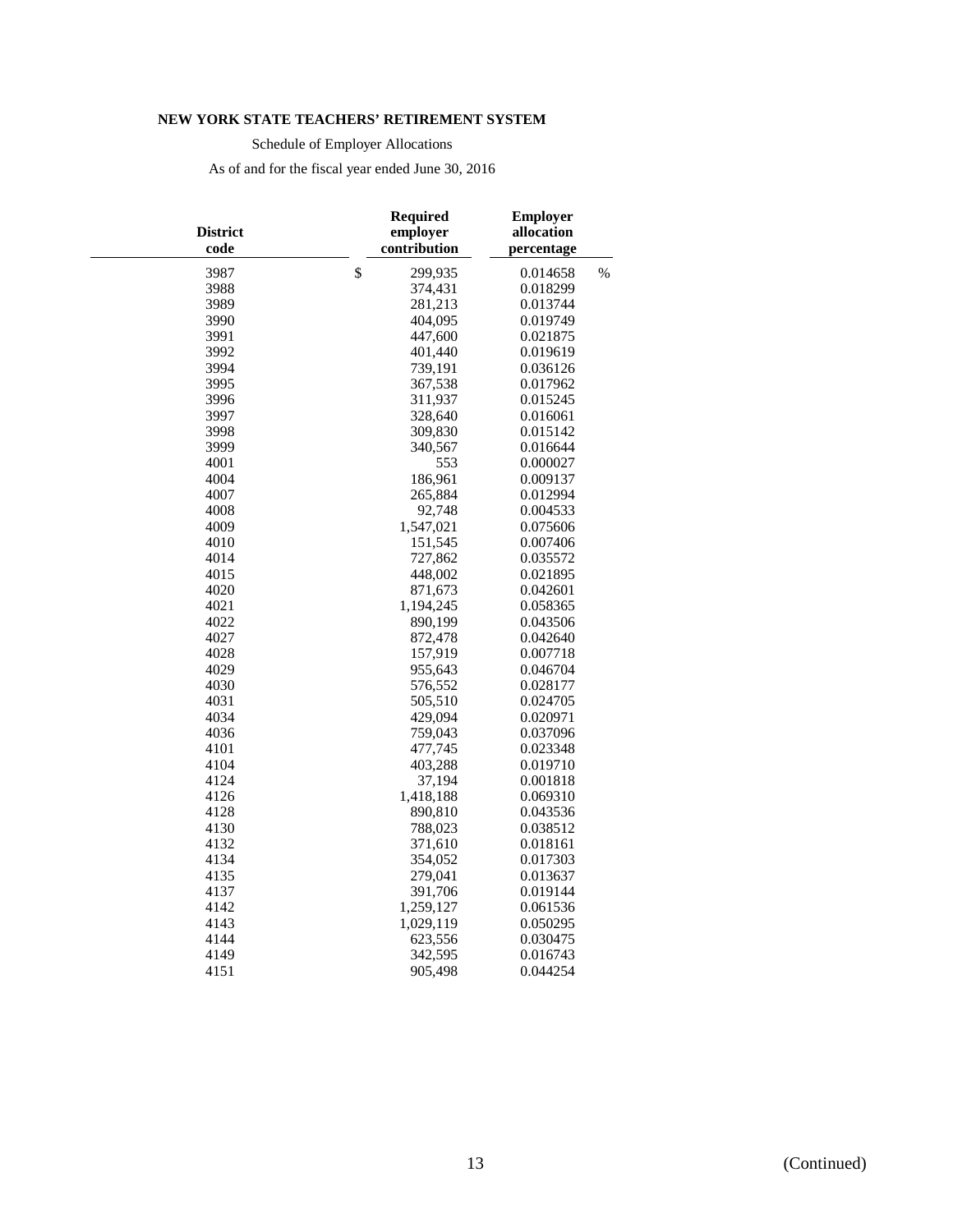Schedule of Employer Allocations

| <b>District</b><br>code | <b>Required</b><br>employer<br>contribution | Employer<br>allocation<br>percentage |      |
|-------------------------|---------------------------------------------|--------------------------------------|------|
| 4152                    | \$<br>806,169                               | 0.039399                             | $\%$ |
| 4153                    | 898,133                                     | 0.043894                             |      |
| 4154                    | 466,177                                     | 0.022783                             |      |
| 4155                    | 686,137                                     | 0.033533                             |      |
| 4178                    | 662,861                                     | 0.032395                             |      |
| 4180                    | 1,349,167                                   | 0.065937                             |      |
| 4183                    | 863,934                                     | 0.042222                             |      |
| 4184                    | 829,129                                     | 0.040521                             |      |
| 4202                    | 564,014                                     | 0.027565                             |      |
| 4203                    | 548,033                                     | 0.026784                             |      |
| 4205                    | 398,138                                     | 0.019458                             |      |
| 4206                    | 388,000                                     | 0.018962                             |      |
| 4208                    | 2,020,726                                   | 0.098757                             |      |
| 4258                    | 656,458                                     | 0.032083                             |      |
| 4259                    | 666,541                                     | 0.032575                             |      |
| 4260                    | 1,064,805                                   | 0.052039                             |      |
| 4301                    | 2,075,631                                   | 0.101441                             |      |
| 4351                    | 3,023,557                                   | 0.147768                             |      |
| 4353                    | 1,778,318                                   | 0.086910                             |      |
| 4355                    | 2,875,240                                   | 0.140519                             |      |
| 4356                    | 4,700,900                                   | 0.229743                             |      |
| 4357                    | 2,228,707                                   | 0.108922                             |      |
| 4358                    | 1,642,487                                   | 0.080272                             |      |
| 4360                    | 1,754,726                                   | 0.085757                             |      |
| 4361                    | 2,976,288                                   | 0.145458                             |      |
| 4363                    | 1,774,949                                   | 0.086746                             |      |
| 4364                    | 1,955,148                                   | 0.095552                             |      |
| 4365                    | 1,422,586                                   | 0.069525                             |      |
| 4366                    | 6,561,794                                   | 0.320690                             |      |
| 4367                    | 10,846,792                                  | 0.530107                             |      |
| 4368                    | 8,386,631                                   | 0.409873                             |      |
| 4428                    | 480,554                                     | 0.023486                             |      |
| 4430                    | 584,899                                     | 0.028585                             |      |
| 4434                    | 217,231                                     | 0.010617                             |      |
| 4437                    | 824,936                                     | 0.040316                             |      |
| 4438                    | 636,780                                     | 0.031121                             |      |
| 4439                    | 823,869                                     | 0.040264                             |      |
| 4504                    | 530,536                                     | 0.025928                             |      |
| 4531                    | 784,801                                     | 0.038355                             |      |
| 4532                    | 1,086,957                                   | 0.053122                             |      |
| 4533                    | 844,094                                     | 0.041253                             |      |
| 4534                    | 843,644                                     | 0.041231                             |      |
| 4557                    | 420,700                                     | 0.020561                             |      |
| 4582                    | 940,455                                     | 0.045962                             |      |
| 4583                    | 662,931                                     | 0.032399                             |      |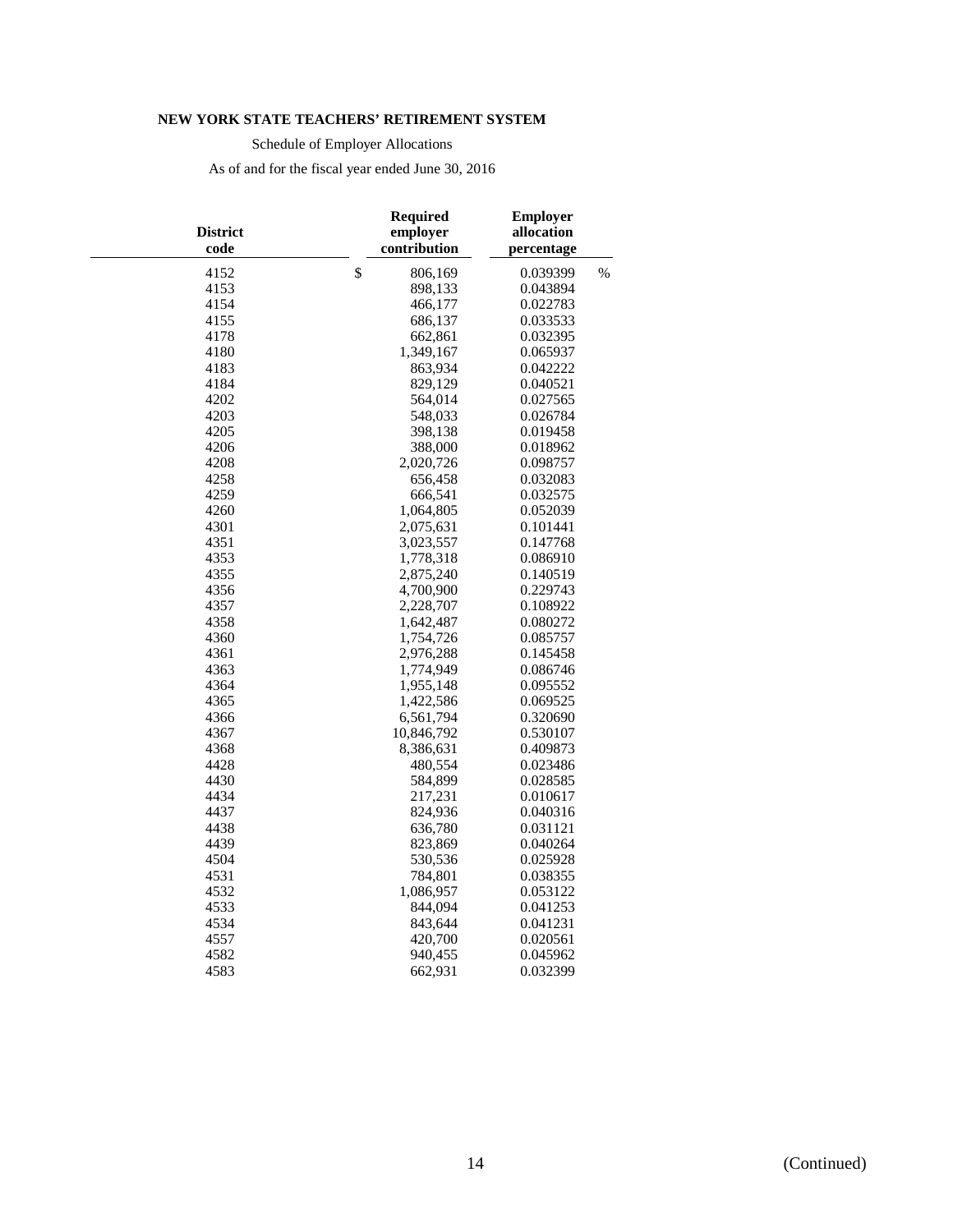Schedule of Employer Allocations

| <b>District</b><br>code | <b>Required</b><br>employer<br>contribution | Employer<br>allocation<br>percentage |      |
|-------------------------|---------------------------------------------|--------------------------------------|------|
| 4586                    | \$<br>809,663                               | 0.039570                             | $\%$ |
| 4588                    | 710,835                                     | 0.034740                             |      |
| 4590                    | 729,313                                     | 0.035643                             |      |
| 4592                    | 414,309                                     | 0.020248                             |      |
| 4593                    | 841,657                                     | 0.041134                             |      |
| 4594                    | 777,390                                     | 0.037993                             |      |
| 4595                    | 876,056                                     | 0.042815                             |      |
| 4596                    | 688,121                                     | 0.033630                             |      |
| 4597                    | 1,041,723                                   | 0.050911                             |      |
| 4598                    | 940,195                                     | 0.045949                             |      |
| 4604                    | 1,205,572                                   | 0.058919                             |      |
| 4617                    | 534,344                                     | 0.026115                             |      |
| 4620                    | 847,932                                     | 0.041440                             |      |
| 4651                    | 1,073,098                                   | 0.052445                             |      |
| 4653                    | 3,281,237                                   | 0.160361                             |      |
| 4654                    | 3,759,290                                   | 0.183725                             |      |
| 4662                    | 750,095                                     | 0.036659                             |      |
| 4663                    | 1,014,767                                   | 0.049594                             |      |
| 4679                    | 866,063                                     | 0.042326                             |      |
| 4680                    | 609,563                                     | 0.029791                             |      |
| 4701                    | 1,159,250                                   | 0.056655                             |      |
| 4703                    | 1,031,141                                   | 0.050394                             |      |
| 4704                    | 933,782                                     | 0.045636                             |      |
| 4705                    | 1,258,081                                   | 0.061485                             |      |
| 4854                    | 1,151,705                                   | 0.056286                             |      |
| 4855                    | 408,866                                     | 0.019982                             |      |
| 4857                    | 2,313,748                                   | 0.113078                             |      |
| 4862                    | 2,245,926                                   | 0.109763                             |      |
| 4863                    | 2,735,253                                   | 0.133678                             |      |
| 4877                    | 1,102,969                                   | 0.053905                             |      |
| 4879                    | 837,129                                     | 0.040912                             |      |
| 4883                    | 35,194                                      | 0.001720                             |      |
| 4884                    | 353,679                                     | 0.017285                             |      |
| 4885                    | 986,123                                     | 0.048194                             |      |
| 4890                    | 1,476,556                                   | 0.072163                             |      |
| 4892                    | 1,348,372                                   | 0.065898                             |      |
| 4894                    | 1,392,691                                   | 0.068064                             |      |
| 4901                    | 891,345                                     | 0.043562                             |      |
| 4905                    | 437,600                                     | 0.021386                             |      |
| 4906                    | 1,217,588                                   | 0.059506                             |      |
| 4907                    | 1,882,574                                   | 0.092006                             |      |
| 4908                    | 529,038                                     | 0.025855                             |      |
| 4909                    | 1,407,993                                   | 0.068812                             |      |
| 4910                    | 674,454                                     | 0.032962                             |      |
| 4976                    | 322,239                                     | 0.015749                             |      |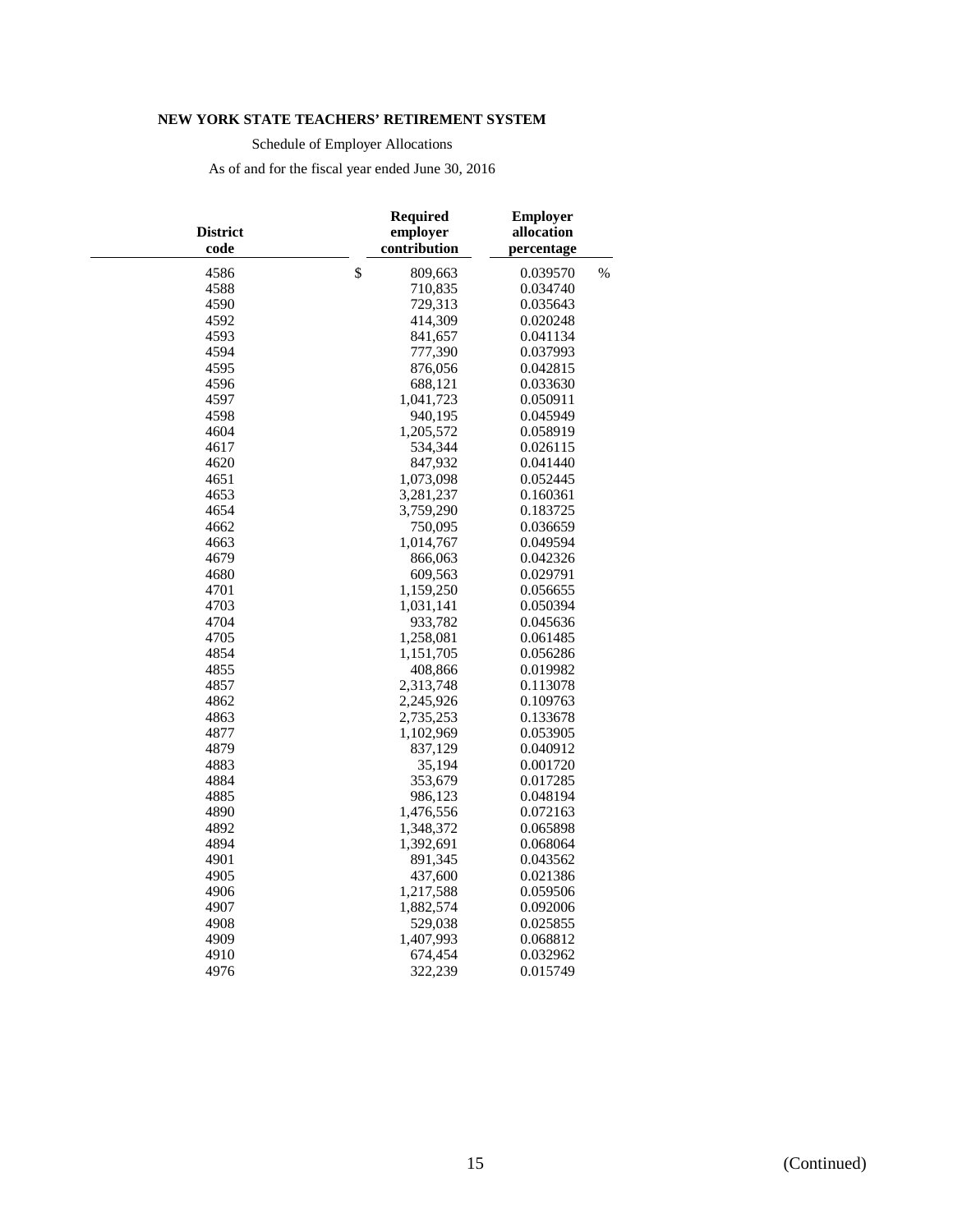Schedule of Employer Allocations

| <b>District</b><br>code | <b>Required</b><br>employer<br>contribution | <b>Employer</b><br>allocation<br>percentage |      |  |  |
|-------------------------|---------------------------------------------|---------------------------------------------|------|--|--|
| 4978                    | \$<br>340,643                               | 0.016648                                    | $\%$ |  |  |
| 4979                    | 513,901                                     | 0.025116                                    |      |  |  |
| 4980                    | 255,915                                     | 0.012507                                    |      |  |  |
| 4981                    | 310,492                                     | 0.015174                                    |      |  |  |
| 4982                    | 456,358                                     | 0.022303                                    |      |  |  |
| 4983                    | 341,195                                     | 0.016675                                    |      |  |  |
| 5001                    | 713,770                                     | 0.034884                                    |      |  |  |
| 5002                    | 388,298                                     | 0.018977                                    |      |  |  |
| 5003                    | 568,677                                     | 0.027793                                    |      |  |  |
| 5026                    | 400,737                                     | 0.019585                                    |      |  |  |
| 5027                    | 902,245                                     | 0.044095                                    |      |  |  |
| 5028                    | 395,688                                     | 0.019338                                    |      |  |  |
| 5076                    | 1,073,388                                   | 0.052459                                    |      |  |  |
| 5078                    | 849,377                                     | 0.041511                                    |      |  |  |
| 5102                    | 2,700,319                                   | 0.131971                                    |      |  |  |
| 5103                    | 1,435,955                                   | 0.070178                                    |      |  |  |
| 5107                    | 959,396                                     | 0.046888                                    |      |  |  |
| 5108                    | 843,136                                     | 0.041206                                    |      |  |  |
| 5251                    | 599,753                                     | 0.029311                                    |      |  |  |
| 5253                    | 885,387                                     | 0.043271                                    |      |  |  |
| 5276                    | 1,115,000                                   | 0.054493                                    |      |  |  |
| 5281                    | 411,912                                     | 0.020131                                    |      |  |  |
| 5282                    | 456,590                                     | 0.022315                                    |      |  |  |
| 5301                    | 480,694                                     | 0.023493                                    |      |  |  |
| 5303                    | 290,936                                     | 0.014219                                    |      |  |  |
| 5305                    | 345,395                                     | 0.016880                                    |      |  |  |
| 5306                    | 583,409                                     | 0.028512                                    |      |  |  |
| 5307                    | 783,062                                     | 0.038270                                    |      |  |  |
| 5308                    | 563,381                                     | 0.027534                                    |      |  |  |
| 5309                    | 250,158                                     | 0.012226                                    |      |  |  |
| 5351                    | 3,441,887                                   | 0.168213                                    |      |  |  |
| 5352                    | 35,253                                      | 0.001723                                    |      |  |  |
| 5353                    | 375,291                                     | 0.018341                                    |      |  |  |
| 5354                    | 1,060,017                                   | 0.051805                                    |      |  |  |
| 5355                    | 2,139,191                                   | 0.104547                                    |      |  |  |
| 5356                    | 708,106                                     | 0.034607                                    |      |  |  |
| 5357                    | 3,088,193                                   | 0.150927                                    |      |  |  |
| 5358                    | 6,388,816                                   | 0.312236                                    |      |  |  |
| 5359                    | 585,379                                     | 0.028609                                    |      |  |  |
| 5360                    | 412,731                                     | 0.020171                                    |      |  |  |
| 5361                    | 3,033,364                                   | 0.148247                                    |      |  |  |
| 5362                    | 308,816                                     | 0.015093                                    |      |  |  |
| 5363                    | 2,705,614                                   | 0.132229                                    |      |  |  |
| 5364                    | 675,065                                     | 0.032992                                    |      |  |  |
| 5365                    | 34,599                                      | 0.001691                                    |      |  |  |
|                         |                                             |                                             |      |  |  |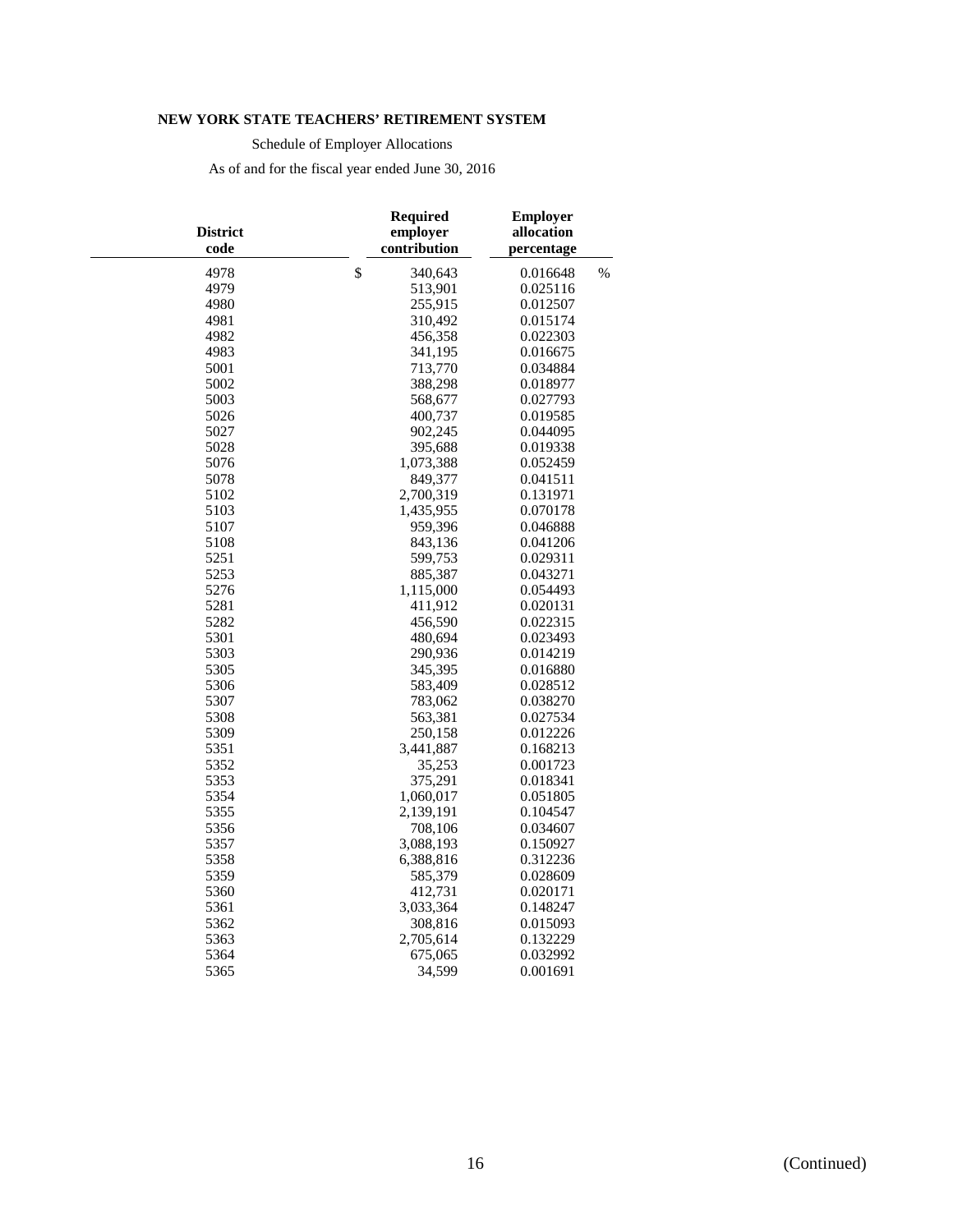Schedule of Employer Allocations

| <b>District</b><br>code | <b>Required</b><br>employer<br>contribution | <b>Employer</b><br>allocation<br>percentage |      |  |  |
|-------------------------|---------------------------------------------|---------------------------------------------|------|--|--|
| 5367                    | \$<br>725,515                               | 0.035458                                    | $\%$ |  |  |
| 5368                    | 567,021                                     | 0.027712                                    |      |  |  |
| 5369                    | 159,416                                     | 0.007791                                    |      |  |  |
| 5371                    | 202,327                                     | 0.009888                                    |      |  |  |
| 5372                    | 1,589,140                                   | 0.077665                                    |      |  |  |
| 5375                    | 2,135,007                                   | 0.104343                                    |      |  |  |
| 5376                    | 806,029                                     | 0.039392                                    |      |  |  |
| 5379                    | 31,629                                      | 0.001546                                    |      |  |  |
| 5380                    | 407,918                                     | 0.019936                                    |      |  |  |
| 5403                    | 4,778,815                                   | 0.233551                                    |      |  |  |
| 5406                    | 1,979,471                                   | 0.096741                                    |      |  |  |
| 5407                    | 3,273,652                                   | 0.159991                                    |      |  |  |
| 5408                    | 3,453,509                                   | 0.168781                                    |      |  |  |
| 5409                    | 3,902,802                                   | 0.190739                                    |      |  |  |
| 5415                    | 2,204,944                                   | 0.107761                                    |      |  |  |
| 5416                    | 838,485                                     | 0.040979                                    |      |  |  |
| 5418                    | 4,144,104                                   | 0.202532                                    |      |  |  |
| 5420                    | 3,931,810                                   | 0.192156                                    |      |  |  |
| 5427                    | 190,749                                     | 0.009322                                    |      |  |  |
| 5457                    | 2,931,635                                   | 0.143276                                    |      |  |  |
| 5458                    | 3,280,771                                   | 0.160339                                    |      |  |  |
| 5501                    | 1,320,392                                   | 0.064531                                    |      |  |  |
| 5504                    | 1,269,279                                   | 0.062032                                    |      |  |  |
| 5505                    | 370,966                                     | 0.018130                                    |      |  |  |
| 5506                    | 599,443                                     | 0.029296                                    |      |  |  |
| 5507                    | 664,442                                     | 0.032473                                    |      |  |  |
| 5527                    | 711,167                                     | 0.034756                                    |      |  |  |
| 5528                    | 803,175                                     | 0.039253                                    |      |  |  |
| 5530                    | 990,876                                     | 0.048426                                    |      |  |  |
| 5533                    | 464,833                                     | 0.022717                                    |      |  |  |
| 5534                    | 712,174                                     | 0.034806                                    |      |  |  |
| 5535                    | 1,232,992                                   | 0.060259                                    |      |  |  |
| 5541                    | 679,781                                     | 0.033222                                    |      |  |  |
| 5601                    | 1,874,403                                   | 0.091606                                    |      |  |  |
| 5676                    | 497,834                                     | 0.024330                                    |      |  |  |
| 5677                    | 413,946                                     | 0.020230                                    |      |  |  |
| 5678                    | 524,195                                     | 0.025619                                    |      |  |  |
| 5679                    | 1,055,698                                   | 0.051594                                    |      |  |  |
| 5680                    | 995,313                                     | 0.048643                                    |      |  |  |
| 5681                    | 454,252                                     | 0.022200                                    |      |  |  |
| 5682                    | 540,915                                     | 0.026436                                    |      |  |  |
| 5683                    | 875,285                                     | 0.042777                                    |      |  |  |
| 5684                    | 359,798                                     | 0.017584                                    |      |  |  |
| 5685                    | 583,595                                     | 0.028522                                    |      |  |  |
| 5687                    | 1,065,901                                   | 0.052093                                    |      |  |  |
|                         |                                             |                                             |      |  |  |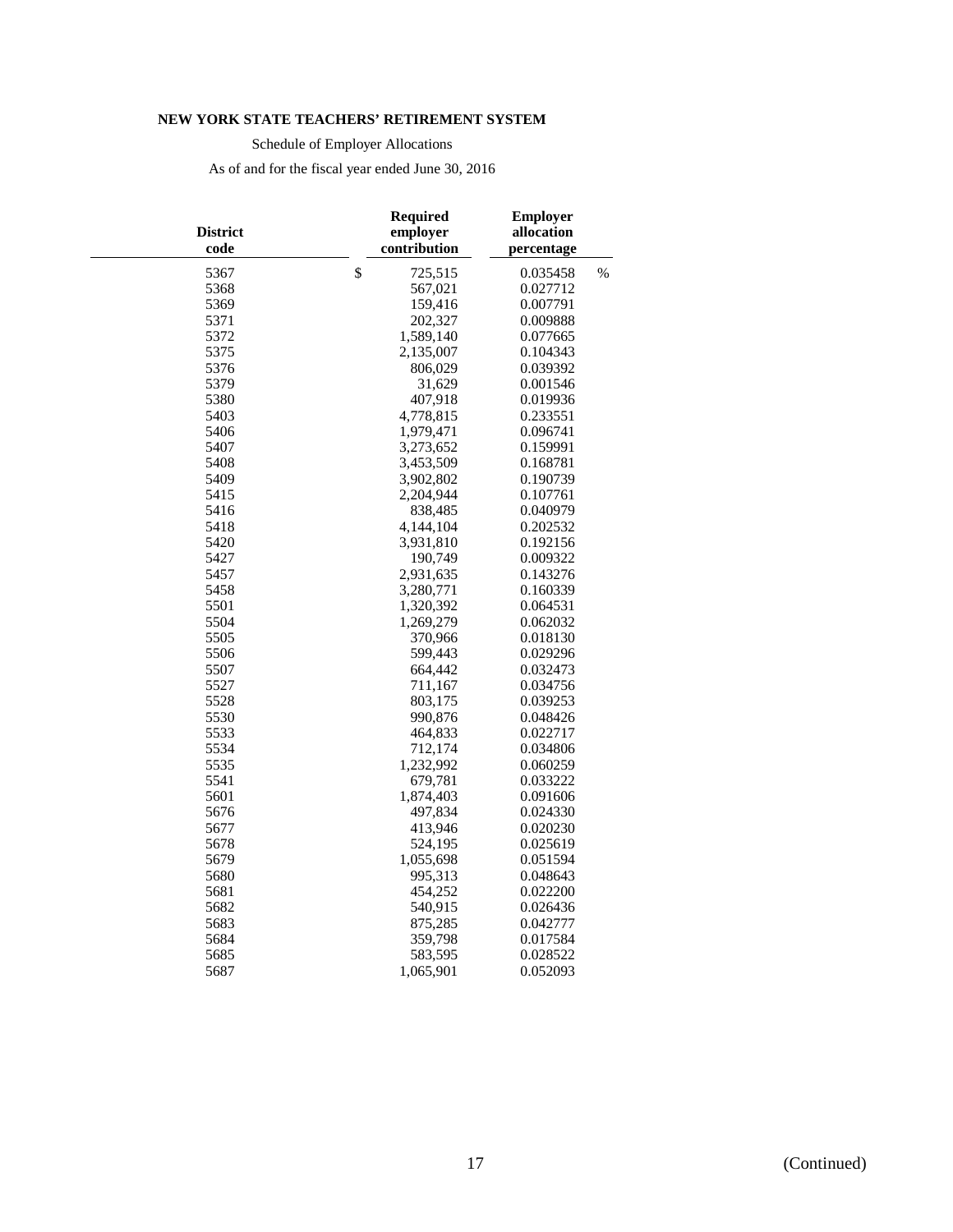Schedule of Employer Allocations

| <b>District</b><br>code | <b>Required</b><br>employer<br>contribution | <b>Employer</b><br>allocation<br>percentage |      |  |  |
|-------------------------|---------------------------------------------|---------------------------------------------|------|--|--|
| 5688                    | \$<br>387,872                               | 0.018956                                    | $\%$ |  |  |
| 5691                    | 147,502                                     | 0.007209                                    |      |  |  |
| 5692                    | 852,988                                     | 0.041687                                    |      |  |  |
| 5693                    | 281,610                                     | 0.013763                                    |      |  |  |
| 5694                    | 217,737                                     | 0.010641                                    |      |  |  |
| 5695                    | 235,164                                     | 0.011493                                    |      |  |  |
| 5801                    | 2,964,671                                   | 0.144890                                    |      |  |  |
| 5806                    | 1,686,530                                   | 0.082424                                    |      |  |  |
| 5807                    | 593,637                                     | 0.029012                                    |      |  |  |
| 5812                    | 687,626                                     | 0.033606                                    |      |  |  |
| 5813                    | 859,982                                     | 0.042029                                    |      |  |  |
| 5817                    | 2,555,964                                   | 0.124916                                    |      |  |  |
| 5820                    | 882,230                                     | 0.043117                                    |      |  |  |
| 5821                    | 1,217,375                                   | 0.059496                                    |      |  |  |
| 5822                    | 1,615,854                                   | 0.078970                                    |      |  |  |
| 5823                    | 346,522                                     | 0.016935                                    |      |  |  |
| 6001                    | 3,374,882                                   | 0.164938                                    |      |  |  |
| 6005                    | 2,419,476                                   | 0.118245                                    |      |  |  |
| 6008                    | 2,276,670                                   | 0.111266                                    |      |  |  |
| 6011                    | 1,168,542                                   | 0.057109                                    |      |  |  |
| 6018                    | 1,180,899                                   | 0.057713                                    |      |  |  |
| 6022                    | 1,345,104                                   | 0.065738                                    |      |  |  |
| 6026                    | 2,281,416                                   | 0.111498                                    |      |  |  |
| 6027                    | 3,517,643                                   | 0.171915                                    |      |  |  |
| 6028                    | 2,804,770                                   | 0.137075                                    |      |  |  |
| 6036                    | 621,361                                     | 0.030367                                    |      |  |  |
| 6040                    | 864,056                                     | 0.042228                                    |      |  |  |
| 6041                    | 1,236,421                                   | 0.060427                                    |      |  |  |
| 6042                    | 1,098,638                                   | 0.053693                                    |      |  |  |
| 6044                    | 1,855,161                                   | 0.090666                                    |      |  |  |
| 6048                    | 1,466,044                                   | 0.071649                                    |      |  |  |
| 6050                    | 1,676,890                                   | 0.081953                                    |      |  |  |
| 6051                    | 3,849,427                                   | 0.188130                                    |      |  |  |
| 6052                    | 2,807,700                                   | 0.137219                                    |      |  |  |
| 6056                    | 11,168,940                                  | 0.545851                                    |      |  |  |
| 6057                    | 2,141,293                                   | 0.104650                                    |      |  |  |
| 6061                    | 4,195,047                                   | 0.205021                                    |      |  |  |
| 6065                    | 4,883,405                                   | 0.238663                                    |      |  |  |
| 6067                    | 2,452,303                                   | 0.119850                                    |      |  |  |
| 6068                    | 1,673,935                                   | 0.081809                                    |      |  |  |
| 6074                    | 2,841,790                                   | 0.138885                                    |      |  |  |
| 6075                    | 2,210,429                                   | 0.108029                                    |      |  |  |
| 6078                    | 5,293,989                                   | 0.258729                                    |      |  |  |
| 6079                    | 2,481,242                                   | 0.121264                                    |      |  |  |
| 6091                    | 10,804,518                                  | 0.528041                                    |      |  |  |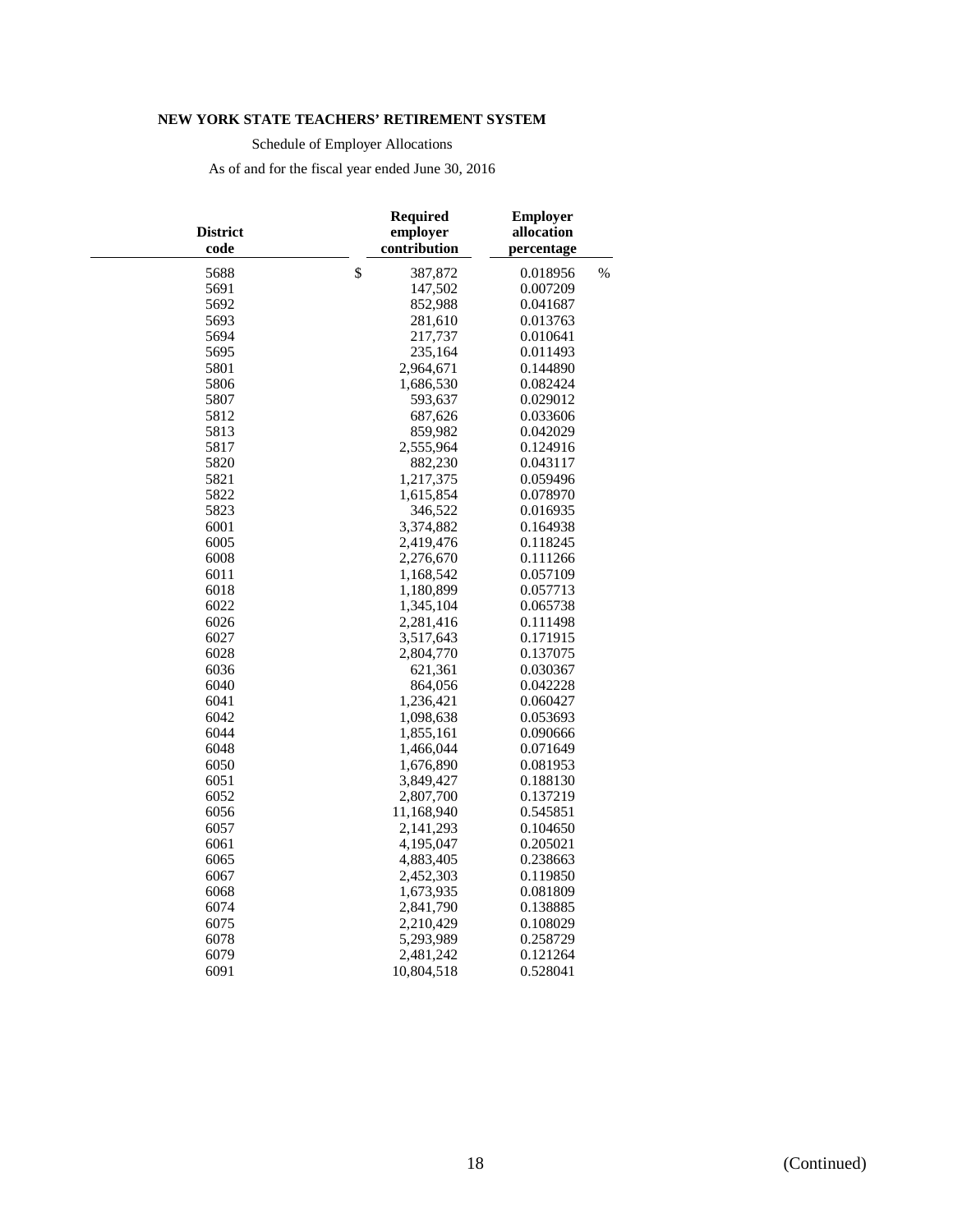Schedule of Employer Allocations

| <b>District</b><br>code | <b>Required</b><br>employer<br>contribution | <b>Employer</b><br>allocation<br>percentage |      |
|-------------------------|---------------------------------------------|---------------------------------------------|------|
| 6093                    | \$<br>5,707,503                             | 0.278938                                    | $\%$ |
| 6094                    | 3,392,457                                   | 0.165797                                    |      |
| 6095                    | 1,415,655                                   | 0.069186                                    |      |
| 6097                    | 1,101,088                                   | 0.053813                                    |      |
| 6099                    | 1,418,623                                   | 0.069331                                    |      |
| 6104                    | 2,272,706                                   | 0.111072                                    |      |
| 6105                    | 3,631,606                                   | 0.177485                                    |      |
| 6109                    | 3,788,554                                   | 0.185155                                    |      |
| 6507                    | 119,063                                     | 0.005819                                    |      |
| 6511                    | 64,610                                      | 0.003158                                    |      |
| 7000                    | 16,707,024                                  | 0.816510                                    |      |
| 7500                    | 166,195                                     | 0.008122                                    |      |
| 7501                    | 339,893                                     | 0.016611                                    |      |
| 7502                    | 45,607                                      | 0.002229                                    |      |
| 8000                    | 2,101,275                                   | 0.102694                                    |      |
| 8102                    | 424,339                                     | 0.020738                                    |      |
| 8105                    | 515,660                                     | 0.025201                                    |      |
| 8110                    | 881,584                                     | 0.043085                                    |      |
|                         | 201,614                                     | 0.009853                                    |      |
| 8112<br>8113            |                                             |                                             |      |
|                         | 215,714                                     | 0.010542                                    |      |
| 8115                    | 251,032                                     | 0.012269                                    |      |
| 8120                    | 739,182                                     | 0.036125                                    |      |
| 8124                    | 1,997,293                                   | 0.097612                                    |      |
| 8129                    | 621,321                                     | 0.030365                                    |      |
| 8130                    | 2,698,858                                   | 0.131899                                    |      |
| 8131                    | 385,861                                     | 0.018858                                    |      |
| 8133                    | 560,413                                     | 0.027389                                    |      |
| 8134                    | 258,546                                     | 0.012636                                    |      |
| 8135                    | 1,376,147                                   | 0.067255                                    |      |
| 8140                    | 319,734                                     | 0.015626                                    |      |
| 8142                    | 654,380                                     | 0.031981                                    |      |
| 8145                    | 533,845                                     | 0.026090                                    |      |
| 8146                    | 1,478,309                                   | 0.072248                                    |      |
| 8149                    | 194,051                                     | 0.009484                                    |      |
| 8150                    | 2,745,157                                   | 0.134162                                    |      |
| 8151                    | 1,371,487                                   | 0.067028                                    |      |
| 8153                    | 455,247                                     | 0.022249                                    |      |
| 8155                    | 789,695                                     | 0.038594                                    |      |
| 8160                    | 656,552                                     | 0.032087                                    |      |
| 8162                    | 274,478                                     | 0.013414                                    |      |
| 8166                    | 3,589,176                                   | 0.175411                                    |      |
| 8167                    | 172,504                                     | 0.008431                                    |      |
| 8168                    | 264,582                                     | 0.012931                                    |      |
| 8169                    | 277,120                                     | 0.013543                                    |      |
| 8170                    | 1,304,015                                   | 0.063730                                    |      |
| 8400                    | 584,416                                     | 0.028562                                    |      |
| 8402                    | 231,312                                     | 0.011305                                    |      |
| 8403                    | 282,822                                     | 0.013822                                    |      |
| 8405                    |                                             |                                             |      |
|                         |                                             |                                             |      |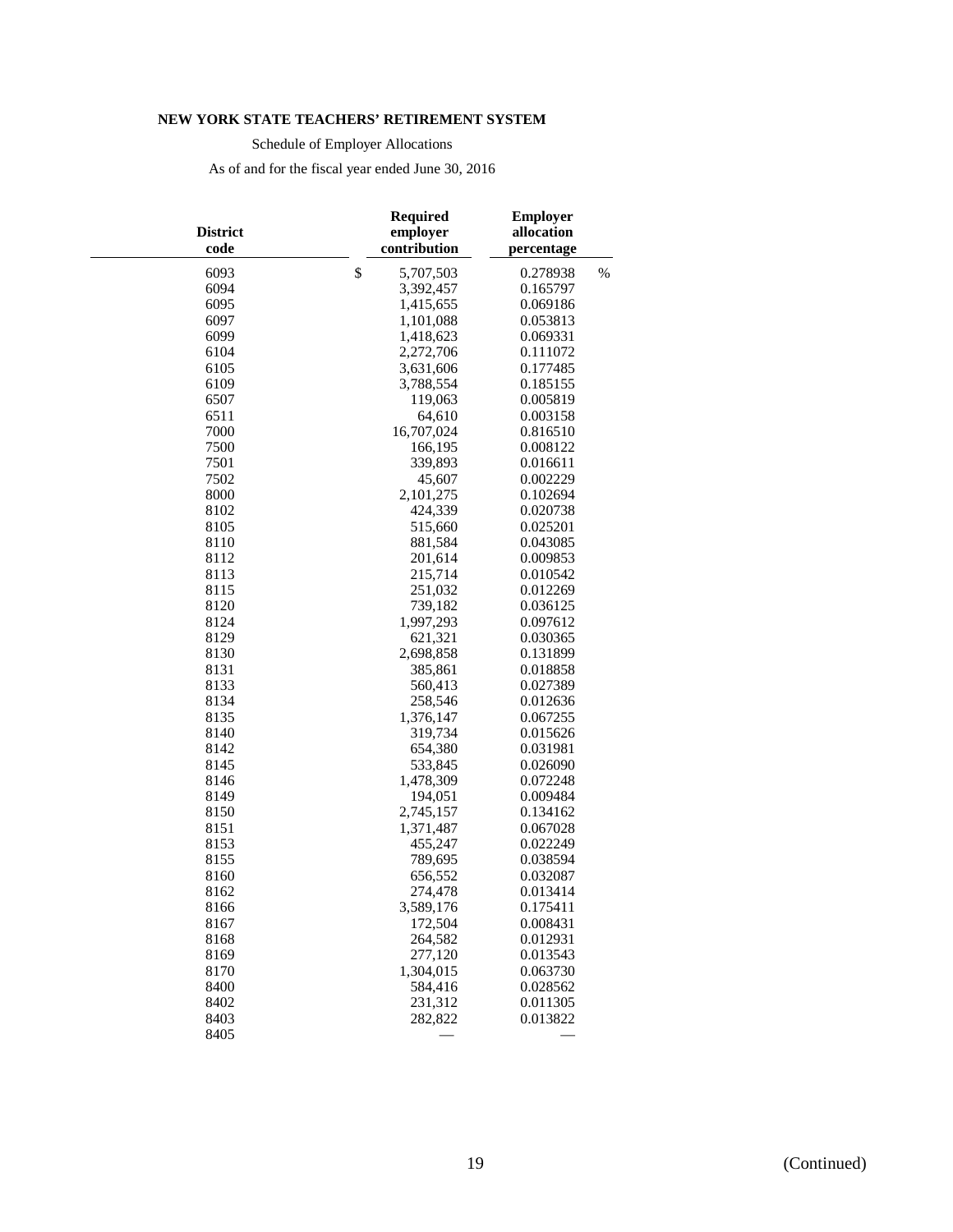Schedule of Employer Allocations

As of and for the fiscal year ended June 30, 2016

| <b>District</b><br>code | <b>Required</b><br>employer<br>contribution | <b>Employer</b><br>allocation<br>percentage |               |
|-------------------------|---------------------------------------------|---------------------------------------------|---------------|
| 8406                    | \$<br>207,374                               | 0.010135                                    | $\frac{0}{0}$ |
| 8407                    | 1,235,468                                   | 0.060380                                    |               |
| 8409                    | 687,973                                     | 0.033623                                    |               |
| 8410                    | 289,207                                     | 0.014134                                    |               |
| 8412                    | 645,778                                     | 0.031561                                    |               |
| 8413                    | 92,657                                      | 0.004528                                    |               |
| 8414                    |                                             |                                             |               |
| 8415                    | 534,763                                     | 0.026135                                    |               |
| 8416                    | 265,812                                     | 0.012991                                    |               |
| 8417                    |                                             |                                             |               |
| 8419                    | 278,880                                     | 0.013629                                    |               |
| 8420                    | 427,694                                     | 0.020902                                    |               |
| 8421                    | 262,551                                     | 0.012831                                    |               |
| 8422                    | 266,186                                     | 0.013009                                    |               |
| 8423                    | 223,585                                     | 0.010927                                    |               |
| 8424                    | 138,010                                     | 0.006745                                    |               |
| 8425                    | 264,603                                     | 0.012932                                    |               |
| 8426                    | 191,810                                     | 0.009374                                    |               |
| 8427                    | 93,124                                      | 0.004551                                    |               |
| 8428                    | 428,843                                     | 0.020959                                    |               |
| 8429                    | 236,672                                     | 0.011567                                    |               |
| 8430                    | 210,391                                     | 0.010282                                    |               |
| 8431                    | 187,555                                     | 0.009166                                    |               |
| 8432                    | 161,104                                     | 0.007874                                    |               |
|                         |                                             |                                             |               |

See accompanying notes to schedule of employer allocations and schedule of pension amounts by employer.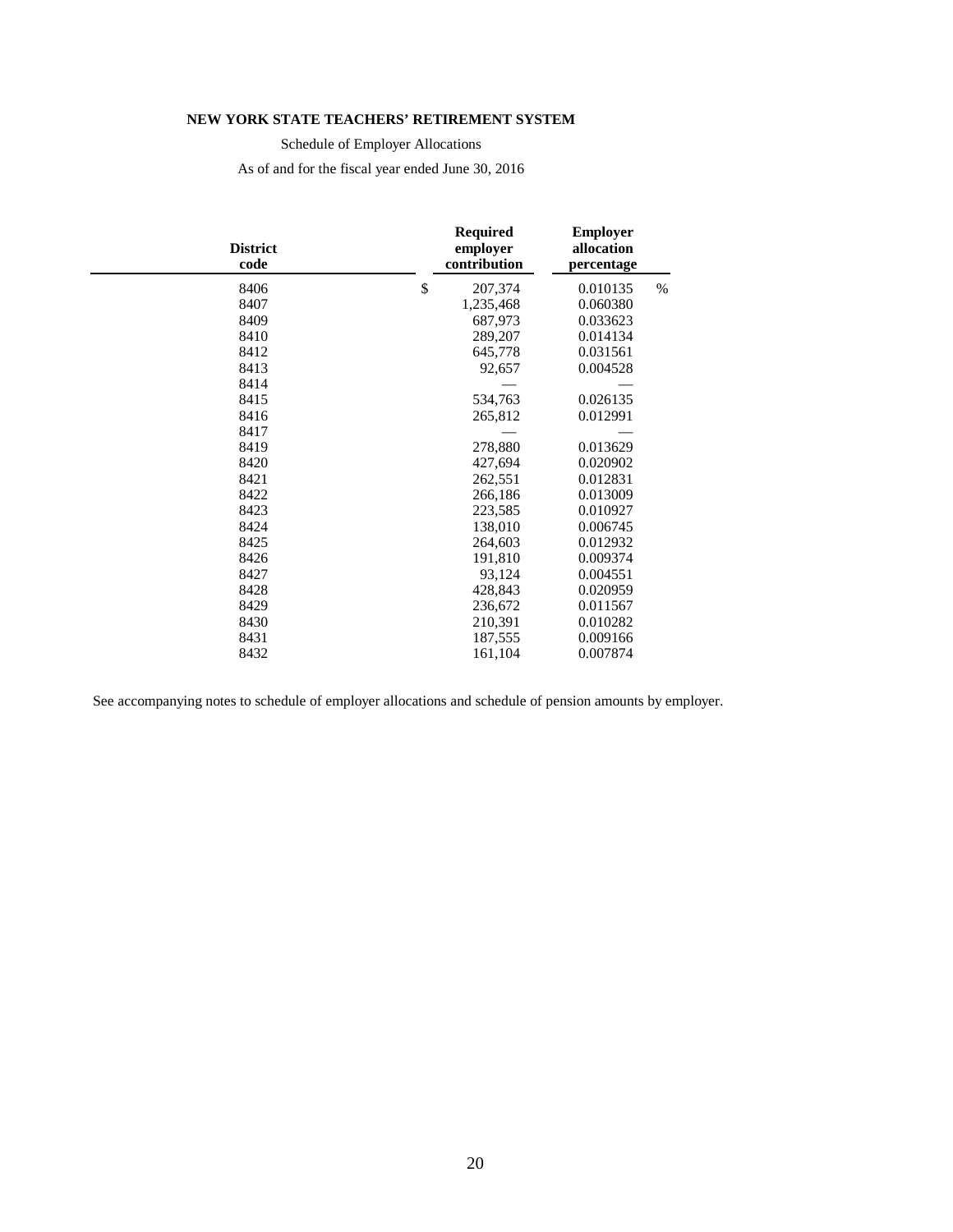Schedule of Pension Amounts by Employer

|                         |                             | <b>Deferred outflows of resources</b>                |                                                          |                                  |                                             |                                                      | <b>Deferred inflows of resources</b>            |                                                             |                                                      |                                             |                                                     | <b>Pension expense</b>                  |                                                      |                                    |  |
|-------------------------|-----------------------------|------------------------------------------------------|----------------------------------------------------------|----------------------------------|---------------------------------------------|------------------------------------------------------|-------------------------------------------------|-------------------------------------------------------------|------------------------------------------------------|---------------------------------------------|-----------------------------------------------------|-----------------------------------------|------------------------------------------------------|------------------------------------|--|
|                         |                             | <b>Differences</b>                                   | Net difference<br>between<br>projected<br>and actual     |                                  |                                             |                                                      | <b>Differences</b>                              | <b>Net difference</b><br>between<br>projected<br>and actual |                                                      |                                             |                                                     | Proportionate<br>share of               | Net<br>amortization of<br>deferred                   |                                    |  |
| <b>District</b><br>code | Net<br>pension<br>liability | between<br>expected<br>and actual<br>experience      | investment<br>earnings on<br>pension plan<br>investments | <b>Changes</b> of<br>assumptions | <b>Changes</b><br>in employer<br>proportion | <b>Total</b><br>deferred<br>outflows of<br>resources | between<br>expected<br>and actual<br>experience | investment<br>earnings on<br>pension plan<br>investments    | <b>Changes</b> of<br>assumptions                     | <b>Changes</b><br>in employer<br>proportion | <b>Total</b><br>deferred<br>inflows of<br>resources | allocable<br>plan<br>pension<br>expense | amounts<br>from changes<br>in employer<br>proportion | <b>Total</b><br>pension<br>expense |  |
| <b>All districts</b>    | 1,071,041,940<br>-S         | $\overline{\phantom{m}}$                             | 2,408,265,425                                            | 6,101,336,740                    | 90,578,816                                  | 8,600,180,981                                        | 347,934,465                                     |                                                             | $\overline{\phantom{0}}$                             | 90,578,816                                  | 438,513,281                                         | 1,771,560,571                           | $\Omega$                                             | 1,771,560,571                      |  |
| 1005                    | 5,520,739                   | $\overline{\phantom{a}}$                             | 12,413,525                                               | 31,449,646                       | 134,248                                     | 43,997,419                                           | 1,793,446                                       | $\overline{\phantom{a}}$                                    | $\overline{\phantom{0}}$                             | 1,840,817                                   | 3,634,262                                           | 9,131,598                               | (278, 591)                                           | 8,853,007                          |  |
| 1010                    | 1,654,043                   | $\overline{\phantom{a}}$                             | 3,719,158                                                | 9,422,480                        | 91,242                                      | 13,232,879                                           | 537,326                                         | $\overline{\phantom{a}}$                                    | $\overline{\phantom{0}}$                             | 148,837                                     | 686,163                                             | 2,735,875                               | (5,935)                                              | 2,729,940                          |  |
| 1015                    | 1,847,948                   | $\overline{\phantom{0}}$                             | 4,155,159                                                | 10,527,089                       | 154,798                                     | 14,837,046                                           | 600.317                                         | $\overline{\phantom{a}}$                                    |                                                      | 134,603                                     | 734.920                                             | 3,056,605                               | 6.213                                                | 3,062,818                          |  |
| 1020                    | 1,082,403                   | $\overline{\phantom{a}}$                             | 2,433,812                                                | 6,166,058                        | 179,112                                     | 8,778,982                                            | 351.625                                         | $\overline{\phantom{a}}$                                    |                                                      | 12,036                                      | 363,661                                             | 1,790,353                               | 27,121                                               | 1,817,474                          |  |
| 1025                    | 1,714,852                   |                                                      | 3,855,888                                                | 9,768,886                        | $\overline{\phantom{a}}$                    | 13,624,774                                           | 557,080                                         |                                                             | $\overline{\phantom{0}}$                             | 111,519                                     | 668,599                                             | 2,836,456                               | (17, 371)                                            | 2,819,085                          |  |
| 1030                    | 2,686,672                   | $\overline{\phantom{a}}$                             | 6,041,051                                                | 15,304,994                       | 30,934                                      | 21,376,979                                           | 872,782                                         | $\sim$                                                      | $\overline{\phantom{0}}$                             | 183,352                                     | 1,056,134                                           | 4,443,899                               | (24, 883)                                            | 4,419,016                          |  |
| 1035<br>1040            | 17,688,235<br>1,680,070     | $\overline{\phantom{a}}$                             | 39,772,453                                               | 100,763,449<br>9,570,746         | 1,735,406<br>202,250                        | 142,271,308                                          | 5,746,130<br>545,781                            |                                                             | $\overline{\phantom{0}}$                             | 277,935<br>2,381                            | 6,024,066<br>548,161                                | 29,257,286<br>2,778,925                 | 218,115<br>32,267                                    | 29,475,400<br>2,811,192            |  |
| 1045                    | 973,693                     | $\overline{\phantom{a}}$                             | 3,777,680<br>2,189,373                                   |                                  |                                             | 13,550,675                                           | 316,310                                         |                                                             |                                                      | 100,640                                     | 416,950                                             | 1,610,540                               |                                                      |                                    |  |
| 1050                    | 2,521,296                   | $\overline{\phantom{a}}$                             | 5,669,198                                                | 5,546,773<br>14,362,905          | 11,963<br>78,863                            | 7,748,109<br>20,110,966                              | 819,058                                         | $\overline{\phantom{a}}$<br>$\overline{\phantom{a}}$        | $\overline{\phantom{a}}$                             | 26,221                                      | 845,279                                             | 4,170,358                               | (12, 625)<br>6,574                                   | 1,597,915<br>4,176,931             |  |
| 1055                    | 1,208,966                   | $\overline{\phantom{a}}$                             | 2,718,391                                                | 6,887,038                        | 35,369                                      | 9,640,798                                            | 392,740                                         | $\overline{\phantom{a}}$                                    |                                                      | 132,118                                     | 524,858                                             | 1,999,694                               | (16, 521)                                            | 1,983,173                          |  |
| 1060                    | 1,168,408                   |                                                      | 2,627,196                                                | 6,655,998                        | 9,115                                       | 9,292,310                                            | 379,565                                         |                                                             |                                                      | 109,098                                     | 488,663                                             | 1,932,610                               | (16,036)                                             | 1,916,573                          |  |
| 1065                    | 2,379,085                   | $\overline{\phantom{a}}$                             | 5,349,434                                                | 13,552,782                       | 321,649                                     | 19,223,865                                           | 772,860                                         | $\overline{\phantom{a}}$                                    | -                                                    | 262,209                                     | 1,035,069                                           | 3,935,134                               | 16,026                                               |                                    |  |
| 1070                    | 1,717,822                   | $\overline{\phantom{a}}$                             | 3,862,568                                                | 9,785,810                        | 305,375                                     | 13,953,753                                           | 558,045                                         | $\overline{\phantom{a}}$                                    |                                                      | 156,702                                     | 714,747                                             | 2,841,370                               | 28,028                                               | 3,951,160<br>2,869,398             |  |
| 1075                    | 1,164,215                   | $\overline{\phantom{a}}$                             | 2,617,768                                                | 6,632,112                        | 86,250                                      | 9,336,131                                            | 378,202                                         | $\overline{\phantom{a}}$                                    | $\overline{\phantom{a}}$                             | 140,632                                     | 518,834                                             | 1,925,675                               | (10,981)                                             | 1,914,694                          |  |
| 1080                    | 2,326,168                   | $\overline{\phantom{a}}$                             | 5,230,450                                                | 13,251,337                       | 167,006                                     | 18,648,792                                           | 755,670                                         | $\sim$                                                      | $\overline{\phantom{a}}$                             | $\overline{\phantom{a}}$                    | 755,670                                             | 3,847,607                               | 24,796                                               | 3,872,403                          |  |
| 1085                    | 996,116                     |                                                      | 2,239,792                                                | 5,674,509                        | 259,873                                     | 8,174,173                                            | 323,594                                         |                                                             |                                                      | 146,097                                     | 469,691                                             | 1,647,628                               | 11,823                                               | 1,659,451                          |  |
| 1090                    | 1,372,152                   | $\overline{\phantom{a}}$                             | 3.085.320                                                | 7,816,653                        | 48,766                                      | 10,950,739                                           | 445,752                                         | $\overline{\phantom{a}}$                                    | $\overline{\phantom{0}}$                             | 142,977                                     | 588,729                                             | 2.269.613                               | (11,679)                                             | 2,257,935                          |  |
| 1095                    | 710,616                     | $\overline{\phantom{a}}$                             | 1,597,839                                                | 4,048,122                        | 42,276                                      | 5,688,237                                            | 230,848                                         | $\overline{\phantom{a}}$                                    |                                                      | 109,409                                     | 340,257                                             | 1,175,397                               | (11,789)                                             | 1,163,608                          |  |
| 1100                    | 997,161                     | $\overline{\phantom{a}}$                             | 2,242,142                                                | 5,680,463                        | 99,820                                      | 8,022,424                                            | 323,934                                         | $\overline{\phantom{a}}$                                    |                                                      | 78,358                                      | 402,292                                             | 1,649,357                               | 5,419                                                | 1,654,776                          |  |
| 1105                    | 2,568,459                   | $\overline{\phantom{a}}$                             | 5,775,247                                                | 14,631,579                       | 468,771                                     | 20,875,597                                           | 834,380                                         | $\overline{\phantom{a}}$                                    | $\overline{\phantom{0}}$                             | 31,388                                      | 865,768                                             | 4,248,369                               | 61,316                                               | 4,309,685                          |  |
| 1110                    | 2,132,366                   |                                                      | 4,794,681                                                | 12,147,317                       | 803,815                                     | 17,745,814                                           | 692,712                                         |                                                             |                                                      | 2,687                                       | 695,399                                             | 3,527,048                               | 127,316                                              | 3,654,364                          |  |
| 1115                    | 707,926                     |                                                      | 1,591,789                                                | 4,032,796                        |                                             | 5,624,585                                            | 229,974                                         | $\overline{\phantom{a}}$                                    | $\overline{\phantom{0}}$                             | 177,541                                     | 407,515                                             | 1,170,947                               | (27, 209)                                            | 1,143,738                          |  |
| 1120<br>1125            | 4,274,012<br>993,821        | $\overline{\phantom{a}}$<br>$\overline{\phantom{a}}$ | 9,610,227                                                | 24,347,496                       | 60,323                                      | 34,018,046                                           | 1,388,439<br>322,849                            | $\overline{\phantom{a}}$<br>$\overline{\phantom{a}}$        | $\overline{\phantom{a}}$<br>$\overline{\phantom{a}}$ | 772,021                                     | 2,160,460<br>322,849                                | 7,069,445<br>1,643,833                  | (112, 813)<br>22,493                                 | 6,956,631                          |  |
| 1130                    | 441,974                     |                                                      | 2,234,632<br>993,789                                     | 5,661,436<br>2,517,764           | 162,070<br>46,499                           | 8,058,138<br>3,558,051                               | 143,578                                         |                                                             |                                                      | 33,302                                      | 176,880                                             | 731,048                                 | 2,904                                                | 1,666,326<br>733,952               |  |
| 1135                    | 2,341,318                   |                                                      | 5,264,514                                                | 13,337,638                       | 395,850                                     | 18,998,003                                           | 760,591                                         |                                                             |                                                      |                                             | 760,591                                             | 3,872,665                               | 60,606                                               | 3,933,271                          |  |
| 1140                    | 3,799,378                   | $\overline{\phantom{a}}$                             | 8,542,999                                                | 21,643,674                       | 295,341                                     | 30,482,015                                           | 1,234,251                                       | $\overline{\phantom{a}}$                                    | $\overline{\phantom{a}}$                             | 399,538                                     | 1,633,789                                           | 6,284,374                               | (6,656)                                              | 6,277,717                          |  |
| 1145                    | 536,713                     | $\overline{\phantom{a}}$                             | 1,206,813                                                | 3,057,459                        |                                             | 4,264,272                                            | 174,354                                         | $\overline{\phantom{a}}$                                    | $\overline{\phantom{a}}$                             | 56,708                                      | 231,063                                             | 887,752                                 | (9,081)                                              | 878,671                            |  |
| 1150                    | 3,973,099                   | $\overline{\phantom{a}}$                             | 8,933,615                                                | 22,633,301                       | 588,205                                     | 32,155,122                                           | 1,290,685                                       | $\overline{\phantom{a}}$                                    | $\overline{\phantom{0}}$                             | 381,988                                     | 1,672,674                                           | 6,571,718                               | 40,833                                               | 6,612,551                          |  |
| 1155                    | 6,506,499                   |                                                      | 14,630,030                                               | 37,065,158                       | 158,252                                     | 51,853,439                                           | 2,113,675                                       |                                                             |                                                      | 69,333                                      | 2,183,009                                           | 10,762,096                              | 12,110                                               | 10,774,206                         |  |
| 1160                    | 7,530,533                   | $\overline{\phantom{a}}$                             | 16,932,599                                               | 42,898,713                       | 281.859                                     | 60,113,171                                           | 2,446,339                                       | $\overline{\phantom{a}}$                                    |                                                      | 40.547                                      | 2.486.886                                           | 12,455,905                              | 38,408                                               | 12,494,312<br>12,022,835           |  |
| 1165                    | 7,192,810                   | $\hspace{0.1mm}-\hspace{0.1mm}$                      | 16,173,219                                               | 40,974,826                       | 785,569                                     | 57,933,614                                           | 2,336,628                                       | $\overline{\phantom{a}}$                                    |                                                      | $\overline{\phantom{a}}$                    | 2,336,628                                           | 11,897,292                              | 125,542                                              |                                    |  |
| 1170                    | 3,305,819                   | $\overline{\phantom{a}}$                             | 7,433,219                                                | 18,832,049                       | 560,328                                     | 26,825,596                                           | 1,073,915                                       | $\overline{\phantom{a}}$                                    | $\overline{\phantom{0}}$                             | 134,332                                     | 1,208,247                                           | 5,468,001                               | 71,750                                               | 5,539,750                          |  |
| 1175                    | 1,838,260                   | $\overline{\phantom{a}}$                             | 4,133,375                                                | 10,471,900                       | 12,114                                      | 14,617,390                                           | 597,170                                         | $\overline{\phantom{a}}$                                    |                                                      | 261,942                                     | 859,112                                             | 3,040,580                               | (40, 463)                                            | 3,000,117                          |  |
| 1180                    | 893,492                     | $\overline{\phantom{a}}$                             | 2,009,041                                                | 5,089,902                        |                                             | 7,098,943                                            | 290,256                                         |                                                             | $\overline{\phantom{0}}$                             | 94,235                                      | 384,492                                             | 1,477,884                               | (15,061)                                             | 1,462,824                          |  |
| 1185                    | 850,520                     | $\overline{\phantom{a}}$                             | 1,912,416                                                | 4,845,104                        | 54,160                                      | 6,811,680                                            | 276,297                                         | $\overline{\phantom{a}}$                                    |                                                      | 4,394                                       | 280,690                                             | 1,406,806                               | 7,465                                                | 1,414,270                          |  |
| 1190                    | 946,002                     | $\overline{\phantom{a}}$                             | 2,127,110                                                | 5.389.030                        | 58,018                                      | 7,574,158                                            | 307.314                                         | $\overline{\phantom{a}}$                                    |                                                      | 449                                         | 307,764                                             | 1,564,738                               | 9,220                                                | 1,573,958                          |  |
| 1195                    | 995,392                     | $\overline{\phantom{a}}$                             | 2,238,165                                                | 5,670,387                        | 49,400                                      | 7,957,952                                            | 323,359                                         | $\overline{\phantom{a}}$                                    | $\overline{\phantom{a}}$                             | 211,772                                     | 535,131                                             | 1,646,432                               | (27, 451)                                            | 1,618,981                          |  |
| 1200                    | 945,378                     |                                                      | 2,125,707                                                | 5,385,475                        | 49,098                                      | 7,560,279                                            | 307.112                                         |                                                             |                                                      | 9,647                                       | 316,759                                             | 1,563,706                               | 5,229                                                | 1,568,934                          |  |
| 1205                    | 2,010,214                   |                                                      | 4,520,017                                                | 11,451,456                       | 619,391                                     | 16,590,864                                           | 653,030                                         |                                                             | $\overline{\phantom{0}}$                             | 164,645<br>180,830                          | 817,675                                             | 3,325,001                               | 77,469                                               | 3,402,470                          |  |
| 1210<br>1215            | 2,196,035<br>1,188,148      | $\overline{\phantom{a}}$                             | 4,937,841<br>2,671,581                                   | 12,510,013<br>6,768,446          | 1,355<br>6,210                              | 17,449,209<br>9,446,237                              | 713,395<br>385,977                              | $\overline{\phantom{a}}$                                    | $\overline{\phantom{0}}$<br>$\overline{\phantom{a}}$ | 17,140                                      | 894,225<br>403,117                                  | 3,632,359<br>1,965,260                  | (28, 392)<br>(1,623)                                 | 3,603,967<br>1,963,637             |  |
| 1220                    | 1,609,164                   | $\overline{\phantom{a}}$                             | 3,618,247                                                | 9,166,823                        | 123,929                                     | 12,908,999                                           | 522,747                                         | $\overline{\phantom{a}}$                                    | $\overline{\phantom{0}}$                             | 8,040                                       | 530,787                                             | 2,661,643                               | 18,714                                               | 2,680,357                          |  |
| 1225                    | 2,403,660                   |                                                      | 5,404,690                                                | 13,692,775                       | 1,514,034                                   | 20,611,500                                           | 780,843                                         |                                                             |                                                      | 9,842                                       | 790,686                                             | 3,975,781                               | 235,320                                              | 4,211,101                          |  |
| 1230                    | 528,647                     | $\overline{\phantom{a}}$                             | 1,188,676                                                | 3,011,508                        | 37,366                                      | 4,237,549                                            | 171,734                                         |                                                             | $\overline{\phantom{0}}$                             | 35,551                                      | 207,285                                             | 874,410                                 | 1,180                                                | 875,590                            |  |
| 1235                    | 17,691,830                  | $\overline{\phantom{a}}$                             | 39,780,537                                               | 100,783,929                      | 2,493,805                                   | 143,058,270                                          | 5,747,298                                       | $\overline{\phantom{a}}$                                    |                                                      | 542,115                                     | 6,289,414                                           | 29,263,232                              | 272,963                                              | 29,536,195                         |  |
| 1240                    | 2,558,281                   | $\overline{\phantom{a}}$                             | 5,752,361                                                | 14,573,599                       | 426,980                                     | 20,752,941                                           | 831,073                                         | $\overline{\phantom{a}}$                                    | $\overline{\phantom{0}}$                             | 249,633                                     | 1,080,706                                           | 4,231,534                               | 17,542                                               | 4,249,076                          |  |
| 1245                    | 2,407,896                   | $\overline{\phantom{a}}$                             | 5,414,215                                                | 13,716,906                       | 278,109                                     | 19,409,230                                           | 782,219                                         | $\overline{\phantom{a}}$                                    |                                                      | 720,495                                     | 1,502,715                                           | 3,982,788                               | (78, 173)                                            | 3,904,615                          |  |
| 1250                    | 692,220                     | $\overline{\phantom{a}}$                             | 1,556,475                                                | 3,943,326                        | 25,581                                      | 5,525,382                                            | 224,872                                         | $\overline{\phantom{a}}$                                    | $\overline{\phantom{0}}$                             | 2,630                                       | 227,502                                             | 1,144,969                               | 3,050                                                | 1,148,019                          |  |
| 1255                    | 2,813,519                   | $\overline{\phantom{a}}$                             | 6,326,270                                                | 16,027,594                       | 28,457                                      | 22,382,320                                           | 913,989                                         | $\overline{\phantom{a}}$                                    |                                                      | 266,368                                     | 1,180,356                                           | 4,653,710                               | (39, 052)                                            | 4,614,659                          |  |
| 1260                    | 4,703,336                   | $\overline{\phantom{a}}$                             | 10,575,573                                               | 26,793,197                       | 365,763                                     | 37,734,533                                           | 1,527,907                                       | $\overline{\phantom{a}}$                                    |                                                      | 1,219                                       | 1,529,127                                           | 7,779,569                               | 52,423                                               | 7,831,992                          |  |
| 1265                    | 877,553                     | $\overline{\phantom{a}}$                             | 1,973,200                                                | 4,999,099                        | 5,652                                       | 6,977,951                                            | 285,078                                         | $\sim$                                                      | $\overline{\phantom{a}}$                             | 41,762                                      | 326,840                                             | 1,451,519                               | (4, 897)                                             | 1,446,622                          |  |
| 1270                    | 12,187,045                  | $\overline{\phantom{a}}$                             | 27,402,886                                               | 69,425,168                       | 563,021                                     | 97,391,075                                           | 3,959,036                                       |                                                             |                                                      | 5,080,586                                   | 9,039,621                                           | 20,158,024                              | (743, 176)                                           | 19,414,847                         |  |
| 1275                    | 824,935                     |                                                      | 1,854,887                                                | 4,699,354                        | 22,849                                      | 6,577,090                                            | 267,985                                         |                                                             | $\overline{\phantom{0}}$                             | 75,111                                      | 343,096                                             | 1,364,486                               | (8, 870)                                             | 1,355,616                          |  |
| 1280<br>1285            | 2,228,857<br>3,948,104      | $\overline{\phantom{a}}$                             | 5,011,642                                                | 12,696,986<br>22,490,917         | 35,374<br>453,776                           | 17,744,001<br>31,822,108                             | 724,058<br>1,282,566                            | $\overline{\phantom{a}}$<br>$\overline{\phantom{a}}$        | $\overline{\phantom{a}}$                             | 229,069<br>673,685                          | 953,127<br>1,956,251                                | 3,686,648<br>6,530,376                  | (25,709)                                             | 3,660,939<br>6,483,478             |  |
| 1290                    | 1,521,131                   |                                                      | 8,877,415<br>3,420,302                                   | 8,665,331                        | 411,841                                     | 12,497,474                                           | 494,149                                         |                                                             | $\overline{\phantom{a}}$                             |                                             | 494,149                                             | 2,516,032                               | (46, 898)<br>63,758                                  | 2,579,790                          |  |
| 1295                    | 607,022                     |                                                      | 1,364,905                                                | 3,457,985                        | 12,494                                      | 4,835,384                                            | 197,195                                         |                                                             |                                                      | 3,509                                       | 200,704                                             | 1,004,047                               | 1,476                                                | 1,005,523                          |  |
| 1300                    | 5,906,565                   |                                                      | 13,281,065                                               | 33,647,557                       | 129,091                                     | 47,057,713                                           | 1,918,784                                       |                                                             |                                                      | 578,766                                     | 2,497,550                                           | 9,769,775                               | (75, 653)                                            | 9,694,121                          |  |
|                         |                             |                                                      |                                                          |                                  |                                             |                                                      |                                                 |                                                             |                                                      |                                             |                                                     |                                         |                                                      |                                    |  |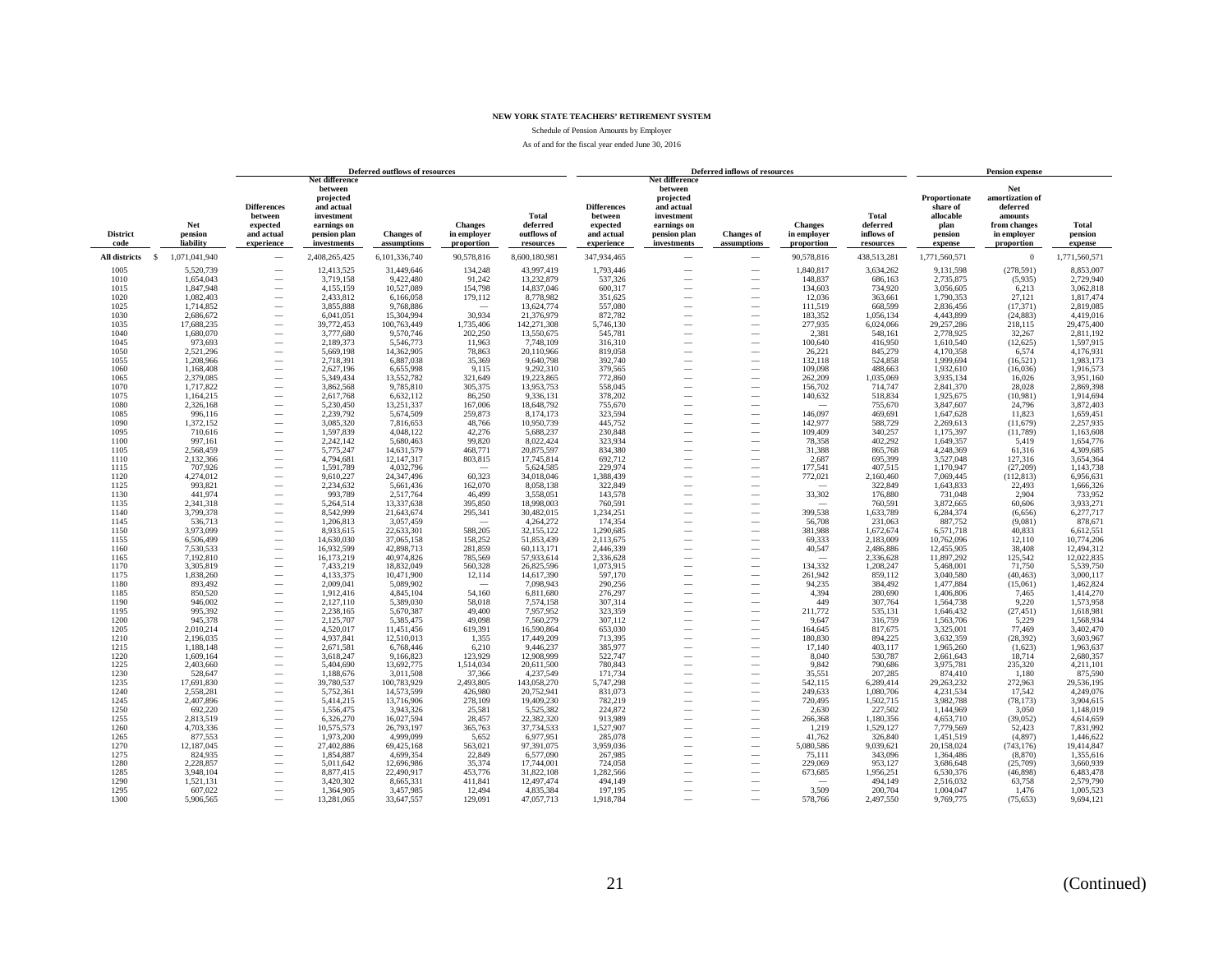Schedule of Pension Amounts by Employer

|                      |                        | Deferred outflows of resources                       |                         |                          |                    |                          |                      |                                                      | <b>Deferred inflows of resources</b>                 |                    | <b>Pension expense</b> |                           |                             |                        |
|----------------------|------------------------|------------------------------------------------------|-------------------------|--------------------------|--------------------|--------------------------|----------------------|------------------------------------------------------|------------------------------------------------------|--------------------|------------------------|---------------------------|-----------------------------|------------------------|
|                      |                        |                                                      | Net difference          |                          |                    |                          |                      | Net difference                                       |                                                      |                    |                        |                           |                             |                        |
|                      |                        |                                                      | between                 |                          |                    |                          |                      | between                                              |                                                      |                    |                        |                           | Net                         |                        |
|                      |                        | <b>Differences</b>                                   | projected<br>and actual |                          |                    |                          | <b>Differences</b>   | projected<br>and actual                              |                                                      |                    |                        | Proportionate<br>share of | amortization of<br>deferred |                        |
|                      |                        | between                                              | investment              |                          |                    | <b>Total</b>             | between              | investment                                           |                                                      |                    | <b>Total</b>           | allocable                 | amounts                     |                        |
|                      | Net                    | expected                                             | earnings on             |                          | <b>Changes</b>     | deferred                 | expected             | earnings on                                          |                                                      | <b>Changes</b>     | deferred               | plan                      | from changes                | <b>Total</b>           |
| <b>District</b>      | pension                | and actual                                           | pension plan            | <b>Changes of</b>        | in employer        | outflows of              | and actual           | pension plan                                         | <b>Changes of</b>                                    | in employer        | inflows of             | pension                   | in employer                 | pension                |
| code                 | liability              | experience                                           | investments             | assumptions              | proportion         | resources                | experience           | investments                                          | assumptions                                          | proportion         | resources              | expense                   | proportion                  | expense                |
| 1305<br>$\mathbb{S}$ | 15,862,559             | $\overline{\phantom{0}}$                             | 35,667,374              | 90,363,236               | 91,974             | 126,122,584              | 5,153,049            | $\overline{\phantom{a}}$                             |                                                      | 501,012            | 5,654,060              | 26,237,520                | (66, 665)                   | 26,170,856             |
| 2005                 | 905,247                | $\overline{\phantom{0}}$                             | 2,035,471               | 5,156,863                | 22,441             | 7,214,774                | 294,075              | $\overline{\phantom{0}}$                             |                                                      | 16,859             | 310,934                | 1,497,327                 | 453                         | 1,497,779              |
| 2006                 | 787,106                | $\overline{\phantom{a}}$                             | 1,769,827               | 4,483,855                | 63,953             | 6,317,635                | 255,696              | $\overline{\phantom{a}}$                             | $\overline{\phantom{0}}$                             | 3,287              | 258,983                | 1,301,915                 | 9,740                       | 1,311,655              |
| 2007                 | 2,253,459              | $\overline{\phantom{a}}$                             | 5,066,962               | 12,837,140               | 9,023              | 17,913,125               | 732,050              | $\overline{\phantom{a}}$                             |                                                      | 1,064,670          | 1,796,720              | 3,727,342                 | (163, 881)                  | 3,563,462              |
| 2008                 | 1,938,635              | $\overline{\phantom{a}}$                             | 4,359,070               | 11,043,698               | 59,459             | 15,462,228               | 629,777              | $\overline{\phantom{a}}$                             | $\overline{\phantom{0}}$                             | 234,332            | 864,109                | 3,206,606                 | (22, 263)                   | 3,184,343              |
| 2009                 | 1,562,049              | $\overline{\phantom{a}}$                             | 3,512,306               | 8,898,423                | 23,217             | 12,433,946               | 507,441              | $\overline{\phantom{a}}$                             | $\overline{\phantom{0}}$                             | 174,729            | 682,170                | 2,583,712                 | (24, 819)                   | 2,558,892              |
| 2010                 | 4,975,944              | $\overline{\phantom{a}}$                             | 11,188,539              | 28,346,147               | 470,288            | 40,004,975               | 1,616,466            | $\overline{\phantom{a}}$                             | $\overline{\phantom{0}}$                             | $\sim$             | 1,616,466              | 8,230,478                 | 68,888                      | 8,299,365              |
| 2014<br>2015         | 669,068<br>1,426,129   | $\overline{\phantom{a}}$<br>$\overline{\phantom{a}}$ | 1,504,416<br>3,206,688  | 3,811,436<br>8,124,140   | 99,223<br>18,692   | 5,415,075<br>11,349,520  | 217,351<br>463,287   | $\overline{\phantom{a}}$<br>$\overline{\phantom{a}}$ |                                                      | 160,307            | 217,351<br>623,594     | 1,106,674<br>2,358,894    | 15,473<br>(21, 627)         | 1,122,147<br>2,337,267 |
| 2016                 | 608,063                | $\overline{\phantom{a}}$                             | 1,367,245               | 3,463,914                | 46,344             | 4,877,504                | 197,533              |                                                      | $\overline{\phantom{0}}$                             | 65,496             | 263,029                | 1,005,769                 | (1, 385)                    | 1,004,384              |
| 2018                 | 1,356,491              | $\overline{\phantom{a}}$                             | 3,050,105               | 7,727,436                | 14,230             | 10,791,771               | 440,664              | $\overline{\phantom{a}}$                             | $\overline{\phantom{0}}$                             | 223,802            | 664,466                | 2,243,709                 | (32,959)                    | 2,210,749              |
| 2020                 | 3,604,205              | $\overline{\phantom{a}}$                             | 8,104,148               | 20,531,848               | 133,113            | 28,769,109               | 1,170,848            | $\overline{\phantom{a}}$                             |                                                      | 76,265             | 1,247,113              | 5,961,548                 | 10,211                      | 5,971,759              |
| 2025                 | 2,653,976              |                                                      | 5,967,533               | 15,118,736               |                    | 21,086,269               | 862,160              |                                                      | $\overline{\phantom{0}}$                             | 232,801            | 1,094,961              | 4,389,818                 | (34, 631)                   | 4,355,186              |
| 2030                 | 2,307,867              | $\overline{\phantom{a}}$                             | 5,189,298               | 13,147,078               | 389,198            | 18,725,575               | 749,725              | $\overline{\phantom{a}}$                             |                                                      | 148,184            | 897,909                | 3,817,335                 | 42,433                      | 3,859,768              |
| 2035                 | 761,260                | $\overline{\phantom{a}}$                             | 1,711,713               | 4,336,622                | 5,344              | 6,053,679                | 247,300              | $\overline{\phantom{a}}$                             | $\overline{\phantom{0}}$                             | 50,488             | 297,788                | 1,259,165                 | (6, 114)                    | 1,253,051              |
| 2040                 | 4,249,454              | $\overline{\phantom{a}}$                             | 9,555,008               | 24,207,598               | 108,630            | 33,871,236               | 1,380,461            | $\overline{\phantom{a}}$                             | $\overline{\phantom{0}}$                             | 389,044            | 1,769,505              | 7,028,825                 | (42, 789)                   | 6,986,036              |
| 2044<br>2045         | 1,021,243<br>2,564,873 | $\overline{\phantom{a}}$<br>$\overline{\phantom{a}}$ | 2,296,291<br>5,767,182  | 5,817,650<br>14,611,148  | 8,650<br>3,998     | 8,122,591<br>20,382,328  | 331,757<br>833,214   | $\overline{\phantom{a}}$<br>$\overline{\phantom{a}}$ | $\overline{\phantom{0}}$<br>$\overline{\phantom{0}}$ | 566,532<br>164,508 | 898,289<br>997,723     | 1,689,190<br>4,242,436    | (88, 291)<br>(22,045)       | 1,600,899<br>4,220,391 |
| 2046                 | 2,156,307              | $\overline{\phantom{a}}$                             | 4,848,513               | 12,283,699               | 31,271             | 17,163,482               | 700,489              | $\overline{\phantom{a}}$                             | $\overline{\phantom{0}}$                             | 27,114             | 727,604                | 3,566,647                 | (84)                        | 3,566,564              |
| 2047                 | 10,505,495             | $\overline{\phantom{a}}$                             | 23,621,877              | 59,845,988               | 91,539             | 83,559,405               | 3,412,774            |                                                      | $\overline{\phantom{0}}$                             | 1,318,359          | 4,731,133              | 17,376,650                | (176, 049)                  | 17,200,601             |
| 2048                 | 2,491,265              | $\overline{\phantom{a}}$                             | 5,601,673               | 14,191,829               | 136,815            | 19,930,316               | 809,302              | $\overline{\phantom{a}}$                             | $\overline{\phantom{0}}$                             | 110,354            | 919,656                | 4,120,685                 | 6,911                       | 4,127,596              |
| 2050                 | 1,882,362              | $\overline{\phantom{a}}$                             | 4,232,539               | 10,723,132               | 11,090             | 14,966,761               | 611,497              | $\overline{\phantom{a}}$                             | $\overline{\phantom{0}}$                             | 108,631            | 720,127                | 3,113,527                 | (13, 148)                   | 3,100,379              |
| 2052                 | 1,641,160              | $\overline{\phantom{a}}$                             | 3,690,190               | 9,349,090                | 11,281             | 13,050,561               | 533,141              | $\overline{\phantom{0}}$                             | $\overline{\phantom{0}}$                             | 235,860            | 769,000                | 2,714,566                 | (31,693)                    | 2,682,873              |
| 2055                 | 1,476,504              |                                                      | 3,319,956               | 8,411,105                | 19,719             | 11,750,780               | 479,651              |                                                      | $\overline{\phantom{0}}$                             | 84,061             | 563,712                | 2,442,216                 | (8,196)                     | 2,434,020              |
| 2056                 | 1,762,505              | $\overline{\phantom{a}}$                             | 3,963,038               | 10,040,349               | 27,069             | 14,030,456               | 572,560              | $\overline{\phantom{a}}$                             |                                                      | 54,984             | 627,545                | 2,915,277                 | (3, 352)                    | 2,911,925              |
| 2057<br>2058         | 2,283,075<br>1,409,607 | $\overline{\phantom{a}}$<br>$\overline{\phantom{a}}$ | 5,133,552<br>3,169,539  | 13,005,847<br>8,030,021  | 69,329<br>143,504  | 18,208,728<br>11,343,064 | 741,671<br>457,920   | $\overline{\phantom{a}}$<br>$\overline{\phantom{a}}$ | $\overline{\phantom{a}}$                             | 35,846<br>37,110   | 777,517<br>495,030     | 3,776,327<br>2,331,566    | 6,064<br>16,239             | 3,782,391<br>2,347,805 |
| 2059                 | 2,264,208              | $\overline{\phantom{a}}$                             | 5,091,130               | 12,898,371               | 90,673             | 18,080,173               | 735,542              | $\overline{\phantom{a}}$                             | $\overline{\phantom{0}}$                             | 138,434            | 873,976                | 3,745,121                 | (9,665)                     | 3,735,456              |
| 2060                 | 617,706                |                                                      | 1,388,927               | 3,518,845                |                    | 4,907,772                | 200,665              |                                                      |                                                      | 100,912            | 301,577                | 1,021,718                 | (15, 372)                   | 1,006,346              |
| 2061                 | 673,825                | $\overline{\phantom{a}}$                             | 1,515,113               | 3,838,536                | 174,177            | 5,527,825                | 218,896              | $\overline{\phantom{a}}$                             | -                                                    | $\sim$             | 218,896                | 1,114,542                 | 26,162                      | 1,140,705              |
| 2062                 | 1,063,732              | $\overline{\phantom{a}}$                             | 2,391,828               | 6,059,692                | 34,615             | 8,486,135                | 345,560              | $\overline{\phantom{a}}$                             |                                                      | 74,161             | 419,721                | 1,759,469                 | (4,660)                     | 1,754,808              |
| 2063                 | 518,582                | $\overline{\phantom{a}}$                             | 1,166,045               | 2,954,174                | 13,944             | 4,134,163                | 168,465              | $\overline{\phantom{a}}$                             | $\overline{\phantom{a}}$                             | 36,072             | 204,536                | 857,763                   | (3,855)                     | 853,907                |
| 2064                 | 1,707,540              | $\overline{\phantom{a}}$                             | 3,839,448               | 9,727,236                | 193,441            | 13,760,125               | 554,705              | $\overline{\phantom{a}}$                             |                                                      | $\sim$             | 554,705                | 2,824,363                 | 31,015                      | 2,855,377              |
| 2065<br>2066         | 1,442,087<br>3,546,772 | $\overline{\phantom{0}}$                             | 3,242,569<br>7,975,009  | 8,215,043<br>20,204,672  | 149,736<br>6,275   | 11,607,348<br>28,185,956 | 468,471<br>1,152,190 |                                                      | $\overline{\phantom{0}}$                             | 3,169<br>131,562   | 471,640<br>1,283,753   | 2,385,288<br>5,866,551    | 23,668                      | 2,408,957<br>5,846,399 |
| 2067                 | 5,278,734              | $\overline{\phantom{a}}$                             | 11,869,370              | 30,071,029               | 462,909            | 42,403,308               | 1,714,829            |                                                      | $\overline{\phantom{0}}$                             | 825,496            | 2,540,325              | 8,731,308                 | (20, 152)<br>(39,077)       | 8,692,231              |
| 2068                 | 4,780,901              | $\overline{\phantom{a}}$                             | 10,749,979              | 27,235,054               | 257,167            | 38,242,200               | 1,553,105            | $\overline{\phantom{a}}$                             | $\overline{\phantom{a}}$                             | 405,230            | 1,958,334              | 7,907,865                 | (30, 169)                   | 7,877,696              |
| 2069                 | 622,979                | $\overline{\phantom{a}}$                             | 1,400,784               | 3,548,885                | 7,982              | 4,957,651                | 202,379              | $\overline{\phantom{a}}$                             | $\overline{\phantom{a}}$                             | 197,355            | 399,733                | 1,030,441                 | (30, 227)                   | 1,000,213              |
| 2070                 | 895,258                |                                                      | 2,013,010               | 5,099,957                | 60,724             | 7,173,691                | 290,830              |                                                      |                                                      | 9,745              | 300,575                | 1,480,804                 | 6,934                       | 1,487,737              |
| 2071                 | 755,464                | $\overline{\phantom{a}}$                             | 1,698,679               | 4,303,602                | 30,989             | 6,033,270                | 245,417              |                                                      | $\overline{\phantom{0}}$                             | 124,363            | 369,780                | 1,249,577                 | (15, 849)                   | 1,233,728              |
| 2072                 | 834,595                | $\overline{\phantom{a}}$                             | 1,876,609               | 4,754,386                | 92,000             | 6,722,995                | 271,123              | $\overline{\phantom{m}}$                             | $\overline{\phantom{0}}$                             | 3,798              | 274,921                | 1,380,465                 | 14,280                      | 1,394,745              |
| 2073                 | 1,737,103              | $\equiv$                                             | 3,905,920               | 9,895,643                | 342,086            | 14,143,650               | 564,308              | $\overline{\phantom{a}}$                             | $\overline{\phantom{a}}$                             | 185,033            | 749,341                | 2,873,261                 | 29,981                      | 2,903,242              |
| 2074<br>2075         | 1,850,874<br>3,464,044 | $\overline{\phantom{a}}$<br>$\overline{\phantom{0}}$ | 4,161,738<br>7,788,993  | 10,543,756<br>19,733,401 | 8,435<br>614,073   | 14,713,929<br>28,136,467 | 601,268<br>1,125,316 | $\overline{\phantom{a}}$<br>$\overline{\phantom{0}}$ | $\overline{\phantom{a}}$<br>$\overline{\phantom{0}}$ | 32,638<br>822      | 633,906<br>1,126,137   | 3,061,444<br>5,729,714    | (3,628)<br>94,709           | 3,057,816<br>5,824,423 |
| 2076                 | 2,031,699              |                                                      | 4,568,327               | 11,573,850               | 32,261             | 16,174,439               | 660,010              |                                                      |                                                      | 234,439            | 894,449                | 3,360,539                 | (30, 429)                   | 3,330,109              |
| 2077                 | 566,655                |                                                      | 1,274,138               | 3,228,028                | 40,526             | 4,542,692                | 184,081              |                                                      |                                                      |                    | 184,081                | 937,278                   | 5,682                       | 942,960                |
| 2078                 | 5,629,000              | $\overline{\phantom{a}}$                             | 12,656,951              | 32,066,367               |                    | 44,723,318               | 1,828,615            | $\overline{\phantom{a}}$                             | $\overline{\phantom{0}}$                             | 631,896            | 2,460,510              | 9,310,666                 | (95, 610)                   | 9,215,056              |
| 2079                 | 3,021,754              | $\overline{\phantom{a}}$                             | 6,794,491               | 17,213,833               | 100,005            | 24,108,329               | 981,635              | $\overline{\phantom{a}}$                             | $\overline{\phantom{a}}$                             | 240,902            | 1,222,537              | 4,998,142                 | (25, 340)                   | 4,972,802              |
| 2080                 | 694,544                | $\equiv$                                             | 1,561,700               | 3,956,564                | 160,246            | 5,678,509                | 225,627              | $\overline{\phantom{a}}$                             | $\overline{\phantom{a}}$                             | 57,315             | 282,942                | 1,148,813                 | 17,906                      | 1,166,718              |
| 2081                 | 852,489                |                                                      | 1,916,844               | 4,856,322                | 75,158             | 6,848,325                | 276,936              |                                                      | $\overline{\phantom{0}}$                             | 7,103              | 284,039                | 1,410,063                 | 10,938                      | 1,421,001              |
| 2082                 | 497,858                |                                                      | 1,119,448               | 2,836,119                |                    | 3,955,566                | 161,732              |                                                      |                                                      | 29,195             | 190,927                | 823,485                   | (4,528)                     | 818,956<br>1,901,929   |
| 2083<br>2084         | 1,161,293<br>1,894,530 | $\overline{\phantom{a}}$<br>$\overline{\phantom{a}}$ | 2,611,197<br>4,259,900  | 6,615,465<br>10,792,450  |                    | 9,226,662<br>15,052,350  | 377,253<br>615,450   | $\overline{\phantom{a}}$<br>$\overline{\phantom{a}}$ | $\overline{\phantom{a}}$                             | 120,216<br>176,862 | 497,469<br>792,312     | 1,920,841<br>3,133,654    | (18,912)<br>(24, 761)       | 3,108,893              |
| 2085                 | 937,122                | $\overline{\phantom{a}}$                             | 2,107,144               | 5,338,445                | 4,638              | 7,450,226                | 304,430              | $\overline{\phantom{a}}$                             |                                                      | 16,595             | 321,025                | 1,550,050                 | (1,530)                     | 1,548,520              |
| 2086                 | 3,284,066              |                                                      | 7,384,306               | 18,708,129               | 119,350            | 26,211,785               | 1,066,849            |                                                      | $\overline{\phantom{0}}$                             | 244,794            | 1,311,643              | 5,432,020                 | (23, 308)                   | 5,408,712              |
| 2090                 | 1,455,729              |                                                      | 3,273,244               | 8,292,758                |                    | 11,566,002               | 472,902              |                                                      | $\overline{\phantom{0}}$                             | 89,194             | 562,096                | 2,407,853                 | (12, 977)                   | 2,394,877              |
| 2095                 | 1,356,722              |                                                      | 3,050,624               | 7,728,752                | 3,722              | 10,783,099               | 440,739              |                                                      | $\overline{\phantom{0}}$                             | 42,564             | 483,304                | 2,244,091                 | (5, 463)                    | 2,238,628              |
| 2104                 | 816,013                | $\overline{\phantom{a}}$                             | 1,834,826               | 4,648,530                | 45,124             | 6,528,480                | 265,087              | $\overline{\phantom{a}}$                             | $\overline{\phantom{a}}$                             | 79,661             | 344,748                | 1,349,729                 | (3,630)                     | 1,346,099              |
| 2105                 | 717,309                |                                                      | 1,612,887               | 4,086,247                | 138,213            | 5,837,348                | 233,022              |                                                      | $\overline{\phantom{a}}$                             | 11,008             | 244,030                | 1,186,467                 | 18,996                      | 1,205,463              |
| 2110                 | 2,136,922              |                                                      | 4,804,924               | 12,173,268               | 220,349            | 17,198,541               | 694,192              |                                                      |                                                      | 3,263<br>20,311    | 697,455                | 3,534,583<br>2,488,725    | 34,984<br>24,702            | 3,569,567<br>2,513,427 |
| 2112<br>2115         | 1,504,622<br>3,255,341 |                                                      | 3,383,182<br>7,319,719  | 8,571,286<br>18,544,496  | 170,711<br>328,895 | 12,125,178<br>26,193,110 | 488,786<br>1,057,517 |                                                      |                                                      | 26,788             | 509,097<br>1,084,305   | 5,384,508                 | 46,891                      | 5,431,399              |
|                      |                        |                                                      |                         |                          |                    |                          |                      |                                                      |                                                      |                    |                        |                           |                             |                        |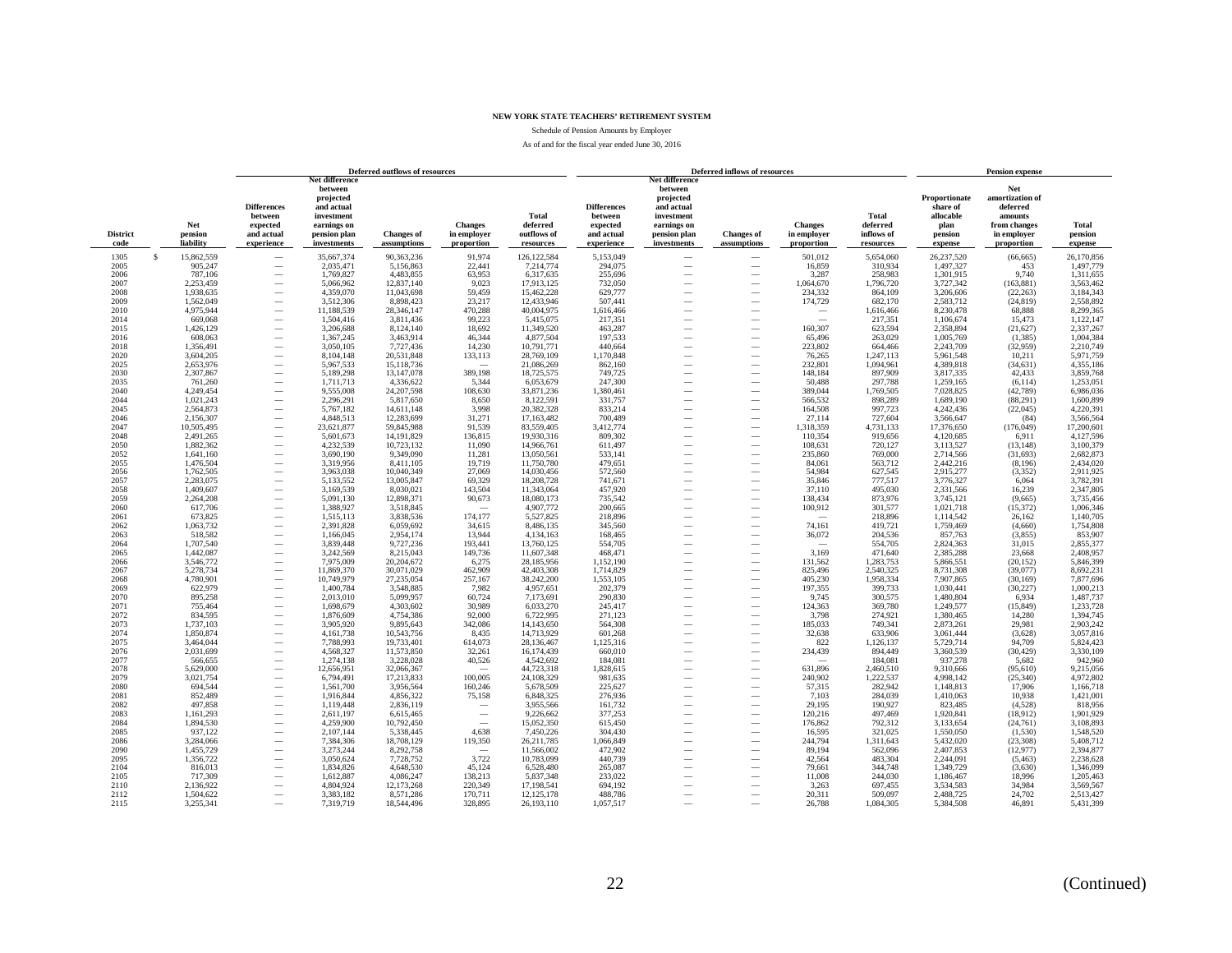Schedule of Pension Amounts by Employer

|                         |                             | Deferred outflows of resources                                        |                                                                                                                  |                                  |                                      |                                                      |                                                                       |                                                                                                                  | <b>Deferred inflows of resources</b>                 |                                             | <b>Pension</b> expense                              |                                                                      |                                                                                            |                                    |
|-------------------------|-----------------------------|-----------------------------------------------------------------------|------------------------------------------------------------------------------------------------------------------|----------------------------------|--------------------------------------|------------------------------------------------------|-----------------------------------------------------------------------|------------------------------------------------------------------------------------------------------------------|------------------------------------------------------|---------------------------------------------|-----------------------------------------------------|----------------------------------------------------------------------|--------------------------------------------------------------------------------------------|------------------------------------|
| <b>District</b><br>code | Net<br>pension<br>liability | <b>Differences</b><br>between<br>expected<br>and actual<br>experience | Net difference<br>between<br>projected<br>and actual<br>investment<br>earnings on<br>pension plan<br>investments | <b>Changes</b> of<br>assumptions | Changes<br>in employer<br>proportion | <b>Total</b><br>deferred<br>outflows of<br>resources | <b>Differences</b><br>between<br>expected<br>and actual<br>experience | Net difference<br>between<br>projected<br>and actual<br>investment<br>earnings on<br>pension plan<br>investments | <b>Changes</b> of<br>assumptions                     | <b>Changes</b><br>in employer<br>proportion | <b>Total</b><br>deferred<br>inflows of<br>resources | Proportionate<br>share of<br>allocable<br>plan<br>pension<br>expense | Net<br>amortization of<br>deferred<br>amounts<br>from changes<br>in employer<br>proportion | <b>Total</b><br>pension<br>expense |
| 2120<br>$\mathbb{S}$    | 5,578,241                   | -                                                                     | 12,542,819                                                                                                       | 31,777,211                       | 369,362                              | 44,689,392                                           | 1,812,125                                                             |                                                                                                                  |                                                      | 75,069                                      | 1,887,195                                           | 9,226,708                                                            | 38,739                                                                                     | 9,265,448                          |
| 2125                    | 591,130                     | $\overline{\phantom{a}}$                                              | 1,329,171                                                                                                        | 3,367,452                        | 6,219                                | 4,702,842                                            | 192,032                                                               | $\equiv$                                                                                                         | $\overline{\phantom{a}}$                             | 254,787                                     | 446,819                                             | 977,760                                                              | (37, 520)                                                                                  | 940,241                            |
| 2130                    | 1,074,795                   |                                                                       | 2,416,703                                                                                                        | 6,122,715                        | 121,579                              | 8,660,997                                            | 349,154                                                               |                                                                                                                  |                                                      | 6,693                                       | 355,847                                             | 1,777,768                                                            | 16,388                                                                                     | 1,794,155                          |
| 2135                    | 1,943,521                   |                                                                       | 4,370,056                                                                                                        | 11,071,531                       | 253,662                              | 15,695,249                                           | 631,364                                                               |                                                                                                                  |                                                      | 20,961                                      | 652,325                                             | 3,214,687                                                            | 37,936                                                                                     | 3,252,623                          |
| 2140                    | 1,711,966                   | $\overline{\phantom{a}}$                                              | 3,849,401                                                                                                        | 9,752,451                        | 50,312                               | 13,652,164                                           | 556,143                                                               | $\overline{\phantom{a}}$                                                                                         | $\overline{\phantom{a}}$                             | 87,467                                      | 643,610                                             | 2,831,684                                                            | (6, 193)                                                                                   | 2,825,491                          |
| 2145                    | 2,511,442                   | $\overline{\phantom{a}}$<br>$\overline{\phantom{a}}$                  | 5,647,042                                                                                                        | 14,306,772                       | 144,992                              | 20,098,805                                           | 815,857                                                               | $\overline{\phantom{a}}$                                                                                         | $\overline{\phantom{a}}$<br>$\overline{\phantom{a}}$ | 58,472                                      | 815,857                                             | 4,154,059                                                            | 21,005                                                                                     | 4,175,064                          |
| 2146<br>2147            | 2,712,131<br>672,274        |                                                                       | 6,098,297<br>1,511,625                                                                                           | 15,450,027<br>3,829,699          | 442,226<br>54,647                    | 21,990,550<br>5,395,970                              | 881,052<br>218,392                                                    | $\overline{\phantom{a}}$                                                                                         |                                                      | 31,426                                      | 939,525<br>249,819                                  | 4,486,010<br>1,111,976                                               | 59,799<br>4,493                                                                            | 4,545,809<br>1,116,469             |
| 2148                    | 1,574,226                   |                                                                       | 3,539,689                                                                                                        | 8,967,796                        | 37,474                               | 12,544,959                                           | 511,397                                                               |                                                                                                                  | $\overline{\phantom{a}}$                             | 113,901                                     | 625,298                                             | 2,603,854                                                            | (13, 172)                                                                                  | 2,590,683                          |
| 2149                    | 1,054,956                   | $\overline{\phantom{a}}$                                              | 2,372,096                                                                                                        | 6,009,703                        | 244,080                              | 8,625,879                                            | 342,709                                                               |                                                                                                                  | $\overline{\phantom{a}}$                             | 13,424                                      | 356,133                                             | 1,744,954                                                            | 36,906                                                                                     | 1,781,860                          |
| 2150                    | 421,861                     | $\overline{\phantom{a}}$                                              | 948,564                                                                                                          | 2,403,186                        | 26,296                               | 3,378,046                                            | 137,044                                                               | $\overline{\phantom{a}}$                                                                                         | $\overline{\phantom{a}}$                             | 10,559                                      | 147,603                                             | 697,780                                                              | 2,726                                                                                      | 700,506                            |
| 2155                    | 1,604,035                   | $\overline{\phantom{a}}$                                              | 3,606,715                                                                                                        | 9,137,606                        | 161,012                              | 12,905,332                                           | 521,081                                                               | $\overline{\phantom{a}}$                                                                                         | $\overline{\phantom{a}}$                             | 6,232                                       | 527,313                                             | 2,653,160                                                            | 24,112                                                                                     | 2,677,272                          |
| 2160                    | 3,052,525                   | $\sim$                                                                | 6,863,682                                                                                                        | 17,389,128                       |                                      | 24,252,810                                           | 991,631                                                               | $\overline{\phantom{a}}$                                                                                         | $\overline{\phantom{a}}$                             | 288,834                                     | 1,280,465                                           | 5,049,040                                                            | (41, 737)                                                                                  | 5,007,303                          |
| 2165                    | 1,006,368                   |                                                                       | 2,262,844                                                                                                        | 5,732,911                        |                                      | 7,995,754                                            | 326,925                                                               |                                                                                                                  |                                                      | 179,799                                     | 506,723                                             | 1,664,586                                                            | (28, 371)                                                                                  | 1,636,215                          |
| 2170                    | 4,374,923                   | $\overline{\phantom{a}}$                                              | 9,837,126                                                                                                        | 24,922,344                       | 306,479                              | 35,065,949                                           | 1,421,220<br>129,237                                                  | -                                                                                                                | $\overline{\phantom{a}}$                             | 9.536                                       | 1,430,757                                           | 7,236,356                                                            | 40,679                                                                                     | 7,277,034                          |
| 2175<br>2180            | 397,828<br>827,269          | $\overline{\phantom{a}}$<br>$\overline{\phantom{a}}$                  | 894,526<br>1,860,137                                                                                             | 2,266,281<br>4,712,653           | 53,046<br>86,773                     | 3,213,854<br>6,659,563                               | 268,743                                                               | $\overline{\phantom{a}}$<br>$\overline{\phantom{a}}$                                                             | $\overline{\phantom{a}}$<br>$\overline{\phantom{a}}$ | 1,829<br>50,993                             | 131,066<br>319,736                                  | 658,029<br>1,368,348                                                 | 7,226<br>7,013                                                                             | 665,254<br>1,375,361               |
| 2185                    | 4,619,219                   | $\overline{\phantom{a}}$                                              | 10,386,432                                                                                                       | 26,314,010                       | 507,537                              | 37,207,979                                           | 1,500,581                                                             | $\overline{\phantom{a}}$                                                                                         | $\overline{\phantom{a}}$                             | 100,750                                     | 1,601,331                                           | 7,640,434                                                            | 68,000                                                                                     | 7,708,434                          |
| 2187                    | 2,151,073                   |                                                                       | 4,836,743                                                                                                        | 12,253,882                       | 22,309                               | 17,112,933                                           | 698,789                                                               |                                                                                                                  | $\overline{\phantom{a}}$                             | 58,707                                      | 757,497                                             | 3,557,990                                                            | (4,371)                                                                                    | 3,553,619                          |
| 2190                    | 3,030,592                   |                                                                       | 6,814,365                                                                                                        | 17,264,182                       | 357,682                              | 24,436,229                                           | 984.506                                                               |                                                                                                                  | $\overline{\phantom{a}}$                             |                                             | 984,506                                             | 5,012,761                                                            | 52,821                                                                                     |                                    |
| 2191                    | 2,104,445                   | $\overline{\phantom{a}}$                                              | 4,731,898                                                                                                        | 11,988,256                       |                                      | 16,720,154                                           | 683,642                                                               | $\overline{\phantom{a}}$                                                                                         | $\overline{\phantom{a}}$                             | 167,280                                     | 850,922                                             | 3,480,864                                                            | (24, 838)                                                                                  | 5,065,582<br>3,456,026             |
| 2195                    | 637,166                     | $\overline{\phantom{a}}$                                              | 1,432,684                                                                                                        | 3,629,703                        |                                      | 5,062,387                                            | 206,987                                                               | $\overline{\phantom{a}}$                                                                                         | $\overline{\phantom{a}}$                             | 78,838                                      | 285,826                                             | 1,053,907                                                            | (11,022)                                                                                   | 1,042,885                          |
| 2196                    | 710,836                     | -                                                                     | 1,598,334                                                                                                        | 4,049,377                        | 17,982                               | 5,665,692                                            | 230,920                                                               | $\overline{\phantom{a}}$                                                                                         | $\overline{\phantom{a}}$                             | 10,017                                      | 240,937                                             | 1,175,761                                                            | 979                                                                                        | 1,176,740                          |
| 2198<br>2200            | 1,503,095                   | -                                                                     | 3,379,748                                                                                                        | 8,562,585<br>37,868,374          | 55,244                               | 11,997,576                                           | 488,289<br>2.159.480                                                  |                                                                                                                  | $\overline{\phantom{a}}$                             | 207,314<br>443.988                          | 695,603                                             | 2,486,199                                                            | (25, 852)                                                                                  | 2,460,348                          |
| 2204                    | 6,647,497<br>5,848,254      | -                                                                     | 14,947,068<br>13,149,949                                                                                         | 33,315,377                       | 722,470                              | 52,815,443<br>47,187,796                             | 1,899,841                                                             | $\overline{\phantom{a}}$                                                                                         | $\overline{\phantom{a}}$<br>-                        | 148,386                                     | 2.603.468<br>2,048,227                              | 10,995,315<br>9,673,324                                              | (64, 615)<br>96,079                                                                        | 10,930,700<br>9,769,403            |
| 2205                    | 163,363                     | $\overline{\phantom{a}}$                                              | 367,326                                                                                                          | 930,619                          | 61,853                               | 1,359,798                                            | 53,069                                                                |                                                                                                                  | $\overline{\phantom{a}}$                             | 22,863                                      | 75,932                                              | 270,211                                                              | 6,868                                                                                      | 277,079                            |
| 2206                    | 853,260                     | $\overline{\phantom{a}}$                                              | 1,918,578                                                                                                        | 4,860,715                        | 136,477                              | 6,915,770                                            | 277,187                                                               | $\overline{\phantom{a}}$                                                                                         |                                                      | 9,306                                       | 286,493                                             | 1,411,338                                                            | 20,179                                                                                     | 1,431,517                          |
| 2207                    | 1,602,294                   | $\overline{\phantom{a}}$                                              | 3,602,800                                                                                                        | 9,127,689                        | 230,537                              | 12,961,026                                           | 520,515                                                               | $\overline{\phantom{a}}$                                                                                         | -                                                    |                                             | 520,515                                             | 2,650,280                                                            | 35,579                                                                                     | 2,685,860                          |
| 2208                    | 2,658,388                   | $\overline{\phantom{a}}$                                              | 5.977.453                                                                                                        | 15,143,869                       | 185.923                              | 21,307,246                                           | 863,593                                                               |                                                                                                                  | $\overline{\phantom{a}}$                             | 606.441                                     | 1.470.034                                           | 4,397,115                                                            | (72, 525)                                                                                  | 4,324,591                          |
| 2209                    | 6,446,785                   | $\overline{\phantom{a}}$                                              | 14,495,762                                                                                                       | 36,724,991                       | 353,183                              | 51,573,936                                           | 2,094,277                                                             | $\overline{\phantom{a}}$                                                                                         | $\overline{\phantom{a}}$                             | 115,581                                     | 2,209,858                                           | 10,663,327                                                           | 29,921                                                                                     | 10,693,247                         |
| 2210                    | 1,671,354                   | $\overline{\phantom{a}}$                                              | 3,758,082                                                                                                        | 9,521,095                        | $\overline{\phantom{a}}$             | 13,279,177                                           | 542,949                                                               | $\overline{\phantom{a}}$                                                                                         | $\overline{\phantom{a}}$                             | 122,731                                     | 665,680                                             | 2,764,508                                                            | (18, 955)                                                                                  | 2,745,553                          |
| 2212                    | 2,264,285                   | -                                                                     | 5,091,304                                                                                                        | 12,898,811                       |                                      | 17,990,115                                           | 735,567                                                               | -                                                                                                                | $\overline{\phantom{a}}$                             | 360,038                                     | 1,095,605                                           | 3,745,249                                                            | (56, 135)                                                                                  | 3,689,114                          |
| 2215<br>2220            | 3,318,320<br>1,342,046      | -                                                                     | 7,461,329<br>3,017,624                                                                                           | 18,903,265<br>7,645,146          | 227,541<br>42,378                    | 26,592,135<br>10,705,148                             | 1,077,976<br>435,972                                                  | $\overline{\phantom{a}}$                                                                                         | $\overline{\phantom{a}}$                             | 57,617<br>6,241                             | 1,135,594<br>442,213                                | 5,488,679<br>2,219,815                                               | 28,493<br>5,680                                                                            | 5,517,172<br>2,225,495             |
| 2224                    | 2,932,037                   | $\overline{\phantom{a}}$                                              | 6,592,761                                                                                                        | 16,702,751                       | 48,186                               | 23,343,698                                           | 952,490                                                               | $\overline{\phantom{a}}$                                                                                         | $\overline{\phantom{a}}$                             | 36,354                                      | 988,844                                             | 4,849,746                                                            | 2,777                                                                                      | 4,852,524                          |
| 2225                    | 5,487,669                   | $\overline{\phantom{a}}$                                              | 12,339,165                                                                                                       | 31,261,255                       | 1,228,674                            | 44,829,094                                           | 1,782,702                                                             | $\overline{\phantom{a}}$                                                                                         | $\overline{\phantom{a}}$                             |                                             | 1,782,702                                           | 9,076,897                                                            | 189,758                                                                                    | 9,266,656                          |
| 2230                    | 4,335,567                   | $\overline{\phantom{a}}$                                              | 9,748,633                                                                                                        | 24,698,147                       | 2,034,538                            | 36,481,319                                           | 1,408,435                                                             | $\overline{\phantom{a}}$                                                                                         | $\overline{\phantom{a}}$                             | 75,075                                      | 1,483,510                                           | 7,171,259                                                            | 308,306                                                                                    | 7,479,565                          |
| 2231                    | 2,091,161                   |                                                                       | 4,702,028                                                                                                        | 11,912,582                       | 340,216                              | 16,954,826                                           | 679,326                                                               |                                                                                                                  |                                                      | 17,826                                      | 697,152                                             | 3,458,891                                                            | 51,063                                                                                     | 3,509,954                          |
| 2235                    | 426,135                     |                                                                       | 958,176                                                                                                          | 2,427,537                        | 43,073                               | 3,428,786                                            | 138,433                                                               |                                                                                                                  |                                                      | 1,075                                       | 139,508                                             | 704,850                                                              | 5,661                                                                                      | 710,511                            |
| 2239                    | 2,006,428                   | $\overline{\phantom{a}}$                                              | 4,511,505                                                                                                        | 11,429,892                       | 62,272                               | 16,003,669                                           | 651,800                                                               | $\overline{\phantom{a}}$                                                                                         | $\overline{\phantom{a}}$                             | 4.029                                       | 655,829                                             | 3,318,739                                                            | 9.434                                                                                      | 3,328,173                          |
| 2240                    | 3,659,353                   | $\overline{\phantom{a}}$                                              | 8,228,149                                                                                                        | 20,846,003                       | 452,737                              | 29,526,889                                           | 1,188,763                                                             | $\overline{\phantom{a}}$                                                                                         | $\overline{\phantom{a}}$                             | 95,772                                      | 1,284,535                                           | 6,052,765                                                            | 59,408                                                                                     | 6,112,173                          |
| 2241<br>2242            | 594,484<br>1,052,482        | -<br>-                                                                | 1,336,712                                                                                                        | 3,386,558                        | 77,381                               | 4,800,651                                            | 193,122                                                               | $\overline{\phantom{a}}$                                                                                         | $\overline{\phantom{a}}$                             | 33,170<br>50,331                            | 226,292<br>392,236                                  | 983,308                                                              | 7,972<br>18,335                                                                            | 991,280<br>1,759,196               |
| 2243                    | 1,061,795                   |                                                                       | 2,366,533<br>2,387,474                                                                                           | 5,995,608<br>6,048,661           | 156,315<br>79,662                    | 8,518,456<br>8,515,797                               | 341,905<br>344,931                                                    |                                                                                                                  | $\overline{\phantom{a}}$                             | 29,922                                      | 374,853                                             | 1,740,862<br>1,756,266                                               | 8,723                                                                                      | 1,764,988                          |
| 2244                    | 598,983                     |                                                                       | 1,346,828                                                                                                        | 3,412,186                        | 144,256                              | 4,903,270                                            | 194,583                                                               |                                                                                                                  |                                                      | 5,554                                       | 200,138                                             | 990,749                                                              | 21,415                                                                                     | 1,012,164                          |
| 2245                    | 1,647,922                   | $\overline{\phantom{a}}$                                              | 3,705,395                                                                                                        | 9,387,612                        | 88,248                               | 13,181,254                                           | 535,337                                                               |                                                                                                                  | $\overline{\phantom{a}}$                             | 446,957                                     | 982,294                                             | 2,725,751                                                            | (59, 944)                                                                                  | 2,665,807                          |
| 2250                    | 957,949                     | $\overline{\phantom{a}}$                                              | 2,153,974                                                                                                        | 5,457,090                        | 854                                  | 7,611,918                                            | 311,196                                                               | $\overline{\phantom{a}}$                                                                                         | $\overline{\phantom{a}}$                             | 181,836                                     | 493,032                                             | 1,584,500                                                            | (28, 265)                                                                                  | 1,556,235                          |
| 2255                    | 2,987,364                   | $\overline{\phantom{a}}$                                              | 6,717,164                                                                                                        | 17,017,925                       | 6,670                                | 23,741,760                                           | 970,463                                                               | $\overline{\phantom{a}}$                                                                                         | $\overline{\phantom{a}}$                             | 15,844                                      | 986,308                                             | 4,941,259                                                            | (1,607)                                                                                    | 4,939,652                          |
| 2260                    | 2,178,568                   |                                                                       | 4,898,566                                                                                                        | 12,410,509                       | 242,144                              | 17,551,220                                           | 707,721                                                               |                                                                                                                  |                                                      | 20,993                                      | 728,714                                             | 3,603,468                                                            | 33,283                                                                                     | 3,636,750                          |
| 2266                    | 1,772,304                   |                                                                       | 3,985,071                                                                                                        | 10,096,170                       | 9,566                                | 14,090,807                                           | 575,744                                                               |                                                                                                                  |                                                      | 103,215                                     | 678,959                                             | 2,931,485                                                            | (12, 873)                                                                                  | 2,918,612                          |
| 2268<br>2270            | 1,007,807                   |                                                                       | 2,266,079                                                                                                        | 5,741,108                        | 188,138                              | 8,195,325<br>13,252,458                              | 327,392<br>540,682                                                    |                                                                                                                  |                                                      | 183,321<br>171,936                          | 510,713                                             | 1,666,966                                                            | 5,534<br>(23, 179)                                                                         | 1,672,500<br>2,729,784             |
| 2271                    | 1,664,374<br>1,151,591      | $\overline{\phantom{a}}$<br>$\overline{\phantom{a}}$                  | 3,742,388<br>2,589,383                                                                                           | 9,481,334<br>6,560,198           | 28,736<br>9,256                      | 9,158,837                                            | 374,101                                                               | $\overline{\phantom{a}}$<br>$\overline{\phantom{a}}$                                                             | $\overline{\phantom{a}}$<br>$\overline{\phantom{a}}$ | 32,201                                      | 712,618<br>406,302                                  | 2,752,963<br>1,904,794                                               | (3,906)                                                                                    | 1,900,888                          |
| 2272                    | 1,810,676                   |                                                                       | 4,071,352                                                                                                        | 10,314,765                       | 35,461                               | 14,421,578                                           | 588,209                                                               |                                                                                                                  |                                                      | 63,407                                      | 651,616                                             | 2,994,955                                                            | (5,306)                                                                                    | 2,989,649                          |
| 2275                    | 3,326,473                   |                                                                       | 7,479,660                                                                                                        | 18,949,707                       | 464,563                              | 26,893,929                                           | 1,080,625                                                             |                                                                                                                  |                                                      | 140,182                                     | 1,220,807                                           | 5,502,164                                                            | 55,920                                                                                     | 5,558,084                          |
| 2280                    | 1,075,673                   |                                                                       | 2,418,679                                                                                                        | 6,127,720                        | 84,534                               | 8,630,933                                            | 349,439                                                               |                                                                                                                  |                                                      | 182,317                                     | 531,756                                             | 1,779,221                                                            | (17, 918)                                                                                  | 1,761,303                          |
| 2281                    | 655,583                     | $\overline{\phantom{a}}$                                              | 1,474,095                                                                                                        | 3,734,616                        | 22,549                               | 5,231,260                                            | 212,970                                                               | $\overline{\phantom{a}}$                                                                                         | $\overline{\phantom{a}}$                             | 26,623                                      | 239,593                                             | 1,084,369                                                            | (47)                                                                                       | 1,084,322                          |
| 2282                    | 3,018,615                   |                                                                       | 6,787,435                                                                                                        | 17,195,956                       | 600,379                              | 24,583,770                                           | 980,616                                                               |                                                                                                                  |                                                      |                                             | 980,616                                             | 4,992,951                                                            | 90,043                                                                                     | 5,082,994                          |
| 2285                    | 4,141,399                   |                                                                       | 9,312,043                                                                                                        | 23,592,046                       | 208,097                              | 33,112,186                                           | 1,345,359                                                             |                                                                                                                  | -                                                    | 51,367                                      | 1,396,726                                           | 6,850,095                                                            | 26,557                                                                                     | 6,876,652                          |
| 2286<br>2288            | 2,298,667<br>1,347,826      |                                                                       | 5,168,613<br>3,030,621                                                                                           | 13,094,672<br>7,678,075          | 314,262<br>231,146                   | 18,577,547<br>10,939,842                             | 746,736<br>437,849                                                    |                                                                                                                  |                                                      |                                             | 746,736<br>437,849                                  | 3,802,119<br>2,229,376                                               | 47,712<br>36,074                                                                           | 3,849,831<br>2,265,450             |
|                         |                             |                                                                       |                                                                                                                  |                                  |                                      |                                                      |                                                                       |                                                                                                                  |                                                      |                                             |                                                     |                                                                      |                                                                                            |                                    |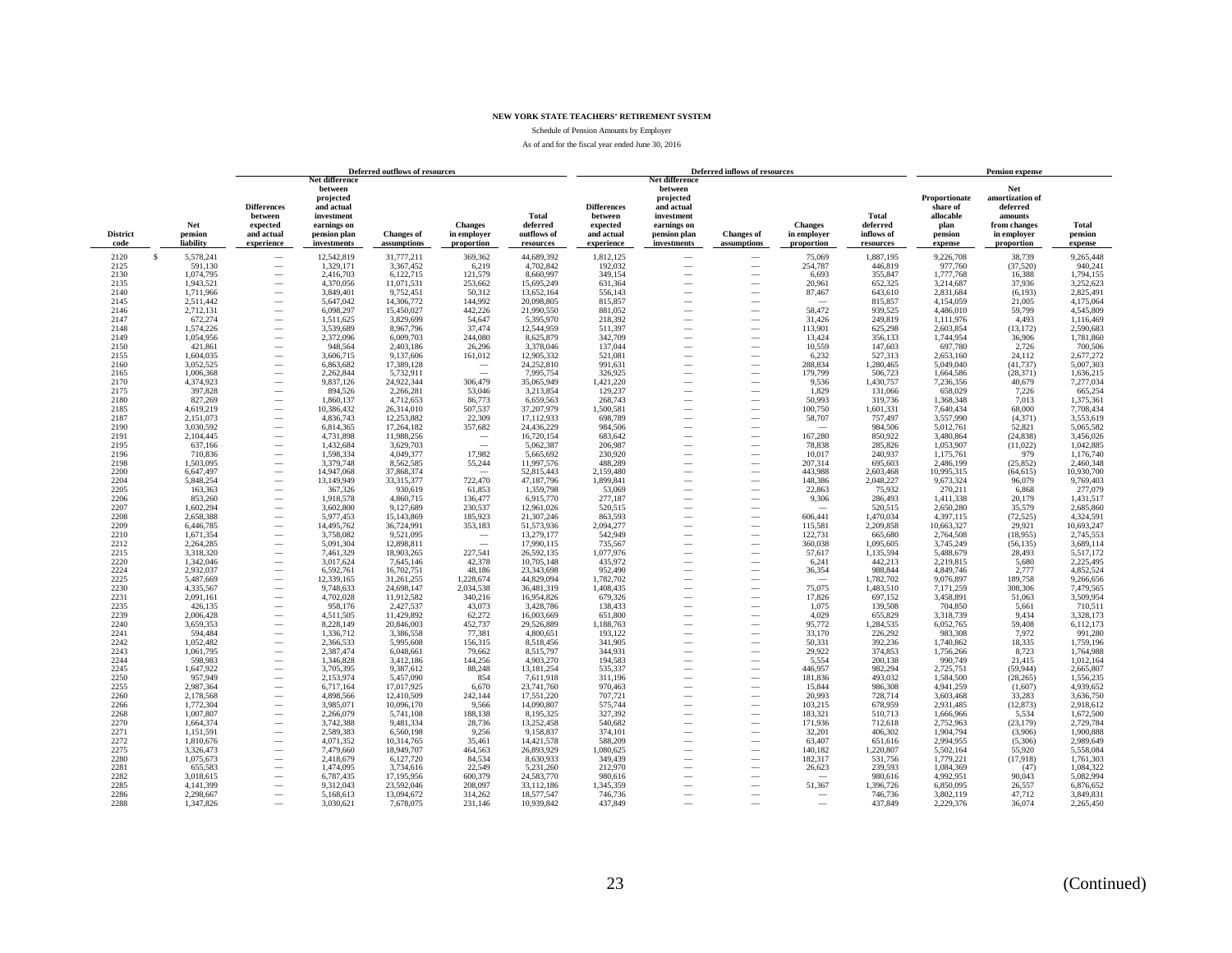Schedule of Pension Amounts by Employer

|                         |                             |                                                      |                                                                    | <b>Deferred outflows of resources</b> |                                             |                                      |                                      |                                                                    | <b>Deferred inflows of resources</b>                 |                                             | <b>Pension expense</b>              |                                        |                                               |                                    |
|-------------------------|-----------------------------|------------------------------------------------------|--------------------------------------------------------------------|---------------------------------------|---------------------------------------------|--------------------------------------|--------------------------------------|--------------------------------------------------------------------|------------------------------------------------------|---------------------------------------------|-------------------------------------|----------------------------------------|-----------------------------------------------|------------------------------------|
|                         |                             | <b>Differences</b><br>between                        | Net difference<br>between<br>projected<br>and actual<br>investment |                                       |                                             | <b>Total</b>                         | <b>Differences</b><br>between        | Net difference<br>between<br>projected<br>and actual<br>investment |                                                      |                                             | <b>Total</b>                        | Proportionate<br>share of<br>allocable | Net<br>amortization of<br>deferred<br>amounts |                                    |
| <b>District</b><br>code | Net<br>pension<br>liability | expected<br>and actual<br>experience                 | earnings on<br>pension plan<br>investments                         | <b>Changes of</b><br>assumptions      | <b>Changes</b><br>in employer<br>proportion | deferred<br>outflows of<br>resources | expected<br>and actual<br>experience | earnings on<br>pension plan<br>investments                         | <b>Changes</b> of<br>assumptions                     | <b>Changes</b><br>in employer<br>proportion | deferred<br>inflows of<br>resources | plan<br>pension<br>expense             | from changes<br>in employer<br>proportion     | <b>Total</b><br>pension<br>expense |
| 2289<br>$\mathbb{S}$    | 4,218,002                   | $\overline{\phantom{a}}$                             | 9,484,286                                                          | 24,028,423                            | 968,171                                     | 34,480,880                           | 1,370,243                            |                                                                    |                                                      | $\equiv$                                    | 1,370,243                           | 6,976,800                              | 151,552                                       | 7,128,352                          |
| 2290                    | 2,325,287                   | $\overline{\phantom{0}}$                             | 5,228,468<br>2,352,150                                             | 13,246,317                            |                                             | 18,474,785                           | 755,384                              |                                                                    | -                                                    | 246,725                                     | 1,002,108                           | 3,846,149                              | (37,953)                                      | 3,808,196                          |
| 2295<br>2300            | 1,046,085<br>2,522,729      | $\overline{\phantom{a}}$<br>$\overline{\phantom{a}}$ | 5,672,421                                                          | 5,959,168<br>14,371,069               | 42.103<br>812,280                           | 8,353,421<br>20,855,770              | 339,827<br>819,524                   | -                                                                  | -<br>-                                               | 2,623                                       | 342,450<br>819,524                  | 1,730,281<br>4,172,728                 | 6,360<br>126,796                              | 1,736,641<br>4,299,524             |
| 2305                    | 570,982                     | $\overline{\phantom{a}}$                             | 1,283,869                                                          | 3,252,679                             |                                             | 4,536,548                            | 185,487                              | $\overline{\phantom{0}}$                                           |                                                      | 117,499                                     | 302,986                             | 944,435                                | (18, 160)                                     | 926,276                            |
| 2310                    | 6,425,619                   | $\overline{\phantom{a}}$                             | 14,448,171                                                         | 36,604,418                            | 419,832                                     | 51,472,420                           | 2,087,401                            |                                                                    |                                                      |                                             | 2,087,401                           | 10,628,317                             | 65,212                                        | 10,693,529                         |
| 2315                    | 1,016,996                   | $\overline{\phantom{a}}$                             | 2,286,743                                                          | 5,793,459                             | 175,808                                     | 8,256,010                            | 330,377                              | $\overline{\phantom{0}}$                                           | $\overline{\phantom{0}}$                             | 23,238                                      | 353,616                             | 1,682,167                              | 24,952                                        | 1,707,119                          |
| 2317                    | 1,001,770                   | $\overline{\phantom{m}}$                             | 2,252,507                                                          | 5,706,722                             | 28,431                                      | 7,987,660                            | 325,431                              |                                                                    |                                                      | 11,863                                      | 337,294                             | 1,656,982                              | 2,145                                         | 1,659,127                          |
| 2320<br>2325            | 4,295,540<br>3,789,700      | $\overline{\phantom{m}}$<br>$\overline{\phantom{m}}$ | 9,658,633<br>8,521,238                                             | 24,470,131<br>21,588,544              | 125,597                                     | 34,254,361<br>30,109,783             | 1,395,432<br>1,231,107               | $\overline{\phantom{a}}$<br>$\overline{\phantom{a}}$               |                                                      | 253,356<br>285,530                          | 1,648,788<br>1,516,637              | 7,105,053<br>6,268,366                 | (23, 743)<br>(45, 339)                        | 7,081,310<br>6,223,027             |
| 2328                    | 851,263                     | $\overline{\phantom{a}}$                             | 1,914,088                                                          | 4,849,338                             | 66,432                                      | 6,829,858                            | 276,538                              | $\overline{\phantom{a}}$                                           |                                                      | 9,091                                       | 285,629                             | 1,408,035                              | 9,436                                         | 1,417,471                          |
| 2330                    | 2,165,749                   | $\overline{\phantom{a}}$                             | 4,869,742                                                          | 12,337,484                            | 76,280                                      | 17,283,507                           | 703,557                              | $\overline{\phantom{a}}$                                           |                                                      | 68,810                                      | 772,366                             | 3,582,264                              | (634)                                         | 3,581,630                          |
| 2335                    | 2,503,803                   |                                                      | 5,629,866                                                          | 14,263,257                            | 11,500                                      | 19,904,623                           | 813,376                              |                                                                    | $\overline{\phantom{0}}$                             | 403,596                                     | 1,216,971                           | 4,141,424                              | (63, 344)                                     | 4,078,080                          |
| 2338                    | 3,422,652                   | $\overline{\phantom{m}}$                             | 7,695,922                                                          | 19,497,605                            | 13,902                                      | 27,207,429                           | 1,111,869                            | -                                                                  |                                                      | 192,373                                     | 1,304,242                           | 5,661,249                              | (27, 583)                                     | 5,633,666                          |
| 2339<br>2340            | 999,719<br>1,128,493        | $\overline{\phantom{a}}$<br>$\overline{\phantom{a}}$ | 2,247,893<br>2,537,445                                             | 5,695,034<br>6,428,613                | 61,821<br>3,198                             | 8,004,749<br>8,969,257               | 324,765<br>366,598                   | $\overline{\phantom{a}}$                                           | $\overline{\phantom{0}}$<br>$\overline{\phantom{0}}$ | 276,044<br>216,869                          | 600,809<br>583,467                  | 1,653,588<br>1,866,587                 | (31, 533)<br>(33, 463)                        | 1,622,055<br>1,833,124             |
| 2345                    | 1,413,901                   | $\overline{\phantom{a}}$                             | 3,179,193                                                          | 8,054,480                             | 66,519                                      | 11,300,191                           | 459,314                              |                                                                    |                                                      | 26,072                                      | 485,387                             | 2,338,668                              | 6,274                                         | 2,344,942                          |
| 2350                    | 4,021,230                   | $\overline{\phantom{a}}$                             | 9,041,840                                                          | 22,907,489                            | 31,205                                      | 31,980,535                           | 1,306,321                            | $\overline{\phantom{0}}$                                           |                                                      | 957,762                                     | 2,264,083                           | 6,651,330                              | (143, 784)                                    | 6,507,546                          |
| 2355                    | 2,844,041                   | $\overline{\phantom{m}}$                             | 6,394,899                                                          | 16,201,467                            | 49,842                                      | 22,646,208                           | 923,904                              | $\overline{\phantom{a}}$                                           | -                                                    | 423,010                                     | 1,346,914                           | 4,704,195                              | (57, 474)                                     | 4,646,722                          |
| 2360                    | 2,004,671                   | $\overline{\phantom{m}}$                             | 4,507,554                                                          | 11,419,881                            | 1,251                                       | 15,928,686                           | 651,229                              | $\overline{\phantom{a}}$                                           |                                                      | 44,243                                      | 695,473                             | 3,315,832                              | (5,892)                                       | 3,309,940                          |
| 2361<br>2362            | 857,360<br>988,074          | $\overline{\phantom{m}}$<br>$\overline{\phantom{a}}$ | 1,927,796                                                          | 4,884,069                             | 97,305                                      | 6,909,170                            | 278,519<br>320,982                   | $\overline{\phantom{a}}$                                           |                                                      | 68,458                                      | 346,977<br>391,655                  | 1,418,119                              | 6,395                                         | 1,424,514                          |
| 2363                    | 635,809                     | $\overline{\phantom{0}}$                             | 2,221,709<br>1,429,634                                             | 5,628,697<br>3,621,975                | 56,083<br>70,804                            | 7,906,490<br>5,122,413               | 206,547                              | $\overline{\phantom{a}}$<br>$\overline{\phantom{0}}$               | $\overline{\phantom{0}}$                             | 70,673                                      | 206,547                             | 1,634,327<br>1,051,663                 | (552)<br>11,304                               | 1,633,775<br>1,062,966             |
| 2364                    | 1,214,762                   |                                                      | 2,731,424                                                          | 6,920,059                             | 156,782                                     | 9,808,266                            | 394,623                              |                                                                    |                                                      | 247,389                                     | 642,011                             | 2,009,282                              | (9, 283)                                      | 1,999,998                          |
| 2365                    | 6,056,650                   | $\overline{\phantom{m}}$                             | 13,618,533                                                         | 34,502,532                            | 70,277                                      | 48,191,342                           | 1,967,539                            |                                                                    |                                                      | 497,096                                     | 2,464,636                           | 10,018,022                             | (67, 217)                                     | 9,950,805                          |
| 2370                    | 998,832                     | $\overline{\phantom{m}}$                             | 2,245,899                                                          | 5,689,982                             | 29,215                                      | 7,965,096                            | 324,477                              | $\overline{\phantom{a}}$                                           |                                                      | 9,678                                       | 334,155                             | 1,652,121                              | 2,578                                         | 1,654,699                          |
| 2375                    | 837,342                     | $\overline{\phantom{a}}$                             | 1,882,784                                                          | 4,770,031                             | 1,650                                       | 6,654,465                            | 272,015                              | $\overline{\phantom{a}}$                                           | -                                                    | 102,118                                     | 374,133                             | 1,385,008                              | (14, 234)                                     | 1,370,773                          |
| 2377<br>2378            | 1,235,837<br>6,268,784      | $\overline{\phantom{a}}$                             | 2,778,811<br>14,095,522                                            | 7,040,114<br>35,710,983               | 84,324<br>72,125                            | 9,903,250<br>49,878,630              | 401,469<br>2,036,452                 | ۳                                                                  | -                                                    | 21,964<br>783,132                           | 423,433<br>2,819,584                | 2,044,140<br>10,368,903                | 10,119<br>(114, 451)                          | 2,054,260<br>10,254,452            |
| 2379                    | 6,329,288                   | $\overline{\phantom{a}}$                             | 14,231,567                                                         | 36,055,654                            |                                             | 50,287,221                           | 2,056,108                            | $\overline{\phantom{a}}$                                           | -                                                    | 789,663                                     | 2,845,770                           | 10,468,980                             | (111, 758)                                    | 10,357,223                         |
| 2380                    | 2,489,674                   | $\overline{\phantom{a}}$                             | 5,598,097                                                          | 14,182,771                            | 467,103                                     | 20,247,970                           | 808,786                              | $\overline{\phantom{a}}$                                           |                                                      |                                             | 808,786                             | 4,118,054                              | 73,143                                        | 4,191,197                          |
| 2381                    | 1,301,084                   | $\overline{\phantom{a}}$                             | 2,925,521                                                          | 7,411,802                             | 131,315                                     | 10,468,638                           | 422,665                              | $\overline{\phantom{a}}$                                           | -                                                    | 258,567                                     | 681,232                             | 2,152,062                              | (23, 818)                                     | 2,128,244                          |
| 2383                    | 4,446,140                   | $\overline{\phantom{a}}$                             | 9,997,260                                                          | 25,328,042                            | 593,098                                     | 35,918,400                           | 1,444,355                            |                                                                    | -                                                    | 28,114                                      | 1,472,469                           | 7,354,153                              | 91,395                                        | 7,445,547                          |
| 2384<br>2385            | 2,816,275<br>1,959,421      |                                                      | 6,332,466<br>4,405,809                                             | 16,043,294<br>11,162,112              | 114,851<br>49,833                           | 22,490,612<br>15,617,754             | 914,884<br>636,530                   |                                                                    | $\overline{\phantom{0}}$                             | 1,089,770<br>250,670                        | 2,004,654<br>887,200                | 4,658,269<br>3,240,988                 | (152, 855)<br>(31, 862)                       | 4,505,414<br>3,209,125             |
| 2389                    | 1,769,747                   | $\overline{\phantom{a}}$                             | 3,979,322                                                          | 10,081,607                            |                                             | 14,060,929                           | 574,913                              | $\overline{\phantom{a}}$                                           | $\overline{\phantom{0}}$                             | 244,650                                     | 819,563                             | 2,927,256                              | (37, 260)                                     | 2,889,996                          |
| 2390                    | 3,659,811                   | $\overline{\phantom{a}}$                             | 8,229,178                                                          | 20,848,611                            | 51,691                                      | 29,129,480                           | 1,188,912                            | $\overline{\phantom{a}}$                                           | -                                                    | 423,522                                     | 1,612,433                           | 6,053,522                              | (61,079)                                      | 5,992,444                          |
| 2391                    | 1,744,052                   | $\overline{\phantom{a}}$                             | 3,921,546                                                          | 9,935,230                             | 243,147                                     | 14,099,924                           | 566,566                              | $\overline{\phantom{a}}$                                           | -                                                    | $\overline{\phantom{a}}$                    | 566,566                             | 2,884,755                              | 38,173                                        | 2,922,928                          |
| 2394                    | 1,206,479                   |                                                      | 2,712,798                                                          | 6,872,870                             | 67,317                                      | 9,652,985                            | 391,932                              |                                                                    |                                                      | 45,260                                      | 437,192                             | 1,995,580                              | 4,727                                         | 2,000,307                          |
| 2395<br>2396            | 993,359                     | $\overline{\phantom{m}}$                             | 2,233,594                                                          | 5,658,806                             | 32,890                                      | 7,925,289                            | 322,699                              |                                                                    |                                                      | $\overline{\phantom{a}}$<br>$\sim$          | 322,699<br>231,446                  | 1,643,069                              | 5,142                                         | 1,648,211                          |
| 2400                    | 712,456<br>5,833,517        | $\overline{\phantom{a}}$                             | 1,601,975<br>13,116,813                                            | 4,058,602<br>33,231,426               | 136,568<br>1,139,394                        | 5,797,146<br>47,487,634              | 231,446<br>1,895,053                 | $\overline{\phantom{a}}$<br>$\overline{\phantom{a}}$               | -                                                    | 78,637                                      | 1,973,690                           | 1,178,440<br>9,648,949                 | 19,516<br>158,437                             | 1,197,957<br>9,807,386             |
| 2401                    | 1,382,138                   | $\overline{\phantom{a}}$                             | 3,107,773                                                          | 7,873,538                             | 452,510                                     | 11,433,821                           | 448,996                              | $\overline{\phantom{a}}$                                           | -                                                    | 106,455                                     | 555,451                             | 2,286,130                              | 58,426                                        | 2,344,557                          |
| 2402                    | 3,471,156                   | $\overline{\phantom{a}}$                             | 7,804,983                                                          | 19,773,912                            | 130,321                                     | 27,709,215                           | 1,127,626                            | $\overline{\phantom{0}}$                                           | $\overline{\phantom{0}}$                             | 341,195                                     | 1,468,821                           | 5,741,477                              | (37, 230)                                     | 5,704,246                          |
| 2403                    | 1,584,472                   |                                                      | 3,562,726                                                          | 9,026,160                             | 124,653                                     | 12,713,538                           | 514,725                              |                                                                    |                                                      | 17,563                                      | 532,289                             | 2,620,801                              | 14,014                                        | 2,634,815                          |
| 2405<br>2406            | 2,130,723                   |                                                      | 4,790,985<br>6,448,071                                             | 12,137,954                            | 21,267                                      | 16,950,207<br>22,896,896             | 692,178<br>931,586                   |                                                                    |                                                      | 388,425<br>277,652                          | 1,080,604<br>1.209.238              | 3,524,329<br>4,743,310                 | (57, 845)                                     | 3,466,485                          |
| 2408                    | 2,867,688<br>3,032,793      | $\overline{\phantom{a}}$<br>$\overline{\phantom{a}}$ | 6,819,313                                                          | 16,336,178<br>17,276,718              | 112,647                                     | 24,096,030                           | 985,221                              | $\overline{\phantom{a}}$                                           | -                                                    | 107,160                                     | 1,092,381                           | 5,016,401                              | (29, 273)<br>(15, 335)                        | 4,714,037<br>5,001,066             |
| 2409                    | 638,309                     | $\overline{\phantom{a}}$                             | 1,435,254                                                          | 3,636,214                             | 57,136                                      | 5,128,604                            | 207,359                              | $\equiv$                                                           | -                                                    |                                             | 207,359                             | 1,055,797                              | 8,836                                         | 1,064,633                          |
| 2410                    | 3,925,462                   |                                                      | 8,826,503                                                          | 22,361,933                            | 284,178                                     | 31,472,614                           | 1,275,210                            |                                                                    |                                                      | 10,948                                      | 1,286,158                           | 6,492,924                              | 38,267                                        | 6,531,192                          |
| 2415                    | 4,661,055                   |                                                      | 10,480,502                                                         | 26,552,337                            | 675,345                                     | 37,708,185                           | 1,514,172                            |                                                                    |                                                      | 761,105                                     | 2,275,277                           | 7,709,634                              | (30, 916)                                     | 7,678,718                          |
| 2420                    | 2,258,695                   | $\overline{\phantom{a}}$                             | 5,078,733                                                          | 12,866,962                            | 93,882                                      | 18,039,576                           | 733,751                              | $\overline{\phantom{0}}$                                           | $\overline{\phantom{0}}$                             | 59,061                                      | 792,811                             | 3,736,001                              | 3,358                                         | 3,739,359                          |
| 2425<br>2426            | 4,449,737<br>1,246,916      | $\overline{\phantom{a}}$<br>$\overline{\phantom{a}}$ | 10,005,348<br>2,803,724                                            | 25,348,533<br>7,103,230               | 1,077,275<br>272,657                        | 36,431,157<br>10,179,610             | 1,445,524<br>405,068                 | $\overline{\phantom{a}}$<br>$\overline{\phantom{a}}$               | -<br>-                                               | 24,538<br>35,039                            | 1,470,062<br>440,107                | 7,360,102<br>2,062,466                 | 166,584<br>39,126                             | 7,526,687<br>2,101,592             |
| 2428                    | 2,378,849                   |                                                      | 5,348,903                                                          | 13,551,436                            | 199,797                                     | 19,100,136                           | 772,783                              |                                                                    |                                                      | 11,326                                      | 784,109                             | 3,934,743                              | 29,755                                        | 3,964,498                          |
| 2430                    | 3,540,606                   |                                                      | 7,961,144                                                          | 20,169,546                            | 297,073                                     | 28,427,763                           | 1,150,187                            |                                                                    | $\overline{\phantom{0}}$                             | 364,700                                     | 1,514,887                           | 5,856,352                              | (1, 463)                                      | 5,854,889                          |
| 2435                    | 951,804                     |                                                      | 2,140,156                                                          | 5,422,083                             | 106,739                                     | 7,668,978                            | 309,199                              |                                                                    | $\overline{\phantom{0}}$                             | 32,131                                      | 341,330                             | 1,574,335                              | 9,336                                         | 1,583,671                          |
| 2440                    | 1,585,252                   | $\overline{\phantom{a}}$                             | 3,564,480                                                          | 9,030,604                             | 381,687                                     | 12,976,770                           | 514,979                              | $\overline{\phantom{a}}$                                           | -                                                    | 86,035                                      | 601,014                             | 2,622,091                              | 49,599                                        | 2,671,690                          |
| 2441<br>2445            | 909,305<br>4,536,556        |                                                      | 2,044,595<br>10,200,562                                            | 5,179,979<br>25,843,109               | 53,410<br>426,374                           | 7,277,984<br>36,470,045              | 295,393<br>1,473,728                 | $\overline{\phantom{a}}$                                           | -                                                    | 35,342<br>$\sim$                            | 330,735<br>1,473,728                | 1,504,039<br>7,503,705                 | 3,663<br>67,174                               | 1,507,702<br>7,570,879             |
| 2450                    | 1,799,353                   |                                                      | 4,045,891                                                          | 10,250,260                            | 5,402                                       | 14,301,553                           | 584,531                              |                                                                    |                                                      | 232,061                                     | 816,592                             | 2,976,226                              | (34, 106)                                     | 2,942,120                          |
| 2455                    | 2,218,696                   |                                                      | 4,988,794                                                          | 12,639,102                            | 226,074                                     | 17,853,971                           | 720,757                              |                                                                    |                                                      | 13,811                                      | 734,568                             | 3,669,841                              | 33,697                                        | 3,703,538                          |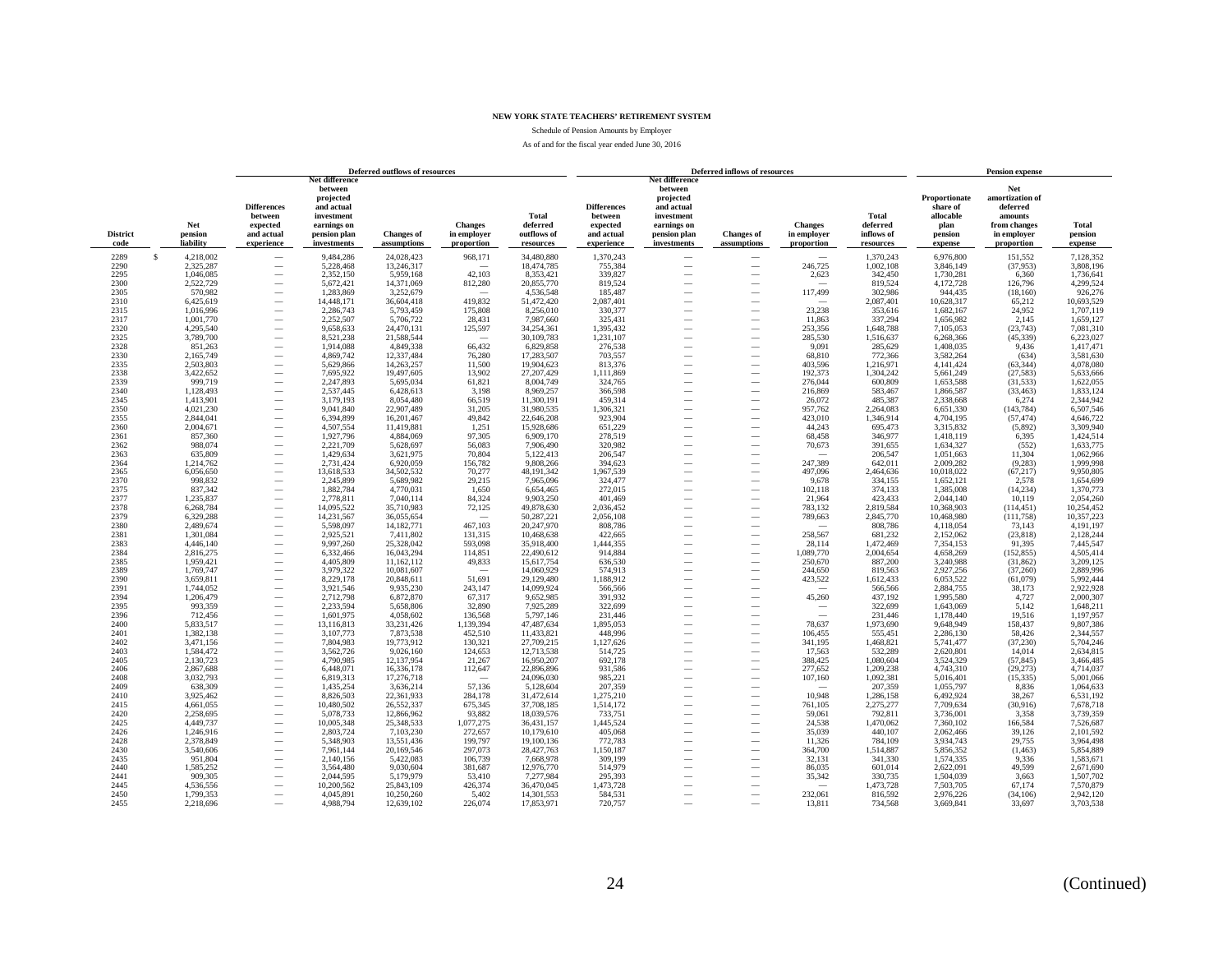Schedule of Pension Amounts by Employer

|                         |                             |                                                      |                                                                    | Deferred outflows of resources   |                                             |                                      |                                      |                                                                    | <b>Deferred inflows of resources</b>                 |                                             | <b>Pension expense</b>              |                                        |                                               |                                    |
|-------------------------|-----------------------------|------------------------------------------------------|--------------------------------------------------------------------|----------------------------------|---------------------------------------------|--------------------------------------|--------------------------------------|--------------------------------------------------------------------|------------------------------------------------------|---------------------------------------------|-------------------------------------|----------------------------------------|-----------------------------------------------|------------------------------------|
|                         |                             | <b>Differences</b><br>between                        | Net difference<br>between<br>projected<br>and actual<br>investment |                                  |                                             | <b>Total</b>                         | <b>Differences</b><br>between        | Net difference<br>between<br>projected<br>and actual<br>investment |                                                      |                                             | <b>Total</b>                        | Proportionate<br>share of<br>allocable | Net<br>amortization of<br>deferred<br>amounts |                                    |
| <b>District</b><br>code | Net<br>pension<br>liability | expected<br>and actual<br>experience                 | earnings on<br>pension plan<br>investments                         | <b>Changes of</b><br>assumptions | <b>Changes</b><br>in employer<br>proportion | deferred<br>outflows of<br>resources | expected<br>and actual<br>experience | earnings on<br>pension plan<br>investments                         | <b>Changes of</b><br>assumptions                     | <b>Changes</b><br>in employer<br>proportion | deferred<br>inflows of<br>resources | plan<br>pension<br>expense             | from changes<br>in employer<br>proportion     | <b>Total</b><br>pension<br>expense |
| 2458<br>$\mathbb{S}$    | 2,265,305                   | -                                                    | 5,093,597                                                          | 12,904,621                       | 247,854                                     | 18,246,072                           | 735,898                              |                                                                    |                                                      | 6,581                                       | 742,479                             | 3,746,936                              | 38,493                                        | 3,785,429                          |
| 2460                    | 819,770                     | $\qquad \qquad -$                                    | 1,843,274                                                          | 4,669,932                        | 3,672                                       | 6,516,878                            | 266,307                              | $\overline{\phantom{0}}$                                           |                                                      | 21,346                                      | 287,654                             | 1,355,943                              | (2,860)                                       | 1,353,083                          |
| 2464<br>2465            | 734,467<br>386,105          | $\overline{\phantom{0}}$                             | 1,651,469<br>868,167                                               | 4,183,994<br>2,199,501           | 46,348<br>110,075                           | 5,881,811<br>3,177,744               | 238,596<br>125,429                   | $\overline{\phantom{a}}$<br>$\overline{\phantom{a}}$               | $\overline{\phantom{a}}$<br>-                        | 5,127                                       | 243,723<br>125,429                  | 1,214,848<br>638,639                   | 6,583<br>15,909                               | 1,221,431<br>654,548               |
| 2466                    | 901,451                     | $\overline{\phantom{0}}$                             | 2,026,935                                                          | 5,135,236                        | 39,061                                      | 7,201,232                            | 292,842                              | $\overline{\phantom{a}}$                                           | $\overline{\phantom{0}}$                             | 204,105                                     | 496,947                             | 1,491,047                              | (27, 271)                                     | 1,463,777                          |
| 2467                    | 1,304,520                   |                                                      | 2,933,247                                                          | 7,431,378                        | 7,739                                       | 10,372,364                           | 423,781                              | $\overline{\phantom{a}}$                                           |                                                      | 107,620                                     | 531,402                             | 2,157,746                              | (14, 833)                                     | 2,142,913                          |
| 2468                    | 1,058,166                   | $\overline{\phantom{0}}$                             | 2,379,314                                                          | 6,027,990                        | 163,663                                     | 8,570,967                            | 343,752                              | $\overline{\phantom{a}}$                                           | $\overline{\phantom{0}}$                             |                                             | 343,752                             | 1,750,264                              | 24,432                                        | 1,774,695                          |
| 2469                    | 2,889,537                   | $\overline{\phantom{0}}$                             | 6,497,199                                                          | 16,460,644                       | 186,384                                     | 23,144,227                           | 938,684                              | $\overline{\phantom{a}}$                                           |                                                      | 15,195                                      | 953,879                             | 4,779,449                              | 27,965                                        | 4,807,414                          |
| 2470<br>2471            | 2,627,696<br>2,828,880      | $\overline{\phantom{0}}$                             | 5,908,443<br>6,360,810                                             | 14,969,031<br>16,115,102         | 238,220                                     | 20,877,473<br>22,714,131             | 853,623<br>918,979                   | $\overline{\phantom{a}}$<br>$\overline{\phantom{a}}$               |                                                      | 201,728<br>5,169                            | 1,055,351<br>924,148                | 4,346,350<br>4,679,119                 | (28,980)<br>34,093                            | 4,317,370<br>4,713,211             |
| 2475                    | 4,231,126                   | $\overline{\phantom{a}}$                             | 9,513,796                                                          | 24, 103, 188                     | 497,862                                     | 34,114,847                           | 1,374,507                            | $\overline{\phantom{a}}$                                           | $\equiv$                                             | $\overline{\phantom{a}}$                    | 1,374,507                           | 6,998,509                              | 75,539                                        | 7,074,048                          |
| 2480                    | 1,397,141                   |                                                      | 3,141,509                                                          | 7,959,007                        | 87,917                                      | 11,188,433                           | 453,870                              | $\overline{\phantom{a}}$                                           |                                                      | 53,461                                      | 507,331                             | 2,310,947                              | 6,878                                         | 2,317,824                          |
| 2485                    | 2,832,258                   | $\overline{\phantom{0}}$                             | 6,368,405                                                          | 16,134,345                       |                                             | 22,502,751                           | 920,076                              |                                                                    | $\overline{\phantom{0}}$                             | 856,077                                     | 1,776,153                           | 4,684,706                              | (133,500)                                     | 4,551,206                          |
| 2490                    | 4,233,184                   |                                                      | 9,518,424                                                          | 24,114,913                       | 294,217                                     | 33,927,554                           | 1,375,176                            | $\overline{\phantom{a}}$                                           |                                                      | 16,603                                      | 1,391,779                           | 7,001,913                              | 45,036                                        | 7,046,949                          |
| 2495                    | 524,554                     | $\overline{\phantom{0}}$                             | 1,179,472                                                          | 2,988,191                        | 25,254                                      | 4,192,918                            | 170,404                              | $\overline{\phantom{a}}$                                           |                                                      | 47,596                                      | 218,000                             | 867,640                                | (2,378)                                       | 865,261                            |
| 2497<br>2498            | 1,424,141<br>1,230,415      | $\overline{\phantom{0}}$                             | 3,202,218<br>2,766,620                                             | 8,112,815<br>7,009,227           | 64,010<br>44,898                            | 11,379,043<br>9,820,746              | 462,641<br>399,708                   | $\overline{\phantom{a}}$<br>$\overline{\phantom{a}}$               | $\overline{\phantom{0}}$<br>-                        | 51,176<br>40,309                            | 513,817<br>440,017                  | 2,355,606<br>2,035,172                 | 3,273<br>1,738                                | 2,358,878<br>2,036,910             |
| 2500                    | 3,441,197                   | $\overline{\phantom{0}}$                             | 7,737,619                                                          | 19,603,246                       |                                             | 27,340,866                           | 1,117,894                            | $\overline{\phantom{a}}$                                           | -                                                    | 261,850                                     | 1,379,743                           | 5,691,923                              | (38, 853)                                     | 5,653,070                          |
| 2504                    | 1,975,334                   |                                                      | 4,441,590                                                          | 11,252,761                       | 132,740                                     | 15,827,091                           | 641,699                              | $\overline{\phantom{a}}$                                           |                                                      | 40,163                                      | 681,863                             | 3,267,308                              | 12,012                                        | 3,279,321                          |
| 2505                    | 2,906,985                   | $\overline{\phantom{0}}$                             | 6,536,431                                                          | 16,560,038                       | 398,496                                     | 23,494,966                           | 944,352                              | $\overline{\phantom{a}}$                                           |                                                      | $\overline{\phantom{a}}$                    | 944,352                             | 4,808,309                              | 60,401                                        | 4,868,710                          |
| 2507                    | 556,088                     |                                                      | 1,250,377                                                          | 3,167,828                        | 3,618                                       | 4,421,823                            | 180,648                              | $\overline{\phantom{a}}$                                           | $\overline{\phantom{0}}$                             | 53,794                                      | 234,443                             | 919,798                                | (7, 303)                                      | 912,495                            |
| 2508<br>2509            | 1,584,663<br>2,867,715      | $\overline{\phantom{a}}$<br>$\overline{\phantom{0}}$ | 3,563,155<br>6,448,131                                             | 9,027,248<br>16,336,330          | 97,767<br>11,748                            | 12,688,170<br>22,796,209             | 514,787<br>931,595                   | $\overline{\phantom{a}}$<br>$\overline{\phantom{a}}$               | $\overline{\phantom{0}}$                             | 9,481<br>142,954                            | 524,268<br>1,074,549                | 2,621,117<br>4,743,354                 | 14,273<br>(21, 239)                           | 2,635,390<br>4,722,114             |
| 2510                    | 1,165,402                   |                                                      | 2,620,437                                                          | 6,638,872                        | 159,673                                     | 9,418,982                            | 378,588                              |                                                                    | $\overline{\phantom{0}}$                             | 19,728                                      | 398,316                             | 1,927,637                              | 22,950                                        | 1,950,587                          |
| 2512                    | 8,443,656                   | $\overline{\phantom{0}}$                             | 18,985,778                                                         | 48,100,440                       | 1,744,658                                   | 68,830,877                           | 2,742,973                            | $\overline{\phantom{0}}$                                           | $\overline{\phantom{0}}$                             | 1,024,890                                   | 3,767,863                           | 13,966,258                             | 140,846                                       | 14,107,104                         |
| 2514                    | 770,988                     | $\overline{\phantom{0}}$                             | 1,733,586                                                          | 4,392,036                        | 166,469                                     | 6,292,091                            | 250,460                              |                                                                    |                                                      | 2,959                                       | 253,419                             | 1,275,255                              | 25,004                                        | 1,300,259                          |
| 2515                    | 653,662                     | $\overline{\phantom{a}}$                             | 1,469,776                                                          | 3,723,676                        | 323,014                                     | 5,516,466                            | 212,346                              | $\overline{\phantom{a}}$                                           | $\overline{\phantom{a}}$                             |                                             | 212,346                             | 1,081,192                              | 48,733                                        | 1,129,925                          |
| 2520<br>2525            | 1,564,347<br>2,267,854      | $\overline{\phantom{0}}$                             | 3,517,475<br>5,099,328                                             | 8,911,518<br>12,919,139          | 68,837<br>11,699                            | 12,497,831<br>18,030,166             | 508,188<br>736,726                   |                                                                    | $\overline{\phantom{0}}$                             | 30,643<br>141,175                           | 538,830<br>877,901                  | 2,587,514<br>3,751,151                 | 6,856<br>(19, 238)                            | 2,594,370<br>3,731,913             |
| 2530                    | 4,352,138                   | $\overline{\phantom{0}}$                             | 9,785,894                                                          | 24,792,547                       | 454,723                                     | 35,033,164                           | 1,413,818                            | $\overline{\phantom{a}}$                                           | $\overline{\phantom{a}}$                             | $\sim$                                      | 1,413,818                           | 7,198,668                              | 66,021                                        |                                    |
| 2533                    | 1,082,728                   | $\overline{\phantom{0}}$                             | 2,434,543                                                          | 6,167,910                        | 2,079                                       | 8,604,532                            | 351,731                              | $\overline{\phantom{a}}$                                           | $\overline{\phantom{0}}$                             | 207,738                                     | 559,469                             | 1,790,890                              | (32, 317)                                     | 7,264,689<br>1,758,574             |
| 2535                    | 1,272,002                   | $\overline{\phantom{a}}$                             | 2,860,129                                                          | 7,246,132                        | 106,804                                     | 10,213,065                           | 413,217                              | $\overline{\phantom{a}}$                                           | $\overline{\phantom{a}}$                             | 34,445                                      | 447,663                             | 2,103,959                              | 12,475                                        | 2,116,434                          |
| 2540                    | 2,909,783                   |                                                      | 6,542,721                                                          | 16,575,974                       | 3,701                                       | 23,122,396                           | 945,261                              | $\overline{\phantom{a}}$                                           |                                                      | 186,478                                     | 1,131,738                           | 4,812,936                              | (28, 012)                                     | 4,784,923                          |
| 2541<br>2542            | 1,880,097<br>1,106,415      |                                                      | 4,227,446<br>2,487,803                                             | 10,710,227<br>6,302,844          | 14,913<br>207,167                           | 14,952,586<br>8,997,814              | 610,761<br>359,426                   |                                                                    | $\overline{\phantom{0}}$<br>$\overline{\phantom{0}}$ | 232,498<br>65,324                           | 843,259<br>424,750                  | 3,109,780<br>1,830,069                 | (34, 736)<br>24,496                           | 3,075,044<br>1,854,566             |
| 2545                    | 563,794                     | $\overline{\phantom{0}}$                             | 1,267,706                                                          | 3,211,730                        | 75,649                                      | 4,555,085                            | 183,152                              | $\overline{\phantom{0}}$                                           |                                                      |                                             | 183,152                             | 932,546                                | 11,167                                        | 943,712                            |
| 2547                    | 4,119,957                   | $\overline{\phantom{a}}$                             | 9,263,829                                                          | 23,469,897                       |                                             | 32,733,727                           | 1,338,393                            | $\overline{\phantom{a}}$                                           | $\overline{\phantom{a}}$                             | 871,869                                     | 2,210,262                           | 6,814,629                              | (138, 515)                                    | 6,676,114                          |
| 2550                    | 473,785                     | $\overline{\phantom{a}}$                             | 1,065,318                                                          | 2,698,982                        | 203,514                                     | 3,967,814                            | 153,912                              | $\overline{\phantom{a}}$                                           | $\overline{\phantom{a}}$                             | 4,806                                       | 158,718                             | 783,666                                | 31,643                                        | 815,309                            |
| 2551                    | 710,744                     |                                                      | 1,598,126                                                          | 4,048,851                        | 190,345                                     | 5,837,322                            | 230,890                              |                                                                    |                                                      |                                             | 230,890                             | 1,175,609                              | 29,036                                        | 1,204,644                          |
| 2555                    | 776,078                     |                                                      | 1,745,032                                                          | 4,421,037                        | 98,245                                      | 6,264,314                            | 252,114                              |                                                                    |                                                      | 7,887                                       | 260,000                             | 1,283,675                              | 12,039                                        | 1,295,714                          |
| 2557<br>2559            | 6,230,768<br>669,857        | $\overline{\phantom{0}}$<br>$\overline{\phantom{a}}$ | 14,010,042<br>1,506,190                                            | 35,494,419<br>3,815,931          | 416,796<br>20,006                           | 49,921,256<br>5,342,128              | 2,024,103<br>217,607                 | $\overline{\phantom{a}}$<br>$\overline{\phantom{a}}$               | $\overline{\phantom{0}}$<br>$\overline{\phantom{a}}$ | 74,484<br>137,398                           | 2,098,587<br>355,005                | 10,306,022<br>1,107,979                | 56,952<br>(19, 433)                           | 10,362,974<br>1,088,546            |
| 2560                    | 775,413                     | $\overline{\phantom{a}}$                             | 1,743,537                                                          | 4,417,248                        | 44,040                                      | 6,204,825                            | 251,898                              | $\overline{\phantom{a}}$                                           | $\overline{\phantom{a}}$                             | 15,310                                      | 267,208                             | 1,282,575                              | 4,600                                         | 1,287,175                          |
| 2561                    | 2,541,926                   | -                                                    | 5,715,587                                                          | 14,480,430                       | 18,713                                      | 20,214,730                           | 825,760                              |                                                                    | $\overline{\phantom{0}}$                             | 130,759                                     | 956,519                             | 4,204,482                              | (16, 525)                                     | 4,187,957                          |
| 2562                    | 2,916,304                   |                                                      | 6,557,384                                                          | 16,613,121                       | 96,645                                      | 23,267,151                           | 947,379                              |                                                                    |                                                      |                                             | 947,379                             | 4,823,722                              | 14,824                                        | 4,838,546                          |
| 2563                    | 3,207,372                   |                                                      | 7,211,858                                                          | 18,271,232                       |                                             | 25,483,090                           | 1,041,934                            |                                                                    | $\overline{\phantom{0}}$                             | 515,248                                     | 1,557,182                           | 5,305,164                              | (82, 529)                                     | 5,222,636                          |
| 2564<br>2565            | 4,112,888<br>2,518,399      | $\overline{\phantom{0}}$<br>$\overline{\phantom{a}}$ | 9,247,934<br>5,662,686                                             | 23,429,627<br>14,346,406         | 11,551<br>663,825                           | 32,689,112<br>20,672,918             | 1,336,096<br>818,117                 | $\overline{\phantom{0}}$<br>$\overline{\phantom{a}}$               | $\overline{\phantom{a}}$                             | 539,643<br>218,979                          | 1,875,739<br>1,037,096              | 6,802,936<br>4,165,567                 | (77, 430)<br>77,415                           | 6,725,505<br>4,242,982             |
| 2570                    | 1,754,036                   | $\overline{\phantom{a}}$                             | 3,943,995                                                          | 9,992,105                        | 47,682                                      | 13,983,782                           | 569,809                              | $\overline{\phantom{a}}$                                           | $\equiv$                                             | 271,299                                     | 841,109                             | 2,901,269                              | (37, 183)                                     | 2,864,086                          |
| 2573                    | 1,786,332                   |                                                      | 4,016,613                                                          | 10,176,083                       | 2,110                                       | 14,194,806                           | 580,301                              |                                                                    |                                                      | 34,683                                      | 614,984                             | 2,954,688                              | (4,915)                                       | 2,949,774                          |
| 2574                    | 613,502                     |                                                      | 1,379,474                                                          | 3,494,896                        | 60,007                                      | 4,934,378                            | 199,300                              |                                                                    |                                                      |                                             | 199,300                             | 1,014,765                              | 8,660                                         | 1,023,425                          |
| 2575                    | 6,063,235                   | $\overline{\phantom{0}}$                             | 13,633,341                                                         | 34,540,048                       | 161,647                                     | 48,335,036                           | 1,969,679                            | $\overline{\phantom{0}}$                                           |                                                      | 1,660,001                                   | 3,629,679                           | 10,028,915                             | (224, 499)                                    | 9,804,416                          |
| 2576<br>2580            | 1,238,981<br>3,401,091      | $\overline{\phantom{a}}$<br>$\overline{\phantom{a}}$ | 2,785,882<br>7,647,440                                             | 7,058,027<br>19,374,777          | 58,373                                      | 9,843,909<br>27,080,590              | 402,491<br>1,104,865                 | $\overline{\phantom{a}}$<br>$\overline{\phantom{a}}$               | $\overline{\phantom{a}}$<br>$\overline{\phantom{a}}$ | 86,601<br>437,538                           | 489,092<br>1,542,403                | 2,049,341<br>5,625,585                 | (13, 881)<br>(56, 052)                        | 2,035,460<br>5,569,533             |
| 2582                    | 785,932                     |                                                      | 1,767,189                                                          | 4,477,170                        | 216,215                                     | 6,460,574                            | 255,315                              |                                                                    | $\overline{\phantom{0}}$                             |                                             | 255,315                             | 1,299,974                              | 34,058                                        | 1,334,032                          |
| 2584                    | 1,992,105                   |                                                      | 4,479,299                                                          | 11,348,298                       | 31,631                                      | 15,859,228                           | 647,147                              |                                                                    | $\overline{\phantom{0}}$                             | 182,358                                     | 829,505                             | 3,295,048                              | (25, 101)                                     | 3,269,947                          |
| 2585                    | 6,926,774                   |                                                      | 15,575,031                                                         | 39,459,316                       | 765,702                                     | 55,800,048                           | 2,250,205                            |                                                                    | $\overline{\phantom{0}}$                             | 137,484                                     | 2,387,689                           | 11,457,255                             | 97,088                                        | 11,554,342                         |
| 2590                    | 2,212,334                   | $\overline{\phantom{a}}$                             | 4,974,491                                                          | 12,602,865                       | 12,002                                      | 17,589,359                           | 718,690                              | $\overline{\phantom{a}}$                                           | $\overline{\phantom{a}}$                             | 306,724                                     | 1,025,414                           | 3,659,319                              | (44,907)                                      | 3,614,412                          |
| 2593                    | 5,264,646                   | $\overline{\phantom{a}}$                             | 11,837,692                                                         | 29,990,773                       | 55,256                                      | 41,883,721                           | 1,710,252                            |                                                                    | $\overline{\phantom{a}}$                             | 577,246                                     | 2,287,498                           | 8,708,005                              | (84, 461)                                     | 8,623,544                          |
| 2595<br>2600            | 465,605<br>789,275          |                                                      | 1,046,925<br>1,774,706                                             | 2,652,383<br>4,496,214           | 56<br>65,915                                | 3,699,363<br>6,336,834               | 151,255<br>256,401                   |                                                                    |                                                      | 50,480<br>31,170                            | 201,735<br>287,571                  | 770,136<br>1,305,503                   | (8,067)<br>3,881                              | 762,069<br>1,309,384               |
| 2605                    | 394,601                     |                                                      | 887,270                                                            | 2,247,898                        | 53,946                                      | 3,189,115                            | 128,189                              |                                                                    |                                                      |                                             | 128,189                             | 652,691                                | 8,226                                         | 660,918                            |
|                         |                             |                                                      |                                                                    |                                  |                                             |                                      |                                      |                                                                    |                                                      |                                             |                                     |                                        |                                               |                                    |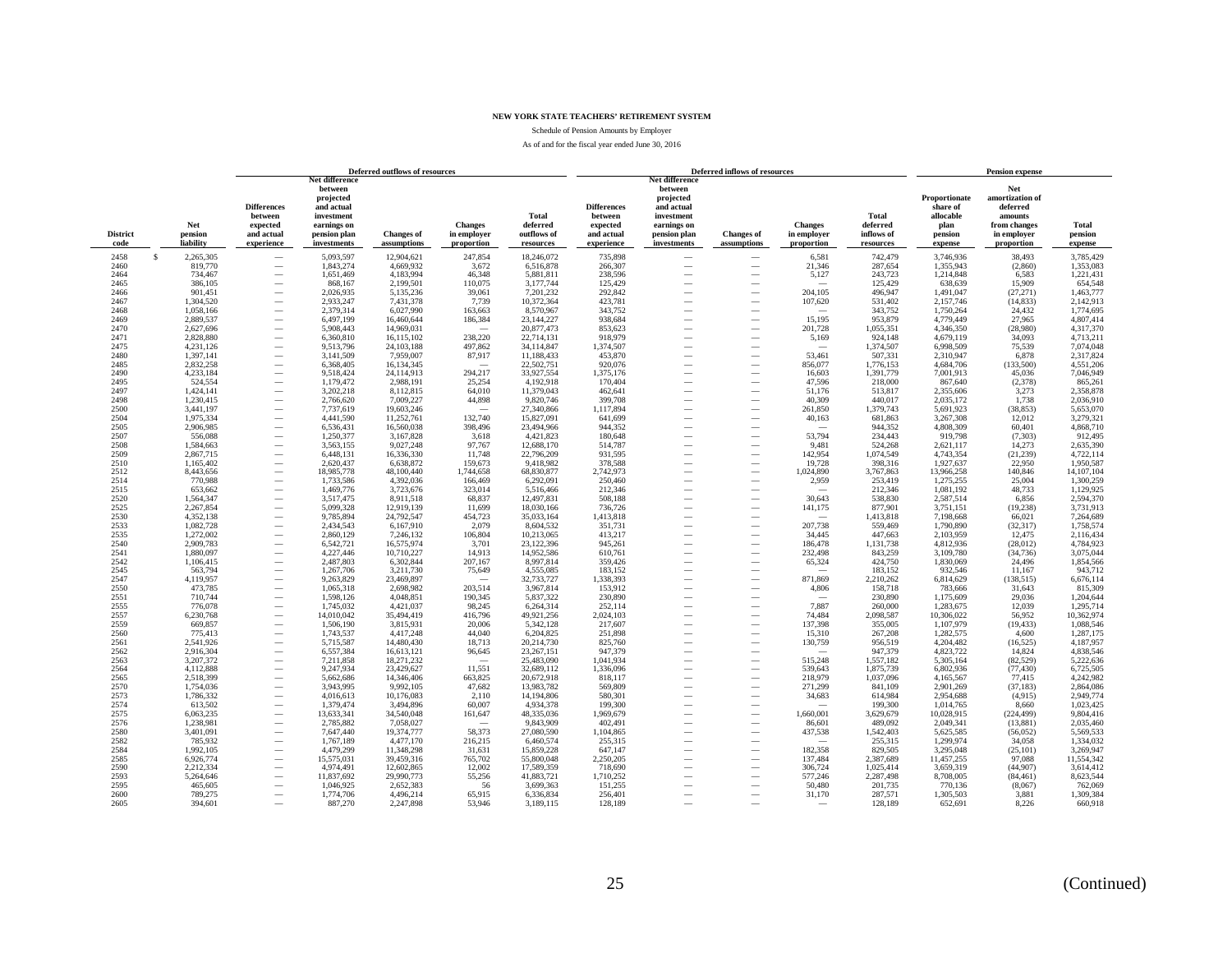Schedule of Pension Amounts by Employer

|                         |                             | Deferred outflows of resources                       |                                                                    |                                  |                                             |                                      |                                      |                                                                    | Deferred inflows of resources                        |                                             | <b>Pension expense</b>              |                                        |                                               |                                    |
|-------------------------|-----------------------------|------------------------------------------------------|--------------------------------------------------------------------|----------------------------------|---------------------------------------------|--------------------------------------|--------------------------------------|--------------------------------------------------------------------|------------------------------------------------------|---------------------------------------------|-------------------------------------|----------------------------------------|-----------------------------------------------|------------------------------------|
|                         |                             | <b>Differences</b><br>between                        | Net difference<br>between<br>projected<br>and actual<br>investment |                                  |                                             | <b>Total</b>                         | <b>Differences</b><br>between        | Net difference<br>between<br>projected<br>and actual<br>investment |                                                      |                                             | <b>Total</b>                        | Proportionate<br>share of<br>allocable | Net<br>amortization of<br>deferred<br>amounts |                                    |
| <b>District</b><br>code | Net<br>pension<br>liability | expected<br>and actual<br>experience                 | earnings on<br>pension plan<br>investments                         | <b>Changes</b> of<br>assumptions | <b>Changes</b><br>in employer<br>proportion | deferred<br>outflows of<br>resources | expected<br>and actual<br>experience | earnings on<br>pension plan<br>investments                         | <b>Changes</b> of<br>assumptions                     | <b>Changes</b><br>in employer<br>proportion | deferred<br>inflows of<br>resources | plan<br>pension<br>expense             | from changes<br>in employer<br>proportion     | <b>Total</b><br>pension<br>expense |
| $\mathbb{S}$<br>2610    | 5,654,257                   | $\overline{\phantom{0}}$                             | 12,713,743                                                         | 32,210,249                       |                                             | 44,923,992                           | 1,836,820                            |                                                                    | $\overline{\phantom{a}}$                             | 904,582                                     | 2,741,402                           | 9,352,443                              | (134, 206)                                    | 9,218,237                          |
| 2611<br>2612            | 1,515,016<br>1,813,457      | $\overline{\phantom{0}}$                             | 3,406,552<br>4,077,605                                             | 8,630,493<br>10,330,607          | 599,326<br>16,572                           | 12,636,371<br>14,424,784             | 492,162<br>589,113                   | $\overline{\phantom{a}}$<br>-                                      | $\overline{\phantom{a}}$                             | 379,726<br>84,020                           | 871,888<br>673,133                  | 2,505,917<br>2,999,555                 | 45,076<br>(11,262)                            | 2,550,993<br>2,988,293             |
| 2613                    | 1,719,664                   |                                                      | 3,866,710                                                          | 9,796,303                        |                                             | 13,663,013                           | 558,643                              | $\overline{\phantom{a}}$                                           | $\overline{\phantom{a}}$                             | 208,557                                     | 767,201                             | 2,844,417                              | (31, 235)                                     | 2,813,182                          |
| 2614                    | 2,301,094                   | $\overline{\phantom{0}}$                             | 5,174,069                                                          | 13,108,497                       | 44,396                                      | 18,326,962                           | 747,524                              |                                                                    | $\overline{\phantom{a}}$                             | 13,978                                      | 761,502                             | 3,806,133                              | 4,361                                         | 3,810,494                          |
| 2615                    | 6,105,751                   |                                                      | 13,728,938                                                         | 34,782,243                       |                                             | 48,511,181                           | 1,983,490                            |                                                                    | $\overline{\phantom{a}}$                             | 447,025                                     | 2,430,515                           | 10,099,238                             | (65, 186)                                     | 10,034,052                         |
| 2616<br>2617            | 2,218,599<br>2,359,304      | $\overline{\phantom{0}}$<br>$\overline{\phantom{0}}$ | 4,988,576<br>5.304.957                                             | 12,638,551<br>13,440,100         | 143,116<br>197,819                          | 17,770,243<br>18,942,876             | 720,725<br>766,434                   | $\overline{\phantom{0}}$<br>$\overline{\phantom{0}}$               | $\overline{\phantom{0}}$<br>$\overline{\phantom{a}}$ | 34,031                                      | 754,757<br>766,434                  | 3,669,681<br>3,902,416                 | 14,025<br>31,341                              | 3,683,706<br>3,933,756             |
| 2618                    | 577,861                     | $\overline{\phantom{0}}$                             | 1,299,336                                                          | 3,291,865                        | 34,229                                      | 4,625,430                            | 187,722                              | $\overline{\phantom{a}}$                                           | $\overline{\phantom{a}}$                             | 27,077                                      | 214,799                             | 955,813                                | 303                                           | 956,117                            |
| 2619                    | 1,301,838                   | $\overline{\phantom{0}}$                             | 2,927,217                                                          | 7,416,099                        |                                             | 10,343,316                           | 422,910                              | $\overline{\phantom{0}}$                                           | $\overline{\phantom{a}}$                             | 141,942                                     | 564,852                             | 2,153,310                              | (21, 102)                                     | 2,132,208                          |
| 2620                    | 443,228                     | $\overline{\phantom{a}}$                             | 996,610                                                            | 2,524,911                        | 119,334                                     | 3,521,521<br>6,044,717               | 143,985<br>242,273                   | $\overline{\phantom{a}}$<br>$\overline{\phantom{a}}$               | $\overline{\phantom{a}}$                             | 33,688<br>$\equiv$                          | 177,673                             | 733,123<br>1,233,568                   | (4,648)<br>18,926                             | 728,475<br>1,252,494               |
| 2625<br>2626            | 745,785<br>558,745          |                                                      | 1,676,917<br>1,256,352                                             | 4,248,466<br>3,182,966           | 34,422                                      | 4,473,739                            | 181,512                              |                                                                    | $\overline{\phantom{a}}$                             | 73,296                                      | 242,273<br>254,808                  | 924,194                                | (4, 401)                                      | 919,793                            |
| 2630                    | 617,655                     | $\overline{\phantom{0}}$                             | 1,388,814                                                          | 3,518,558                        | 179,139                                     | 5,086,512                            | 200,649                              | $\overline{\phantom{a}}$                                           | $\overline{\phantom{a}}$                             | 48,633                                      | 249,282                             | 1,021,635                              | 22,315                                        | 1,043,950                          |
| 2632                    | 1,242,906                   | $\overline{\phantom{0}}$                             | 2,794,705                                                          | 7,080,382                        |                                             | 9,875,087                            | 403,765                              |                                                                    | $\overline{\phantom{a}}$                             | 194,132                                     | 597,897                             | 2,055,832                              | (30, 922)                                     | 2,024,911                          |
| 2633<br>2635            | 4,244,173<br>553,920        | $\overline{\phantom{0}}$                             | 9,543,133<br>1,245,503                                             | 24,177,512<br>3,155,479          | 23,808                                      | 33,720,645<br>4,424,790              | 1,378,745<br>179,944                 | $\overline{\phantom{a}}$                                           |                                                      | 311,186<br>31,266                           | 1,689,931<br>211,210                | 7,020,089<br>916,213                   | (46, 518)<br>(423)                            | 6,973,571<br>915,790               |
| 2640                    | 1,481,265                   |                                                      | 3,330,662                                                          | 8,438,226                        | 341,090                                     | 12,109,978                           | 481,198                              | $\overline{\phantom{0}}$                                           |                                                      | 14,198                                      | 495,396                             | 2,450,091                              | 52,554                                        | 2,502,645                          |
| 2641                    | 818,879                     | $\overline{\phantom{0}}$                             | 1,841,271                                                          | 4,664,857                        | 133,485                                     | 6,639,613                            | 266,018                              | $\overline{\phantom{a}}$                                           | $\overline{\phantom{a}}$                             | $\overline{\phantom{0}}$                    | 266,018                             | 1,354,470                              | 21,051                                        | 1,375,520                          |
| 2642                    | 3,440,692                   | $\overline{\phantom{0}}$                             | 7,736,485                                                          | 19,600,373                       | 269,139                                     | 27,605,998                           | 1,117,730                            | $\overline{\phantom{a}}$                                           | $\overline{\phantom{a}}$                             | $\equiv$                                    | 1,117,730                           | 5,691,089                              | 37,473                                        | 5,728,562                          |
| 2643<br>2644            | 3,103,090<br>2,845,905      | $\overline{\phantom{0}}$<br>-                        | 6,977,379<br>6,399,090                                             | 17,677,178<br>16,212,085         | 763,396<br>628,543                          | 25,417,953<br>23,239,719             | 1,008,058<br>924,509                 | -<br>-                                                             | $\overline{\phantom{a}}$                             | 129,040<br>$\overline{\phantom{a}}$         | 1,137,098<br>924,509                | 5,132,677<br>4,707,278                 | 105,622<br>95,538                             | 5,238,299<br>4,802,816             |
| 2645                    | 3,509,310                   | $\overline{\phantom{0}}$                             | 7,890,775                                                          | 19,991,265                       | 95,949                                      | 27,977,989                           | 1,140,021                            | $\overline{\phantom{0}}$                                           | $\overline{\phantom{0}}$                             | 462,721                                     | 1,602,742                           | 5,804,587                              | (47, 310)                                     | 5,757,277                          |
| 2648                    | 712,103                     |                                                      | 1,601,182                                                          | 4,056,593                        | 58,797                                      | 5,716,572                            | 231,331                              |                                                                    |                                                      | 18,563                                      | 249,894                             | 1,177,857                              | 6,967                                         | 1,184,823                          |
| 2649<br>2650            | 1,476,243                   | $\overline{\phantom{0}}$                             | 3,319,371                                                          | 8,409,622                        | 39,356                                      | 11,768,349<br>2,582,030              | 479,567<br>96,916                    |                                                                    | $\overline{\phantom{a}}$                             | 50,526                                      | 530,092<br>154,101                  | 2,441,785<br>493,464                   | (616)                                         | 2,441,169                          |
| 2651                    | 298,336<br>5,267,529        | $\overline{\phantom{0}}$<br>$\overline{\phantom{a}}$ | 670,817<br>11,844,175                                              | 1,699,514<br>30,007,200          | 211,700<br>332,953                          | 42,184,328                           | 1,711,189                            | $\overline{\phantom{0}}$<br>$\overline{\phantom{a}}$               | $\overline{\phantom{a}}$<br>$\overline{\phantom{a}}$ | 57,184<br>1,576,864                         | 3,288,053                           | 8,712,775                              | 26,299<br>(209, 104)                          | 519,764<br>8,503,671               |
| 2652                    | 599,655                     | $\overline{\phantom{0}}$                             | 1,348,340                                                          | 3,416,017                        | 101,612                                     | 4,865,969                            | 194,802                              |                                                                    | $\overline{\phantom{a}}$                             | 5,518                                       | 200,320                             | 991,862                                | 14,173                                        | 1,006,035                          |
| 2653                    | 863,856                     |                                                      | 1,942,403                                                          | 4,921,074                        |                                             | 6,863,477                            | 280,629                              |                                                                    |                                                      | 155,221                                     | 435,850                             | 1,428,864                              | (23, 943)                                     | 1,404,921                          |
| 2654<br>2655            | 5,511,533<br>3,013,905      | $\overline{\phantom{0}}$<br>$\overline{\phantom{0}}$ | 12,392,823<br>6,776,844                                            | 31,397,198<br>17,169,123         | 8.547                                       | 43,790,022<br>23.954.514             | 1,790,455<br>979,085                 | $\overline{\phantom{a}}$<br>$\overline{\phantom{0}}$               | $\overline{\phantom{a}}$<br>$\overline{\phantom{a}}$ | 359,491<br>236,314                          | 2,149,946<br>1,215,399              | 9,116,369<br>4,985,160                 | (54, 315)<br>(35, 381)                        | 9,062,054<br>4,949,779             |
| 2656                    | 2,904,432                   | $\overline{\phantom{a}}$                             | 6,530,691                                                          | 16,545,496                       | 232,096                                     | 23,308,283                           | 943,522                              | $\overline{\phantom{a}}$                                           | $\overline{\phantom{a}}$                             | $\overline{\phantom{a}}$                    | 943,522                             | 4,804,086                              | 33,603                                        | 4,837,689                          |
| 3032                    | 405,757                     | $\overline{\phantom{0}}$                             | 912,355                                                            | 2,311,450                        | 9,421                                       | 3,233,226                            | 131,813                              | -                                                                  |                                                      | 62,384                                      | 194,196                             | 671,144                                | (7,176)                                       | 663,968                            |
| 3041                    | 171,139                     | $\overline{\phantom{0}}$                             | 384,810                                                            | 974,917                          | 1,962                                       | 1,361,689                            | 55,596                               |                                                                    |                                                      | 26,847                                      | 82,442                              | 283,073                                | (3,708)                                       | 279,365                            |
| 3042<br>3043            | 486,324<br>506,458          | $\overline{\phantom{0}}$                             | 1,093,513<br>1,138,783                                             | 2,770,412<br>2,885,105           | 83,416<br>287                               | 3,947,341<br>4,024,174               | 157,985<br>164,526                   | $\overline{\phantom{0}}$                                           | $\overline{\phantom{a}}$                             | 45,944                                      | 157,985<br>210,469                  | 804,406<br>837,708                     | 11,832<br>(7,318)                             | 816,238<br>830,390                 |
| 3044                    | 349,368                     | $\overline{\phantom{a}}$                             | 785,562                                                            | 1,990,220                        | 17,349                                      | 2,793,132                            | 113,494                              | $\overline{\phantom{a}}$                                           | $\overline{\phantom{a}}$                             | 37,706                                      | 151,200                             | 577,873                                | (2,305)                                       | 575,567                            |
| 3048                    | 149,360                     | $\overline{\phantom{a}}$                             | 335,840                                                            | 850,851                          | 50,614                                      | 1,237,306                            | 48,521                               | $\overline{\phantom{a}}$                                           | $\overline{\phantom{a}}$                             | 1,989                                       | 50,509                              | 247,050                                | 7,339                                         | 254,389                            |
| 3077<br>3078            | 413,230<br>175,944          |                                                      | 929,158                                                            | 2,354,019<br>1,002,287           | 52,747<br>21,465                            | 3,335,924<br>1,419,366               | 134,240                              |                                                                    |                                                      | $\overline{\phantom{a}}$<br>6,776           | 134,240<br>63,932                   | 683,504<br>291,020                     | 8,047<br>2,495                                | 691,550<br>293,515                 |
| 3079                    | 117,019                     | $\overline{\phantom{0}}$                             | 395,614<br>263,119                                                 | 666,613                          | 15,226                                      | 944,958                              | 57,156<br>38,014                     | $\overline{\phantom{0}}$                                           | $\overline{\phantom{a}}$<br>$\overline{\phantom{a}}$ | 5,333                                       | 43,348                              | 193,555                                | 1,240                                         | 194,795                            |
| 3081                    | 202,976                     | $\overline{\phantom{a}}$                             | 456,397                                                            | 1,156,281                        | 50,818                                      | 1,663,496                            | 65,938                               | $\overline{\phantom{a}}$                                           | $\overline{\phantom{a}}$                             | 12,055                                      | 77,993                              | 335,733                                | 6,508                                         | 342,241                            |
| 3082                    | 366,774                     | $\overline{\phantom{a}}$                             | 824,702                                                            | 2,089,380                        | 42,756                                      | 2,956,838                            | 119,149                              | $\overline{\phantom{a}}$                                           | $\overline{\phantom{a}}$                             | 1,975                                       | 121,124                             | 606,664                                | 6,506                                         | 613,170                            |
| 3101<br>3105            | 167,563<br>183,649          | $\overline{\phantom{0}}$                             | 376,769<br>412,939                                                 | 954,545<br>1,046,180             | 30,692<br>11,203                            | 1,362,006<br>1,470,322               | 54,434<br>59,659                     | $\overline{\phantom{0}}$                                           | $\overline{\phantom{0}}$                             | 13,198<br>14,308                            | 67,631<br>73,967                    | 277,158<br>303,765                     | 2,109<br>(774)                                | 279,267<br>302,991                 |
| 3106                    | 304,763                     |                                                      | 685,268                                                            | 1,736,126                        |                                             | 2,421,394                            | 99,004                               |                                                                    |                                                      | 93,861                                      | 192,865                             | 504,095                                | (14, 727)                                     | 489,368                            |
| 3107                    | 275,900                     | $\overline{\phantom{0}}$                             | 620,369                                                            | 1,571,705                        | 94.786                                      | 2,286,860                            | 89,628                               | $\overline{\phantom{0}}$                                           | $\overline{\phantom{a}}$                             |                                             | 89,628                              | 456,354                                | 15,111                                        | 471,465                            |
| 3126                    | 419,949                     | $\overline{\phantom{a}}$                             | 944,267                                                            | 2,392,298                        | 186,076                                     | 3,522,640                            | 136,423                              | $\overline{\phantom{a}}$                                           | $\overline{\phantom{a}}$                             | 141,294                                     | 277,717                             | 694,618                                | 10,836                                        | 705,455                            |
| 3128<br>3178            | 293,668<br>516,943          | $\overline{\phantom{a}}$                             | 660,319<br>1,162,361                                               | 1,672,917<br>2,944,839           | 104,497<br>95,488                           | 2,437,733<br>4,202,687               | 95,400<br>167,932                    | $\overline{\phantom{a}}$                                           | $\overline{\phantom{a}}$                             | 16,495<br>6,511                             | 111,895<br>174,443                  | 485,742<br>855,052                     | 12,801<br>14,508                              | 498,542<br>869,560                 |
| 3179                    | 351,035                     |                                                      | 789,312                                                            | 1,999,720                        | 737                                         | 2,789,769                            | 114,036                              |                                                                    |                                                      | 8,935                                       | 122,971                             | 580,631                                | (1,249)                                       | 579,382                            |
| 3201                    | 200,827                     | $\overline{\phantom{0}}$                             | 451,565                                                            | 1,144,040                        | 85,944                                      | 1,681,550                            | 65,240                               |                                                                    | $\overline{\phantom{0}}$                             | 4,728                                       | 69,968                              | 332,179                                | 12,809                                        | 344,988                            |
| 3202                    | 362,012                     | $\overline{\phantom{a}}$                             | 813,994                                                            | 2,062,253                        | 13,066                                      | 2,889,313                            | 117,602                              | $\overline{\phantom{a}}$                                           | $\overline{\phantom{a}}$                             | 44,241                                      | 161,843                             | 598,788                                | (5, 367)                                      | 593,421                            |
| 3204<br>3206            | 365,736<br>409,180          | $\overline{\phantom{a}}$                             | 822,367<br>920,052                                                 | 2,083,465<br>2,330,952           | 43,810<br>9.597                             | 2,949,642<br>3,260,601               | 118,812<br>132,925                   | $\overline{\phantom{a}}$                                           | $\overline{\phantom{a}}$                             | 3,184<br>50,923                             | 121,995<br>183,848                  | 604,947<br>676,806                     | 6,238<br>(6,665)                              | 611,185<br>670,141                 |
| 3208                    | 175,094                     |                                                      | 393,704                                                            | 997,449                          | 51,375                                      | 1,442,528                            | 56,880                               |                                                                    |                                                      |                                             | 56,880                              | 289,615                                | 8,149                                         | 297,764                            |
| 3226                    | 509,538                     | $\overline{\phantom{0}}$                             | 1,145,709                                                          | 2,902,651                        | 38,979                                      | 4,087,339                            | 165,526                              |                                                                    |                                                      |                                             | 165,526                             | 842,803                                | 5,943                                         | 848,746                            |
| 3229<br>3231            | 304,600<br>441,045          | $\overline{\phantom{a}}$                             | 684,902<br>991,701                                                 | 1,735,198<br>2,512,473           | 11,100<br>53,073                            | 2,431,200<br>3,557,247               | 98,951<br>143,276                    | -                                                                  | $\overline{\phantom{a}}$<br>$\overline{\phantom{a}}$ | 103,521<br>12,552                           | 202,472<br>155,828                  | 503,825<br>729,512                     | (15, 181)<br>6,827                            | 488,644<br>736,339                 |
| 3232                    | 215,370                     |                                                      | 484,265                                                            | 1,226,885                        |                                             | 1,711,150                            | 69,964                               |                                                                    |                                                      | 25,650                                      | 95,614                              | 356,234                                | (3,731)                                       | 352,503                            |
| 3276                    | 416,666                     |                                                      | 936,885                                                            | 2,373,596                        | 42,164                                      | 3,352,645                            | 135,357                              |                                                                    |                                                      | 502                                         | 135,859                             | 689,188                                | 6,291                                         | 695,479                            |
| 3277                    | 489,257                     |                                                      | 1,100,106                                                          | 2,787,117                        |                                             | 3,887,224                            | 158,938                              |                                                                    |                                                      | 72,754                                      | 231,692                             | 809,257                                | (11, 181)                                     | 798,075                            |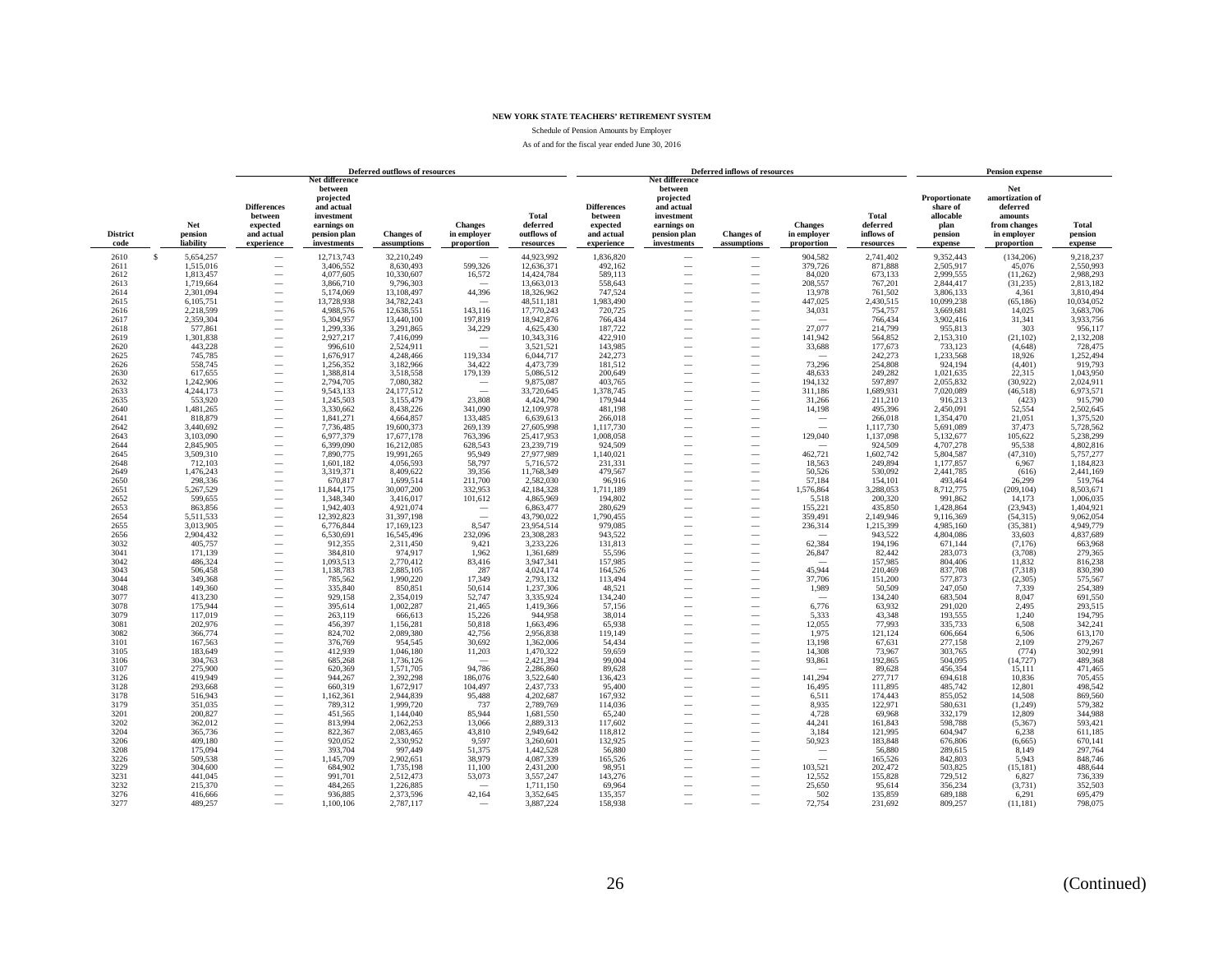Schedule of Pension Amounts by Employer

|                      |                    |                                                      |                         | <b>Deferred outflows of resources</b> |                          |                        | Deferred inflows of resources |                                                      |                                                      |                                   |                    | <b>Pension expense</b>    |                        |                        |  |
|----------------------|--------------------|------------------------------------------------------|-------------------------|---------------------------------------|--------------------------|------------------------|-------------------------------|------------------------------------------------------|------------------------------------------------------|-----------------------------------|--------------------|---------------------------|------------------------|------------------------|--|
|                      |                    |                                                      | Net difference          |                                       |                          |                        |                               | Net difference                                       |                                                      |                                   |                    |                           |                        |                        |  |
|                      |                    |                                                      | between                 |                                       |                          |                        |                               | between                                              |                                                      |                                   |                    |                           | Net<br>amortization of |                        |  |
|                      |                    | <b>Differences</b>                                   | projected<br>and actual |                                       |                          |                        | <b>Differences</b>            | projected<br>and actual                              |                                                      |                                   |                    | Proportionate<br>share of | deferred               |                        |  |
|                      |                    | between                                              | investment              |                                       |                          | <b>Total</b>           | between                       | investment                                           |                                                      |                                   | <b>Total</b>       | allocable                 | amounts                |                        |  |
|                      | Net                | expected                                             | earnings on             |                                       | <b>Changes</b>           | deferred               | expected                      | earnings on                                          |                                                      | <b>Changes</b>                    | deferred           | plan                      | from changes           | <b>Total</b>           |  |
| <b>District</b>      | pension            | and actual                                           | pension plan            | <b>Changes</b> of                     | in employer              | outflows of            | and actual                    | pension plan                                         | <b>Changes</b> of                                    | in employer                       | inflows of         | pension                   | in employer            | pension                |  |
| code                 | liability          | experience                                           | investments             | assumptions                           | proportion               | resources              | experience                    | investments                                          | assumptions                                          | proportion                        | resources          | expense                   | proportion             | expense                |  |
| 3278<br>$\mathbb{S}$ | 338,998            | $\overline{\phantom{0}}$                             | 762,245                 | 1,931,147                             | 32,281                   | 2,725,673              | 110,125                       |                                                      |                                                      | $\overline{\phantom{a}}$          | 110,125            | 560,720                   | 4,614                  | 565,335                |  |
| 3280                 | 411,213            |                                                      | 924,623                 | 2,342,531                             | 56,482                   | 3,323,637              | 133,585                       | $\overline{\phantom{a}}$                             |                                                      | 25,130                            | 158,715            | 680,168                   | 5,644                  | 685,812                |  |
| 3281                 | 384,622            | $\overline{\phantom{0}}$                             | 864,832                 | 2,191,051                             | 167,828                  | 3,223,711              | 124,947                       |                                                      | $\overline{\phantom{a}}$                             | 23,659                            | 148,606            | 636,185                   | 23,724                 | 659,909                |  |
| 3284<br>3303         | 443,395<br>467,031 | $\overline{\phantom{0}}$<br>$\overline{\phantom{0}}$ | 996,986<br>1,050,131    | 2,525,861<br>2,660,505                | 15,225<br>124,398        | 3,538,072<br>3,835,033 | 144,040<br>151,718            | -<br>$\overline{\phantom{0}}$                        | $\overline{\phantom{a}}$<br>$\overline{\phantom{a}}$ | 101,584<br>8,591                  | 245,624<br>160,309 | 733,399<br>772,494        | (14, 315)<br>18,202    | 719,085<br>790,696     |  |
| 3304                 | 241,988            | $\overline{\phantom{0}}$                             | 544,115                 | 1,378,515                             | 2,981                    | 1,925,611              | 78,611                        | $\overline{\phantom{a}}$                             | $\overline{\phantom{a}}$                             | 25,349                            | 103,960            | 400,260                   | (3, 324)               | 396,937                |  |
| 3305                 | 308,716            | $\overline{\phantom{0}}$                             | 694,157                 | 1,758,645                             | 4,460                    | 2,457,262              | 100,288                       | $\overline{\phantom{a}}$                             | $\overline{\phantom{a}}$                             | 13,807                            | 114,096            | 510,633                   | (1, 171)               | 509,463                |  |
| 3306                 | 297,318            | $\overline{\phantom{0}}$                             | 668,527                 | 1,693,713                             | 21,468                   | 2,383,708              | 96,586                        | -                                                    | $\overline{\phantom{a}}$                             | 20,622                            | 117,208            | 491,780                   | (396)                  | 491,384<br>212,258     |  |
| 3307                 | 123,835            | $\overline{\phantom{0}}$                             | 278,447                 | 705,444                               | 48,114                   | 1,032,005              | 40,229                        | -                                                    | $\overline{\phantom{a}}$                             | $\sim$                            | 40,229             | 204,830                   | 7,428                  |                        |  |
| 3308                 | 233,041            | $\overline{\phantom{0}}$                             | 523,998                 | 1,327,549                             | 2,461                    | 1,854,008              | 75,705                        | -                                                    | $\overline{\phantom{a}}$                             | 15,001                            | 90,706             | 385,462                   | (1,787)                | 383,675                |  |
| 3309                 | 417,407            | $\overline{\phantom{a}}$                             | 938,551                 | 2,377,817                             | 3,124                    | 3,319,492              | 135,597                       | $\overline{\phantom{a}}$                             | $\equiv$                                             | 34,113                            | 169,710            | 690,414                   | (5,070)                | 685,344                |  |
| 3326<br>3327         | 375,938<br>498,041 | $\overline{\phantom{0}}$<br>$\overline{\phantom{0}}$ | 845,307<br>1,119,857    | 2,141,584<br>2,837,156                | 40,309<br>102,406        | 3,027,199<br>4,059,420 | 122,126<br>161,792            | -<br>$\overline{\phantom{0}}$                        | $\overline{\phantom{a}}$<br>$\overline{\phantom{0}}$ | 3,040<br>$\overline{\phantom{0}}$ | 125,166<br>161,792 | 621,822<br>823,786        | 6,085<br>16,345        | 627,907<br>840,131     |  |
| 3328                 | 277,071            | $\overline{\phantom{0}}$                             | 623,001                 | 1,578,373                             | 210,895                  | 2.412.269              | 90,008                        | -                                                    | -                                                    | $\overline{\phantom{0}}$          | 90,008             | 458,290                   | 32,143                 | 490,433                |  |
| 3329                 | 332,922            | $\overline{\phantom{0}}$                             | 748,583                 | 1,896,535                             | 28,240                   | 2,673,359              | 108,152                       |                                                      | $\overline{\phantom{a}}$                             | $\overline{\phantom{0}}$          | 108,152            | 550,671                   | 3,933                  | 554,603                |  |
| 3330                 | 505,789            | $\overline{\phantom{0}}$                             | 1,137,280               | 2,881,298                             | 56,558                   | 4,075,136              | 164,309                       | -                                                    |                                                      |                                   | 164,309            | 836,603                   | 8,327                  | 844,930                |  |
| 3331                 | 578,557            | $\overline{\phantom{0}}$                             | 1,300,900               | 3,295,827                             | 1,915                    | 4,598,642              | 187,948                       |                                                      |                                                      | 182,310                           | 370,257            | 956,964                   | (27, 479)              | 929,484                |  |
| 3332                 | 251,719            | $\overline{\phantom{0}}$                             | 565,996                 | 1,433,951                             | 39,517                   | 2,039,465              | 81,772                        | $\overline{\phantom{0}}$                             | $\overline{\phantom{0}}$                             |                                   | 81,772             | 416,356                   | 5,585                  | 421,941                |  |
| 3452                 | 599,641            | $\overline{\phantom{0}}$                             | 1,348,308               | 3,415,936                             | 75,866                   | 4,840,110              | 194,797                       | -                                                    | $\overline{\phantom{a}}$                             | 38,951                            | 233,748            | 991,838                   | 6,828                  | 998,666                |  |
| 3453                 | 204,663            | $\overline{\phantom{0}}$                             | 460,190                 | 1,165,892                             | 34,796                   | 1,660,879              | 66,486                        | $\overline{\phantom{0}}$                             | $\overline{\phantom{a}}$                             | 1,122                             | 67,608             | 338,524                   | 5,135                  | 343,659                |  |
| 3458<br>3460         | 444,204<br>688,711 | $\overline{\phantom{0}}$<br>$\overline{\phantom{a}}$ | 998,804<br>1,548,584    | 2,530,469<br>3,923,335                | 123,774<br>39,536        | 3,653,046              | 144,302<br>223,732            | $\overline{\phantom{0}}$<br>-                        | $\overline{\phantom{a}}$                             | $\overline{\phantom{a}}$<br>943   | 144,302            | 734,737                   | 19,395                 | 754,132                |  |
| 3464                 | 178,680            |                                                      | 401,767                 | 1,017,875                             | 11,565                   | 5,511,455<br>1,431,206 | 58,045                        | $\overline{\phantom{0}}$                             | $\overline{\phantom{a}}$<br>$\overline{\phantom{0}}$ | 3,029                             | 224,675<br>61,074  | 1,139,164<br>295,546      | 5,667<br>1,441         | 1,144,831<br>296,987   |  |
| 3465                 | 127,685            | $\overline{\phantom{0}}$                             | 287,103                 | 727,376                               | 12,583                   | 1,027,062              | 41,479                        |                                                      | $\overline{\phantom{0}}$                             | 47,907                            | 89,387             | 211,198                   | (6,000)                | 205,198                |  |
| 3466                 | 335,677            |                                                      | 754,778                 | 1,912,230                             | 25,853                   | 2,692,862              | 109,047                       | $\overline{\phantom{0}}$                             | $\overline{\phantom{a}}$                             | 573                               | 109,620            | 555,228                   | 3,926                  | 559,153                |  |
| 3467                 | 175,919            | $\overline{\phantom{0}}$                             | 395,558                 | 1,002,146                             | 5,226                    | 1,402,930              | 57,148                        | $\overline{\phantom{a}}$                             | $\overline{\phantom{a}}$                             | 60.138                            | 117,287            | 290,979                   | (8,946)                | 282,033                |  |
| 3468                 | 35,876             | $\overline{\phantom{a}}$                             | 80,669                  | 204,374                               | 17,293                   | 302,335                | 11,655                        | $\overline{\phantom{a}}$                             | $\overline{\phantom{a}}$                             | 5,028                             | 16,682             | 59,341                    | 2,105                  | 61,446                 |  |
| 3470                 | 155,346            | $\overline{\phantom{0}}$                             | 349,299                 | 884,949                               | 20,581                   | 1,254,828              | 50,465                        | $\overline{\phantom{0}}$                             | $\overline{\phantom{0}}$                             | 28,976                            | 79,441             | 256,950                   | (1, 869)               | 255,081                |  |
| 3471                 | 139,425            |                                                      | 313,501                 | 794,254                               | 42,068                   | 1,149,823              | 45,293                        |                                                      |                                                      | 14,143                            | 59,436             | 230,616                   | 4,868                  | 235,485                |  |
| 3472<br>3526         | 136,001<br>337,403 |                                                      | 305,802<br>758,659      | 774,749<br>1,922,061                  | 9.046<br>30,708          | 1,089,597<br>2,711,429 | 44,181<br>109,607             | $\overline{\phantom{a}}$<br>-                        | $\overline{\phantom{a}}$<br>$\overline{\phantom{a}}$ | 11,705<br>53,431                  | 55,886<br>163,038  | 224,953<br>558.082        | (661)<br>(4, 460)      | 224,292<br>553,623     |  |
| 3527                 | 274,293            | $\overline{\phantom{a}}$                             | 616,756                 | 1,562,550                             | 81,576                   | 2,260,881              | 89,106                        | $\overline{\phantom{a}}$                             | $\overline{\phantom{a}}$                             | 24,117                            | 113,223            | 453,696                   | 9,816                  | 463,512                |  |
| 3528                 | 261,582            |                                                      | 588,175                 | 1,490,140                             | 14,945                   | 2,093,260              | 84,977                        | -                                                    |                                                      | 28,427                            | 113,403            | 432,671                   | (1, 451)               | 431,220                |  |
| 3531                 | 390,906            | $\overline{\phantom{0}}$                             | 878,963                 | 2,226,851                             | 10,909                   | 3,116,723              | 126,988                       |                                                      | $\overline{\phantom{0}}$                             | 260,008                           | 386,996            | 646,580                   | (39, 841)              | 606,739                |  |
| 3552                 | 140,298            | $\overline{\phantom{0}}$                             | 315,463                 | 799,225                               |                          | 1,114,688              | 45,577                        |                                                      | $\overline{\phantom{0}}$                             | 30,238                            | 75,815             | 232,060                   | (4, 613)               | 227,447                |  |
| 3559                 | 322,269            | $\overline{\phantom{0}}$                             | 724,629                 | 1,835,847                             | $\overline{\phantom{0}}$ | 2,560,476              | 104,691                       | $\overline{\phantom{a}}$                             | $\overline{\phantom{a}}$                             | 55,280                            | 159,971            | 533,049                   | (7,504)                | 525,546                |  |
| 3560                 | 387,237            | $\overline{\phantom{a}}$                             | 870,713                 | 2,205,950                             | 8,813                    | 3,085,476              | 125,796                       | $\overline{\phantom{a}}$                             | $\overline{\phantom{a}}$                             | 102,849                           | 228,646            | 640,511                   | (13, 100)              | 627,411                |  |
| 3561<br>3576         | 443,746<br>165,960 | $\overline{\phantom{a}}$                             | 997,774<br>373,164      | 2,527,860<br>945,411                  | 23,306                   | 3,525,634<br>1,341,881 | 144,154<br>53,913             | -                                                    | $\overline{\phantom{a}}$                             | 54,859<br>10,477                  | 199,013<br>64,390  | 733,980<br>274,506        | (8,053)<br>2,327       | 725,926<br>276,833     |  |
| 3577                 | 358,858            |                                                      | 806,901                 | 2,044,282                             | 32,041                   | 2,883,223              | 116,577                       |                                                      |                                                      | 19,176                            | 135,753            | 593,570                   | 1,240                  | 594,810                |  |
| 3579                 | 208,411            | $\overline{\phantom{0}}$                             | 468,619                 | 1,187,244                             | 19,480                   | 1,675,343              | 67,704                        | $\overline{\phantom{0}}$                             | $\overline{\phantom{a}}$                             | 39,802                            | 107,505            | 344,724                   | (3,727)                | 340,997                |  |
| 3585                 | 421,218            | $\overline{\phantom{a}}$                             | 947.119                 | 2,399,525                             | 45,009                   | 3,391,653              | 136,835                       | -                                                    | $\overline{\phantom{a}}$                             | 58,071                            | 194,906            | 696,717                   | (3,251)                | 693,466                |  |
| 3586                 | 490,362            | $\overline{\phantom{a}}$                             | 1,102,592               | 2,793,414                             | 30,959                   | 3,926,965              | 159,297                       | -                                                    | $\overline{\phantom{a}}$                             | 206,831                           | 366,128            | 811,085                   | (25, 524)              | 785,561                |  |
| 3589                 | 359,183            |                                                      | 807,631                 | 2,046,133                             | 67,461                   | 2,921,226              | 116,683                       |                                                      | $\overline{\phantom{0}}$                             | 24,828                            | 141,511            | 594,107                   | 7,514                  | 601,622                |  |
| 3591                 | 172,621            | $\overline{\phantom{0}}$                             | 388,143                 | 983,360                               | 62,912                   | 1,434,415              | 56,077                        |                                                      |                                                      | 10,013                            | 66,090             | 285,525                   | 8,764                  | 294,289                |  |
| 3592                 | 395,148<br>733,848 | $\overline{\phantom{0}}$                             | 888,501<br>1,650,076    | 2,251,015<br>4,180,464                | 1,336                    | 3,140,851<br>5,830,540 | 128,366                       |                                                      |                                                      | 28,741<br>36,099                  | 157,108<br>274,494 | 653,596<br>1,213,823      | (4,198)                | 649,398                |  |
| 3593<br>3594         | 174,061            | $\overline{\phantom{0}}$<br>$\overline{\phantom{a}}$ | 391,380                 | 991,561                               | 10,805                   | 1,393,746              | 238,395<br>56,545             | $\overline{\phantom{a}}$<br>$\overline{\phantom{a}}$ | $\overline{\phantom{a}}$<br>$\overline{\phantom{a}}$ | 2,264                             | 58,809             | 287,906                   | (5, 437)<br>1,373      | 1,208,387<br>289,279   |  |
| 3626                 | 801,114            | $\overline{\phantom{0}}$                             | 1,801,326               | 4,563,656                             | 13,529                   | 6,378,512              | 260,247                       | $\overline{\phantom{a}}$                             | $\overline{\phantom{a}}$                             | 7,117                             | 267,364            | 1,325,086                 | 1,182                  | 1,326,268              |  |
| 3629                 | 507,153            | $\overline{\phantom{0}}$                             | 1,140,347               | 2,889,068                             |                          | 4,029,415              | 164,752                       |                                                      |                                                      | 93,737                            | 258,489            | 838,858                   | (14,902)               | 823,956                |  |
| 3630                 | 839,663            | $\overline{\phantom{0}}$                             | 1,888,003               | 4,783,252                             |                          | 6,671,255              | 272,769                       |                                                      |                                                      | 85,119                            | 357,888            | 1,388,847                 | (12, 376)              | 1,376,470              |  |
| 3631                 | 668,955            |                                                      | 1,504,164               | 3,810,796                             | 53,924                   | 5,368,883              | 217,314                       |                                                      |                                                      | 13,769                            | 231,083            | 1,106,488                 | 5,164                  | 1,111,652              |  |
| 3632                 | 1,202,635          | $\overline{\phantom{a}}$                             | 2,704,157               | 6,850,977                             | 72.558                   | 9,627,692              | 390,683                       | -                                                    | $\overline{\phantom{a}}$                             | 38,831                            | 429,515            | 1,989,223                 | 4,164                  | 1,993,387              |  |
| 3635                 | 823,724            | $\overline{\phantom{a}}$                             | 1,852,165               | 4,692,458                             | 123,826                  | 6,668,449              | 267,592                       | -                                                    | $\overline{\phantom{a}}$                             | 15,996                            | 283,588            | 1,362,484                 | 17,660                 | 1,380,144              |  |
| 3636                 | 682,382            | $\overline{\phantom{0}}$                             | 1,534,355               | 3,887,285                             | 81,847                   | 5,503,487              | 221,676                       |                                                      |                                                      | 4,040                             | 225,716            | 1,128,697<br>1,093,304    | 12,404<br>(9,906)      | 1,141,101<br>1,083,398 |  |
| 3658<br>3679         | 660,985<br>709,227 | $\overline{\phantom{0}}$<br>$\overline{\phantom{0}}$ | 1,486,241<br>1,594,716  | 3,765,389<br>4,040,211                | 24,054                   | 5,251,630<br>5,658,981 | 214,725<br>230,397            |                                                      |                                                      | 62,181<br>55,099                  | 276,906<br>285,496 | 1,173,100                 | (3,572)                | 1,169,528              |  |
| 3702                 | 393,150            | $\overline{\phantom{a}}$                             | 884,009                 | 2,239,635                             | 5,368                    | 3,129,012              | 127,717                       | -                                                    | $\overline{\phantom{a}}$                             | 66,661                            | 194,378            | 650,292                   | (9,186)                | 641,106                |  |
| 3709                 | 311,882            | $\overline{\phantom{a}}$                             | 701,275                 | 1,776,678                             |                          | 2,477,953              | 101,317                       |                                                      | $\overline{\phantom{a}}$                             | 51,071                            | 152,388            | 515,869                   | (8, 162)               | 507,707                |  |
| 3805                 | 248,883            | $\overline{\phantom{0}}$                             | 559,619                 | 1,417,795                             | 28,659                   | 2,006,072              | 80,851                        |                                                      |                                                      | 14,336                            | 95,187             | 411,665                   | 2,635                  | 414,300                |  |
| 3821                 | 360,803            |                                                      | 811,275                 | 2,055,365                             |                          | 2,866,641              | 117,209                       |                                                      |                                                      | 150,756                           | 267,965            | 596,788                   | (23, 454)              | 573,333                |  |
| 3822                 | 124,255            |                                                      | 279,390                 | 707,834                               | 38.019                   | 1,025,243              | 40,365                        |                                                      |                                                      | 24,593                            | 64,958             | 205,524                   | 1,214                  | 206,738                |  |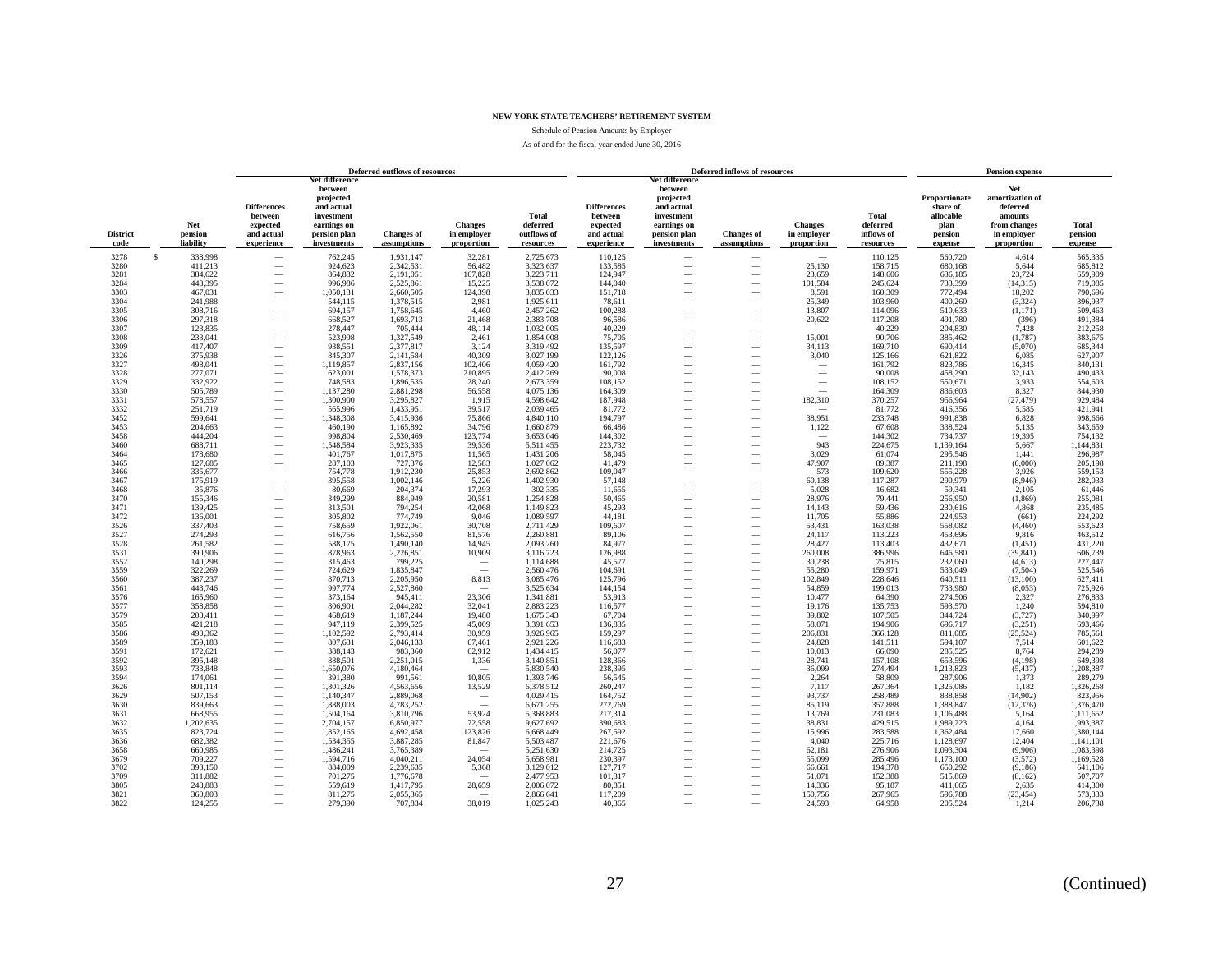Schedule of Pension Amounts by Employer

|                         |                             |                                                      |                                                                    | <b>Deferred outflows of resources</b> |                                             |                                      | <b>Deferred inflows of resources</b> |                                                                    |                                                      |                                             |                                     | <b>Pension expense</b>                 |                                               |                                    |
|-------------------------|-----------------------------|------------------------------------------------------|--------------------------------------------------------------------|---------------------------------------|---------------------------------------------|--------------------------------------|--------------------------------------|--------------------------------------------------------------------|------------------------------------------------------|---------------------------------------------|-------------------------------------|----------------------------------------|-----------------------------------------------|------------------------------------|
|                         |                             | <b>Differences</b><br>between                        | Net difference<br>between<br>projected<br>and actual<br>investment |                                       |                                             | <b>Total</b>                         | <b>Differences</b><br>between        | Net difference<br>between<br>projected<br>and actual<br>investment |                                                      |                                             | <b>Total</b>                        | Proportionate<br>share of<br>allocable | Net<br>amortization of<br>deferred<br>amounts |                                    |
| <b>District</b><br>code | Net<br>pension<br>liability | expected<br>and actual<br>experience                 | earnings on<br>pension plan<br>investments                         | <b>Changes</b> of<br>assumptions      | <b>Changes</b><br>in employer<br>proportion | deferred<br>outflows of<br>resources | expected<br>and actual<br>experience | earnings on<br>pension plan<br>investments                         | <b>Changes</b> of<br>assumptions                     | <b>Changes</b><br>in employer<br>proportion | deferred<br>inflows of<br>resources | plan<br>pension<br>expense             | from changes<br>in employer<br>proportion     | <b>Total</b><br>pension<br>expense |
| $\mathbb{S}$<br>3854    | 820,713                     | $\overline{\phantom{0}}$                             | 1,845,395                                                          | 4,675,306                             |                                             | 6,520,701                            | 266,614                              |                                                                    |                                                      | 272,640                                     | 539,253                             | 1,357,504                              | (42,970)                                      | 1,314,534                          |
| 3855<br>3856            | 437,598<br>84,282           | $\overline{\phantom{0}}$<br>$\overline{\phantom{0}}$ | 983,951<br>189,510                                                 | 2,492,840<br>480,123                  | 41,211<br>10,147                            | 3,518,002<br>679,780                 | 142,157<br>27,379                    |                                                                    | $\overline{\phantom{a}}$                             | 54,921<br>6,020                             | 197,078<br>33,400                   | 723,811<br>139,407                     | (3,224)<br>823                                | 720,587<br>140,230                 |
| 3857                    | 833                         | $\overline{\phantom{m}}$                             | 1,873                                                              | 4,745                                 | 2,779                                       | 9,397                                | 271                                  | -                                                                  | $\overline{\phantom{a}}$                             | 4,564                                       | 4,835                               | 1,378                                  | (360)                                         | 1,017                              |
| 3927                    | 473,160                     | $\overline{\phantom{a}}$                             | 1,063,912                                                          | 2,695,421                             | 21,443                                      | 3,780,776                            | 153,709                              | $\overline{\phantom{0}}$                                           | $\overline{\phantom{0}}$                             | 11,848                                      | 165,557                             | 782,632                                | 1,770                                         | 784,402                            |
| 3928                    | 220,566                     | $\overline{\phantom{a}}$                             | 495,949                                                            | 1,256,487                             | 128,506                                     | 1,880,942                            | 71,652                               | $\overline{\phantom{a}}$                                           |                                                      | 2,122                                       | 73,775                              | 364,829                                | 20,345                                        | 385,173                            |
| 3929<br>3930            | 437,819<br>405,507          | $\overline{\phantom{a}}$<br>$\overline{\phantom{m}}$ | 984,448<br>911.794                                                 | 2,494,098<br>2,310,028                | 67,028<br>24,177                            | 3,545,574<br>3,245,999               | 142,228<br>131,732                   | $\equiv$<br>$\overline{\phantom{a}}$                               | $\overline{\phantom{0}}$<br>$\overline{\phantom{a}}$ | 13,823<br>25,218                            | 156,052<br>156,950                  | 724,177<br>670,731                     | 6,895<br>462                                  | 731,072<br>671,193                 |
| 3931                    | 532,629                     | $\overline{\phantom{a}}$                             | 1,197,630                                                          | 3,034,195                             |                                             | 4,231,825                            | 173,028                              | $\overline{\phantom{a}}$                                           | $\overline{\phantom{a}}$                             | 106,426                                     | 279,454                             | 880,997                                | (15, 637)                                     | 865,360                            |
| 3932                    | 396,990                     | $\overline{\phantom{a}}$                             | 892,642                                                            | 2,261,507                             | 9,924                                       | 3,164,074                            | 128,965                              | $\overline{\phantom{a}}$                                           | $\overline{\phantom{a}}$                             | 24,247                                      | 153,212                             | 656,643                                | (1,785)                                       | 654,858                            |
| 3934<br>3979            | 80,148                      | $\overline{\phantom{a}}$<br>-                        | 180,216                                                            | 456,577<br>1,586,243                  | 37,074                                      | 673,867<br>2,255,797                 | 26,037                               | $\overline{\phantom{a}}$<br>$\overline{\phantom{a}}$               | $\overline{\phantom{a}}$<br>$\overline{\phantom{a}}$ | 145                                         | 26,182                              | 132,570<br>460,575                     | 5,745                                         | 138,314<br>466,766                 |
| 3980                    | 278,453<br>255,359          | $\overline{\phantom{0}}$                             | 626,108<br>574,180                                                 | 1,454,685                             | 43,446<br>45,902                            | 2,074,767                            | 90,457<br>82,955                     |                                                                    |                                                      | $\overline{\phantom{a}}$<br>L,              | 90,457<br>82,955                    | 422,377                                | 6,190<br>7,132                                | 429,509                            |
| 3981                    | 175,202                     | $\overline{\phantom{a}}$                             | 393,946                                                            | 998,062                               | 95,806                                      | 1,487,814                            | 56,915                               | $\overline{\phantom{a}}$                                           |                                                      | 46,805                                      | 103,720                             | 289,793                                | 5,495                                         | 295,288                            |
| 3982                    | 91,903                      | $\overline{\phantom{m}}$                             | 206,646                                                            | 523,537                               | 20,340                                      | 750,522                              | 29,855                               |                                                                    | $\overline{\phantom{a}}$                             | 23,481                                      | 53,336                              | 152,012                                | 96                                            | 152,108                            |
| 3983<br>3986            | 199,286<br>209,028          | $\overline{\phantom{0}}$<br>$\overline{\phantom{a}}$ | 448,100<br>470,006                                                 | 1,135,260<br>1,190,758                | 121,928<br>73,232                           | 1,705,287<br>1,733,996               | 64,739<br>67,904                     | $\overline{\phantom{a}}$<br>$\overline{\phantom{a}}$               |                                                      | 5,542<br>2,590                              | 70,282<br>70,494                    | 329,630<br>345,744                     | 18,857<br>10,388                              | 348,486<br>356,132                 |
| 3987                    | 156,999                     | $\overline{\phantom{0}}$                             | 353,015                                                            | 894,364                               | 55,908                                      | 1,303,287                            | 51,002                               |                                                                    | $\overline{\phantom{0}}$                             | 57,291                                      | 108,293                             | 259,684                                | (1,678)                                       | 258,006                            |
| 3988                    | 195,993                     | $\overline{\phantom{a}}$                             | 440,695                                                            | 1,116,499                             | 87,563                                      | 1,644,757                            | 63,669                               |                                                                    | $\overline{\phantom{a}}$                             | 22,232                                      | 85,901                              | 324,182                                | 11,090                                        | 335,273                            |
| 3989                    | 147,199                     | $\overline{\phantom{m}}$                             | 330,980                                                            | 838,538                               | 3,216                                       | 1,172,734                            | 47,818                               |                                                                    | $\overline{\phantom{a}}$                             | 14,961                                      | 62,779                              | 243,475                                | (1,942)                                       | 241,533                            |
| 3990<br>3991            | 211,520<br>234,293          | $\overline{\phantom{m}}$<br>$\overline{\phantom{0}}$ | 475,609<br>526,813                                                 | 1,204,955<br>1,334,681                | 26,631<br>14,554                            | 1,707,195<br>1,876,048               | 68,714<br>76,111                     | $\overline{\phantom{a}}$                                           | $\overline{\phantom{a}}$<br>$\overline{\phantom{a}}$ | $\overline{\phantom{a}}$<br>28,946          | 68,714<br>105,058                   | 349,866<br>387,533                     | 4,110<br>(1,616)                              | 353,976<br>385,917                 |
| 3992                    | 210,130                     |                                                      | 472,484                                                            | 1,197,036                             | 5,456                                       | 1,674,976                            | 68,262                               |                                                                    | $\overline{\phantom{0}}$                             | 20,251                                      | 88,513                              | 347,567                                | (2, 477)                                      | 345,089                            |
| 3994                    | 386,924                     |                                                      | 870,008                                                            | 2,204,163                             | 2,182                                       | 3,076,353                            | 125,694                              |                                                                    | $\overline{\phantom{0}}$                             | 397                                         | 126,092                             | 639,992                                | 258                                           | 640,250                            |
| 3995<br>3996            | 192,385                     | $\overline{\phantom{a}}$                             | 432,582                                                            | 1,095,945<br>930,151                  | 24,625<br>1,711                             | 1,553,152<br>1,299,003               | 62,497<br>53,043                     |                                                                    | $\overline{\phantom{0}}$                             | 15,967<br>16,449                            | 78,465<br>69,491                    | 318,214<br>270,075                     | 1,723                                         | 319,937                            |
| 3997                    | 163,281<br>172,024          | $\overline{\phantom{m}}$<br>$\overline{\phantom{a}}$ | 367,141<br>386,800                                                 | 979,958                               | 62,663                                      | 1,429,422                            | 55,883                               | $\overline{\phantom{a}}$                                           | $\overline{\phantom{a}}$<br>$\overline{\phantom{a}}$ | $\overline{\phantom{a}}$                    | 55,883                              | 284,537                                | (2, 397)<br>9,747                             | 267,678<br>294,284                 |
| 3998                    | 162,178                     | $\overline{\phantom{a}}$                             | 364,662                                                            | 923,870                               | 15,743                                      | 1,304,275                            | 52,685                               |                                                                    | $\overline{\phantom{0}}$                             | 898                                         | 53,583                              | 268,251                                | 2,230                                         | 270,481                            |
| 3999                    | 178,267                     |                                                      | 400,838                                                            | 1,015,524                             |                                             | 1,416,362                            | 57,911                               |                                                                    |                                                      | 58,362                                      | 116,273                             | 294,864                                | (9, 264)                                      | 285,600                            |
| 4001<br>4004            | 289<br>97,863               | $\overline{\phantom{a}}$                             | 650<br>220,048                                                     | 1,648<br>557,492                      | 7,907                                       | 10,205<br>790,822                    | 94                                   | $\overline{\phantom{a}}$<br>$\overline{\phantom{a}}$               | $\overline{\phantom{a}}$                             | $\overline{\phantom{a}}$<br>$\sim$          | 94                                  | 478<br>161,871                         | 1,217<br>2,079                                | 1,695                              |
| 4007                    | 139,175                     | $\overline{\phantom{a}}$<br>$\overline{\phantom{a}}$ | 312,939                                                            | 792,830                               | 13,282                                      | 1,105,768                            | 31,791<br>45,212                     | $\overline{\phantom{a}}$                                           | $\overline{\phantom{a}}$<br>$\overline{\phantom{a}}$ | 5,551                                       | 31,791<br>50,763                    | 230,203                                | (858)                                         | 163,950<br>229,345                 |
| 4008                    | 48,548                      |                                                      | 109,161                                                            | 276,560                               | 19,998                                      | 405,720                              | 15,771                               |                                                                    |                                                      | 3,444                                       | 19,215                              | 80,301                                 | 2,745                                         | 83,046                             |
| 4009                    | 809,776                     |                                                      | 1,820,802                                                          | 4,613,000                             | 60,370                                      | 6,494,172                            | 263,061                              |                                                                    | $\overline{\phantom{0}}$                             | 33,033                                      | 296,093                             | 1,339,413                              | 4,972                                         | 1,344,384                          |
| 4010<br>4014            | 79,325<br>380,994           | $\overline{\phantom{m}}$                             | 178,365<br>856,674                                                 | 451,886<br>2,170,382                  | 3,465<br>15,705                             | 633,716<br>3,042,760                 | 25,769<br>123,768                    |                                                                    | $\overline{\phantom{a}}$                             | 38,542<br>98,288                            | 64,311<br>222,056                   | 131,208<br>630,184                     | (4, 812)<br>(13, 617)                         | 126,396<br>616,567                 |
| 4015                    | 234,503                     |                                                      | 527,286                                                            | 1,335,878                             | 3,955                                       | 1,867,119                            | 76,180                               | $\overline{\phantom{a}}$                                           | $\overline{\phantom{a}}$                             | 62,831                                      | 139,010                             | 387,880                                | (7, 890)                                      | 379,990                            |
| 4020                    | 456,270                     | $\overline{\phantom{a}}$                             | 1,025,935                                                          | 2,599,206                             | 5,304                                       | 3,630,445                            | 148,222                              | $\overline{\phantom{a}}$                                           | $\overline{\phantom{a}}$                             | 31,815                                      | 180,037                             | 754,695                                | (3, 491)                                      | 751,205                            |
| 4021<br>4022            | 625,118<br>465,968          | $\overline{\phantom{0}}$                             | 1,405,594<br>1,047,740                                             | 3,561,070<br>2,654,448                | 2,236                                       | 4,968,899<br>3,702,188               | 203,073<br>151,372                   |                                                                    |                                                      | 110,931<br>100,218                          | 314,004<br>251,591                  | 1,033,978<br>770,735                   | (17, 337)<br>(14,975)                         | 1,016,641<br>755,760               |
| 4027                    | 456,692                     | $\overline{\phantom{m}}$                             | 1,026,883                                                          | 2,601,606                             | 56,265                                      | 3,684,755                            | 148,359                              |                                                                    | $\overline{\phantom{a}}$                             | $\sim$                                      | 148,359                             | 755,392                                | 8,731                                         | 764,123                            |
| 4028                    | 82,662                      |                                                      | 185,867                                                            | 470,893                               | 14,687                                      | 671,447                              | 26,853                               | $\overline{\phantom{a}}$                                           | $\overline{\phantom{a}}$                             | 8,896                                       | 35,749                              | 136,727                                | 1,159                                         | 137,886                            |
| 4029                    | 500,224                     | $\overline{\phantom{a}}$                             | 1,124,767                                                          | 2,849,594                             | 41,249                                      | 4,015,610                            | 162,501                              | $\overline{\phantom{a}}$                                           | $\overline{\phantom{a}}$                             | 4,049                                       | 166,549                             | 827,397                                | 5,544                                         | 832,941                            |
| 4030<br>4031            | 301,792<br>264,605          | $\overline{\phantom{0}}$                             | 678,586<br>594,972                                                 | 1,719,198<br>1,507,361                | 15,167<br>86,294                            | 2,412,951<br>2,188,626               | 98,039<br>85,959                     |                                                                    | $\overline{\phantom{0}}$<br>$\overline{\phantom{0}}$ | 17,258                                      | 115,297<br>85,959                   | 499,180<br>437,671                     | (730)<br>13,502                               | 498,449<br>451,174                 |
| 4034                    | 224,606                     |                                                      | 505,032                                                            | 1,279,498                             | 54,089                                      | 1,838,619                            | 72,965                               |                                                                    |                                                      | L,                                          | 72,965                              | 371,510                                | 8,555                                         | 380,065                            |
| 4036                    | 397,315                     | $\overline{\phantom{m}}$                             | 893,373                                                            | 2,263,360                             | 174,449                                     | 3,331,182                            | 129,070                              |                                                                    | $\overline{\phantom{a}}$                             | 78,375                                      | 207,445                             | 657,180                                | 17,328                                        | 674,509                            |
| 4101                    | 250,072                     | $\overline{\phantom{a}}$                             | 562,293                                                            | 1,424,569                             | 12,632                                      | 1,999,494                            | 81,237                               | $\overline{\phantom{a}}$                                           | $\overline{\phantom{a}}$                             | 120                                         | 81,357                              | 413,632                                | 1,705                                         | 415,338                            |
| 4104<br>4124            | 211,098<br>19,469           | $\overline{\phantom{a}}$<br>$\overline{\phantom{0}}$ | 474,659<br>43,776                                                  | 1,202,547<br>110,906                  | 11,371<br>14,224                            | 1,688,577<br>168,905                 | 68,576<br>6,325                      | $\overline{\phantom{a}}$                                           | $\overline{\phantom{a}}$                             | 10,508<br>974                               | 79,084<br>7,298                     | 349,167<br>32,202                      | 410<br>2,161                                  | 349,577<br>34,364                  |
| 4126                    | 742,339                     |                                                      | 1,669,169                                                          | 4,228,837                             | 113,600                                     | 6,011,606                            | 241,153                              |                                                                    |                                                      |                                             | 241,153                             | 1,227,869                              | 18,132                                        | 1,246,001                          |
| 4128                    | 466,287                     | $\overline{\phantom{a}}$                             | 1,048,459                                                          | 2,656,270                             | 59,240                                      | 3,763,970                            | 151,476                              |                                                                    | $\overline{\phantom{a}}$                             | 115,534                                     | 267,010                             | 771,264                                | (10, 153)                                     | 761,111                            |
| 4130                    | 412,484                     | $\overline{\phantom{a}}$                             | 927,482                                                            | 2,349,773                             | 73,030                                      | 3,350,284                            | 133,998                              | $\overline{\phantom{a}}$                                           | $\overline{\phantom{a}}$                             | 2.250                                       | 136,248                             | 682,271                                | 11,228                                        | 693,499                            |
| 4132<br>4134            | 194,516<br>185,326          | $\overline{\phantom{a}}$                             | 437,374<br>416,710                                                 | 1,108,088<br>1,055,734                | 1,501<br>14,329                             | 1,546,963<br>1,486,773               | 63,190<br>60,204                     | $\overline{\phantom{a}}$                                           | $\overline{\phantom{a}}$                             | 54,834<br>11,630                            | 118,024<br>71,834                   | 321,740<br>306,539                     | (8,020)<br>68                                 | 313,720<br>306,607                 |
| 4135                    | 146,062                     |                                                      | 328,424                                                            | 832,062                               | 133,842                                     | 1,294,329                            | 47,449                               |                                                                    |                                                      | 1,859                                       | 49,308                              | 241,594                                | 20,285                                        | 261,879                            |
| 4137                    | 205,035                     |                                                      | 461,027                                                            | 1,168,011                             | 12,033                                      | 1,641,071                            | 66,607                               |                                                                    |                                                      |                                             | 66,607                              | 339,139                                | 1,936                                         | 341,075                            |
| 4142                    | 659,080                     |                                                      | 1,481,959                                                          | 3,754,541                             | 18,787                                      | 5,255,286                            | 214,106                              | $\overline{\phantom{a}}$                                           | $\overline{\phantom{a}}$                             | 45,766                                      | 259,872                             | 1,090,154                              | (3,180)                                       | 1,086,973                          |
| 4143<br>4144            | 538,684<br>326,395          | -<br>$\overline{\phantom{0}}$                        | 1,211,246<br>733,908                                               | 3,068,689<br>1,859,355                |                                             | 4,279,934<br>2,593,263               | 174,995<br>106,031                   |                                                                    | $\overline{\phantom{0}}$                             | 75,023<br>73,465                            | 250,018<br>179,496                  | 891,013<br>539,875                     | (11, 886)<br>(10, 838)                        | 879,126<br>529,037                 |
| 4149                    | 179,328                     |                                                      | 403,225                                                            | 1,021,569                             | 28,444                                      | 1,453,238                            | 58,256                               |                                                                    |                                                      |                                             | 58,256                              | 296,619                                | 4,382                                         | 301,001                            |
| 4151                    | 473,976                     |                                                      | 1,065,747                                                          | 2,700,069                             | 64,828                                      | 3,830,644                            | 153,974                              |                                                                    |                                                      | 3,664                                       | 157,638                             | 783,982                                | 9.574                                         | 793,555                            |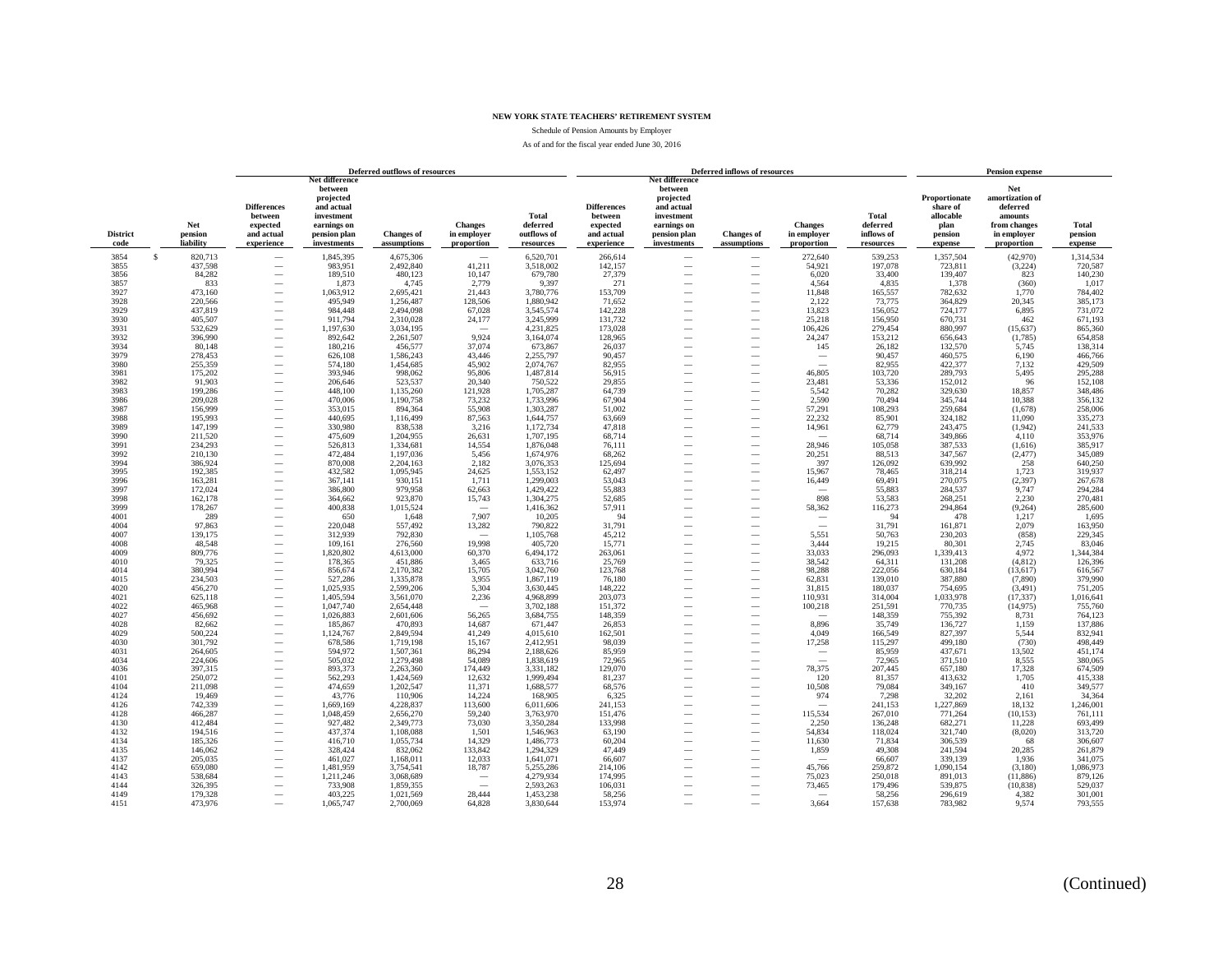Schedule of Pension Amounts by Employer

|                         |                        |                                                      |                                                                 | Deferred outflows of resources   |                           |                          | <b>Deferred inflows of resources</b>      |                                                                 |                                                      |                                    |                          | <b>Pension expense</b>                         |                                                               |                        |  |
|-------------------------|------------------------|------------------------------------------------------|-----------------------------------------------------------------|----------------------------------|---------------------------|--------------------------|-------------------------------------------|-----------------------------------------------------------------|------------------------------------------------------|------------------------------------|--------------------------|------------------------------------------------|---------------------------------------------------------------|------------------------|--|
|                         |                        |                                                      | Net difference                                                  |                                  |                           |                          |                                           | Net difference                                                  |                                                      |                                    |                          |                                                |                                                               |                        |  |
|                         | Net                    | <b>Differences</b><br>between<br>expected            | between<br>projected<br>and actual<br>investment<br>earnings on |                                  | <b>Changes</b>            | <b>Total</b><br>deferred | <b>Differences</b><br>between<br>expected | between<br>projected<br>and actual<br>investment<br>earnings on |                                                      | <b>Changes</b>                     | <b>Total</b><br>deferred | Proportionate<br>share of<br>allocable<br>plan | Net<br>amortization of<br>deferred<br>amounts<br>from changes | <b>Total</b>           |  |
| <b>District</b><br>code | pension<br>liability   | and actual<br>experience                             | pension plan<br>investments                                     | <b>Changes of</b><br>assumptions | in employer<br>proportion | outflows of<br>resources | and actual<br>experience                  | pension plan<br>investments                                     | <b>Changes</b> of<br>assumptions                     | in employer<br>proportion          | inflows of<br>resources  | pension<br>expense                             | in employer<br>proportion                                     | pension<br>expense     |  |
| 4152<br>$\mathbb{S}$    | 421,983                | $\overline{\phantom{0}}$                             | 948,839                                                         | 2,403,883                        | 7,857                     | 3,360,580                | 137,084                                   |                                                                 |                                                      | 11,143                             | 148,227                  | 697,982                                        | (250)                                                         | 697,732                |  |
| 4153                    | 470,121                | $\overline{\phantom{0}}$                             | 1,057,078                                                       | 2,678,106                        | 54,327                    | 3,789,511                | 152,722                                   | $\overline{\phantom{0}}$                                        |                                                      | 4,747                              | 157,469                  | 777,604                                        | 8,096                                                         | 785,701                |  |
| 4154<br>4155            | 244,017<br>359,153     | $\overline{\phantom{a}}$<br>$\overline{\phantom{a}}$ | 548,678<br>807,564                                              | 1,390,075<br>2,045,963           | 47,389<br>3,135           | 1,986,143<br>2,856,663   | 79,270<br>116,673                         | $\overline{\phantom{a}}$<br>$\overline{\phantom{a}}$            | -                                                    | 9,016<br>53,825                    | 88,286<br>170,498        | 403,617<br>594,058                             | 5,070<br>(8,098)                                              | 408,687<br>585,960     |  |
| 4178                    | 346,969                | $\overline{\phantom{a}}$                             | 780,169                                                         | 1,976,558                        | 121,900                   | 2,878,627                | 112,715                                   | $\overline{\phantom{a}}$                                        | $\overline{\phantom{0}}$                             | $\sim$                             | 112,715                  | 573,906                                        | 17,638                                                        | 591,543                |  |
| 4180                    | 706,211                | $\overline{\phantom{a}}$                             | 1,587,933                                                       | 4,023,025                        | 25,867                    | 5,636,825                | 229,417                                   | $\overline{\phantom{a}}$                                        |                                                      | 2,965                              | 232,382                  | 1,168,110                                      | 3,728                                                         | 1,171,838              |  |
| 4183                    | 452,219                | $\overline{\phantom{a}}$                             | 1,016,827                                                       | 2,576,128                        | 26,940                    | 3,619,895                | 146,906                                   | $\overline{\phantom{a}}$                                        | $\overline{\phantom{0}}$                             | 1,729                              | 148,635                  | 747,995                                        | 3,474                                                         | 751,469                |  |
| 4184                    | 434,001                | $\overline{\phantom{a}}$                             | 975,862                                                         | 2,472,345                        | 8.769                     | 3,456,976                | 140.988                                   | $\overline{\phantom{a}}$                                        |                                                      | 39,100                             | 180.088                  | 717,860                                        | (5,118)                                                       | 712,743                |  |
| 4202                    | 295,229                | $\overline{\phantom{a}}$                             | 663,830                                                         | 1,681,811                        | 61,763                    | 2,407,404                | 95,907                                    | $\overline{\phantom{a}}$                                        | -                                                    | 4,176                              | 100,083                  | 488.324                                        | 9.371                                                         | 497,695                |  |
| 4203<br>4205            | 286,864<br>208,402     | $\overline{\phantom{a}}$<br>$\overline{\phantom{a}}$ | 645,020<br>468,597                                              | 1,634,157<br>1,187,190           | 69,743<br>268             | 2,348,920<br>1,656,056   | 93,189<br>67,701                          | $\overline{\phantom{a}}$<br>$\sim$                              | $\overline{\phantom{a}}$                             | $\overline{\phantom{a}}$<br>47,794 | 93,189<br>115,495        | 474,488<br>344,708                             | 10,835<br>(6, 809)                                            | 485,323<br>337,899     |  |
| 4206                    | 203,095                | $\overline{\phantom{a}}$                             | 456,665                                                         | 1,156,961                        | 38,925                    | 1,652,552                | 65,977                                    | $\overline{\phantom{a}}$                                        |                                                      | 12,751                             | 78,728                   | 335,931                                        | 4,477                                                         | 340,408                |  |
| 4208                    | 1,057,733              | $\overline{\phantom{a}}$                             | 2,378,340                                                       | 6,025,522                        | 181,902                   | 8,585,764                | 343,611                                   |                                                                 | $\overline{\phantom{0}}$                             | 2,736                              | 346,347                  | 1,749,547                                      | 27,824                                                        | 1,777,371              |  |
| 4258                    | 343,618                | $\overline{\phantom{a}}$                             | 772,634                                                         | 1,957,467                        | 131,419                   | 2,861,520                | 111,626                                   | $\overline{\phantom{a}}$                                        |                                                      |                                    | 111,626                  | 568,362                                        | 19,326                                                        | 587,689                |  |
| 4259                    | 348,895                | $\overline{\phantom{a}}$                             | 784,500                                                         | 1,987,530                        | 47,028                    | 2,819,058                | 113,341                                   | $\overline{\phantom{a}}$                                        |                                                      | 23,208                             | 136,549                  | 577,092                                        | 4,362                                                         | 581,453                |  |
| 4260                    | 557,364                | $\overline{\phantom{a}}$                             | 1,253,246                                                       | 3,175,098                        | 28,183                    | 4,456,527                | 181,063                                   | $\overline{\phantom{a}}$                                        | $\overline{\phantom{0}}$                             | 45,569                             | 226,632                  | 921,909                                        | (1, 727)                                                      | 920,182                |  |
| 4301<br>4351            | 1,086,473<br>1,582,657 | $\overline{\phantom{a}}$<br>$\overline{\phantom{a}}$ | 2,442,962<br>3,558,645                                          | 6,189,240<br>9,015,822           | 11,864<br>43,175          | 8,644,066<br>12,617,641  | 352,947<br>514,136                        | $\overline{\phantom{a}}$<br>$\overline{\phantom{a}}$            | $\overline{\phantom{0}}$<br>$\overline{\phantom{0}}$ | 141,786<br>208,127                 | 494,734<br>722,263       | 1,797,084<br>2,617,799                         | (21,250)<br>(27, 717)                                         | 1,775,834<br>2,590,082 |  |
| 4353                    | 930,847                | $\overline{\phantom{a}}$                             | 2,093,033                                                       | 5,302,695                        | 52,787                    | 7,448,515                | 302.391                                   | $\overline{\phantom{a}}$                                        | -                                                    | 3,105                              | 305,497                  | 1,539,670                                      | 7,584                                                         | 1,547,254              |  |
| 4355                    | 1,505,022              | $\overline{\phantom{a}}$                             | 3,384,080                                                       | 8,573,561                        | 65,604                    | 12,023,245               | 488,915                                   | $\overline{\phantom{a}}$                                        |                                                      | 36,325                             | 525,240                  | 2,489,386                                      | 3,078                                                         | 2,492,464              |  |
| 4356                    | 2,460,649              | $\overline{\phantom{a}}$                             | 5,532,832                                                       | 14,017,422                       | 48,102                    | 19,598,356               | 799,357                                   | $\overline{\phantom{a}}$                                        |                                                      | 49,307                             | 848,663                  | 4,070,045                                      | 997                                                           | 4,071,042              |  |
| 4357                    | 1,166,599              | $\equiv$                                             | 2,623,128                                                       | 6,645,691                        | 32,843                    | 9,301,662                | 378,977                                   | $\overline{\phantom{a}}$                                        |                                                      | 24,404                             | 403,381                  | 1,929,617                                      | 559                                                           | 1,930,176              |  |
| 4358                    | 859,747                | $\overline{\phantom{0}}$                             | 1,933,163                                                       | 4,897,666                        |                           | 6,830,830                | 279,294                                   | $\overline{\phantom{0}}$                                        | $\overline{\phantom{0}}$                             | 47,325                             | 326,619                  | 1,422,067                                      | (7,378)                                                       | 1,414,689              |  |
| 4360                    | 918,498<br>1,557,915   | $\overline{\phantom{0}}$                             | 2,065,266                                                       | 5,232,347                        | 510,075                   | 7,807,688                | 298,380                                   |                                                                 |                                                      | 82,984                             | 298,380                  | 1,519,244                                      | 80,149                                                        | 1,599,393              |  |
| 4361<br>4363            | 929,083                | $\overline{\phantom{a}}$<br>$\overline{\phantom{a}}$ | 3,503,011<br>2,089,067                                          | 8,874,873<br>5,292,649           | 57,673                    | 12,377,884<br>7,439,389  | 506,098<br>301,818                        | $\overline{\phantom{a}}$<br>$\overline{\phantom{a}}$            |                                                      | 5,962                              | 589,082<br>307,780       | 2,576,874<br>1,536,753                         | (11, 884)<br>8,156                                            | 2,564,989<br>1,544,909 |  |
| 4364                    | 1,023,407              | $\overline{\phantom{a}}$                             | 2,301,156                                                       | 5,829,975                        | 68,071                    | 8,199,202                | 332,460                                   | $\overline{\phantom{a}}$                                        | $\overline{\phantom{a}}$                             | 49,089                             | 381,549                  | 1,692,769                                      | 4,271                                                         | 1,697,040              |  |
| 4365                    | 744,641                | $\overline{\phantom{a}}$                             | 1,674,345                                                       | 4,241,952                        | 29,027                    | 5,945,324                | 241,901                                   | $\overline{\phantom{a}}$                                        | $\overline{\phantom{0}}$                             |                                    | 241,901                  | 1,231,677                                      | 4,346                                                         | 1,236,023              |  |
| 4366                    | 3,434,719              |                                                      | 7,723,055                                                       | 19,566,348                       | 34,109                    | 27,323,511               | 1,115,789                                 |                                                                 |                                                      | 316,480                            | 1,432,270                | 5,681,209                                      | (38, 593)                                                     | 5,642,616              |  |
| 4367                    | 5,677,667              | $\overline{\phantom{a}}$                             | 12,766,381                                                      | 32,343,607                       | 404,022                   | 45,514,010               | 1,844,425                                 | $\overline{\phantom{a}}$                                        |                                                      | 55,744                             | 1,900,168                | 9,391,165                                      | 45,880                                                        | 9,437,045              |  |
| 4368<br>4428            | 4,389,916<br>251,542   | $\overline{\phantom{a}}$<br>$\overline{\phantom{a}}$ | 9,870,838<br>565,599                                            | 25,007,754<br>1,432,945          | 70,677<br>59,086          | 34,949,269<br>2,057,630  | 1,426,091<br>81,715                       | $\overline{\phantom{a}}$<br>$\overline{\phantom{a}}$            | $\overline{\phantom{a}}$                             | 106,304<br>33,629                  | 1.532.395<br>115,344     | 7,261,155<br>416,064                           | (7, 398)<br>4,975                                             | 7,253,757<br>421,039   |  |
| 4430                    | 306,161                | $\overline{\phantom{a}}$                             | 688,411                                                         | 1,744,088                        | 16,015                    | 2,448,514                | 99,458                                    | $\overline{\phantom{a}}$                                        |                                                      | 48,301                             | 147,759                  | 506,407                                        | (4,091)                                                       | 502,315                |  |
| 4434                    | 113,708                | $\overline{\phantom{0}}$                             | 255,675                                                         | 647,752                          |                           | 903,426                  | 36,939                                    |                                                                 | $\overline{\phantom{0}}$                             | 15,547                             | 52,486                   | 188,079                                        | (2,186)                                                       | 185,892                |  |
| 4437                    | 431,806                |                                                      | 970,927                                                         | 2,459,842                        | 5,199                     | 3,435,967                | 140,275                                   |                                                                 |                                                      | 3,119                              | 143,394                  | 714,230                                        | 307                                                           | 714,537                |  |
| 4438                    | 333,317                | $\overline{\phantom{a}}$                             | 749,473                                                         | 1,898,788                        | 47,767                    | 2,696,028                | 108,280                                   | $\overline{\phantom{a}}$                                        |                                                      | 6,794                              | 115,074                  | 551,325                                        | 6,755                                                         | 558,080                |  |
| 4439                    | 431,248                | $\overline{\phantom{a}}$                             | 969,671                                                         | 2,456,660                        |                           | 3,426,332                | 140,093                                   | $\overline{\phantom{a}}$                                        | $\overline{\phantom{a}}$                             | 108,444                            | 248,538                  | 713,306                                        | (16, 819)                                                     | 696,488                |  |
| 4504<br>4531            | 277,705<br>410,798     | $\overline{\phantom{a}}$                             | 624,427<br>923,689                                              | 1,581,984<br>2,340,166           | 38,947<br>7,576           | 2,245,357<br>3,271,431   | 90,214<br>133,450                         | $\overline{\phantom{a}}$                                        | $\overline{\phantom{a}}$                             | $\overline{\phantom{a}}$           | 90,214<br>133,450        | 459,339<br>679,481                             | 6,061<br>1,085                                                | 465,400<br>680,566     |  |
| 4532                    | 568,959                | $\overline{\phantom{a}}$                             | 1,279,319                                                       | 3,241,153                        | 93,828                    | 4,614,300                | 184,830                                   |                                                                 |                                                      | 6,028                              | 190,858                  | 941,089                                        | 12,380                                                        | 953,468                |  |
| 4533                    | 441,834                | $\overline{\phantom{a}}$                             | 993,476                                                         | 2,516,970                        | 93,303                    | 3,603,749                | 143,533                                   | $\overline{\phantom{a}}$                                        |                                                      | 8,552                              | 152,085                  | 730,818                                        | 13,748                                                        | 744,565                |  |
| 4534                    | 441,599                | $\equiv$                                             | 992,946                                                         | 2,515,627                        |                           | 3,508,573                | 143,456                                   | $\overline{\phantom{a}}$                                        | $\overline{\phantom{a}}$                             | 22,792                             | 166,248                  | 730,428                                        | (3,504)                                                       | 726,924                |  |
| 4557                    | 220,212                | $\overline{\phantom{a}}$                             | 495,153                                                         | 1,254,468                        | $\overline{\phantom{a}}$  | 1,749,621                | 71,537                                    | $\overline{\phantom{a}}$                                        | $\overline{\phantom{a}}$                             | 48,930                             | 120,467                  | 364,243                                        | (7, 529)                                                      | 356,714                |  |
| 4582                    | 492.274                | $\overline{\phantom{a}}$                             | 1,106,890                                                       | 2,804,305                        | 79,676                    | 3,990,872                | 159,918                                   |                                                                 | $\overline{\phantom{0}}$                             |                                    | 159,918                  | 814,247                                        | 11,616                                                        | 825,864                |  |
| 4583<br>4586            | 347,006<br>423,812     |                                                      | 780,252<br>952,951                                              | 1,976,767<br>2,414,301           | 68,359<br>35,137          | 2,825,378<br>3,402,389   | 112,727<br>137,678                        |                                                                 |                                                      | 40,448<br>34,485                   | 153,175<br>172,163       | 573,966<br>701,007                             | 5,495<br>(764)                                                | 579,461<br>700,243     |  |
| 4588                    | 372,081                | $\overline{\phantom{a}}$                             | 836,634                                                         | 2,119,610                        |                           | 2,956,244                | 120,873                                   | $\overline{\phantom{a}}$                                        |                                                      | 45,189                             | 166,061                  | 615,442                                        | (6,221)                                                       | 609,221                |  |
| 4590                    | 381,753                | $\overline{\phantom{a}}$                             | 858,382                                                         | 2,174,709                        | 68,156                    | 3,101,247                | 124,015                                   | $\overline{\phantom{a}}$                                        | $\overline{\phantom{a}}$                             |                                    | 124,015                  | 631,440                                        | 10,697                                                        | 642,137                |  |
| 4592                    | 216,867                | $\equiv$                                             | 487,630                                                         | 1,235,411                        | 7,094                     | 1,730,135                | 70,450                                    | $\overline{\phantom{a}}$                                        | $\overline{\phantom{a}}$                             | 91,074                             | 161,524                  | 358,709                                        | (13,602)                                                      | 345,107                |  |
| 4593                    | 440,559                |                                                      | 990,608                                                         | 2,509,704                        |                           | 3,500,311                | 143,118                                   |                                                                 |                                                      | 55,761                             | 198,879                  | 728,708                                        | (8,051)                                                       | 720,656                |  |
| 4594<br>4595            | 406,919<br>458,564     | $\overline{\phantom{a}}$                             | 914,967                                                         | 2,318,068<br>2,612,275           | 159,831                   | 3,392,866                | 132,190                                   |                                                                 | $\overline{\phantom{0}}$                             | 28,433                             | 132,190                  | 673,065<br>758,490                             | 23,846<br>(2,692)                                             | 696,911<br>755,798     |  |
| 4596                    | 360,191                | $\overline{\phantom{a}}$                             | 1,031,094<br>809,900                                            | 2,051,880                        | 7,541<br>47,817           | 3,650,910<br>2,909,596   | 148,967<br>117,010                        | $\sim$                                                          | $\overline{\phantom{a}}$                             | 3,612                              | 177,401<br>120,622       | 595,776                                        | 7,220                                                         | 602,996                |  |
| 4597                    | 545,282                | $\overline{\phantom{a}}$                             | 1,226,080                                                       | 3,106,272                        | 121,553                   | 4,453,906                | 177,138                                   | $\overline{\phantom{a}}$                                        | $\overline{\phantom{a}}$                             | 46,509                             | 223,647                  | 901,925                                        | 9,090                                                         | 911,015                |  |
| 4598                    | 492,138                |                                                      | 1,106,584                                                       | 2,803,530                        | 6,103                     | 3,916,217                | 159,874                                   |                                                                 | $\overline{\phantom{0}}$                             | 97,753                             | 257,627                  | 814,022                                        | (14, 852)                                                     | 799,171                |  |
| 4604                    | 631,047                |                                                      | 1,418,926                                                       | 3,594,846                        | 57,596                    | 5,071,368                | 204,999                                   |                                                                 | $\overline{\phantom{0}}$                             | 152,700                            | 357,699                  | 1,043,786                                      | (16, 817)                                                     | 1,026,969              |  |
| 4617                    | 279,698                |                                                      | 628,909                                                         | 1,593,339                        | 695,465                   | 2,917,712                | 90,862                                    |                                                                 | $\overline{\phantom{0}}$                             | $\sim$                             | 90,862                   | 462,636                                        | 108,704                                                       | 571,340                |  |
| 4620                    | 443,843                | $\overline{\phantom{a}}$<br>$\overline{\phantom{a}}$ | 997,993                                                         | 2,528,414                        | 18,345                    | 3,544,752<br>4,462,833   | 144,185                                   | $\overline{\phantom{a}}$                                        | $\overline{\phantom{a}}$<br>$\overline{\phantom{a}}$ |                                    | 144,185                  | 734,140<br>929,089                             | 2,677                                                         | 736,817<br>889,808     |  |
| 4651<br>4653            | 561,704<br>1,717,538   |                                                      | 1,263,007<br>3,861,928                                          | 3,199,826<br>9,784,187           |                           | 13,646,115               | 182,473<br>557,952                        |                                                                 |                                                      | 245,868<br>238,359                 | 428,341<br>796,311       | 2,840,899                                      | (39, 281)<br>(35,698)                                         | 2,805,201              |  |
| 4654                    | 1,967,771              |                                                      | 4,424,583                                                       | 11,209,674                       |                           | 15,634,257               | 639,242                                   |                                                                 |                                                      | 162,265                            | 801,507                  | 3,254,798                                      | (24,260)                                                      | 3,230,537              |  |
| 4662                    | 392,631                |                                                      | 882,842                                                         | 2,236,679                        |                           | 3,119,521                | 127,549                                   |                                                                 |                                                      | 37,711                             | 165,260                  | 649,433                                        | (5,218)                                                       | 644,215                |  |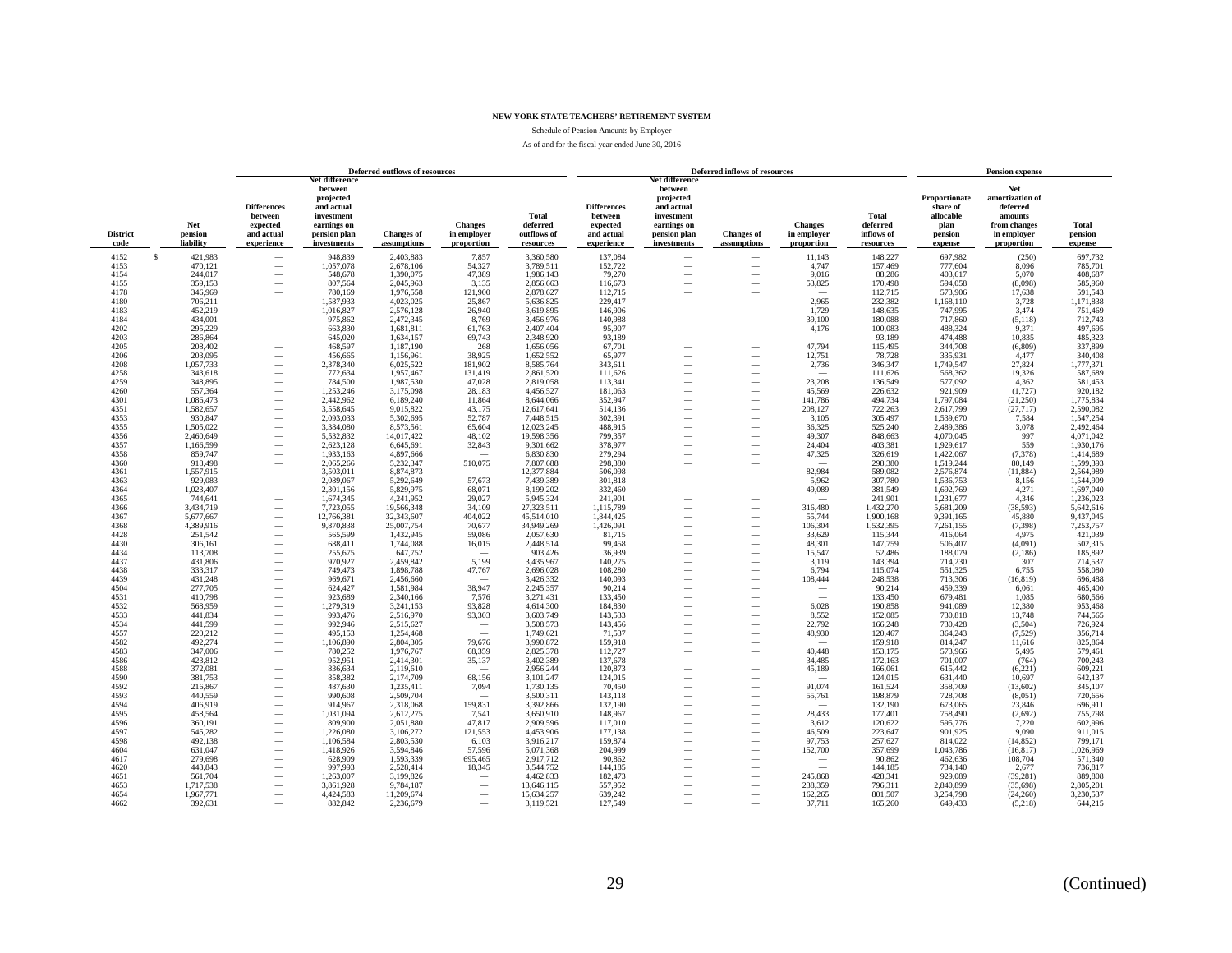Schedule of Pension Amounts by Employer

|                         |                             |                                                      |                                                          | <b>Deferred outflows of resources</b> |                                             |                                                      | Deferred inflows of resources                   |                                                          |                                                      |                                             |                                                     | <b>Pension expense</b>                  |                                                      |                                    |  |
|-------------------------|-----------------------------|------------------------------------------------------|----------------------------------------------------------|---------------------------------------|---------------------------------------------|------------------------------------------------------|-------------------------------------------------|----------------------------------------------------------|------------------------------------------------------|---------------------------------------------|-----------------------------------------------------|-----------------------------------------|------------------------------------------------------|------------------------------------|--|
|                         |                             | <b>Differences</b>                                   | Net difference<br>between<br>projected<br>and actual     |                                       |                                             |                                                      | <b>Differences</b>                              | Net difference<br>between<br>projected<br>and actual     |                                                      |                                             |                                                     | Proportionate<br>share of               | Net<br>amortization of<br>deferred                   |                                    |  |
| <b>District</b><br>code | Net<br>pension<br>liability | between<br>expected<br>and actual<br>experience      | investment<br>earnings on<br>pension plan<br>investments | <b>Changes</b> of<br>assumptions      | <b>Changes</b><br>in employer<br>proportion | <b>Total</b><br>deferred<br>outflows of<br>resources | between<br>expected<br>and actual<br>experience | investment<br>earnings on<br>pension plan<br>investments | <b>Changes</b> of<br>assumptions                     | <b>Changes</b><br>in employer<br>proportion | <b>Total</b><br>deferred<br>inflows of<br>resources | allocable<br>plan<br>pension<br>expense | amounts<br>from changes<br>in employer<br>proportion | <b>Total</b><br>pension<br>expense |  |
| 4663<br>$\mathbb{S}$    | 531,172                     | $\overline{\phantom{m}}$                             | 1,194,353                                                | 3,025,891                             | 672                                         | 4,220,916                                            | 172,554                                         |                                                          |                                                      | 30,256                                      | 202,810                                             | 878,586                                 | (4, 139)                                             | 874,447                            |  |
| 4679                    | 453,334                     |                                                      | 1,019,332                                                | 2,582,477                             | 194,449                                     | 3,796,258                                            | 147,268                                         | $\overline{\phantom{a}}$                                 | $\overline{\phantom{a}}$                             | 4,176                                       | 151,444                                             | 749,838                                 | 30,761                                               | 780,599                            |  |
| 4680<br>4701            | 319,071<br>606,800          | $\overline{\phantom{0}}$                             | 717,440<br>1,364,406                                     | 1,817,632<br>3,456,722                | 27,306<br>263,285                           | 2,562,378<br>5,084,413                               | 103,652<br>197,123                              | -                                                        | $\overline{\phantom{0}}$<br>$\overline{\phantom{a}}$ | 14.803<br>17,574                            | 118,455<br>214,697                                  | 527,761<br>1,003,680                    | 2.381<br>40,088                                      | 530,142<br>1,043,768               |  |
| 4703                    | 539,742                     | $\overline{\phantom{0}}$                             | 1,213,625                                                | 3,074,717                             | 88,588                                      | 4,376,929                                            | 175,339                                         | $\overline{\phantom{a}}$                                 | $\overline{\phantom{0}}$                             | 8,055                                       | 183,393                                             | 892,763                                 | 13,171                                               | 905,934                            |  |
| 4704                    | 488,781                     | $\overline{\phantom{0}}$                             | 1,099,036                                                | 2,784,405                             | 8,395                                       | 3,891,836                                            | 158,783                                         | $\overline{\phantom{a}}$                                 | $\overline{\phantom{a}}$                             | 10,957                                      | 169,740                                             | 808,469                                 | (621)                                                | 807,848                            |  |
| 4705                    | 658,532                     | $\overline{\phantom{0}}$                             | 1,480,727                                                | 3,751,420                             | 127,270                                     | 5,359,417                                            | 213,928                                         | $\overline{\phantom{a}}$                                 | $\overline{\phantom{a}}$                             | 138,621                                     | 352,549                                             | 1,089,248                               | 1,748                                                | 1,090,995                          |  |
| 4854                    | 602,851                     | $\overline{\phantom{0}}$                             | 1,355,526                                                | 3,434,223                             | 48.950                                      | 4.838.698                                            | 195,840                                         | -                                                        | $\overline{\phantom{a}}$                             | 26,380                                      | 222,220                                             | 997.148                                 | 2.480                                                | 999,628                            |  |
| 4855<br>4857            | 214,017<br>1,211,113        | $\overline{\phantom{0}}$<br>$\overline{\phantom{0}}$ | 481,224<br>2,723,219                                     | 1,219,179<br>6,899,271                | 16,066<br>15,997                            | 1,716,469<br>9,638,488                               | 69,525<br>393,437                               | $\overline{\phantom{a}}$<br>$\overline{\phantom{a}}$     | $\overline{\phantom{a}}$<br>$\overline{\phantom{a}}$ | 171,172                                     | 69,525<br>564,610                                   | 353,996<br>2,003,246                    | 2,452<br>(25, 191)                                   | 356,449<br>1,978,055               |  |
| 4862                    | 1,175,612                   | $\overline{\phantom{a}}$                             | 2,643,394                                                | 6,697,034                             | 21,919                                      | 9,362,347                                            | 381,905                                         | $\overline{\phantom{a}}$                                 | $\equiv$                                             | 8,139                                       | 390,044                                             | 1,944,525                               | 1,844                                                | 1,946,369                          |  |
| 4863                    | 1,431,746                   | $\overline{\phantom{0}}$                             | 3,219,318                                                | 8,156,138                             | 93,913                                      | 11,469,370                                           | 465,111                                         | $\overline{\phantom{a}}$                                 | $\overline{\phantom{a}}$                             | 98,765                                      | 563,876                                             | 2,368,185                               | 1,119                                                | 2,369,304                          |  |
| 4877                    | 577,340                     | $\overline{\phantom{0}}$                             | 1,298,164                                                | 3,288,897                             |                                             | 4,587,062                                            | 187,552                                         | $\overline{\phantom{0}}$                                 | $\overline{\phantom{0}}$                             | 106,673                                     | 294,226                                             | 954,952                                 | (16, 357)                                            | 938,595                            |  |
| 4879                    | 438,188                     | $\overline{\phantom{0}}$                             | 985,278                                                  | 2,496,200                             | 39,883                                      | 3,521,361                                            | 142,348                                         | -                                                        | $\overline{\phantom{a}}$                             | 1,231                                       | 143,579                                             | 724,787                                 | 6,116                                                | 730,904                            |  |
| 4883                    | 18,422                      | $\overline{\phantom{0}}$                             | 41,422                                                   | 104,942                               | 4,679                                       | 151,043                                              | 5,984                                           | $\overline{\phantom{a}}$                                 | $\overline{\phantom{a}}$                             | 1,236                                       | 7,221                                               | 30,471                                  | 461                                                  | 30,932                             |  |
| 4884<br>4885            | 185,131<br>516,178          | $\overline{\phantom{0}}$                             | 416,271<br>1,160,640                                     | 1,054,622<br>2,940,479                | 3,295                                       | 1,470,893<br>4,104,414                               | 60,141<br>167,684                               | -                                                        |                                                      | 69,714<br>78,910                            | 129,855<br>246,593                                  | 306,216<br>853,786                      | (10, 414)<br>(12,071)                                | 295,802<br>841,715                 |  |
| 4890                    | 772,891                     | $\overline{\phantom{0}}$                             | 1,737,866                                                | 4,402,882                             | 134,451                                     | 6,275,199                                            | 251,078                                         | $\overline{\phantom{0}}$                                 | $\overline{\phantom{0}}$                             | 48,836                                      | 299,915                                             | 1,278,404                               | 15,006                                               | 1,293,409                          |  |
| 4892                    | 705,795                     | $\overline{\phantom{0}}$                             | 1,586,997                                                | 4,020,656                             |                                             | 5,607,653                                            | 229,282                                         | -                                                        | $\overline{\phantom{a}}$                             | 85.963                                      | 315,245                                             | 1,167,422                               | (12, 627)                                            | 1,154,795<br>1,224,575             |  |
| 4894                    | 728,993                     | $\overline{\phantom{0}}$                             | 1,639,160                                                | 4,152,809                             | 135,217                                     | 5,927,186                                            | 236,818                                         |                                                          | $\overline{\phantom{a}}$                             | 17,190                                      | 254,007                                             | 1,205,794                               | 18,781                                               |                                    |  |
| 4901                    | 466,568                     | $\overline{\phantom{0}}$                             | 1,049,089                                                | 2,657,866                             | 129,748                                     | 3,836,703                                            | 151,567                                         | -                                                        | $\overline{\phantom{a}}$                             | 7,365                                       | 158,932                                             | 771,728                                 | 19,436                                               | 791,163                            |  |
| 4905<br>4906            | 229,058<br>637,337          | $\overline{\phantom{0}}$                             | 515,043<br>1,433,069                                     | 1,304,861<br>3,630,677                | 373<br>86,778                               | 1,820,277<br>5,150,524                               | 74,411<br>207,043                               | -<br>$\overline{\phantom{0}}$                            | $\overline{\phantom{a}}$<br>$\overline{\phantom{0}}$ | 228,734<br>7,185                            | 303,145<br>214,228                                  | 378,874<br>1,054,189                    | (33,032)<br>11,638                                   | 345,842<br>1,065,828               |  |
| 4907                    | 985,419                     | $\overline{\phantom{0}}$                             | 2,215,739                                                | 5,613,571                             | 2,616                                       | 7,831,926                                            | 320,119                                         |                                                          | $\overline{\phantom{0}}$                             | 52,095                                      | 372,214                                             | 1,629,935                               | (6,912)                                              | 1,623,023                          |  |
| 4908                    | 276,921                     | $\overline{\phantom{0}}$                             | 622,663                                                  | 1,577,516                             | 8,546                                       | 2,208,725                                            | 89,959                                          |                                                          | $\overline{\phantom{a}}$                             |                                             | 89,959                                              | 458,041                                 | 1,315                                                | 459,356                            |  |
| 4909                    | 737,003                     | $\overline{\phantom{0}}$                             | 1,657,170                                                | 4,198,437                             | 4,937                                       | 5,860,543                                            | 239,420                                         | $\overline{\phantom{a}}$                                 | $\overline{\phantom{a}}$                             | 71,079                                      | 310,499                                             | 1,219,042                               | (8, 811)                                             | 1,210,231                          |  |
| 4910                    | 353,037                     | $\overline{\phantom{a}}$                             | 793,814                                                  | 2,011,126                             | 1,490                                       | 2,806,430                                            | 114,686                                         | $\overline{\phantom{a}}$                                 | $\overline{\phantom{a}}$                             | 53,947                                      | 168,633                                             | 583,943                                 | (7, 415)                                             | 576,527                            |  |
| 4976<br>4978            | 168,673<br>178,307          |                                                      | 379,267<br>400,927                                       | 960,871<br>1,015,748                  | 11,986<br>6,207                             | 1,352,124<br>1,422,882                               | 54,795<br>57,924                                | $\overline{\phantom{0}}$                                 | $\overline{\phantom{0}}$                             | 24,708<br>35,329                            | 79,503<br>93,253                                    | 278,995<br>294,929                      | (2, 325)<br>(4,344)                                  | 276,670<br>290,585                 |  |
| 4979                    | 268,998                     | $\overline{\phantom{0}}$                             | 604,848                                                  | 1,532,381                             | 35,729                                      | 2,172,958                                            | 87,385                                          | $\overline{\phantom{a}}$                                 | $\overline{\phantom{a}}$                             | 22,466                                      | 109,851                                             | 444,936                                 | 1,288                                                | 446,225                            |  |
| 4980                    | 133,957                     | $\overline{\phantom{0}}$                             | 301,205                                                  | 763,102                               | 73,739                                      | 1,138,045                                            | 43,517                                          | $\overline{\phantom{a}}$                                 | $\overline{\phantom{a}}$                             | -                                           | 43,517                                              | 221,571                                 | 11,592                                               | 233,163                            |  |
| 4981                    | 162,524                     | $\overline{\phantom{a}}$                             | 365,440                                                  | 925,842                               |                                             | 1,291,282                                            | 52,797                                          | $\overline{\phantom{a}}$                                 | $\overline{\phantom{a}}$                             | 62,618                                      | 115,415                                             | 268,824                                 | (9,676)                                              | 259,148                            |  |
| 4982                    | 238,877                     | $\overline{\phantom{0}}$                             | 537,121                                                  | 1,360,795                             |                                             | 1,897,916                                            | 77,601                                          | -                                                        | $\overline{\phantom{a}}$                             | 37,049                                      | 114,650                                             | 395,115                                 | (5,272)                                              | 389,843                            |  |
| 4983<br>5001            | 178,596<br>373,617          | $\overline{\phantom{0}}$<br>$\overline{\phantom{0}}$ | 401,577<br>840,088                                       | 1,017,395<br>2,128,362                | 56,875<br>112,050                           | 1,475,848<br>3,080,499                               | 58,018<br>121,372                               | $\overline{\phantom{0}}$                                 | $\overline{\phantom{0}}$<br>$\overline{\phantom{0}}$ | 229,836                                     | 58,018<br>351,208                                   | 295,407<br>617,983                      | 8,269<br>(21,902)                                    | 303,676<br>596,081                 |  |
| 5002                    | 203,251                     | $\overline{\phantom{0}}$                             | 457,016                                                  | 1,157,849                             | 209,475                                     | 1,824,340                                            | 66,027                                          | $\overline{\phantom{a}}$                                 | $\overline{\phantom{a}}$                             | 64,785                                      | 130,813                                             | 336,189                                 | 24,953                                               | 361,141                            |  |
| 5003                    | 297,670                     | $\overline{\phantom{a}}$                             | 669,318                                                  | 1,695,715                             | 1,617                                       | 2,366,650                                            | 96,700                                          | $\overline{\phantom{a}}$                                 | $\overline{\phantom{a}}$                             | 88,228                                      | 184,928                                             | 492,361                                 | (13, 753)                                            | 478,608                            |  |
| 5026                    | 209,762                     | $\overline{\phantom{a}}$                             | 471,656                                                  | 1,194,940                             | 64,651                                      | 1,731,247                                            | 68,143                                          | -                                                        | $\overline{\phantom{a}}$                             | 3,527                                       | 71,670                                              | 346,958                                 | 9,171                                                | 356,129                            |  |
| 5027                    | 472,273                     |                                                      | 1,061,918                                                | 2,690,367                             |                                             | 3,752,284                                            | 153,421                                         |                                                          | $\overline{\phantom{0}}$                             | 375,648                                     | 529,069                                             | 781,164                                 | (59,312)                                             | 721,853                            |  |
| 5028                    | 207,120                     |                                                      | 465,714                                                  | 1,179,885                             | 52,298                                      | 1,697,897                                            | 67,284                                          |                                                          |                                                      | 6,035                                       | 73,319                                              | 342,587                                 | 7,606                                                | 350,193                            |  |
| 5076<br>5078            | 561,857<br>444,599          | $\overline{\phantom{0}}$<br>$\overline{\phantom{a}}$ | 1,263,349<br>999,693                                     | 3,200,693<br>2,532,722                | 106,396                                     | 4,570,439<br>3,532,415                               | 182,523<br>144,431                              | -                                                        | $\overline{\phantom{a}}$<br>$\overline{\phantom{a}}$ | 29,808<br>13,428                            | 212,330<br>157,859                                  | 929,341<br>735,391                      | 13,101<br>(2,027)                                    | 942,442<br>733,364                 |  |
| 5102                    | 1,413,461                   | $\overline{\phantom{a}}$                             | 3,178,203                                                | 8,051,972                             | 12,010                                      | 11,242,184                                           | 459,171                                         | -                                                        | $\overline{\phantom{a}}$                             | 62,602                                      | 521,773                                             | 2,337,939                               | (6, 587)                                             | 2,331,353                          |  |
| 5103                    | 751,640                     |                                                      | 1,690,081                                                | 4,281,817                             | 28,202                                      | 6,000,100                                            | 244,175                                         |                                                          | $\overline{\phantom{0}}$                             | $\overline{\phantom{a}}$                    | 244,175                                             | 1,243,252                               | 4,328                                                | 1,247,580                          |  |
| 5107                    | 502,188                     | $\overline{\phantom{0}}$                             | 1,129,183                                                | 2,860,784                             |                                             | 3,989,968                                            | 163,139                                         |                                                          | $\overline{\phantom{0}}$                             | 53,670                                      | 216,809                                             | 830,646                                 | (8,600)                                              | 822,046                            |  |
| 5108                    | 441,333                     | $\overline{\phantom{0}}$                             | 992,349                                                  | 2,514,114                             | 68,885                                      | 3,575,347                                            | 143,370                                         |                                                          |                                                      | 31,122                                      | 174,492                                             | 729,988                                 | 6,893                                                | 736,882                            |  |
| 5251<br>5253            | 313,936<br>463,449          | $\overline{\phantom{m}}$<br>$\overline{\phantom{a}}$ | 705,893<br>1,042,077                                     | 1,788,379<br>2,640,101                | 2,288<br>8,171                              | 2,496,561<br>3,690,349                               | 101,984<br>150,554                              | $\overline{\phantom{a}}$<br>$\overline{\phantom{a}}$     | $\overline{\phantom{a}}$<br>$\overline{\phantom{a}}$ | 13,586<br>91,998                            | 115,570<br>242,553                                  | 519,267<br>766,569                      | (1, 853)<br>(12, 759)                                | 517,414<br>753,810                 |  |
| 5276                    | 583,638                     | $\overline{\phantom{0}}$                             | 1,312,325                                                | 3,324,774                             | 16,025                                      | 4,653,125                                            | 189,598                                         | $\overline{\phantom{a}}$                                 | $\equiv$                                             | 52,310                                      | 241,909                                             | 965,369                                 | (6, 238)                                             | 959,131                            |  |
| 5281                    | 215,612                     |                                                      | 484,809                                                  | 1,228,262                             | 85,270                                      | 1,798,341                                            | 70,043                                          |                                                          |                                                      | 1,586                                       | 71,629                                              | 356,634                                 | 13,081                                               | 369,714                            |  |
| 5282                    | 238,999                     | $\overline{\phantom{0}}$                             | 537,394                                                  | 1,361,488                             | 155,242                                     | 2,054,124                                            | 77,640                                          |                                                          |                                                      |                                             | 77,640                                              | 395,316                                 | 24,571                                               | 419,888                            |  |
| 5301                    | 251,616                     |                                                      | 565,764                                                  | 1,433,362                             | 25,128                                      | 2,024,254                                            | 81,739                                          | $\overline{\phantom{0}}$                                 | $\overline{\phantom{a}}$                             | 615                                         | 82,354                                              | 416,186                                 | 3,934                                                | 420,120                            |  |
| 5303                    | 152.288                     | $\overline{\phantom{a}}$<br>$\overline{\phantom{a}}$ | 342,424                                                  | 867,531                               | 10,489                                      | 1,220,444<br>1,497,142                               | 49,472                                          | -<br>$\overline{\phantom{a}}$                            | $\overline{\phantom{a}}$<br>$\overline{\phantom{a}}$ | 8,608<br>$\overline{\phantom{a}}$           | 58,080<br>58,732                                    | 251,893                                 | 37                                                   | 251,929<br>308,633                 |  |
| 5305<br>5306            | 180,794<br>305,381          | $\overline{\phantom{0}}$                             | 406,520<br>686,657                                       | 1,029,919<br>1,739,644                | 60,703<br>50.119                            | 2,476,419                                            | 58,732<br>99,205                                |                                                          |                                                      | 11,195                                      | 110,400                                             | 299,043<br>505,116                      | 9,590<br>6,515                                       | 511,631                            |  |
| 5307                    | 409,888                     | $\overline{\phantom{0}}$                             | 921,643                                                  | 2,334,981                             | 50,867                                      | 3,307,491                                            | 133,154                                         |                                                          |                                                      | 55,352                                      | 188,506                                             | 677,976                                 | 620                                                  | 678,596                            |  |
| 5308                    | 294,897                     | $\overline{\phantom{0}}$                             | 663,085                                                  | 1,679,924                             | 57,226                                      | 2,400,235                                            | 95,799                                          |                                                          | $\overline{\phantom{0}}$                             | 9,669                                       | 105,469                                             | 487,776                                 | 7,872                                                | 495,648                            |  |
| 5309                    | 130,943                     | $\overline{\phantom{a}}$                             | 294,429                                                  | 745,936                               | 9,405                                       | 1,049,770                                            | 42,538                                          | -                                                        | $\overline{\phantom{a}}$                             | 5,507                                       | 48,044                                              | 216,587                                 | 385                                                  | 216,972                            |  |
| 5351                    | 1,801,628                   | $\overline{\phantom{a}}$                             | 4,051,008                                                | 10,263,222                            | 5,301                                       | 14,319,531                                           | 585,270                                         |                                                          | $\overline{\phantom{a}}$                             | 69,238                                      | 654,508                                             | 2,979,989                               | (8,927)                                              | 2,971,062                          |  |
| 5352<br>5353            | 18,453<br>196,443           | $\overline{\phantom{0}}$                             | 41,492<br>441,707                                        | 105,119<br>1,119,065                  | 5,223<br>28,650                             | 151,834<br>1,589,423                                 | 5,995<br>63,816                                 |                                                          |                                                      | 5,437<br>4,423                              | 11,432<br>68,239                                    | 30,522<br>324,927                       | 99<br>3,302                                          | 30,621<br>328,230                  |  |
| 5354                    | 554,858                     |                                                      | 1,247,612                                                | 3,160,822                             |                                             | 4,408,434                                            | 180,249                                         |                                                          |                                                      | 168,877                                     | 349,126                                             | 917,764                                 | (24, 604)                                            | 893,160                            |  |
|                         |                             |                                                      |                                                          |                                       |                                             |                                                      |                                                 |                                                          |                                                      |                                             |                                                     |                                         |                                                      |                                    |  |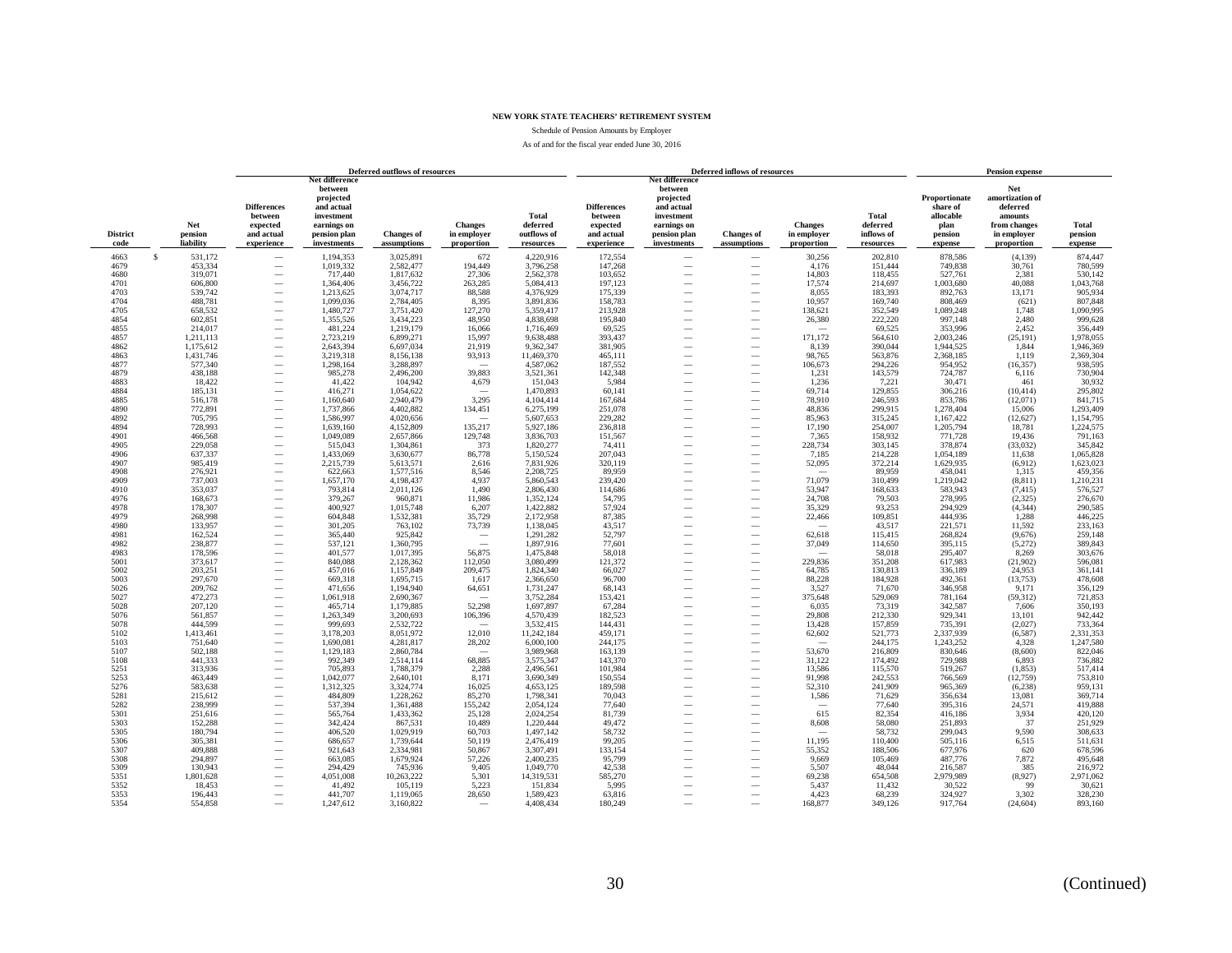Schedule of Pension Amounts by Employer

|                         |                             |                                                                       |                                                                                                                  | Deferred outflows of resources   |                                             |                                                      | <b>Deferred inflows of resources</b>                                  |                                                                                                                  |                                                      |                                             |                                                     | <b>Pension expense</b>                                               |                                                                                            |                                    |  |
|-------------------------|-----------------------------|-----------------------------------------------------------------------|------------------------------------------------------------------------------------------------------------------|----------------------------------|---------------------------------------------|------------------------------------------------------|-----------------------------------------------------------------------|------------------------------------------------------------------------------------------------------------------|------------------------------------------------------|---------------------------------------------|-----------------------------------------------------|----------------------------------------------------------------------|--------------------------------------------------------------------------------------------|------------------------------------|--|
| <b>District</b><br>code | Net<br>pension<br>liability | <b>Differences</b><br>between<br>expected<br>and actual<br>experience | Net difference<br>between<br>projected<br>and actual<br>investment<br>earnings on<br>pension plan<br>investments | <b>Changes</b> of<br>assumptions | <b>Changes</b><br>in employer<br>proportion | <b>Total</b><br>deferred<br>outflows of<br>resources | <b>Differences</b><br>between<br>expected<br>and actual<br>experience | Net difference<br>between<br>projected<br>and actual<br>investment<br>earnings on<br>pension plan<br>investments | <b>Changes</b> of<br>assumptions                     | <b>Changes</b><br>in employer<br>proportion | <b>Total</b><br>deferred<br>inflows of<br>resources | Proportionate<br>share of<br>allocable<br>plan<br>pension<br>expense | Net<br>amortization of<br>deferred<br>amounts<br>from changes<br>in employer<br>proportion | <b>Total</b><br>pension<br>expense |  |
| 5355<br>$\mathbb{S}$    | 1,119,743                   | -                                                                     | 2,517,770                                                                                                        | 6,378,767                        | 47,318                                      | 8,943,855                                            | 363,755                                                               |                                                                                                                  |                                                      | 51,530                                      | 415,285                                             | 1,852,114                                                            | (1, 871)                                                                                   | 1,850,243                          |  |
| 5356                    | 370,652                     | $\overline{\phantom{a}}$                                              | 833,422                                                                                                          | 2,111,472                        | 62,952                                      | 3,007,846                                            | 120,409                                                               | $\overline{\phantom{m}}$                                                                                         | $\overline{\phantom{0}}$                             | 307                                         | 120,715                                             | 613,079                                                              | 9,727                                                                                      | 622,806                            |  |
| 5357                    | 1,616,490                   |                                                                       | 3,634,720                                                                                                        | 9,208,557                        | 406,486                                     | 13,249,762                                           | 525,127                                                               |                                                                                                                  |                                                      | $\equiv$                                    | 525,127                                             | 2,673,761                                                            | 56,549                                                                                     | 2,730,310                          |  |
| 5358<br>5359            | 3,344,175<br>306,412        | $\overline{\phantom{a}}$                                              | 7,519,464<br>688,975                                                                                             | 19,050,550<br>1,745,518          | 38,091                                      | 26,608,106<br>2,434,493                              | 1,086,376<br>99,540                                                   | $\overline{\phantom{a}}$                                                                                         | $\overline{\phantom{a}}$                             | 650,547<br>66,059                           | 1,736,922<br>165,599                                | 5,531,444<br>506,822                                                 | (92, 288)<br>(9,607)                                                                       | 5,439,157<br>497,215               |  |
| 5360                    | 216,041                     | $\overline{\phantom{a}}$                                              | 485,773                                                                                                          | 1,230,705                        | 48,137                                      | 1,764,615                                            | 70,182                                                                | $\overline{\phantom{a}}$                                                                                         | $\overline{\phantom{a}}$                             | 12,223                                      | 82,405                                              | 357,343                                                              | 6,065                                                                                      | 363,407                            |  |
| 5361                    | 1,587,790                   | $\overline{\phantom{a}}$                                              | 3,570,187                                                                                                        | 9,045,064                        | 106,138                                     | 12,721,389                                           | 515,803                                                               | $\overline{\phantom{a}}$                                                                                         | $\overline{\phantom{a}}$                             |                                             | 515,803                                             | 2,626,290                                                            | 15,513                                                                                     | 2,641,803                          |  |
| 5362                    | 161,647                     |                                                                       | 363,468                                                                                                          | 920,846                          | 98,090                                      | 1,382,403                                            | 52,512                                                                |                                                                                                                  |                                                      | 5,784                                       | 58,296                                              | 267,373                                                              | 14,071                                                                                     | 281,444                            |  |
| 5363                    | 1,416,232                   |                                                                       | 3,184,434                                                                                                        | 8,067,759                        |                                             | 11,252,194                                           | 460,072                                                               |                                                                                                                  |                                                      | 194,981                                     | 655,053                                             | 2,342,523                                                            | (29, 113)                                                                                  | 2,313,411                          |  |
| 5364                    | 353,357                     | $\overline{\phantom{0}}$                                              | 794,533                                                                                                          | 2,012,948                        | 3.809                                       | 2,811,290                                            | 114,790                                                               | $\overline{\phantom{a}}$                                                                                         |                                                      | 111,764                                     | 226,554                                             | 584,472                                                              | (17, 479)                                                                                  | 566,993                            |  |
| 5365<br>5367            | 18,110<br>379,765           | $\overline{\phantom{a}}$<br>$\overline{\phantom{a}}$                  | 40,722<br>853,911                                                                                                | 103,168<br>2,163,383             | 11,088<br>83,831                            | 154,977<br>3,101,125                                 | 5,883<br>123,369                                                      | $\overline{\phantom{a}}$<br>$\overline{\phantom{a}}$                                                             | $\overline{\phantom{a}}$<br>$\overline{\phantom{a}}$ | 3,429<br>27,971                             | 9,312<br>151,340                                    | 29,955<br>628,151                                                    | 967<br>9,739                                                                               | 30,922<br>637,891                  |  |
| 5368                    | 296,803                     | $\overline{\phantom{a}}$                                              | 667,369                                                                                                          | 1,690,778                        | 51,114                                      | 2,409,260                                            | 96,418                                                                | $\sim$                                                                                                           | $\overline{\phantom{a}}$                             | 25,369                                      | 121,787                                             | 490,928                                                              | 4,773                                                                                      | 495,701                            |  |
| 5369                    | 83,445                      |                                                                       | 187,628                                                                                                          | 475,356                          | 8,431                                       | 671,415                                              | 27,108                                                                |                                                                                                                  |                                                      | 28,715                                      | 55,823                                              | 138,023                                                              | (3,265)                                                                                    | 134,758                            |  |
| 5371                    | 105,907                     | $\overline{\phantom{0}}$                                              | 238,134                                                                                                          | 603.312                          | 38,997                                      | 880,443                                              | 34,404                                                                |                                                                                                                  | $\overline{\phantom{0}}$                             | 1.722                                       | 36,126                                              | 175,175                                                              | 5,127                                                                                      | 180,302                            |  |
| 5372                    | 831,823                     | $\overline{\phantom{a}}$                                              | 1,870,375                                                                                                        | 4,738,593                        | 1,620                                       | 6,610,588                                            | 270,223                                                               | $\overline{\phantom{a}}$                                                                                         | $\overline{\phantom{a}}$                             | 104,278                                     | 374,501                                             | 1,375,880                                                            | (15,071)                                                                                   | 1,360,808                          |  |
| 5375                    | 1,117,553                   | $\overline{\phantom{a}}$                                              | 2,512,846                                                                                                        | 6,366,291                        | 215,880                                     | 9,095,017                                            | 363,044                                                               | $\overline{\phantom{a}}$                                                                                         | $\overline{\phantom{a}}$                             |                                             | 363,044                                             | 1,848,492                                                            | 34,183                                                                                     | 1,882,674                          |  |
| 5376                    | 421,910                     | $\overline{\phantom{a}}$                                              | 948,675                                                                                                          | 2,403,466                        | 38,063                                      | 3,390,203                                            | 137,060                                                               | $\overline{\phantom{a}}$                                                                                         |                                                      | 91,784                                      | 228,844                                             | 697,861                                                              | (9,652)                                                                                    | 688,209                            |  |
| 5379<br>5380            | 16,556<br>213,522           | $\overline{\phantom{0}}$                                              | 37,226<br>480,109                                                                                                | 94,312<br>1,216,355              | 56,215<br>41,700                            | 187,753<br>1,738,164                                 | 5,378<br>69,364                                                       | $\overline{\phantom{a}}$                                                                                         |                                                      | 8,547<br>5.205                              | 13,925<br>74,569                                    | 27,384<br>353,176                                                    | 7,899<br>5.594                                                                             | 35,283<br>358,770                  |  |
| 5403                    | 2,501,433                   | $\overline{\phantom{0}}$                                              | 5,624,536                                                                                                        | 14,249,753                       | 118,363                                     | 19,992,652                                           | 812,606                                                               | $\overline{\phantom{a}}$                                                                                         |                                                      | 126,225                                     | 938,831                                             | 4,137,503                                                            | 1,741                                                                                      | 4,139,244                          |  |
| 5406                    | 1,036,138                   | $\overline{\phantom{a}}$                                              | 2,329,784                                                                                                        | 5,902,504                        | 124,750                                     | 8,357,037                                            | 336,596                                                               | $\overline{\phantom{a}}$                                                                                         | $\overline{\phantom{0}}$                             | 68,719                                      | 405,314                                             | 1,713,828                                                            | 10,706                                                                                     | 1,724,534                          |  |
| 5407                    | 1,713,567                   | $\overline{\phantom{a}}$                                              | 3,853,001                                                                                                        | 9,761,571                        | 11,578                                      | 13,626,150                                           | 556,663                                                               | $\sim$                                                                                                           | $\overline{\phantom{a}}$                             | 116,129                                     | 672,792                                             | 2,834,332                                                            | (15, 151)                                                                                  | 2,819,181                          |  |
| 5408                    | 1,807,712                   | $\overline{\phantom{a}}$                                              | 4,064,687                                                                                                        | 10,297,879                       |                                             | 14,362,567                                           | 587,246                                                               | $\overline{\phantom{a}}$                                                                                         |                                                      | 165,330                                     | 752,576                                             | 2,990,053                                                            | (23,968)                                                                                   | 2,966,084                          |  |
| 5409                    | 2,042,891                   | $\overline{\phantom{0}}$                                              | 4.593.492                                                                                                        | 11.637.605                       | 82,009                                      | 16,313,107                                           | 663.645                                                               |                                                                                                                  |                                                      | 34,132                                      | 697,777                                             | 3,379,050                                                            | 7.980                                                                                      | 3,387,030                          |  |
| 5415<br>5416            | 1,154,160<br>438,898        | $\overline{\phantom{0}}$<br>$\overline{\phantom{0}}$                  | 2,595,160<br>986,874                                                                                             | 6,574,833<br>2,500,244           | 139,589<br>28,635                           | 9,309,582<br>3,515,753                               | 374,936<br>142,579                                                    | $\overline{\phantom{a}}$<br>$\overline{\phantom{a}}$                                                             | -                                                    | 24,252                                      | 374,936<br>166,830                                  | 1,909,043<br>725,961                                                 | 20,285<br>1,255                                                                            | 1,929,328<br>727,216               |  |
| 5418                    | 2,169,198                   | $\overline{\phantom{a}}$                                              | 4,877,499                                                                                                        | 12,357,135                       | 169,484                                     | 17,404,118                                           | 704,677                                                               | $\overline{\phantom{a}}$                                                                                         |                                                      | 149,492                                     | 854,169                                             | 3,587,970                                                            | (955)                                                                                      | 3,587,015                          |  |
| 5420                    | 2,058,075                   |                                                                       | 4,627,634                                                                                                        | 11,724,104                       | 50,146                                      | 16,401,884                                           | 668,578                                                               | $\overline{\phantom{a}}$                                                                                         |                                                      | 62,642                                      | 731,220                                             | 3,404,166                                                            | (571)                                                                                      | 3,403,595                          |  |
| 5427                    | 99,846                      | $\overline{\phantom{0}}$                                              | 224,506                                                                                                          | 568,785                          | 3.634                                       | 796,925                                              | 32,436                                                                | $\overline{\phantom{a}}$                                                                                         |                                                      | 2,160                                       | 34,596                                              | 165,150                                                              | 215                                                                                        | 165,365                            |  |
| 5457                    | 1,534,541                   | $\overline{\phantom{a}}$                                              | 3,450,456                                                                                                        | 8,741,724                        | 214,282                                     | 12,406,462                                           | 498.505                                                               | $\overline{\phantom{a}}$                                                                                         | -                                                    | 443,630                                     | 942,135                                             | 2,538,213                                                            | (42, 341)                                                                                  | 2,495,872                          |  |
| 5458                    | 1,717,293                   |                                                                       | 3,861,378                                                                                                        | 9,782,796                        | 197,279                                     | 13,841,454                                           | 557,873                                                               | $\overline{\phantom{a}}$                                                                                         |                                                      | 34,893                                      | 592,766                                             | 2,840,495                                                            | 25,025                                                                                     | 2,865,520                          |  |
| 5501<br>5504            | 691,149<br>664,394          | $\overline{\phantom{a}}$<br>$\overline{\phantom{a}}$                  | 1,554,066<br>1,493,907                                                                                           | 3,937,224<br>3,784,810           | 98,914<br>122,844                           | 5,590,203<br>5,401,562                               | 224,524<br>215,832                                                    | $\sim$<br>$\overline{\phantom{a}}$                                                                               | $\overline{\phantom{a}}$<br>$\overline{\phantom{a}}$ | 12,131                                      | 236,655<br>215,832                                  | 1,143,197<br>1,098,943                                               | 11,441<br>16,814                                                                           | 1,154,638<br>1,115,757             |  |
| 5505                    | 194,179                     |                                                                       | 436,617                                                                                                          | 1,106,167                        | 14,535                                      | 1,557,319                                            | 63,080                                                                |                                                                                                                  | $\overline{\phantom{0}}$                             | 26,959                                      | 90,039                                              | 321,182                                                              | (1, 325)                                                                                   | 319,857                            |  |
| 5506                    | 313,774                     | $\overline{\phantom{a}}$                                              | 705,528                                                                                                          | 1,787,454                        |                                             | 2,492,981                                            | 101,931                                                               | $\overline{\phantom{a}}$                                                                                         | -                                                    | 66,317                                      | 168,248                                             | 518,998                                                              | (10, 398)                                                                                  | 508,600                            |  |
| 5507                    | 347,797                     |                                                                       | 782,030                                                                                                          | 1,981,272                        | 24,656                                      | 2,787,958                                            | 112,984                                                               | $\overline{\phantom{a}}$                                                                                         |                                                      | 9,842                                       | 122,825                                             | 575,274                                                              | 2,527                                                                                      | 577,801                            |  |
| 5527                    | 372,255                     | $\overline{\phantom{a}}$                                              | 837,024                                                                                                          | 2,120,600                        | 123,823                                     | 3,081,447                                            | 120,929                                                               | $\overline{\phantom{a}}$                                                                                         | $\overline{\phantom{a}}$                             | 5,126                                       | 126,055                                             | 615,729                                                              | 19,186                                                                                     | 634,915                            |  |
| 5528                    | 420,416                     |                                                                       | 945,316                                                                                                          | 2,394,956                        |                                             | 3,340,272                                            | 136,575                                                               |                                                                                                                  |                                                      | 80,018                                      | 216,593                                             | 695,390                                                              | (12, 245)                                                                                  | 683,146                            |  |
| 5530<br>5533            | 518,666<br>243,313          | $\overline{\phantom{0}}$                                              | 1,166,235<br>547,096                                                                                             | 2,954,654<br>1,386,067           | 40,017<br>24.392                            | 4,160,906<br>1,957,556                               | 168,492<br>79,042                                                     |                                                                                                                  |                                                      | 22,771<br>24.895                            | 191,263<br>103,937                                  | 857,902<br>402,453                                                   | 2,023                                                                                      | 859,925<br>401,826                 |  |
| 5534                    | 372,782                     | $\overline{\phantom{0}}$                                              | 838,209                                                                                                          | 2,123,601                        | 23,731                                      | 2,985,541                                            | 121,100                                                               | $\overline{\phantom{a}}$<br>$\overline{\phantom{a}}$                                                             | -                                                    | 14,942                                      | 136,042                                             | 616,601                                                              | (627)<br>895                                                                               | 617,495                            |  |
| 5535                    | 645,400                     | $\overline{\phantom{a}}$                                              | 1,451,198                                                                                                        | 3,676,608                        | 8,965                                       | 5,136,771                                            | 209,662                                                               | $\overline{\phantom{a}}$                                                                                         | $\overline{\phantom{a}}$                             | 38,288                                      | 247,950                                             | 1,067,526                                                            | (4.938)                                                                                    | 1,062,588                          |  |
| 5541                    | 355,826                     | $\overline{\phantom{a}}$                                              | 800,084                                                                                                          | 2,027,011                        | 1,179                                       | 2,828,274                                            | 115,592                                                               | $\sim$                                                                                                           |                                                      | 95,336                                      | 210,928                                             | 588,555                                                              | (14, 519)                                                                                  | 574,036                            |  |
| 5601                    | 981,142                     | $\overline{\phantom{0}}$                                              | 2,206,122                                                                                                        | 5,589,207                        | 8,672                                       | 7,804,001                                            | 318,730                                                               |                                                                                                                  | $\overline{\phantom{0}}$                             | 129,848                                     | 448,578                                             | 1,622,861                                                            | (17, 949)                                                                                  | 1,604,912                          |  |
| 5676                    | 260,587                     |                                                                       | 585,938                                                                                                          | 1,484,472                        | 16,992                                      | 2,087,402                                            | 84,653                                                                |                                                                                                                  |                                                      | 3,617                                       | 88,270                                              | 431,026                                                              | 2,219                                                                                      | 433,245                            |  |
| 5677<br>5678            | 216,677<br>274,386          | $\overline{\phantom{0}}$<br>$\overline{\phantom{a}}$                  | 487,204                                                                                                          | 1,234,330<br>1,563,077           | 15,876                                      | 1,721,533<br>2,195,917                               | 70,389<br>89,136                                                      | $\overline{\phantom{a}}$<br>$\overline{\phantom{a}}$                                                             | $\overline{\phantom{a}}$                             | 18,350                                      | 88,739                                              | 358,395<br>453,849                                                   | (2,875)<br>2,388                                                                           | 355,521<br>456,237                 |  |
| 5679                    | 552,597                     | $\overline{\phantom{a}}$                                              | 616,964<br>1,242,528                                                                                             | 3,147,943                        | 25,265                                      | 4,415,736                                            | 179,514                                                               | $\overline{\phantom{a}}$                                                                                         | $\overline{\phantom{a}}$                             | 4,652                                       | 89,136<br>184,167                                   | 914,025                                                              | 2,829                                                                                      | 916,854                            |  |
| 5680                    | 520,989                     |                                                                       | 1,171,457                                                                                                        | 2,967,883                        | 78,163                                      | 4,217,503                                            | 169,246                                                               |                                                                                                                  |                                                      | 7,858                                       | 177,105                                             | 861,743                                                              | 11,153                                                                                     | 872,896                            |  |
| 5681                    | 237,775                     |                                                                       | 534,642                                                                                                          | 1,354,516                        | 32,937                                      | 1,922,095                                            | 77,243                                                                |                                                                                                                  |                                                      | 7,652                                       | 84,895                                              | 393,292                                                              | 4,268                                                                                      | 397,560                            |  |
| 5682                    | 283,138                     |                                                                       | 636,642                                                                                                          | 1,612,933                        | 8,144                                       | 2,257,719                                            | 91,979                                                                |                                                                                                                  |                                                      | 20,497                                      | 112,476                                             | 468,325                                                              | (1,700)                                                                                    | 466,625                            |  |
| 5683                    | 458,161                     | $\overline{\phantom{a}}$                                              | 1,030,187                                                                                                        | 2,609,978                        |                                             | 3,640,166                                            | 148,836                                                               | $\overline{\phantom{a}}$                                                                                         | $\overline{\phantom{a}}$                             | 80,513                                      | 229,349                                             | 757,823                                                              | (11, 811)                                                                                  | 746,012                            |  |
| 5684                    | 188,334                     | $\overline{\phantom{a}}$                                              | 423,473                                                                                                          | 1,072,868                        | 27,468                                      | 1,523,809                                            | 61,181                                                                | $\overline{\phantom{a}}$                                                                                         | $\overline{\phantom{a}}$                             | $\overline{\phantom{a}}$                    | 61,181                                              | 311,514                                                              | 4,365                                                                                      | 315,879                            |  |
| 5685<br>5687            | 305,478<br>557,937          |                                                                       | 686,875<br>1,254,536                                                                                             | 1,740,197<br>3,178,366           | 105,151                                     | 2.532.223<br>4,432,903                               | 99,236<br>181,249                                                     |                                                                                                                  |                                                      | 463<br>61,683                               | 99,700<br>242,932                                   | 505,277<br>922,858                                                   | 16,149<br>(9,390)                                                                          | 521,426<br>913,468                 |  |
| 5688                    | 203,029                     |                                                                       | 456,515                                                                                                          | 1,156,580                        | 48,233                                      | 1,661,328                                            | 65,955                                                                |                                                                                                                  |                                                      | $\overline{\phantom{0}}$                    | 65,955                                              | 335,820                                                              | 7,725                                                                                      | 343,545                            |  |
| 5691                    | 77,209                      | $\overline{\phantom{a}}$                                              | 173,606                                                                                                          | 439,829                          | 7,753                                       | 621,188                                              | 25,082                                                                | $\overline{\phantom{a}}$                                                                                         | $\overline{\phantom{a}}$                             | 667                                         | 25,749                                              | 127,707                                                              | 980                                                                                        | 128,687                            |  |
| 5692                    | 446,490                     |                                                                       | 1,003,944                                                                                                        | 2,543,490                        | 46,949                                      | 3,594,384                                            | 145,045                                                               |                                                                                                                  |                                                      | $\overline{\phantom{a}}$                    | 145,045                                             | 738,518                                                              | 7,475                                                                                      | 745,993                            |  |
| 5693                    | 147,406                     |                                                                       | 331,447                                                                                                          | 839,721                          | 22,571                                      | 1,193,739                                            | 47,886                                                                |                                                                                                                  |                                                      | 8,565                                       | 56,451                                              | 243,818                                                              | 2,477                                                                                      | 246,295                            |  |
| 5694                    | 113,973                     |                                                                       | 256,271                                                                                                          | 649,262                          | 79,185                                      | 984,717                                              | 37,025                                                                |                                                                                                                  |                                                      |                                             | 37,025                                              | 188,517                                                              | 11,214                                                                                     | 199,731                            |  |
| 5695                    | 123,094                     |                                                                       | 276,781                                                                                                          | 701,225                          | 2,487                                       | 980,493                                              | 39,988                                                                |                                                                                                                  |                                                      | 27,880                                      | 67,868                                              | 203,605                                                              | (3,646)                                                                                    | 199,959                            |  |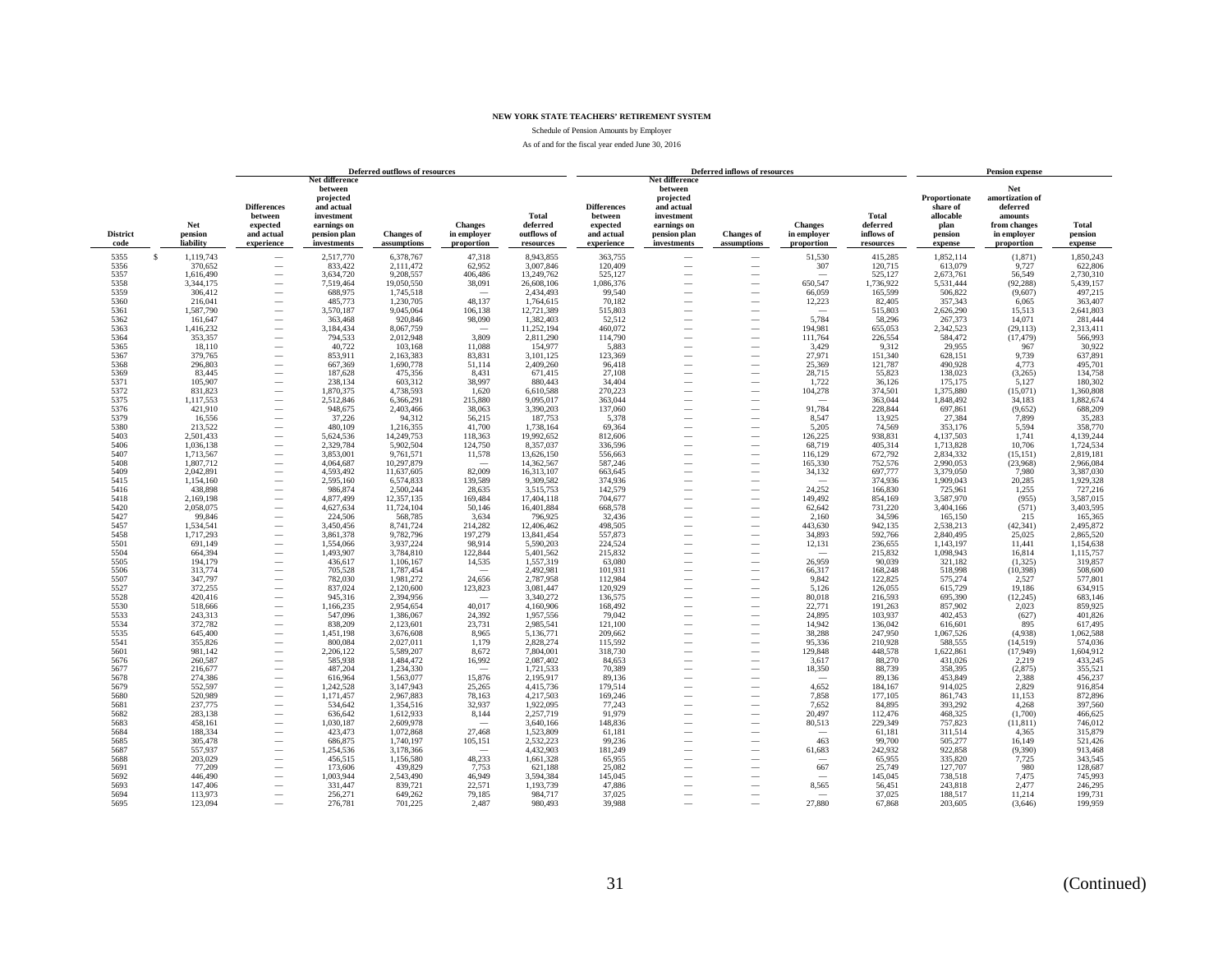Schedule of Pension Amounts by Employer

|                 |                        |                                                         |                                                                                                   | Deferred outflows of resources |                               |                                         | <b>Deferred inflows of resources</b>                    |                                                                                                   |                                                      |                                    |                                 | <b>Pension</b> expense                                    |                                                                              |                         |  |
|-----------------|------------------------|---------------------------------------------------------|---------------------------------------------------------------------------------------------------|--------------------------------|-------------------------------|-----------------------------------------|---------------------------------------------------------|---------------------------------------------------------------------------------------------------|------------------------------------------------------|------------------------------------|---------------------------------|-----------------------------------------------------------|------------------------------------------------------------------------------|-------------------------|--|
| <b>District</b> | Net<br>pension         | <b>Differences</b><br>between<br>expected<br>and actual | Net difference<br>between<br>projected<br>and actual<br>investment<br>earnings on<br>pension plan | <b>Changes</b> of              | <b>Changes</b><br>in employer | <b>Total</b><br>deferred<br>outflows of | <b>Differences</b><br>between<br>expected<br>and actual | Net difference<br>between<br>projected<br>and actual<br>investment<br>earnings on<br>pension plan | <b>Changes</b> of                                    | <b>Changes</b><br>in employer      | Total<br>deferred<br>inflows of | Proportionate<br>share of<br>allocable<br>plan<br>pension | Net<br>amortization of<br>deferred<br>amounts<br>from changes<br>in employer | <b>Total</b><br>pension |  |
| code            | liability              | experience                                              | investments                                                                                       | assumptions                    | proportion                    | resources                               | experience                                              | investments                                                                                       | assumptions                                          | proportion                         | resources                       | expense                                                   | proportion                                                                   | expense                 |  |
| 5801<br>s.      | 1.551.833              | $\overline{\phantom{0}}$                                | 3.489.337                                                                                         | 8.840.231                      |                               | 12.329.568                              | 504.122                                                 |                                                                                                   | $\overline{\phantom{a}}$                             | 366,975                            | 871,097                         | 2,566,815                                                 | (55,076)                                                                     | 2,511,739               |  |
| 5806<br>5807    | 882,801<br>310,735     | $\overline{\phantom{0}}$<br>$\overline{\phantom{0}}$    | 1,985,000<br>698,695                                                                              | 5,028,994<br>1,770,142         | 92,384<br>576,135             | 7,106,378<br>3,044,972                  | 286,783<br>100,944                                      | $\overline{\phantom{a}}$<br>$\overline{\phantom{a}}$                                              | $\overline{\phantom{a}}$<br>$\overline{\phantom{a}}$ | 34,660<br>4,961                    | 321,443<br>105,905              | 1,460,199<br>513,972                                      | 10,188<br>92,105                                                             | 1,470,387<br>606,077    |  |
| 5812            | 359,933                |                                                         | 809,318                                                                                           | 2,050,405                      | 991                           | 2,860,714                               | 116,926                                                 |                                                                                                   |                                                      | 21,117                             | 138,044                         | 595,348                                                   | (3,138)                                                                      | 592,209                 |  |
| 5813            | 450,151                | $\overline{\phantom{0}}$                                | 1,012,175                                                                                         | 2,564,345                      | 142,691                       | 3,719,212                               | 146,234                                                 | $\overline{\phantom{0}}$                                                                          | $\overline{\phantom{a}}$                             | 9,567                              | 155,801                         | 744,573                                                   | 21,656                                                                       | 766,229                 |  |
| 5817            | 1,337,899              | $\overline{\phantom{a}}$                                | 3,008,301                                                                                         | 7,621,525                      | 69,170                        | 10,698,996                              | 434,625                                                 | $\overline{\phantom{a}}$                                                                          | $\overline{\phantom{a}}$                             | 158,352                            | 592,976                         | 2,212,957                                                 | (16, 155)                                                                    | 2,196,801               |  |
| 5820            | 461,796                | $\overline{\phantom{a}}$                                | 1,038,361                                                                                         | 2,630,686                      | 337,073                       | 4,006,121                               | 150,017                                                 | $\overline{\phantom{0}}$                                                                          | $\overline{\phantom{a}}$                             | $\equiv$                           | 150,017                         | 763,836                                                   | 50,874                                                                       | 814,709                 |  |
| 5821<br>5822    | 637,225<br>845,806     | $\overline{\phantom{a}}$                                | 1,432,817<br>1,901,816                                                                            | 3,630,040<br>4,818,249         | 7,778<br>182,102              | 5,070,634<br>6.902.167                  | 207,006<br>274,765                                      | -                                                                                                 | $\overline{\phantom{a}}$                             | 171,516<br>21,037                  | 378,523<br>295,803              | 1,054,004<br>1,399,008                                    | (26, 337)<br>26,365                                                          | 1,027,668<br>1,425,373  |  |
| 5823            | 181,384                | $\overline{\phantom{0}}$                                | 407,847                                                                                           | 1,033,281                      | 97,028                        | 1,538,156                               | 58,924                                                  | $\overline{\phantom{a}}$                                                                          | $\overline{\phantom{a}}$                             | $\overline{\phantom{a}}$           | 58,924                          | 300,019                                                   | 13,899                                                                       | 313,918                 |  |
| 6001            | 1,766,555              | $\overline{\phantom{0}}$                                | 3,972,145                                                                                         | 10,063,423                     | 481,457                       | 14,517,025                              | 573,876                                                 |                                                                                                   |                                                      | 136,076                            | 709,952                         | 2,921,977                                                 | 59,000                                                                       | 2,980,977               |  |
| 6005            | 1,266,455              |                                                         | 2,847,657                                                                                         | 7,214,536                      |                               | 10,062,193                              | 411,416                                                 |                                                                                                   |                                                      | 257,925                            | 669,341                         | 2,094,785                                                 | (39, 846)                                                                    | 2,054,939               |  |
| 6008<br>6011    | 1,191,705<br>611,664   | $\overline{\phantom{a}}$                                | 2,679,579<br>1,375,342                                                                            | 6,788,709<br>3,484,428         | 172,558<br>69,821             | 9,640,847<br>4,929,591                  | 387,133<br>198,703                                      | -                                                                                                 | $\overline{\phantom{a}}$                             | 89,477<br>130,337                  | 476,609<br>329,040              | 1,971,143<br>1,011,725                                    | 15,606<br>(11,508)                                                           | 1,986,750<br>1,000,217  |  |
| 6018            | 618,132                | $\overline{\phantom{a}}$                                | 1,389,886                                                                                         | 3,521,274                      | 176,982                       | 5,088,141                               | 200,804                                                 | -                                                                                                 | $\overline{\phantom{a}}$                             | 21,781                             | 222,585                         | 1,022,423                                                 | 25,599                                                                       | 1,048,023               |  |
| 6022            | 704,084                |                                                         | 1,583,151                                                                                         | 4,010,909                      | 12,652                        | 5,606,712                               | 228,726                                                 |                                                                                                   |                                                      | 112,674                            | 341,400                         | 1,164,592                                                 | (16, 397)                                                                    | 1,148,195               |  |
| 6026            | 1,194,189              | $\overline{\phantom{0}}$                                | 2,685,165                                                                                         | 6,802,861                      | 266,558                       | 9,754,584                               | 387,940                                                 | $\overline{\phantom{a}}$                                                                          | $\overline{\phantom{a}}$                             | 17,794                             | 405,733                         | 1,975,252                                                 | 40,227                                                                       | 2,015,480               |  |
| 6027            | 1,841,283              | $\overline{\phantom{0}}$                                | 4,140,171                                                                                         | 10,489,118                     | 423,369                       | 15,052,658                              | 598,152                                                 | $\overline{\phantom{0}}$                                                                          | $\overline{\phantom{a}}$                             | 41,197                             | 639,349                         | 3,045,580                                                 | 51,057                                                                       | 3,096,636               |  |
| 6028<br>6036    | 1,468,135<br>325,246   |                                                         | 3,301,139<br>731,325                                                                              | 8,363,430<br>1,852,810         | 48,864<br>291,287             | 11,713,433<br>2,875,422                 | 476,932<br>105,658                                      |                                                                                                   |                                                      | 17,239                             | 494,171<br>105,658              | 2,428,373<br>537,975                                      | 4,281<br>44,907                                                              | 2,432,654<br>582,881    |  |
| 6040            | 452,283                |                                                         | 1,016,971                                                                                         | 2,576,493                      | 24,639                        | 3,618,103                               | 146,927                                                 |                                                                                                   |                                                      | 763                                | 147,690                         | 748,101                                                   | 3.295                                                                        | 751,396                 |  |
| 6041            | 647,195                | $\overline{\phantom{a}}$                                | 1,455,234                                                                                         | 3,686,832                      | 5,160                         | 5,147,226                               | 210,245                                                 | $\overline{\phantom{a}}$                                                                          | $\overline{\phantom{a}}$                             | 185,226                            | 395,471                         | 1,070,494                                                 | (28, 303)                                                                    | 1,042,191               |  |
| 6042            | 575,073                | $\overline{\phantom{a}}$                                | 1,293,067                                                                                         | 3,275,983                      | 21,280                        | 4,590,330                               | 186,816                                                 | $\overline{\phantom{a}}$                                                                          | $\overline{\phantom{a}}$                             | 131,137                            | 317,953                         | 951,202                                                   | (14, 312)                                                                    | 936,890                 |  |
| 6044            | 971,070<br>767,389     | $\overline{\phantom{0}}$                                | 2,183,475                                                                                         | 5,531,830<br>4,371,538         | 458,560                       | 8,173,865                               | 315,458<br>249,291                                      |                                                                                                   | $\overline{\phantom{a}}$                             | 239,337                            | 554,795<br>249,291              | 1,606,201<br>1,269,303                                    | 41,487                                                                       | 1,647,688               |  |
| 6048<br>6050    | 877,755                | $\overline{\phantom{a}}$                                | 1,725,494<br>1,973,655                                                                            | 5,000,251                      | 119,727<br>231,636            | 6,216,759<br>7,205,541                  | 285,144                                                 | -<br>$\overline{\phantom{a}}$                                                                     | $\overline{\phantom{a}}$<br>$\overline{\phantom{a}}$ | $\overline{\phantom{a}}$<br>6,645  | 291,789                         | 1,451,854                                                 | 16,844<br>35,460                                                             | 1,286,147<br>1,487,313  |  |
| 6051            | 2,014,952              | $\overline{\phantom{a}}$                                | 4,530,672                                                                                         | 11,478,451                     | 55,953                        | 16,065,077                              | 654,569                                                 | $\overline{\phantom{a}}$                                                                          | $\overline{\phantom{a}}$                             | 467,149                            | 1,121,719                       | 3,332,839                                                 | (67,768)                                                                     | 3,265,071               |  |
| 6052            | 1,469,668              |                                                         | 3,304,587                                                                                         | 8,372,167                      |                               | 11,676,754                              | 477,431                                                 |                                                                                                   |                                                      | 501,571                            | 979,001                         | 2,430,910                                                 | (75,065)                                                                     | 2,355,845               |  |
| 6056            | 5,846,293              | $\overline{\phantom{0}}$                                | 13,145,541                                                                                        | 33,304,208                     | 986,004                       | 47,435,752                              | 1,899,204                                               | -                                                                                                 | $\overline{\phantom{a}}$                             | 57,240                             | 1,956,444                       | 9,670,081                                                 | 149,965                                                                      | 9,820,046               |  |
| 6057<br>6061    | 1,120,843<br>2,195,864 | $\overline{\phantom{a}}$<br>$\overline{\phantom{a}}$    | 2,520,244<br>4,937,458                                                                            | 6,385,034<br>12,509,041        |                               | 8,905,278<br>17,446,499                 | 364,113<br>713,340                                      | $\overline{\phantom{a}}$<br>-                                                                     | $\overline{\phantom{a}}$<br>$\overline{\phantom{a}}$ | 23,002<br>370,181                  | 387,115<br>1,083,521            | 1,853,934<br>3,632,077                                    | (3, 447)<br>(55, 879)                                                        | 1,850,487<br>3,576,198  |  |
| 6065            | 2,556,180              | $\overline{\phantom{0}}$                                | 5,747,636                                                                                         | 14,561,627                     | 146,801                       | 20,456,063                              | 830,390                                                 |                                                                                                   | $\overline{\phantom{0}}$                             | 295,730                            | 1,126,121                       | 4,228,058                                                 | (27, 779)                                                                    | 4,200,279               |  |
| 6067            | 1,283,639              | $\overline{\phantom{0}}$                                | 2,886,295                                                                                         | 7,312,424                      | 199,873                       | 10,398,592                              | 416,998                                                 | $\overline{\phantom{0}}$                                                                          | $\overline{\phantom{a}}$                             |                                    | 416,998                         | 2,123,207                                                 | 28,716                                                                       | 2,151,923               |  |
| 6068            | 876,208                | $\overline{\phantom{a}}$                                | 1,970,177                                                                                         | 4,991,440                      |                               | 6,961,617                               | 284,642                                                 | $\overline{\phantom{a}}$                                                                          | $\overline{\phantom{a}}$                             | 103,586                            | 388,228                         | 1,449,295                                                 | (16, 322)                                                                    | 1,432,973               |  |
| 6074            | 1,487,513              | $\overline{\phantom{0}}$                                | 3,344,711                                                                                         | 8,473,819                      | 161,788                       | 11,980,318                              | 483,227                                                 | $\overline{\phantom{a}}$                                                                          |                                                      | 11,182                             | 494,409                         | 2,460,425                                                 | 22,750                                                                       | 2,483,175               |  |
| 6075<br>6078    | 1,157,032<br>2,771,097 | $\overline{\phantom{a}}$                                | 2,601,616<br>6.230.882                                                                            | 6,591,189<br>15,785,930        | 151,204<br>28,203             | 9,344,009<br>22.045.015                 | 375,869<br>900,208                                      | $\overline{\phantom{a}}$                                                                          | $\overline{\phantom{a}}$                             | 222.506                            | 375,869<br>1,122,713            | 1,913,792<br>4,583,542                                    | 22,263<br>(32,037)                                                           | 1,936,055               |  |
| 6079            | 1,298,787              | $\overline{\phantom{0}}$                                | 2,920,355                                                                                         | 7,398,715                      | 1,475                         | 10,320,545                              | 421,919                                                 | $\overline{\phantom{0}}$                                                                          | $\overline{\phantom{a}}$                             | 58,561                             | 480,480                         | 2,148,262                                                 | (9,008)                                                                      | 4,551,504<br>2,139,254  |  |
| 6091            | 5,655,539              | $\overline{\phantom{a}}$                                | 12,716,626                                                                                        | 32,217,552                     | 487,898                       | 45,422,076                              | 1,837,236                                               | -                                                                                                 | $\overline{\phantom{a}}$                             | 664,473                            | 2,501,710                       | 9,354,564                                                 | (40, 320)                                                                    | 9,314,244               |  |
| 6093            | 2,987,547              |                                                         | 6,717,577                                                                                         | 17,018,970                     | 757,992                       | 24,494,538                              | 970,523                                                 |                                                                                                   |                                                      |                                    | 970,523                         | 4,941,562                                                 | 110,360                                                                      | 5,051,922               |  |
| 6094<br>6095    | 1,775,755<br>741,013   | $\overline{\phantom{0}}$<br>$\overline{\phantom{a}}$    | 3,992,830<br>1,666,187                                                                            | 10,115,829<br>4,221,283        | 20.556<br>161,235             | 14,129,215<br>6,048,704                 | 576,865<br>240,723                                      | $\overline{\phantom{0}}$<br>$\overline{\phantom{a}}$                                              | $\overline{\phantom{a}}$<br>$\overline{\phantom{a}}$ | 344,251                            | 921,116<br>240,723              | 2,937,193<br>1,225,675                                    | (49, 146)<br>23,476                                                          | 2,888,047<br>1,249,151  |  |
| 6097            | 576,356                | $\overline{\phantom{a}}$                                | 1,295,951                                                                                         | 3,283,289                      |                               | 4,579,240                               | 187,233                                                 | $\overline{\phantom{a}}$                                                                          | $\overline{\phantom{a}}$                             | 120,211                            | 307,444                         | 953,323                                                   | (19,016)                                                                     | 934,307                 |  |
| 6099            | 742,567                | $\overline{\phantom{0}}$                                | 1,669,681                                                                                         | 4,230,133                      | 694,477                       | 6,594,291                               | 241,227                                                 |                                                                                                   | $\overline{\phantom{a}}$                             |                                    | 241,227                         | 1,228,245                                                 | 109,320                                                                      | 1,337,565               |  |
| 6104            | 1,189,630              | $\overline{\phantom{0}}$                                | 2,674,914                                                                                         | 6,776,890                      | 81,943                        | 9,533,747                               | 386,459                                                 | $\overline{\phantom{0}}$                                                                          | $\overline{\phantom{a}}$                             | 116.590                            | 503,049                         | 1,967,712                                                 | (7, 193)                                                                     | 1,960,519               |  |
| 6105            | 1,900,935              | $\overline{\phantom{0}}$                                | 4,274,302                                                                                         | 10,828,937                     | 102,675                       | 15,205,914                              | 617,530                                                 | $\overline{\phantom{0}}$                                                                          | $\overline{\phantom{a}}$                             | 455,395                            | 1,072,925                       | 3,144,248                                                 | (59, 458)                                                                    | 3,084,791               |  |
| 6109<br>6507    | 1,983,089<br>62,322    | $\overline{\phantom{0}}$<br>$\overline{\phantom{0}}$    | 4,459,026<br>140,133                                                                              | 11,296,935<br>355,028          | 829,433<br>19,941             | 16,585,394<br>515,103                   | 644,218<br>20,246                                       | -                                                                                                 |                                                      |                                    | 644,218<br>20,246               | 3,280,134<br>103,085                                      | 122,661<br>2,836                                                             | 3,402,796<br>105,920    |  |
| 6511            | 33,820                 | $\overline{\phantom{0}}$                                | 76,045                                                                                            | 192,659                        | 17,267                        | 285,971                                 | 10,987                                                  |                                                                                                   | $\overline{\phantom{0}}$                             | 5.102                              | 16,089                          | 55,940                                                    | 2.084                                                                        | 58,024                  |  |
| 7000            | 8,745,159              | $\overline{\phantom{0}}$                                | 19,663,716                                                                                        | 49,817,995                     |                               | 69,481,711                              | 2,840,918                                               | $\overline{\phantom{a}}$                                                                          | $\overline{\phantom{a}}$                             | 5,215,045                          | 8,055,963                       | 14,464,961                                                | (819, 363)                                                                   | 13,645,597              |  |
| 7500            | 86,994                 | $\overline{\phantom{0}}$                                | 195,608                                                                                           | 495,571                        | 3,328                         | 694,507                                 | 28,260                                                  | $\overline{\phantom{a}}$                                                                          | $\overline{\phantom{a}}$                             | 5,011                              | 33,272                          | 143,892                                                   | (147)                                                                        | 143,745                 |  |
| 7501            | 177,914                | $\overline{\phantom{0}}$                                | 400,045                                                                                           | 1,013,514                      | 115,678                       | 1,529,237                               | 57,797                                                  | $\overline{\phantom{0}}$                                                                          |                                                      |                                    | 57,797                          | 294,280                                                   | 16,556                                                                       | 310,836                 |  |
| 7502<br>8000    | 23,873<br>1,099,896    | $\overline{\phantom{0}}$<br>$\overline{\phantom{a}}$    | 53,678<br>2,473,144                                                                               | 135,994<br>6,265,707           | 7,108<br>234,732              | 196,780<br>8,973,583                    | 7,755<br>357,308                                        | $\overline{\phantom{a}}$<br>$\overline{\phantom{a}}$                                              | $\overline{\phantom{a}}$<br>$\overline{\phantom{a}}$ | 55,318<br>45,198                   | 63,074<br>402,506               | 39,487<br>1,819,286                                       | (7,918)<br>30,184                                                            | 31,569<br>1,849,470     |  |
| 8102            | 222,117                |                                                         | 499,436                                                                                           | 1,265,320                      |                               | 1,764,756                               | 72,156                                                  |                                                                                                   | $\overline{\phantom{0}}$                             | 52,043                             | 124,199                         | 367,393                                                   | (7, 430)                                                                     | 359,964                 |  |
| 8105            | 269,918                |                                                         | 606,918                                                                                           | 1,537,626                      | 223,022                       | 2,367,566                               | 87,685                                                  |                                                                                                   |                                                      |                                    | 87,685                          | 446,459                                                   | 34,584                                                                       | 481,043                 |  |
| 8110            | 461,458                | -                                                       | 1,037,601                                                                                         | 2,628,760                      |                               | 3,666,361                               | 149,908                                                 |                                                                                                   | $\overline{\phantom{a}}$                             | 164,124                            | 314,032                         | 763,277                                                   | (24, 687)                                                                    | 738,589                 |  |
| 8112<br>8113    | 105,533<br>112,914     | $\overline{\phantom{a}}$                                | 237,294<br>253,890                                                                                | 601,185<br>643,230             | 91,925<br>3,062               | 930,405<br>900,181                      | 34,283<br>36,681                                        | $\overline{\phantom{a}}$                                                                          |                                                      | $\overline{\phantom{a}}$<br>13,607 | 34,283<br>50,287                | 174,558<br>186,766                                        | 13,886<br>(1,772)                                                            | 188,444<br>184,993      |  |
| 8115            | 131,401                |                                                         | 295,458                                                                                           | 748,544                        | 67,432                        | 1,111,434                               | 42,686                                                  |                                                                                                   |                                                      | 18,450                             | 61,136                          | 217,344                                                   | 8,370                                                                        | 225,715                 |  |
| 8120            | 386,919                |                                                         | 869,997                                                                                           | 2,204,137                      |                               | 3,074,135                               | 125,693                                                 |                                                                                                   |                                                      | 280,965                            | 406,658                         | 639,985                                                   | (44, 718)                                                                    | 595,267                 |  |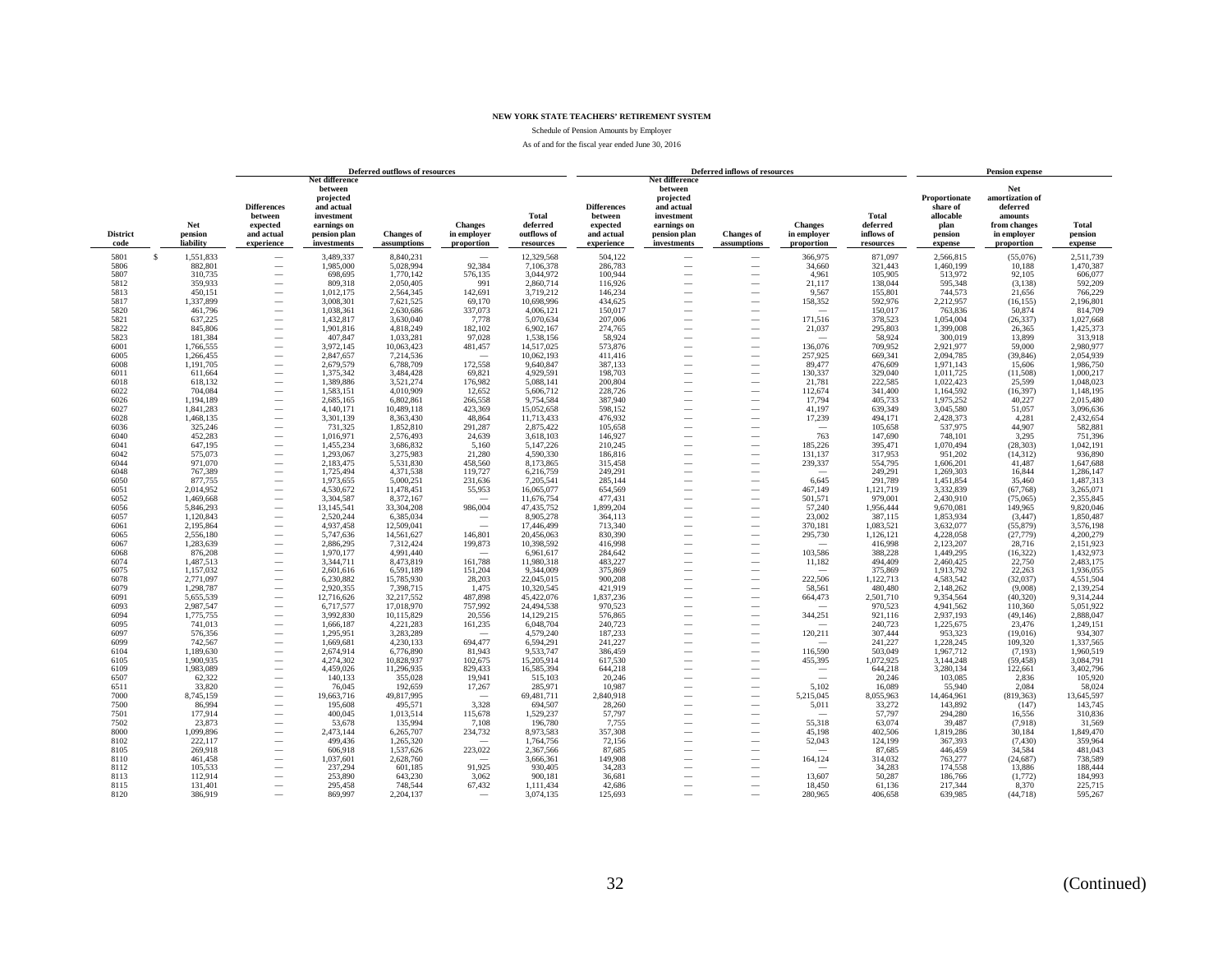Schedule of Pension Amounts by Employer

As of and for the fiscal year ended June 30, 2016

|                         |                          |                          |                          | Deferred outflows of resources |                                 |              |                          |                          | Deferred inflows of resources   |                                 |              |               | <b>Pension</b> expense |           |
|-------------------------|--------------------------|--------------------------|--------------------------|--------------------------------|---------------------------------|--------------|--------------------------|--------------------------|---------------------------------|---------------------------------|--------------|---------------|------------------------|-----------|
|                         |                          |                          | Net difference           |                                |                                 |              |                          | Net difference           |                                 |                                 |              |               |                        |           |
|                         |                          |                          | between                  |                                |                                 |              |                          | between                  |                                 |                                 |              |               | Net                    |           |
|                         |                          |                          | projected                |                                |                                 |              |                          | projected                |                                 |                                 |              | Proportionate | amortization of        |           |
|                         |                          | <b>Differences</b>       | and actual               |                                |                                 |              | <b>Differences</b>       | and actual               |                                 |                                 |              | share of      | deferred               |           |
|                         |                          | between                  | investment               |                                |                                 | <b>Total</b> | between                  | investment               |                                 |                                 | <b>Total</b> | allocable     | amounts                |           |
|                         | Net                      | expected                 | earnings on              |                                | <b>Changes</b>                  | deferred     | expected                 | earnings on              |                                 | <b>Changes</b>                  | deferred     | plan          | from changes           | Total     |
| <b>District</b>         | pension                  | and actual               | pension plan             | <b>Changes</b> of              | in employer                     | outflows of  | and actual               | pension plan             | <b>Changes</b> of               | in employer                     | inflows of   | pension       | in employer            | pension   |
| code                    | liability                | experience               | investments              | assumptions                    | proportion                      | resources    | experience               | investments              | assumptions                     | proportion                      | resources    | expense       | proportion             | expense   |
|                         |                          |                          |                          |                                |                                 |              |                          |                          |                                 |                                 |              |               |                        |           |
| 8124<br>$\mathbf{s}$    | 1,045,467                | $\overline{\phantom{0}}$ | 2,350,760                | 5,955,647                      | 15,433                          | 8,321,840    | 339,626                  | $\qquad \qquad$          | $\overline{\phantom{m}}$        | 163,802                         | 503,429      | 1,729,259     | (24, 199)              | 1,705,060 |
| 8129                    | 325.225                  | $\qquad \qquad$          | 731,278                  | 1,852,691                      | 150,915                         | 2,734,884    | 105,651                  | $\overline{\phantom{a}}$ | $\overline{\phantom{m}}$        | 197                             | 105,849      | 537,940       | 23,494                 | 561,434   |
| 8130                    | 1,412,696                | -                        | 3,176,484                | 8,047,616                      | 490,322                         | 11,714,422   | 458,923                  | -                        | $\overline{\phantom{a}}$        | $\hspace{0.1mm}-\hspace{0.1mm}$ | 458,923      | 2,336,675     | 77,074                 | 2,413,749 |
| 8131                    | 201,976                  | $\overline{\phantom{0}}$ | 454,148                  | 1,150,583                      | $\qquad \qquad -$               | 1,604,731    | 65,613                   | -                        | $\overline{\phantom{m}}$        | 38.738                          | 104,351      | 334,079       | (6,078)                | 328,000   |
| 8133                    | 293,344                  | $\overline{\phantom{0}}$ | 659,591                  | 1,671,073                      | 21,479                          | 2,352,143    | 95,295                   | -                        | $\overline{\phantom{m}}$        | 11,425                          | 106,719      | 485,206       | 1,844                  | 487,050   |
| 8134                    | 135,334                  | -                        | 304,302                  | 770,947                        | 81,773                          | 1,157,022    | 43,964                   | $\overline{\phantom{a}}$ | $\sim$                          | $\overline{\phantom{a}}$        | 43,964       | 223,849       | 11,773                 | 235,622   |
| 8135                    | 720,333                  | -                        | 1,619,688                | 4,103,477                      | 138,069                         | 5,861,234    | 234,005                  |                          | $\overline{\phantom{a}}$        | $\overline{\phantom{a}}$        | 234,005      | 1,191,470     | 20,610                 | 1,212,080 |
| 8140                    | 167,362                  | $\overline{\phantom{0}}$ | 376,318                  | 953,401                        | 11,345                          | 1,341,063    | 54,369                   |                          | $\sim$                          | 6,814                           | 61,183       | 276,826       | 893                    | 277,719   |
| 8142                    | 342,530                  | -                        | 770,188                  | 1,951,269                      | 6,469                           | 2,727,926    | 111,273                  |                          | $\overline{\phantom{a}}$        | 79,273                          | 190,546      | 566,563       | (11, 846)              | 554,717   |
| 8145                    | 279,437                  | $\qquad \qquad$          | 628,321                  | 1,591,851                      | 85,079                          | 2,305,251    | 90,777                   |                          | $\overline{\phantom{m}}$        | 54,994                          | 145,770      | 462,204       | 6,167                  | 468,370   |
| 8146                    | 773,809                  | -                        | 1,739,930                | 4,408,109                      | $\overline{\phantom{m}}$        | 6,148,039    | 251,377                  |                          | $\overline{\phantom{m}}$        | 98,057                          | 349,433      | 1,279,922     | (15, 635)              | 1,264,287 |
| 8149                    | 101,574                  | -                        | 228,393                  | 578,633                        | 78,077                          | 885,102      | 32,997                   |                          | $\overline{\phantom{m}}$        | $\overline{\phantom{a}}$        | 32,997       | 168,010       | 12,209                 | 180,219   |
| 8150                    | 1,436,930                | -                        | 3,230,975                | 8,185,671                      | 595,523                         | 12,012,169   | 466,796                  | -                        | $\overline{\phantom{m}}$        | 156,682                         | 623,478      | 2,376,760     | 74,789                 | 2,451,549 |
| 8151                    | 717,894                  | $\overline{\phantom{0}}$ | 1,614,203                | 4,089,582                      | 22,622                          | 5,726,406    | 233,212                  | -                        | $\hspace{0.1mm}-\hspace{0.1mm}$ | 113,640                         | 346,852      | 1,187,435     | (15, 121)              | 1,172,314 |
| 8153                    | 238,295                  | $\overline{\phantom{0}}$ | 535,813                  | 1,357,482                      | 503,219                         | 2,396,514    | 77,412                   | $\overline{\phantom{a}}$ | $\sim$                          | 231,248                         | 308,659      | 394,153       | 49,910                 | 444,063   |
| 8155                    | 413,360                  | -                        | 929,450                  | 2,354,760                      | 98,457                          | 3,382,666    | 134,282                  | $\overline{\phantom{a}}$ | $\overline{\phantom{a}}$        | 178,126                         | 312,408      | 683,719       | (15, 391)              | 668,328   |
| 8160                    | 343,667                  |                          | 772,745                  | 1,957,747                      | 329,945                         | 3,060,437    | 111,642                  |                          | $\sim$                          | 1,235                           | 112,877      | 568,444       | 51,985                 | 620,429   |
| 8162                    | 143,673                  | $\overline{\phantom{0}}$ | 323,053                  | 818,454                        |                                 | 1,141,507    | 46,673                   |                          | $\overline{\phantom{a}}$        | 67,213                          | 113,886      | 237,643       | (9,581)                | 228,062   |
| 8166                    | 1,878,726                | $\overline{\phantom{0}}$ | 4,224,363                | 10,702,418                     | 22,852                          | 14,949,633   | 610,315                  |                          |                                 | 165,364                         | 775,679      | 3,107,513     | (19, 289)              | 3,088,224 |
| 8167                    | 90,296                   | -                        | 203,033                  | 514,383                        | 636                             | 718,051      | 29,333                   |                          | $\overline{\phantom{m}}$        | 22,299                          | 51,632       | 149,354       | (3, 496)               | 145,858   |
| 8168                    | 138,493                  | -                        | 311,406                  | 788,947                        | $\overline{\phantom{m}}$        | 1,100,353    | 44,990                   |                          | $\overline{\phantom{m}}$        | 69,576                          | 114,567      | 229,076       | (10, 729)              | 218,346   |
| 8169                    | 145,056                  | -                        | 326,163                  | 826,333                        | 23,662                          | 1,176,158    | 47,122                   | -                        | $\overline{\phantom{m}}$        | 1,813                           | 48,935       | 239,931       | 3,001                  | 242,931   |
| 8170                    | 682,576                  | $\overline{\phantom{0}}$ | 1,534,791                | 3,888,390                      | $\overline{\phantom{m}}$        | 5,423,181    | 221,739                  | -                        | $\overline{\phantom{m}}$        | 312,929                         | 534,668      | 1,129,018     | (48, 471)              | 1,080,547 |
| 8400                    | 305,908                  |                          | 687,842                  | 1,742,646                      | 1,242                           | 2,431,730    | 99,376                   | $\overline{\phantom{a}}$ | $\overline{\phantom{a}}$        | 267,315                         | 366,691      | 505,988       | (42, 284)              | 463,704   |
| 8402                    | 121,078                  | -                        | 272,248                  | 689,739                        | 83,265                          | 1,045,252    | 39,333                   | $\overline{\phantom{a}}$ | $\overline{\phantom{a}}$        | 1,884                           | 41,217       | 200,270       | 13,149                 | 213,419   |
| 8403                    | 148,041                  | $\overline{\phantom{0}}$ | 332,873                  | 843,334                        | $\overline{\phantom{m}}$        | 1,176,207    | 48,092                   |                          | $\overline{\phantom{a}}$        | 100,397                         | 148,489      | 244,867       | (13,885)               | 230,982   |
| 8406                    | 108,548                  | -                        | 244,074                  | 618,361                        | 1,761                           | 864,196      | 35,263                   |                          | $\hspace{0.1mm}-\hspace{0.1mm}$ | 65,122                          | 100,385      | 179,545       | (10, 259)              | 169,286   |
| 8407                    | 646,696                  |                          | 1,454,112                | 3,683,992                      | 20,383                          | 5,158,487    | 210,083                  |                          |                                 | 443,348                         | 653,432      | 1,069,670     | (63, 363)              | 1,006,307 |
| 8409                    | 360,114                  | -                        | 809,726                  | 2,051,439                      | 921                             | 2,862,086    | 116,985                  |                          | $\hspace{0.1mm}-\hspace{0.1mm}$ | 166,058                         | 283,043      | 595,648       | (26, 102)              | 569,546   |
| 8410                    | 151,383                  | -                        | 340,388                  | 862,374                        | $\overline{\phantom{m}}$        | 1,202,762    | 49,178                   |                          | $\overline{\phantom{m}}$        | 103,483                         | 152,660      | 250,395       | (15,691)               | 234,705   |
| 8412                    | 338,027                  | $\overline{\phantom{0}}$ | 760,063                  | 1,925,619                      | $\overline{\phantom{m}}$        | 2,685,683    | 109,810                  |                          | $\overline{\phantom{a}}$        | 173,881                         | 283,692      | 559,115       | (27, 480)              | 531,635   |
| 8413                    | 48,501                   | -                        | 109,055                  | 276,290                        | 107,187                         | 492,531      | 15,756                   | -                        | $\overline{\phantom{m}}$        | 5,797                           | 21,553       | 80,222        | 16,496                 | 96,719    |
| 8415                    | 279,918                  | -                        | 629,402                  | 1,594,589                      | $\overline{\phantom{a}}$        | 2,223,991    | 90,933                   |                          | $\overline{\phantom{a}}$        | 200,616                         | 291,549      | 462,999       | (29, 107)              | 433,891   |
| 8416                    | 139,137                  | -                        | 312,854                  | 792,615                        | 28,789                          | 1,134,258    | 45,200                   |                          | $\overline{\phantom{a}}$        | 1,932                           | 47,131       | 230,141       | 4,225                  | 234,365   |
| 8419                    | 145,977                  |                          | 328,234                  | 831,580                        | 22,856                          | 1,182,670    | 47,422                   |                          | $\overline{\phantom{a}}$        | 10,975                          | 58,396       | 241,454       | 1,350                  | 242,804   |
| 8420                    | 223,873                  | $\overline{\phantom{0}}$ | 503,384                  | 1,275,324                      | 70,843                          | 1,849,552    | 72,727                   |                          | $\overline{\phantom{a}}$        | 28,978                          | 101,705      | 370,298       | 7,351                  | 377,649   |
| 8421                    | 137,430                  | $\overline{\phantom{0}}$ | 309,015                  | 782,890                        | 47,650                          | 1,139,554    | 44,645                   |                          |                                 | 11,167                          | 55,812       | 227,317       | 6,175                  | 233,492   |
| 8422                    | 139,333                  | -                        | 313,294                  | 793,729                        | $\overline{\phantom{m}}$        | 1,107,023    | 45,263                   |                          | $\hspace{0.1mm}-\hspace{0.1mm}$ | 74,673                          | 119,936      | 230,464       | (11, 340)              | 219,124   |
| 8423                    | 117,034                  | -                        | 263,153                  | 666,698                        | 21,317                          | 951,168      | 38,019                   |                          | $\overline{\phantom{a}}$        | 93,547                          | 131,566      | 193,580       | (12, 187)              | 181,393   |
| 8424                    | 72,240                   | $\overline{\phantom{0}}$ | 162,434                  | 411,525                        | 2,537                           | 576,496      | 23,468                   | -                        | $\overline{\phantom{m}}$        | 39,079                          | 62,547       | 119,489       | (5,687)                | 113,802   |
| 8425                    | 138,505                  | -                        | 311,431                  | 789,010                        | $\overline{\phantom{m}}$        | 1,100,441    | 44,994                   |                          | $\overline{\phantom{m}}$        | 95,297                          | 140,291      | 229,094       | (14,901)               | 214,193   |
| 8426                    | 100,401                  | -                        | 225,755                  | 571,950                        | 19,646                          | 817,352      | 32,616                   | $\overline{\phantom{a}}$ | $\overline{\phantom{a}}$        | 55,195                          | 87,811       | 166,069       | (6, 173)               | 159,896   |
| 8427                    | 48,745                   | -                        | 109,605                  | 277,684                        | 15,244                          | 402,533      | 15,835                   |                          | $\overline{\phantom{a}}$        | 2,080                           | 17,915       | 80,627        | 1,749                  | 82,376    |
| 8428                    | 224,475                  | $\overline{\phantom{0}}$ | 504,737                  | 1,278,750                      | $\qquad \qquad -$               | 1,783,487    | 72,922                   |                          |                                 | 21,883                          | 94,805       | 371,293       | (3, 432)               | 367,861   |
| 8429                    | 123,884                  | -                        | 278,557                  | 705,723                        | $\hspace{0.1mm}-\hspace{0.1mm}$ | 984,279      | 40,244                   |                          | $\hspace{0.1mm}-\hspace{0.1mm}$ | 158,790                         | 199,035      | 204,911       | (23, 131)              | 181,780   |
| 8430                    | 110,128                  |                          | 247,625                  | 627,356                        |                                 | 874,981      | 35,776                   |                          |                                 | 141,473                         | 177,249      | 182,157       | (20, 935)              | 161,222   |
| 8431                    | 98.174                   | -                        | 220,747                  | 559,261                        | $\overline{\phantom{a}}$        | 780,008      | 31,892                   |                          | $\overline{\phantom{a}}$        | 230,018                         | 261,911      | 162,385       | (35, 537)              | 126,848   |
| 8432                    | 84,328                   | $\overline{\phantom{0}}$ | 189,615                  | 480,389                        | $\overline{\phantom{m}}$        | 670,004      | 27,395                   |                          | $\overline{\phantom{m}}$        | 462,097                         | 489,491      | 139,484       | (74, 532)              | 64,952    |
| <b>Closed Districts</b> | $\overline{\phantom{a}}$ |                          | $\overline{\phantom{a}}$ | $\sim$                         | 941.457                         | 941,457      | $\overline{\phantom{a}}$ |                          | $\overline{\phantom{a}}$        | 12,538                          | 12.538       | $\sim$        | 129,027                | 129,027   |
|                         |                          |                          |                          |                                |                                 |              |                          |                          |                                 |                                 |              |               |                        |           |

See accompanying notes to schedule of employer allocations and schedule of pension amounts by employer.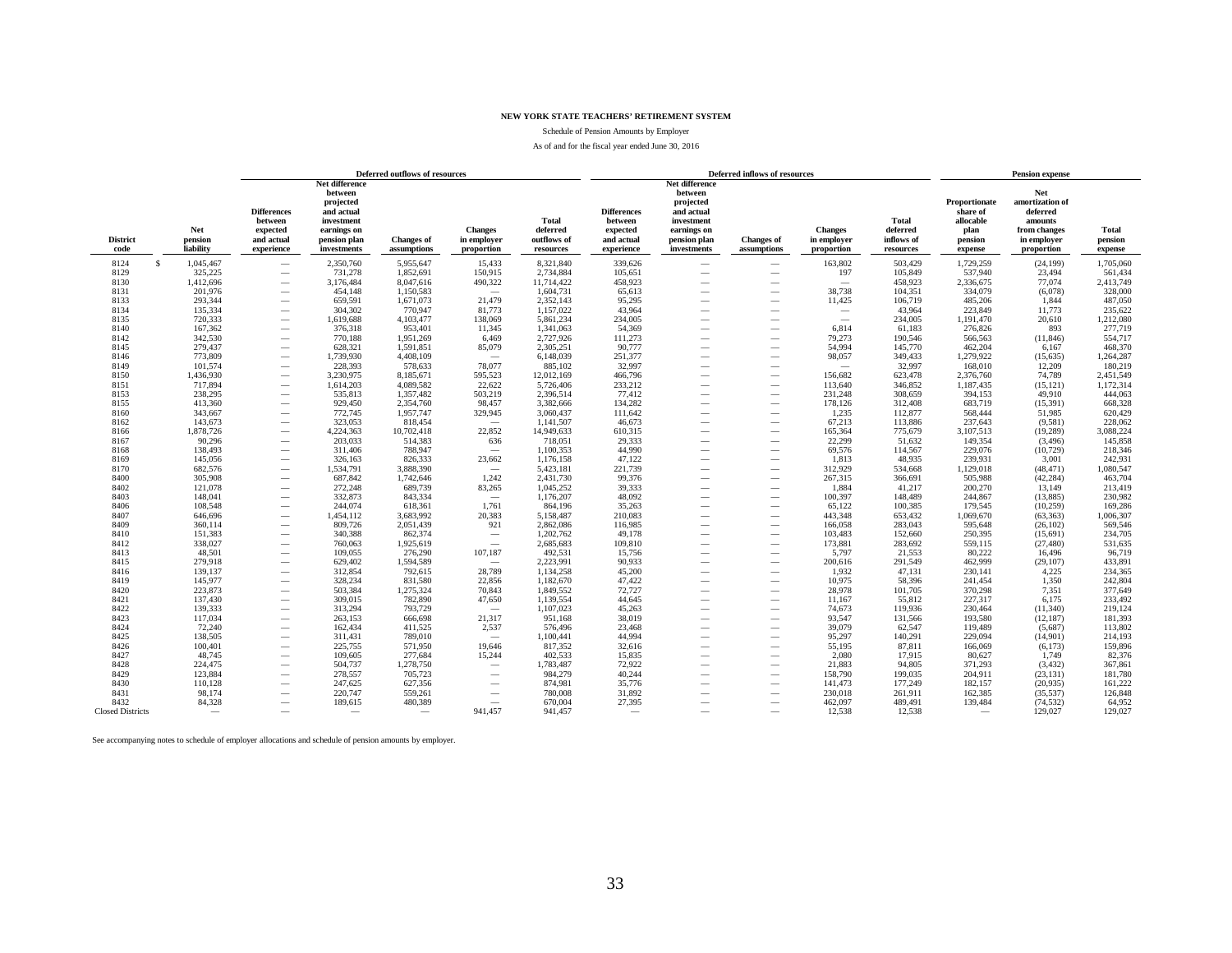Notes to Schedule of Employer Allocations and Schedule of Pension Amounts by Employer

June 30, 2016

#### **(1) Plan Description**

The New York State Teachers' Retirement System (NYSTRS or the System) was created and exists pursuant to Article 11 of the New York State Education Law. The System is the administrator of a cost-sharing, multiple-employer public employee retirement system (PERS), administered by a 10-member Board to provide pension and ancillary benefits to teachers employed by participating employers in the State of New York, excluding New York City. For additional Plan information please refer to the NYSTRS Comprehensive Annual Financial Report which can be found on the System's website located at www.nystrs.org.

#### *(a) Benefits*

The benefits provided to members of the System are established by New York State law and may be amended only by the Legislature with the Governor's approval. Benefit provisions vary depending on date of membership and are subdivided into the following six classes:

#### **Tier 1**

Members who last joined prior to July 1, 1973 are covered by the provisions of Article 11 of the Education Law.

### **Tier 2**

Members who last joined on or after July 1, 1973 and prior to July 27, 1976 are covered by the provisions of Article 11 of the Education Law and Article 11 of the Retirement and Social Security Law (RSSL).

### **Tier 3**

Members who last joined on or after July 27, 1976 and prior to September 1, 1983 are covered by the provisions of Article 14 and Article 15 of the RSSL.

### **Tier 4**

Members who last joined on or after September 1, 1983 and prior to January 1, 2010 are covered by the provisions of Article 15 of the RSSL.

#### **Tier 5**

Members who joined on or after January 1, 2010 and prior to April 1, 2012 are covered by the provisions of Article 15 of the RSSL.

### **Tier 6**

Members who joined on or after April 1, 2012 are covered by the provisions of Article 15 of the RSSL.

#### *(b) Service Retirements*

Tier 1 members are eligible, beginning at age 55, for a service retirement allowance of approximately 2% per year of credited service times final average salary.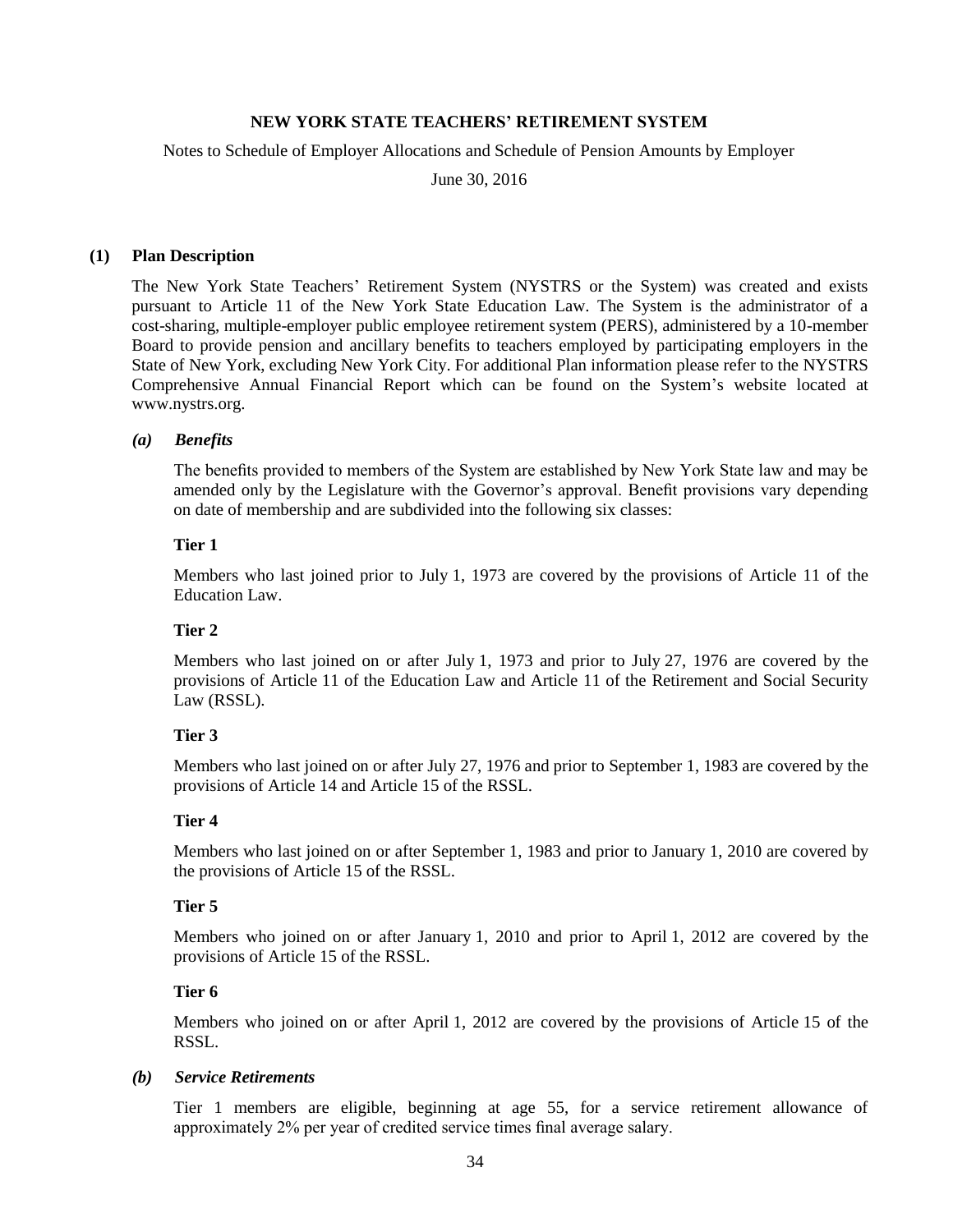Notes to Schedule of Employer Allocations and Schedule of Pension Amounts by Employer

June 30, 2016

Under Article 19 of the RSSL, eligible Tiers 1 and 2 members can receive additional service credit of one-twelfth of a year for each year of retirement credit as of the date of retirement or death up to a maximum of two additional years.

Tiers 2 through 5 are eligible for the same but with the following limitations: (1) Tiers 2 through 4 members receive an unreduced benefit for retirement at age 62 or retirement at ages 55 through 61 with 30 years of service or a reduced benefit for retirement at ages 55 through 61 with less than 30 years of service. (2) Tier 5 members receive an unreduced benefit for retirement at age 62 or retirement at ages 57 through 61 with 30 years of service. They receive a reduced benefit for retirement at ages 55 and 56 regardless of service credit, or ages 57 through 61 with less than 30 years of service.

Tier 6 members are eligible for a service retirement allowance of 1.75% per year of credited service for the first 20 years of service plus 2% per year for years of service in excess of 20 years times final average salary. Tier 6 members receive an unreduced benefit for retirement at age 63. They receive a reduced benefit at ages 55 through 62 regardless of service credit.

#### *(c) Vested Benefits*

Retirement benefits vest after 5 years of credited service except for Tiers 5 and 6 where 10 years of credited service are required. Benefits are payable at age 55 or greater with the limitations noted for service retirements above.

#### *(d) Disability Retirement*

Members are eligible for disability retirement benefits after 10 years of credited New York State service except for Tier 3 where disability retirement is permissible after 5 years of credited New York State service pursuant to the provisions of Article 14 of the RSSL. The Tier 3 benefit is integrated with Social Security.

#### *(e) Death Benefits*

Death benefits are paid to the beneficiary of active members who die in service. The benefit is based on final salary and the number of years of credited service.

#### *(f) Prior Service*

After 2 years of membership, members of all tiers may claim and receive credit for prior New York State public or teaching service. Only Tiers 1 and 2 members may, under certain conditions, claim out of state service.

#### *(g) Tier Reinstatement*

In accordance with Chapter 640 of the Laws of 1998, any active member who had a prior membership may elect to be reinstated to their original date and Tier of membership.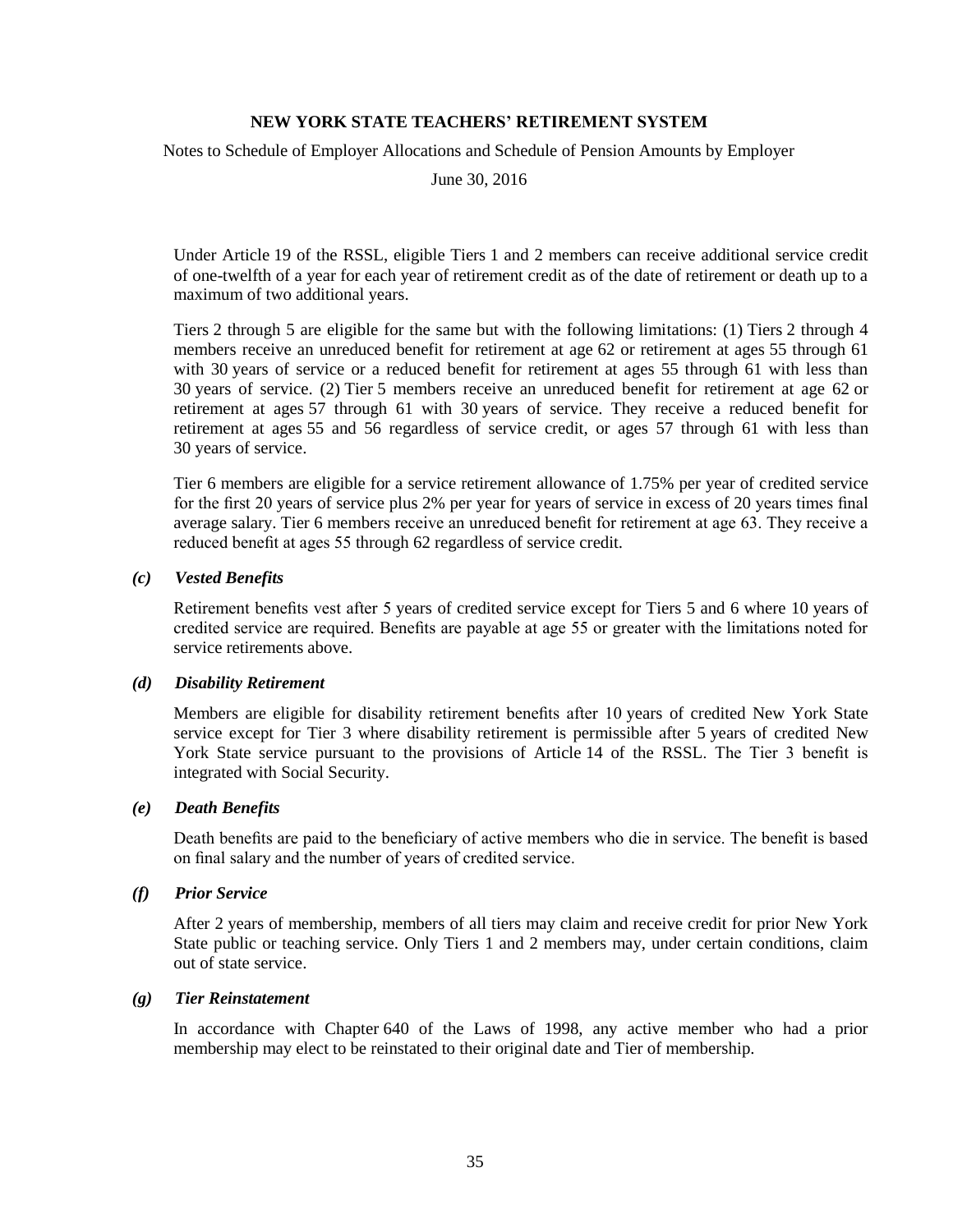Notes to Schedule of Employer Allocations and Schedule of Pension Amounts by Employer

June 30, 2016

#### *(h) Permanent Cost of Living Adjustment (COLA)*

Section 532-a of the Education Law provides a permanent cost-of-living benefit to both current and future retired members. This benefit will be paid commencing September of each year to retired members who have attained age 62 and have been retired for 5 years or attained age 55 and have been retired for 10 years. Disability retirees must have been retired for 5 years, regardless of age, to be eligible. The annual COLA percentage is equal to 50% of the increase in the consumer price index, not to exceed 3% nor be lower than 1%. It is applied to the first eighteen thousand dollars of the annual benefit. The applicable percentage payable beginning September 2016 is 1.0%.

Members who retired prior to July 1, 1970 are eligible for a minimum benefit of seventeen thousand five hundred dollars for 35 years of credited full-time New York State service. Certain members who retire pursuant to the provisions of Article 14 of the RSSL are eligible for automatic cost-of-living supplementation based on the increase in the consumer price index with a maximum per annum increase of 3%.

#### **(2) Contributions**

#### *(a) Employer Contributions*

Pursuant to Article 11 of the New York State Education Law, employers are required to contribute at an actuarially determined rate adopted annually by the Retirement Board. The actuarially determined contribution rate applicable to 2015-16 salaries was 13.26%. A reconciliation of total required employer contributions presented in the Schedule of Employer Allocations and additions from employer contributions per the System's Statement of Changes in Fiduciary Net Position for fiscal year June 30, 2016 is as follows:

| Total required employer contributions | \$2,046,151,737 |
|---------------------------------------|-----------------|
| Miscellaneous billing adjustments     | 410,241         |
| Additions from employer contributions | \$2,046,561,978 |

#### *(b) Member Contributions*

Tier 3 and Tier 4 members are required by law to contribute 3% of salary to the System. Effective October 2000, contributions were eliminated for Tiers 3 and 4 members with 10 or more years of service or membership. Effective January 1, 2010, Tier 5 members are required by law to contribute 3.5% of salary throughout their active membership. Effective April 1, 2012, Tier 6 members are required by law to contribute between 3% and 6% of salary throughout their active membership in accordance with a schedule based upon salary earned. Pursuant to Article 14 and Article 15 of the RSSL, those member contributions are used to help fund the benefits provided by the System. However, if a member dies or leaves covered employment with less than 5 years of credited service for Tiers 3 and 4, or 10 years of credited service for Tiers 5 and 6, the member contributions with interest calculated at 5% per annum are refunded to the employee or designated beneficiary. Eligible Tier 1 and Tier 2 members may make member contributions under certain conditions pursuant to the provisions of Article 11 of the Education Law and Article 11 of the RSSL. Upon termination of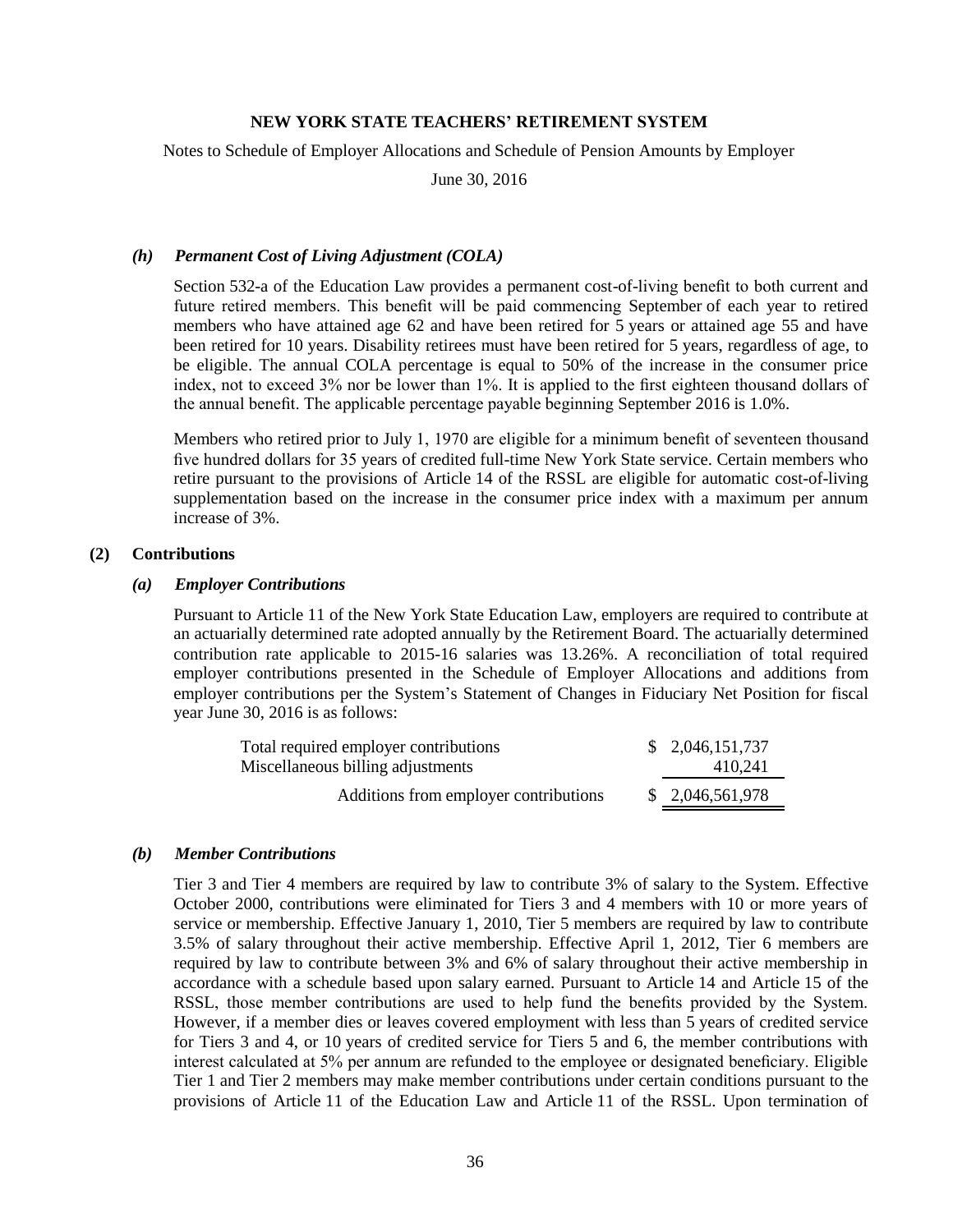Notes to Schedule of Employer Allocations and Schedule of Pension Amounts by Employer

June 30, 2016

membership, such accumulated member contributions are refunded. At retirement, such accumulated member contributions can be withdrawn or are paid as a life annuity.

### **(3) Basis of Presentation**

The Schedule of Employer Allocations and Schedule of Pension Amounts by Employer (collectively, "the Schedules") present amounts that are elements of the financial statements of the System or of its participating employers. Accordingly, they do not purport to be a complete presentation of the financial position or changes in financial position of either the System or its participating employers. The amounts presented in the Schedules were prepared in accordance with U.S. generally accepted accounting principles. Such preparation requires management of the System to make a number of estimates and assumptions relating to the reported amounts. Due to the inherent nature of these estimates, actual results could differ from those estimates.

#### **(4) Employer Allocation Percentages**

The employer allocation percentages presented in the Schedule of Employer Allocations and applied to amounts presented in the Schedule of Pension Amounts by Employer are based on the ratio of each employer's actuarially determined contribution to the System's total actuarially determined employer contribution for the fiscal year ended June 30, 2016. The employer allocation percentages have been rounded for presentation purposes. Therefore, use of these percentages to recalculate individual employer amounts presented in the Schedule of Pension Amounts by Employer may result in immaterial differences due to this rounding.

#### **(5) Summary of Significant Accounting Policies**

The System's financial statements from which the System's fiduciary net position is determined are prepared using the accrual basis of accounting. Plan member contributions are recognized in the period in which the contributions are due. Employer contributions are recognized when due and the employer has a legal requirement to provide the contributions. Benefits and refunds are recognized when due and payable in accordance with the terms of the plan. Plan investments are reported at fair value. For detailed information on how investments are valued, please refer to the System's annual report.

#### **(6) Collective Net Pension Liability and Actuarial Information**

The components of the collective net pension liability of the participating school districts at June 30, 2016 are as follows:

| Total pension liability<br>System fiduciary net position                    | 108,577,184,039<br>107,506,142,099 |
|-----------------------------------------------------------------------------|------------------------------------|
| School districts' net pension liability                                     | 1,071,041,940                      |
| System fiduciary net position as a percentage of<br>total pension liability | 99.01%                             |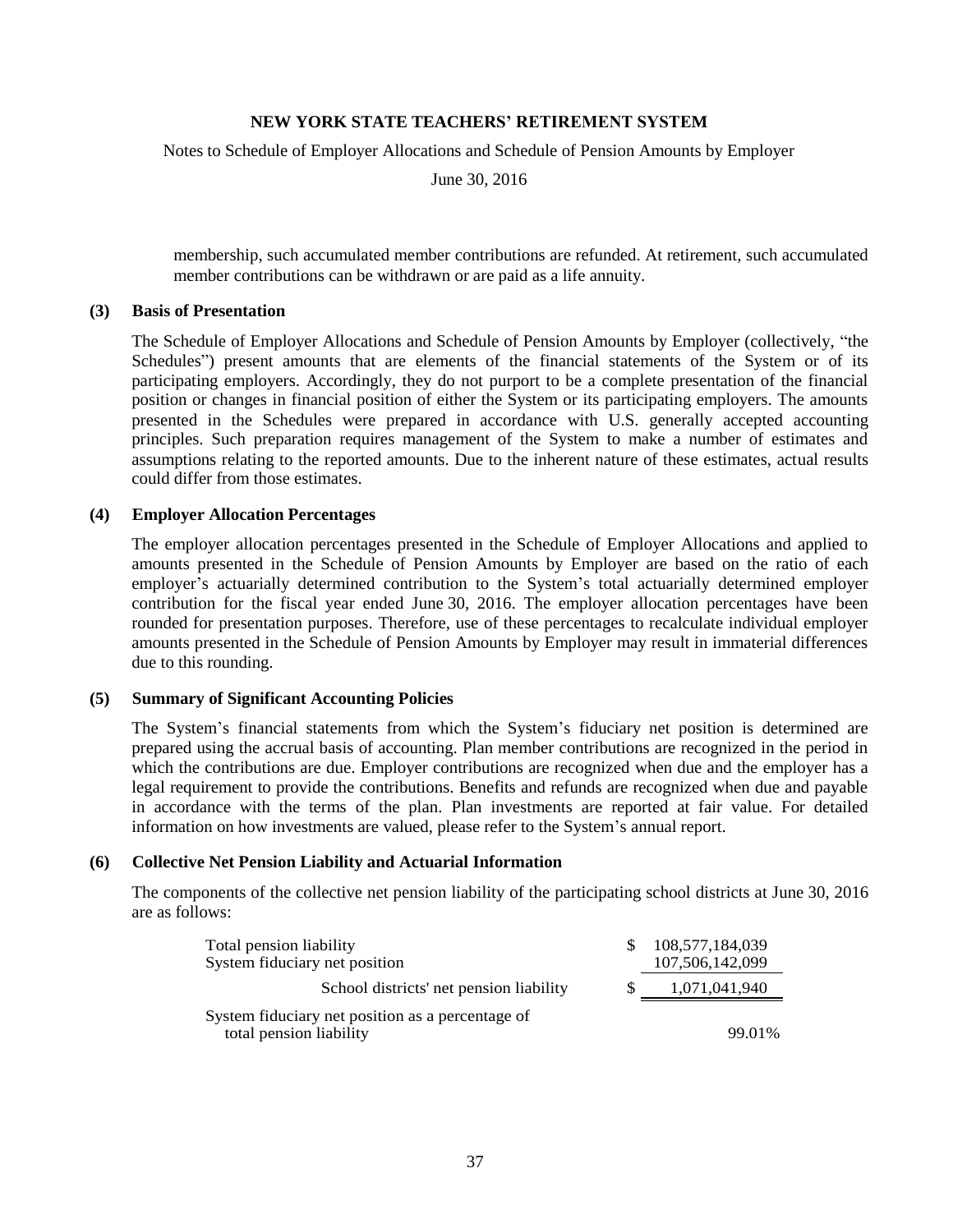Notes to Schedule of Employer Allocations and Schedule of Pension Amounts by Employer

June 30, 2016

#### *(a) Actuarial Assumptions*

The total pension liability for the June 30, 2016 measurement date was determined by an actuarial valuation as of June 30, 2015, with update procedures used to roll forward the total pension liability to June 30, 2016, using the following assumptions:

| Inflation                  | 2.5%                                                                                     |                                             |  |  |  |  |
|----------------------------|------------------------------------------------------------------------------------------|---------------------------------------------|--|--|--|--|
| Projected salary increases |                                                                                          | Rates of increase differ based on service.  |  |  |  |  |
|                            | NYSTRS member experience.                                                                | They have been calculated based upon recent |  |  |  |  |
|                            | <b>Service</b>                                                                           | Rate                                        |  |  |  |  |
|                            |                                                                                          | 4.72%                                       |  |  |  |  |
|                            | 15                                                                                       | 3.46%                                       |  |  |  |  |
|                            | 25                                                                                       | 2.37%                                       |  |  |  |  |
|                            | 35                                                                                       | 1.90%                                       |  |  |  |  |
| Projected COLAs            | 1.5% compounded annually                                                                 |                                             |  |  |  |  |
| Investment rate of return  | 7.5% compounded annually, net of pension plan<br>investment expense, including inflation |                                             |  |  |  |  |

Annuitant mortality rates are based on plan member experience, with adjustments for mortality improvements based on Society of Actuaries Scale MP2014, applied on a generational basis. Active member mortality rates are based on plan member experience.

The actuarial assumptions were based on the results of an actuarial experience study for the period of July 1, 2009 and June 30, 2014.

The long-term expected rate of return on pension plan investments was determined in accordance with Actuarial Standard of Practice (ASOP) No. 27, *Selection of Economic Assumptions for Measuring Pension Obligations*. ASOP No. 27 provides guidance on the selection of an appropriate assumed investment rate of return. Consideration was given to expected future real rates of return (expected returns, net of pension plan investment expense and inflation) for each major asset class as well as historical investment data and plan performance.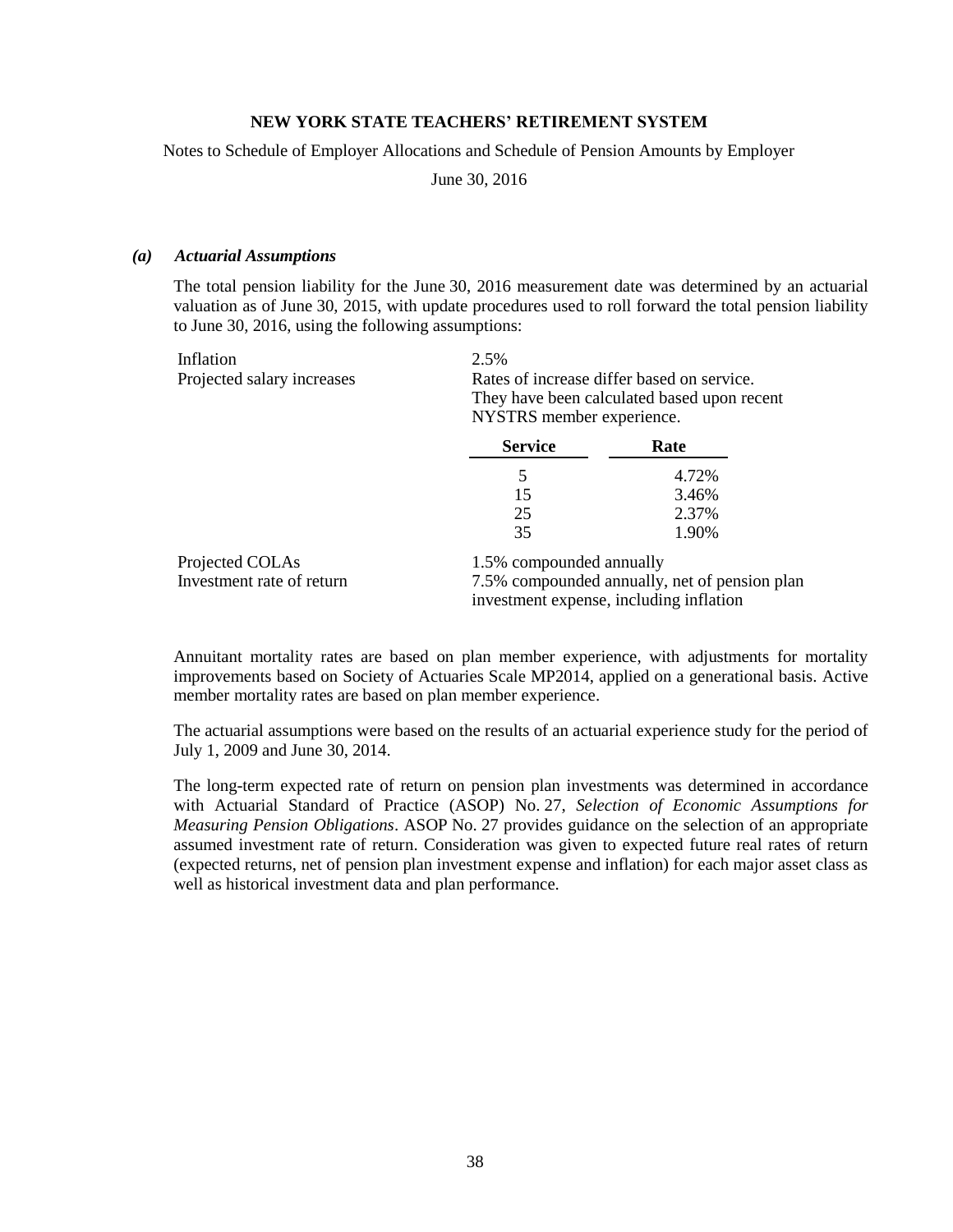Notes to Schedule of Employer Allocations and Schedule of Pension Amounts by Employer

June 30, 2016

Best estimates of arithmetic real rates of return for each major asset class included in the System's target asset allocation as of the valuation date of June 30, 2015 is summarized in the following table:

|                                  | <b>Target</b><br>allocation | Long-term expected<br>real rate of return* |
|----------------------------------|-----------------------------|--------------------------------------------|
| Asset class:                     |                             |                                            |
| Domestic equities                | 37%                         | 6.1%                                       |
| International equities           | 18                          | 7.3                                        |
| Real estate                      | 10                          | 5.4                                        |
| Private equities                 |                             | 9.2                                        |
| Total equities                   | 72                          |                                            |
| Domestic fixed income securities | 17                          | 1.0                                        |
| Global fixed income securities   | 2                           | 0.8                                        |
| Mortgages                        | 8                           | 3.1                                        |
| Short-term                       |                             | 0.1                                        |
| Total fixed income               | 28                          |                                            |
| Total                            | 100%                        |                                            |
|                                  |                             |                                            |

\* Real rates of return are net of a long-term inflation assumption of 2.1% for 2015.

#### *(b) Discount Rate*

The discount rate used to measure the total pension liability as of June 30, 2016 was 7.5%. The projection of cash flows used to determine the discount rate assumed that contributions from plan members will be made at the current member contribution rates and that contributions from school districts will be made at statutorily required rates, actuarially determined. Based on those assumptions, the System's fiduciary net position was projected to be available to make all projected future benefit payments of current plan members. Therefore, the long-term expected rate of return on pension plan investments was applied to all periods of projected benefit payments to determine the total pension liability.

#### *(c) Sensitivity of the Collective Net Pension Liability (Asset) to Changes in the Discount Rate*

The following presents the collective net pension liability (asset) of the NYSTRS participating school districts as of June 30, 2016 calculated using the discount rate of 7.5%, as well as what the school districts' net pension liability (asset) would be if it were calculated using a discount rate that is 1-percentage-point lower  $(6.5\%)$  or 1-percentage-point higher  $(8.5\%)$  than the current rate:

| 1% Decrease<br>$(6.5\%)$ | <b>Current Discount</b><br><b>Rate</b> $(7.5\%)$ | 1% Increase<br>$(8.5\%)$      |
|--------------------------|--------------------------------------------------|-------------------------------|
| \$13,974,176,338         | 1.071.041.940                                    | $\frac{1}{2}$ (9,751,430,833) |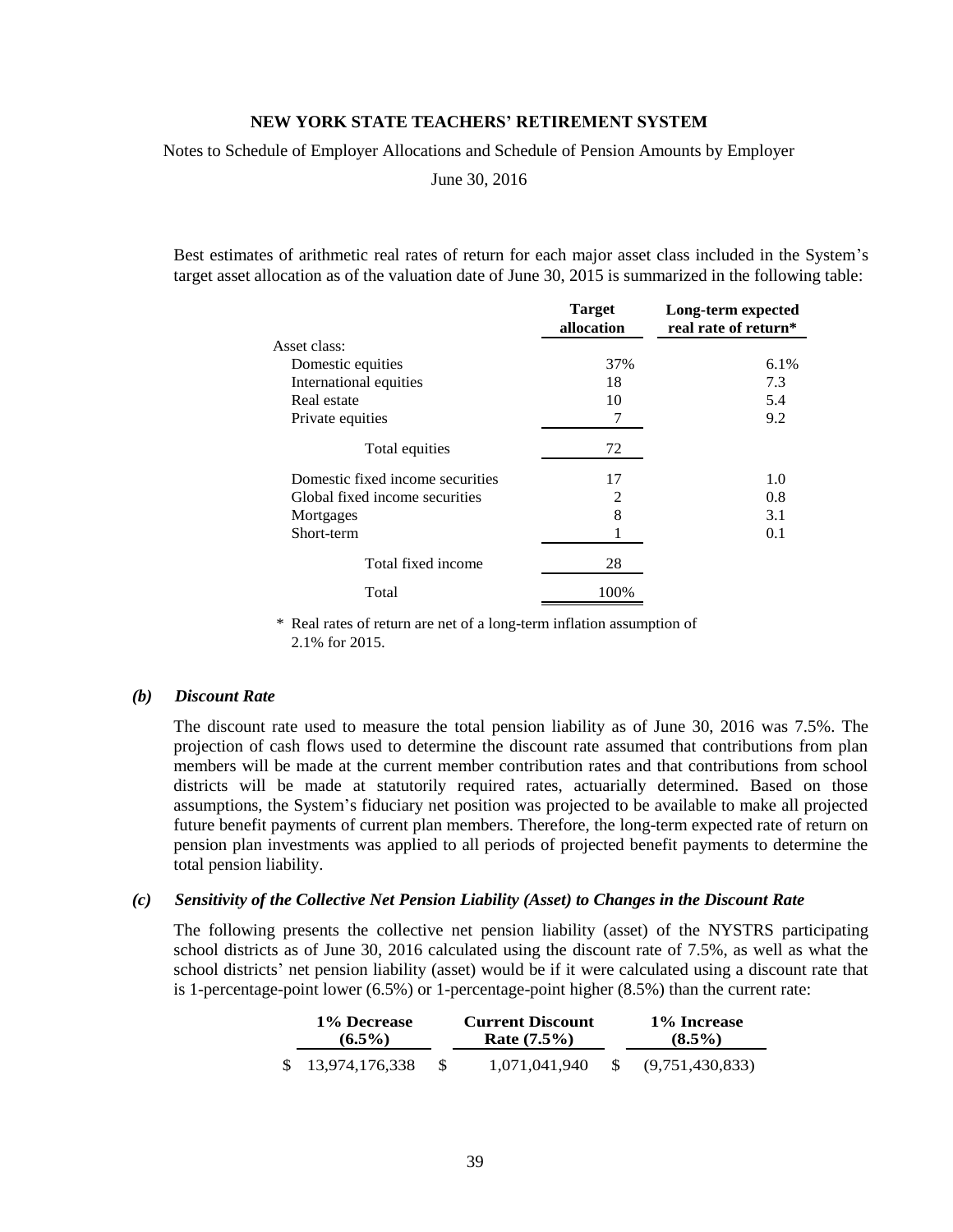Notes to Schedule of Employer Allocations and Schedule of Pension Amounts by Employer

June 30, 2016

#### **(7) Collective Deferred Outflows of Resources and Deferred Inflows of Resources**

Annual changes to the net pension liability resulting from differences between expected and actual experience with regard to economic and demographic factors and from changes of assumptions about future economic or demographic factors or other inputs are deferred and amortized over a closed period equal to the average of the expected service lives of all employees that are provided with pension benefits determined for the period during which the changes occurred. Differences between projected and actual earnings on pension plan investments are amortized over a closed 5-year period. The following presents a summary of changes in the collective deferred outflows of resources and deferred inflows of resources (excluding employer-specific amounts) for the year ended June 30, 2016:

| Deferred Outflows<br>of Resources                                                       | Measurement<br><b>Period</b><br>July 1-June 30 | Amortization<br>Period |              | <b>Beginning</b><br><b>balance</b><br>on prior<br>measurement<br>period deferrals | <b>Current</b><br>measurement<br>period<br>additions |     | <b>Amortization of</b><br>amounts<br>recognized<br>in current period<br>pension expense | End of year<br>balance                            |
|-----------------------------------------------------------------------------------------|------------------------------------------------|------------------------|--------------|-----------------------------------------------------------------------------------|------------------------------------------------------|-----|-----------------------------------------------------------------------------------------|---------------------------------------------------|
| Changes of assumptions                                                                  | 2016                                           | 7.2                    |              | ٠                                                                                 | 7,085,423,311 \$                                     |     | $(984,086,571)$ \$                                                                      | 6,101,336,740                                     |
| Total                                                                                   |                                                |                        |              | ٠                                                                                 | 7,085,423,311                                        |     | (984,086,571)                                                                           | 6,101,336,740                                     |
| Net difference between projected<br>and actual earnings on pension<br>plan investments: | 2014<br>2015<br>2016                           | 5<br>5<br>5            |              | (5,610,976,489)<br>2,327,650,869                                                  | 5,503,972,833                                        |     | 1,870,325,497<br>(581, 912, 718)<br>(1,100,794,567)                                     | (3,740,650,992)<br>1,745,738,151<br>4,403,178,266 |
| Total                                                                                   |                                                |                        |              | (3,283,325,620)                                                                   | 5,503,972,833                                        |     | 187,618,212                                                                             | 2,408,265,425                                     |
| Total deferred outflows of resources                                                    |                                                |                        |              | $(3,283,325,620)$ \$                                                              | 12,589,396,144                                       | -S  | $(796, 468, 359)$ \$                                                                    | 8,509,602,165                                     |
| <b>Deferred Inflows</b><br>of Resources                                                 |                                                |                        |              |                                                                                   |                                                      |     |                                                                                         |                                                   |
| Difference between expected                                                             | 2014                                           | 9.6                    | $\mathbb{S}$ | 143,951,930 \$                                                                    |                                                      | \$. | $(18,941,044)$ \$                                                                       | 125,010,886                                       |
| and actual experience:                                                                  | 2015                                           | 9.4                    |              | 143.911.013                                                                       |                                                      |     | (17, 132, 263)                                                                          | 126,778,750                                       |
|                                                                                         | 2016                                           | 7.2                    |              |                                                                                   | 111,652,059                                          |     | (15,507,230)                                                                            | 96,144,829                                        |
| Total deferred inflows of resources                                                     |                                                |                        |              | 287,862,943 \$                                                                    | 111,652,059                                          | £.  | $(51,580,537)$ \$                                                                       | 347,934,465                                       |

The collective deferred outflows of resources and deferred inflows of resources (excluding employerspecific amounts) reported in the chart above will be amortized in the collective proportionate share of pension expense as follows:

| Year ended June 30: |    |               |
|---------------------|----|---------------|
| 2017                | \$ | 744,887,822   |
| 2018                |    | 744,887,824   |
| 2019                |    | 2,615,213,316 |
| 2020                |    | 2,033,300,599 |
| 2021                |    | 932,506,034   |
| Thereafter          |    | 1,090,872,105 |
| Total               | S  | 8,161,667,700 |
|                     |    |               |

Deferred outflows of resources and deferred inflows of resources resulting from changes in an individual employer's proportion are amortized over a closed period equal to the average of the expected service lives of all employees that are provided with pension benefits determined for the period during which the changes occurred. Because these deferred amounts and their amortization are specific to individual employers and offset on a collective basis, they are not included in the tables above.